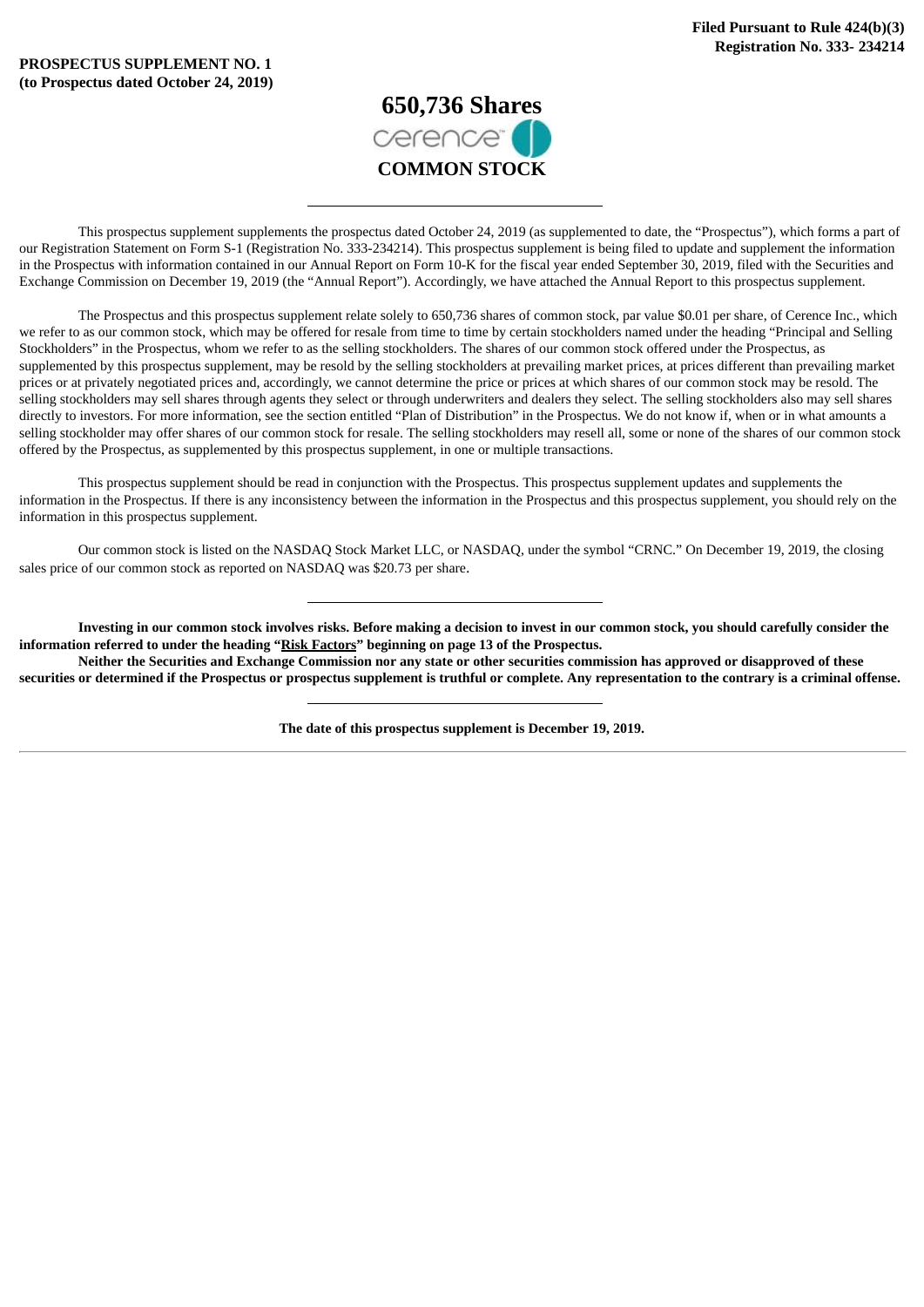# **UNITED STATES SECURITIES AND EXCHANGE COMMISSION**

**Washington, D.C. 20549**

# **FORM 10-K**

**(Mark One)**

☒ **ANNUAL REPORT PURSUANT TO SECTION 13 OR 15(d) OF THE SECURITIES EXCHANGE ACT OF 1934**

**For the fiscal year ended September 30, 2019**

**OR**

□ TRANSITION REPORT PURSUANT TO SECTION 13 OR 15(d) OF THE SECURITIES EXCHANGE ACT OF 1934 For the transition

**period from \_\_\_\_\_\_\_ to \_\_\_\_\_\_\_\_**

**Commission File Number: 001-39030**

# **CERENCE INC.**

**(Exact name of Registrant as specified in its Charter)**

**Delaware 83-4719946 (State or other jurisdiction of incorporation or organization) 15 Wayside Road Burlington, Massachusetts 01803 (Address of principal executive offices) (Zip Code)**

**(I.R.S. Employer Identification No.)**

**Registrant's telephone number, including area code: (857) 362-7300**

Securities registered pursuant to Section 12(b) of the Act:

| Title of each class                                | <br>Symbol(s) | Name of each exchange on which registered            |
|----------------------------------------------------|---------------|------------------------------------------------------|
| , par value \$0.01<br>. per share<br>Common stock, | CRNC          | <b>Select</b><br>Market<br>'he<br>Nasdad<br>l Flobal |

**Trading**

Securities registered pursuant to Section 12(g) of the Act: **None**

Indicate by check mark if the Registrant is a well-known seasoned issuer, as defined in Rule 405 of the Securities Act. YES  $\Box$  NO  $\boxtimes$ 

Indicate by check mark if the Registrant is not required to file reports pursuant to Section 13 or 15(d) of the Act. YES  $\Box$  NO  $\boxtimes$ 

Indicate by check mark whether the Registrant: (1) has filed all reports required to be filed by Section 13 or 15(d) of the Securities Exchange Act of 1934 during the preceding 12 months (or for such shorter period that the Registrant was required to file such reports), and (2) has been subject to such filing requirements for the past 90 days. YES  $\boxtimes$  NO  $\Box$ 

Indicate by check mark whether the Registrant has submitted electronically every Interactive Data File required to be submitted pursuant to Rule 405 of Regulation S-T (§232.405 of this chapter) during the preceding 12 months (or for such shorter period that the Registrant was required to submit such files). YES  $\boxtimes$  NO  $\Box$ 

Indicate by check mark whether the registrant is a large accelerated filer, an accelerated filer, a non-accelerated filer, a smaller reporting company, or an emerging growth company. See the definitions of "large accelerated filer," "accelerated filer," "smaller reporting company," and "emerging growth company" in Rule 12b-2 of the Exchange Act.

| Large accelerated filer |   | Accelerated filer         |  |
|-------------------------|---|---------------------------|--|
| Non-accelerated filer   |   | Smaller reporting company |  |
| Emerging growth company | ⊠ |                           |  |

If an emerging growth company, indicate by check mark if the registrant has elected not to use the extended transition period for complying with any new or revised financial accounting standards provided pursuant to Section 13(a) of the Exchange Act.  $\Box$ 

Indicate by check mark whether the Registrant is a shell company (as defined in Rule 12b-2 of the Act). YES  $\Box$  NO  $\boxtimes$ 

As of March 29, 2019, the last business day of the Registrant's most recently completed second quarter, there was no established public market for the registrant's common stock, par value \$0.01 per share.

The number of shares of Registrant's common stock outstanding as of December 12, 2019 was 36,398,349.

**DOCUMENTS INCORPORATED BY REFERENCE**

Portions of the Registrant's definitive Proxy Statement to be filed with the Securities and Exchange Commission in connection with the Registrant's 2020 Annual Meeting of Stockholders are incorporated by reference into Part III of this Form 10-K. Such Proxy Statement will be filed within 120 days of the Registrant's fiscal year ended September 30, 2019.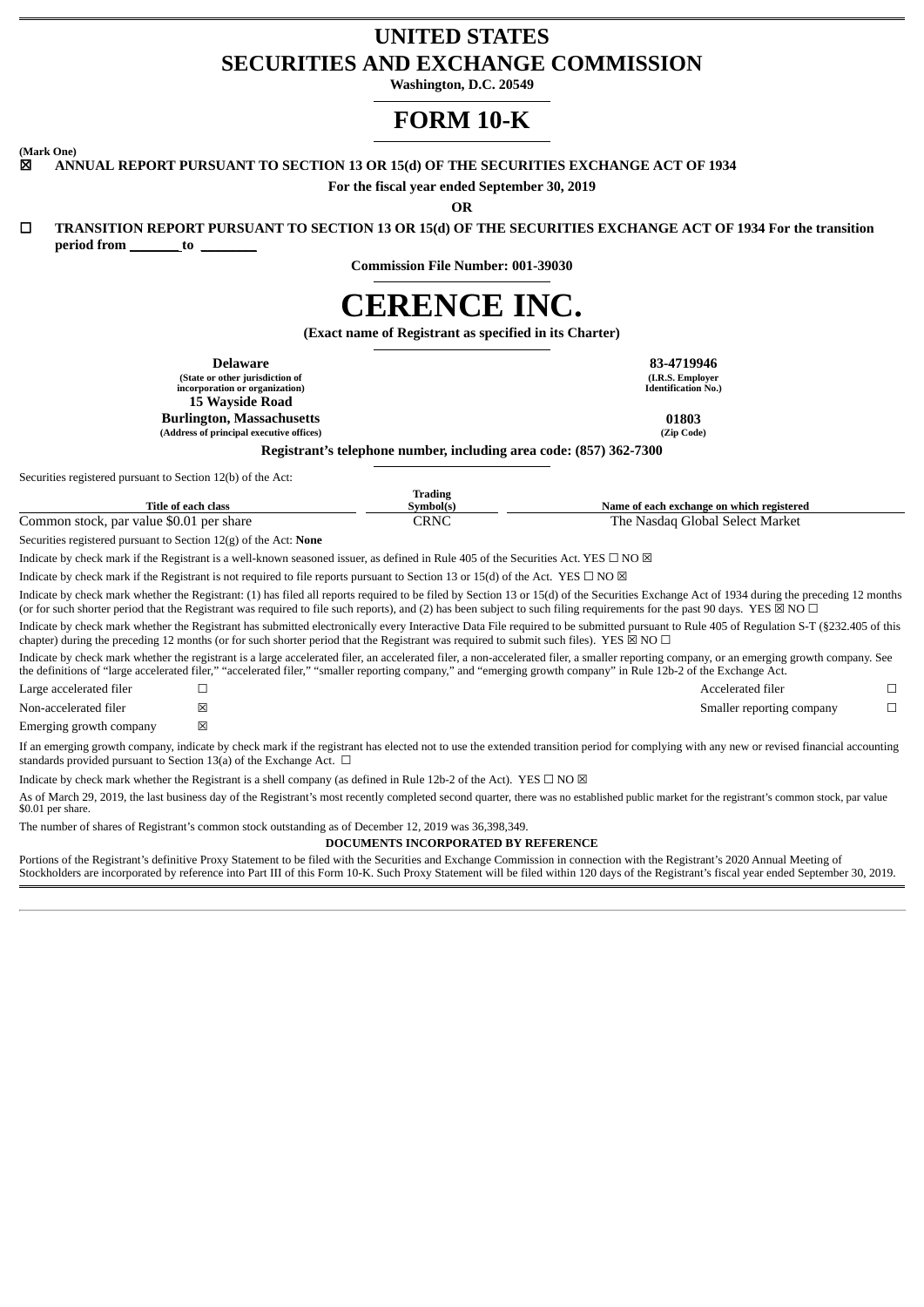# **Table of Contents**

|                   |                                                                                                              | Page           |
|-------------------|--------------------------------------------------------------------------------------------------------------|----------------|
| <b>PART I</b>     |                                                                                                              |                |
| Item 1.           | <b>Business</b>                                                                                              | $\overline{2}$ |
| Item 1A.          | <b>Risk Factors</b>                                                                                          | 11             |
| Item 1B.          | <b>Unresolved Staff Comments</b>                                                                             | 27             |
| Item 2.           | <b>Properties</b>                                                                                            | 27             |
| Item 3.           | <b>Legal Proceedings</b>                                                                                     | 27             |
| Item 4.           | <b>Mine Safety Disclosures</b>                                                                               | 27             |
| <b>PART II</b>    |                                                                                                              |                |
| Item 5.           | Market for Registrant's Common Equity, Related Stockholder Matters and Issuer Purchases of Equity Securities | 28             |
| Item 6.           | <b>Selected Financial Data</b>                                                                               | 29             |
| Item 7.           | <b>Management's Discussion and Analysis of Financial Condition and Results of Operations</b>                 | 30             |
| Item 7A.          | Quantitative and Qualitative Disclosures About Market Risk                                                   | 50             |
| Item 8.           | <b>Financial Statements and Supplementary Data</b>                                                           | 51             |
| Item 9.           | Changes in and Disagreements With Accountants on Accounting and Financial Disclosure                         | 85             |
| Item 9A.          | <b>Controls and Procedures</b>                                                                               | 85             |
| Item 9B.          | <b>Other Information</b>                                                                                     | 86             |
| <b>PART III</b>   |                                                                                                              |                |
| Item 10.          | <b>Directors, Executive Officers and Corporate Governance</b>                                                | 87             |
| Item 11.          | <b>Executive Compensation</b>                                                                                | 87             |
| Item 12.          | Security Ownership of Certain Beneficial Owners and Management and Related Stockholder Matters               | 87             |
| Item 13.          | <b>Certain Relationships and Related Transactions, and Director Independence</b>                             | 87             |
| Item 14.          | <b>Principal Accounting Fees and Services</b>                                                                | 87             |
| <b>PART IV</b>    |                                                                                                              |                |
| Item 15.          | <b>Exhibits, Financial Statement Schedules</b>                                                               | 88             |
| Item 16           | Form 10-K Summary                                                                                            | 89             |
| <b>SIGNATURES</b> |                                                                                                              | 90             |
|                   |                                                                                                              |                |

i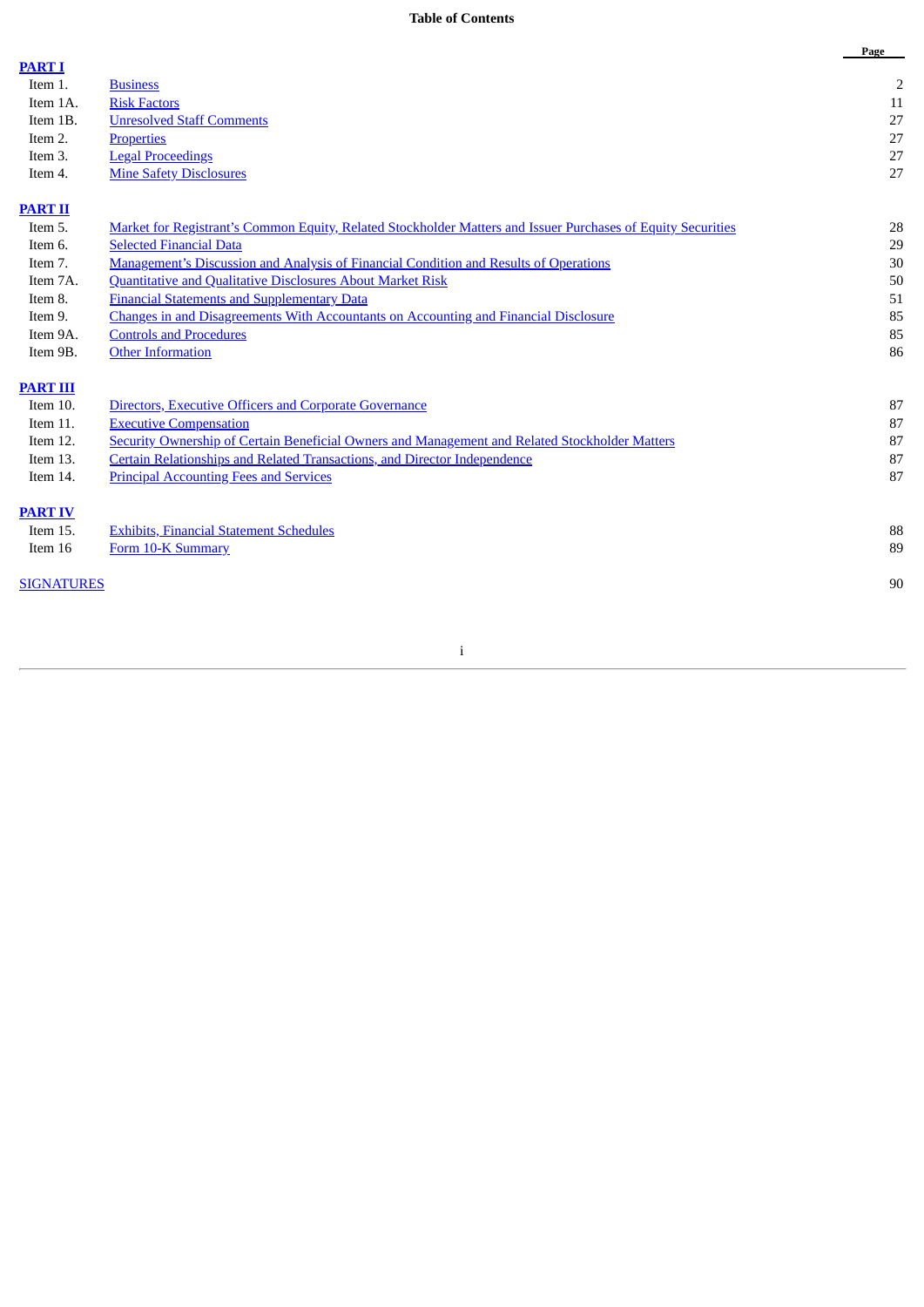# **CAUTIONARY STATEMENT CONCERNING FORWARD-LOOKING STATEMENTS**

This Annual Report on Form 10-K, or Form 10-K, filed by Cerence Inc. together with its consolidated subsidiaries, "Cerence" or the "Company," or "we," "us" or "our" unless the context indicates otherwise, contains "forward-looking statements" that involve risks and uncertainties. These statements can be identified by the fact that they do not relate strictly to historical or current facts, but rather are based on current expectations, estimates, assumptions and projections about our industry and our business and financial results. Forward-looking statements often include words such as "anticipates," "estimates," "expects," "projects," "forecasts," "intends," "plans," "continues," "believes," "may," "will," "goals" and words and terms of similar substance in connection with discussions of future operating or financial performance. As with any projection or forecast, forward-looking statements are inherently susceptible to uncertainty and changes in circumstances. Our actual results may vary materially from those expressed or implied in our forward-looking statements. Accordingly, undue reliance should not be placed on any forward-looking statement made by us or on our behalf. Although we believe that the forwardlooking statements contained in this Form 10-K are based on reasonable assumptions, you should be aware that many factors could affect our actual financial results or results of operations and could cause actual results to differ materially from those in such forward-looking statements, including but not limited to:

- the highly competitive and rapidly changing market in which we operate;
- adverse conditions in the automotive industry or the global economy more generally;
- our strategy to increase cloud services and fluctuations in our operating results;
- escalating pricing pressures from our customers;
- our failure to win, renew or implement service contracts;
- the cancellation or postponement of service contracts after a design win;
- the loss of business from any of our largest customers;
- transition difficulties with our first senior management team;
- inability to recruit and retain qualified personnel;
- cybersecurity and data privacy incidents that damage client relations;
- economic, political, regulatory, foreign exchange and other risks of international operations;
- unforeseen U.S. and foreign tax liabilities;
- the failure to protect our intellectual property or allegations that we have infringed the intellectual property of others;
- defects in our software products that result in lost revenue, expensive correction or claims against us;
- our inability to quickly respond to changes in technology and to develop our intellectual property into commercially viable products;
- a significant interruption in the supply or maintenance of our third-party hardware, software, services or data; and
- certain factors discussed elsewhere in this Form 10-K.

These and other factors are more fully discussed in the "Risk Factors" and "Management's Discussion and Analysis of Financial Condition and Results of Operations" sections and elsewhere in this Form 10-K. These risks could cause actual results to differ materially from those implied by forwardlooking statements in this Form 10-K. Even if our results of operations, financial condition and liquidity and the development of the industry in which we operate are consistent with the forward-looking statements contained in this Form 10-K, those results or developments may not be indicative of results or developments in subsequent periods.

Any forward-looking statements made by us in this Form 10-K speak only as of the date on which they are made. We are under no obligation to, and expressly disclaim any obligation to, update or alter our forward-looking statements, whether as a result of new information, subsequent events or otherwise, except as required by law.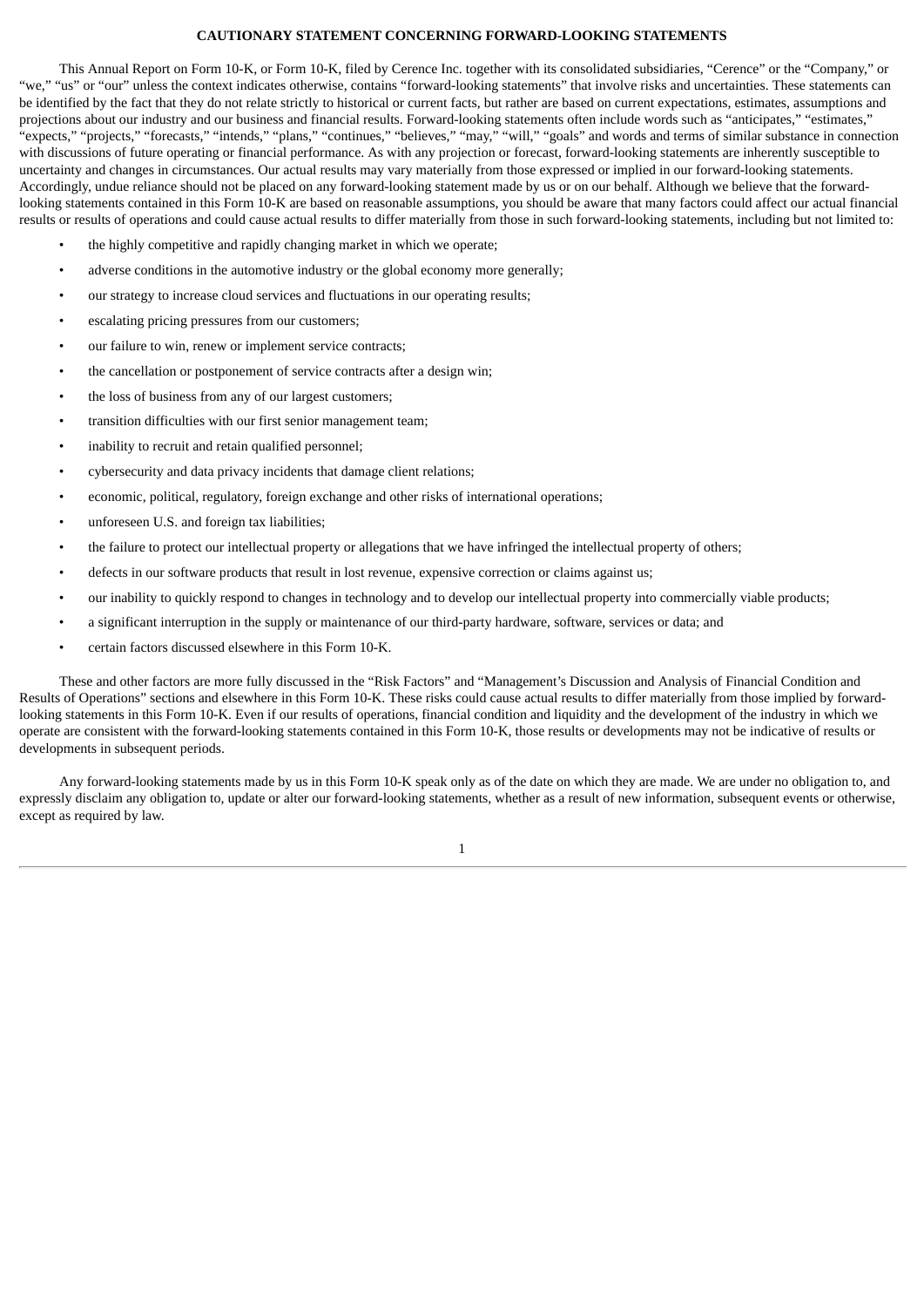#### <span id="page-4-1"></span><span id="page-4-0"></span>**Item 1. Business.**

#### **Overview**

Cerence builds automotive cognitive assistance solutions to power natural and intuitive interactions between automobiles, drivers and passengers, and the broader digital world. We are a premier provider of AI-powered assistants and innovations for connected and autonomous vehicles, including one of the world's most popular software platforms for building automotive virtual assistants, such as "*Hey BMW*" and "*Ni hao Banma*". Our customers include all major automobile original equipment manufacturers, or OEMs, or their tier 1 suppliers worldwide, including BMW, Daimler, FCA Group, Ford, Geely, GM, Renault-Nissan, SAIC, Toyota, Volkswagen Group, Aptiv, Bosch, Continental, DENSO TEN and Harman. We deliver our solutions on a white-label basis, enabling our customers to deliver customized virtual assistants with unique, branded personalities and ultimately strengthening the bond between automobile brands and end users. Our vision is to enable a more enjoyable, safer journey for everyone.

Our platform utilizes industry-leading speech recognition, natural language understanding, speech signal enhancement and acoustic modeling technology. Automotive virtual assistants built with our platform can enable a wide variety of modes of human-vehicle interaction, including speech, touch, handwriting, gaze tracking and gesture recognition, and can support the integration of third-party virtual assistants into the in-vehicle experience.

The market for automotive cognitive assistance is rapidly expanding. The proliferation of smartphones and smart speakers has encouraged consumers to rely on a growing number of virtual assistants and special-purpose bots for various tasks such as controlling entertainment systems and checking the news. Automobile drivers and passengers increasingly expect hands-free access to virtual assistants as part of the mobility experience, with common use cases in a variety of categories including mobility domains such as navigation, voice-activated texts, and telephone communication, automobile domains, such as automobile user guides, and ignition on-off, and generic domains, such as entertainment. To meet the increasing demand for automotive cognitive assistance and to offer differentiated mobility experiences, OEMs and suppliers are building proprietary virtual assistants into an increasing proportion of their vehicles. We believe that this trend will continue and that consumer appetite for automotive cognitive assistance will grow further as vehicles become more autonomous and drivers pursue new forms of human-vehicle engagement previously not feasible during vehicle operation.

Our software platform is a market leader for building integrated, branded and differentiated virtual assistants for automobiles. As a unified platform and common interface for automotive cognitive assistance, our software platform provides OEMs and suppliers with an important control point with respect to the mobility experience and their brand value. Our platform is fully customizable and designed to support our customers in creating their own ecosystem in the automobile and transforming the vehicle into a hub for numerous connected devices and services. Virtual assistants built with our software platform can address user requests across a wide variety of categories, such as navigation, control, media, communication and tools. Our software platform is comprised of edge computing and cloud-connected software components and a software framework linking these components together under a common programming interface. We implement our software platform for our customers through our professional services organization, which works with OEMs and suppliers to optimize our software for the requirements, configurations and acoustic characteristics of specific vehicle models.

We generate revenue primarily by selling software licenses and cloud-connected services. In addition, we generate professional services revenue from our work with OEMs and suppliers during the design, development and deployment phases of the vehicle model lifecycle and through maintenance and enhancement projects. Through our over 20 years in the automotive industry, we have developed longstanding industry relationships and benefit from incumbency. We have existing relationships with all major OEMs or their tier 1 suppliers, and while our customer contracts vary, they generally represent multi-year engagements, giving us visibility into future revenue. We have master agreements or similar commercial arrangements in place with many of our customers, supporting customer retention over the long term.

Our fixed backlog includes \$353.3 million of future revenue related to remaining performance obligations and \$55.6 million of contractual commitments which have not yet been invoiced, was \$408.9 million as of September 30, 2019. Our variable backlog includes estimated future revenue from variable forecasted royalties related to our embedded and connected businesses, was \$955.7 million as of September 30, 2019. Our estimation of forecasted royalties is based on our royalty rates for embedded and connected technologies from expected car shipments under our existing contracts over the term of the programs. Anticipated shipments are based on historical shipping experience and current customer projections that management believes are reasonable as of the date of this Form 10-K. Both our embedded and connected technologies are priced and sold on a per-vehicle or device basis, where we receive a single fee for either or both the embedded license and the connected service term. However, our fixed and variable backlog may not be indicative of our actual future revenue. The revenue we actually recognize is subject to several factors, including the number and timing of vehicles our customers ship, potential terminations or changes in scope of customer contracts and currency fluctuations. As of September 30, 2019, we estimate that our adjusted backlog includes \$408.9 million of fixed backlog and \$955.7 million of variable backlog, was approximately \$1.36 billion, with approximately 50% of revenue expected to be recognized over the next three years.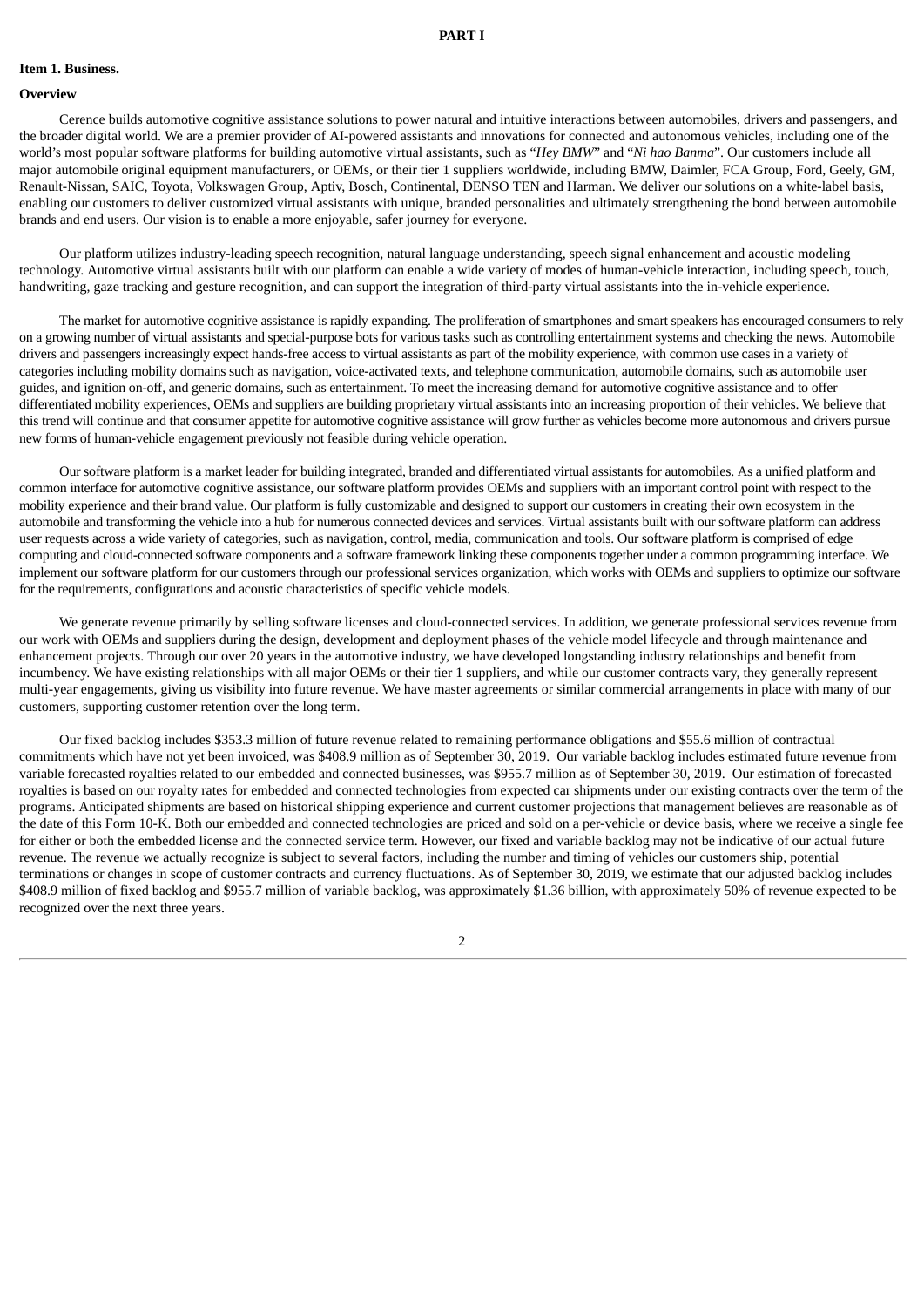Our solutions have been installed in more than 325 million automobiles to date, including over 48 million new vehicles in fiscal 2019 alone. Based on royalty reports provided by our customers and third-party reports of total vehicles shipped worldwide, we estimate that approximately 52% of all shipped cars during the fiscal year ended September 30, 2019 included Cerence technologies, compared to approximately 48% for the fiscal year ended September 30, 2018. Cerence hybrid solutions shipped on approximately 7.8 million vehicles during the fiscal year ended September 30, 2019, an increase of approximately 37% compared to approximately 5.7 million vehicles for the fiscal year ended September 30, 2018. In aggregate, over 60 automobile brands worldwide use our solutions, covering over 70 languages and dialects, including English, German, Spanish, French, Mandarin, Cantonese and Shanghainese.

In fiscal 2019, we generated revenue of \$303.3 million, an increase of 9.5% compared to \$277.0 million for the fiscal year ended September 30, 2018. We recorded net income of \$100.3 million for the fiscal year ended September 30, 2019, an increase of 1604.9% compared to \$5.9 million for the fiscal year ended September 30. 2018. For each of the periods presented, our business was wholly-owned by Nuance Communications, Inc. ("Nuance"). The financial information included herein may not necessarily reflect our results of operations in the future or what our results of operations would have been had we been an independent, publicly traded company during the periods presented.

#### **History and Corporate Information**

On October 1, 2019, or the Distribution Date, Nuance, a leading provider of speech and language solutions for businesses and consumers around the world, completed the legal and structural separation and distribution to its stockholders of all of the outstanding shares of our common stock, and its consolidated subsidiaries, in a tax free spin-off (which we refer to as the Spin-Off). The distribution was made in the amount of one share of our common stock for every eight shares of Nuance common stock (which we refer to as the Distribution) owned by Nuance's stockholders as of 5:00 p.m. Eastern Time on September 17, 2019, the record date of the Distribution.

In connection with the Distribution, on September 30, 2019, we filed an Amended and Restated Certificate of Incorporation, or the Charter, with the Secretary of State of the State of Delaware, which became effective on October 1, 2019. Our Amended and Restated By-laws also became effective on October 1, 2019. On October 2, 2019, our common stock began regular-way trading on the Nasdaq Global Select Market under the ticker symbol CRNC.

Our principal executive offices are located at 15 Wayside Road, Burlington, Massachusetts 01803 and our telephone number at that address is (857) 362-7300. Our website is *www.cerence.com*. We are not including the information contained in our website as part of, or incorporating it by reference into, this Form 10-K. We make available free of charge through our website our annual reports on Form 10-K, quarterly reports on Form 10-Q, current reports on Form 8-K and amendments to these reports, as soon as reasonably practicable after we electronically file these materials with, or otherwise furnish them to, the Securities and Exchange Commission, or the SEC. The SEC maintains an Internet website (*https://www.sec.gov*) that contains reports, proxy and information statements, and other information regarding issuers that file electronically with the SEC.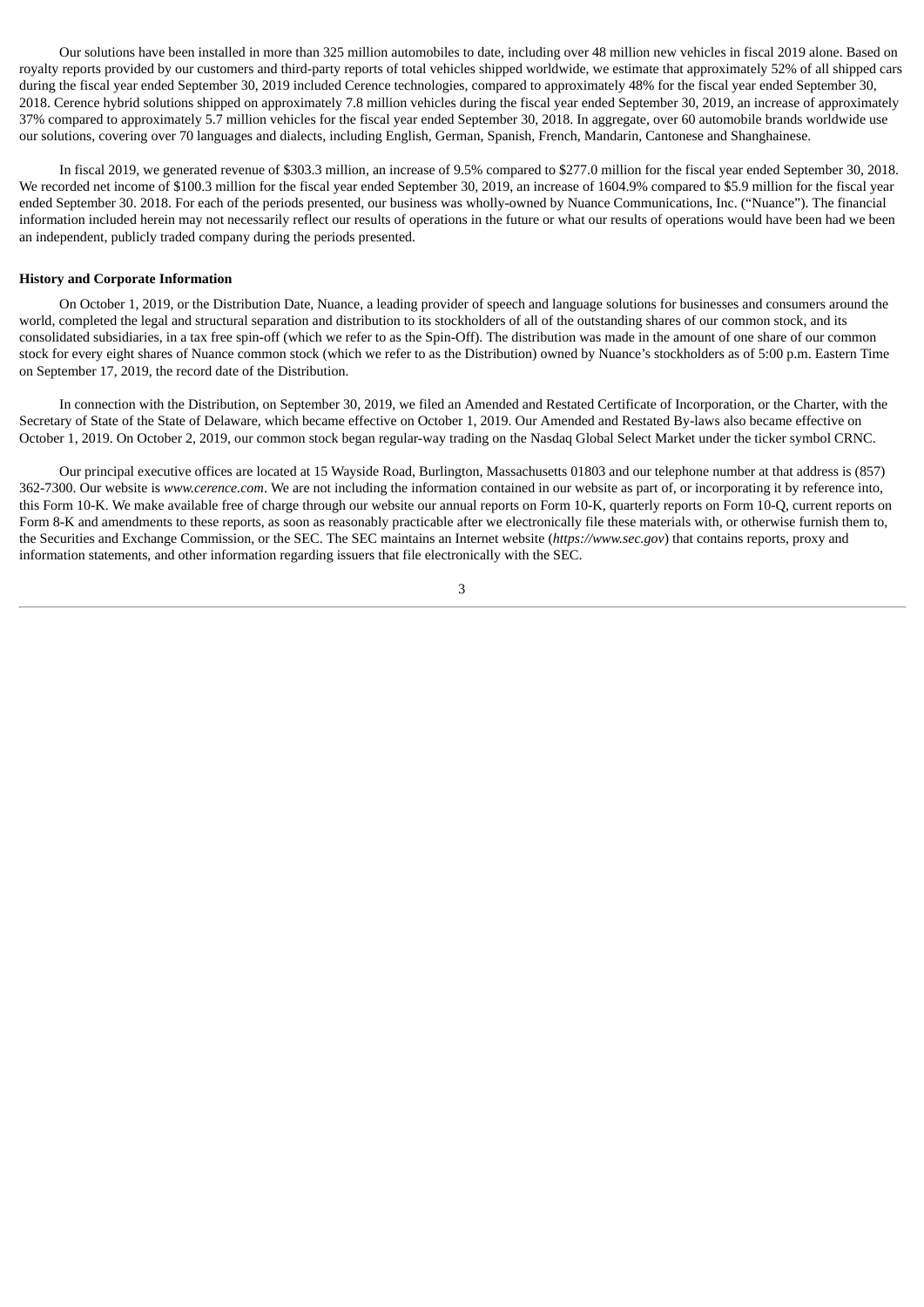# **Our Capabilities**

Our mission is to empower the automotive ecosystem with digital platform solutions for connected and autonomous vehicles. We deliver automotive cognitive assistance solutions that are natural and intuitive and that enable OEMs to strengthen the emotional connection with their end users through a distinct, consistent, branded experience. Our principal offering is our software platform, which our customers use to build virtual assistants that can communicate, find information and take action across an expanding variety of categories, including navigation, control, media, communication, information and tools. Our software, developed in deep partnership with the automotive industry, improves the mobility experience for drivers and passengers all over the world.



User engagement with virtual assistants built with our software platform typically begins with a voice request. Upon receiving such an input, our software platform determines what the user has said, infers user intent, and maps the request to the most applicable category and domain. Depending on the applicable domain, our software platform determines whether to respond directly or access an external data source or third-party virtual assistant, in all cases resulting in a response including spoken words or taking action. Depending on the complexity of the request and other factors, engagement may consist of multiple rapid voice interactions with the user and may combine assistance in multiple domains.

Our software platform has a hybrid architecture combining edge software components, which are embedded in a vehicle's head unit and integrated with onboard systems, with cloud-connected components, which access data and content on external networks and support over-the-air updates. This hybrid architecture enables our software platform to combine the performance, reliability, efficiency, security and tight vehicular integration of embedded software with the flexibility that cloud connectivity provides. Response frameworks can generally be customized such that requests are processed first at the edge, controlling cloud transmission costs, or in parallel at the edge and in the cloud, to achieve higher confidence responses with low latency. Through edge computing capabilities, the platform is able to provide certain features, such as wake up words, while avoiding privacy and latency issues associated with always-listening cloud-connected technologies. Our software platform includes a common programming framework including toolkits and applications for its edge and cloud-connected components, and our customers can choose the software components that are necessary to power the experiences that they want to build and offer.

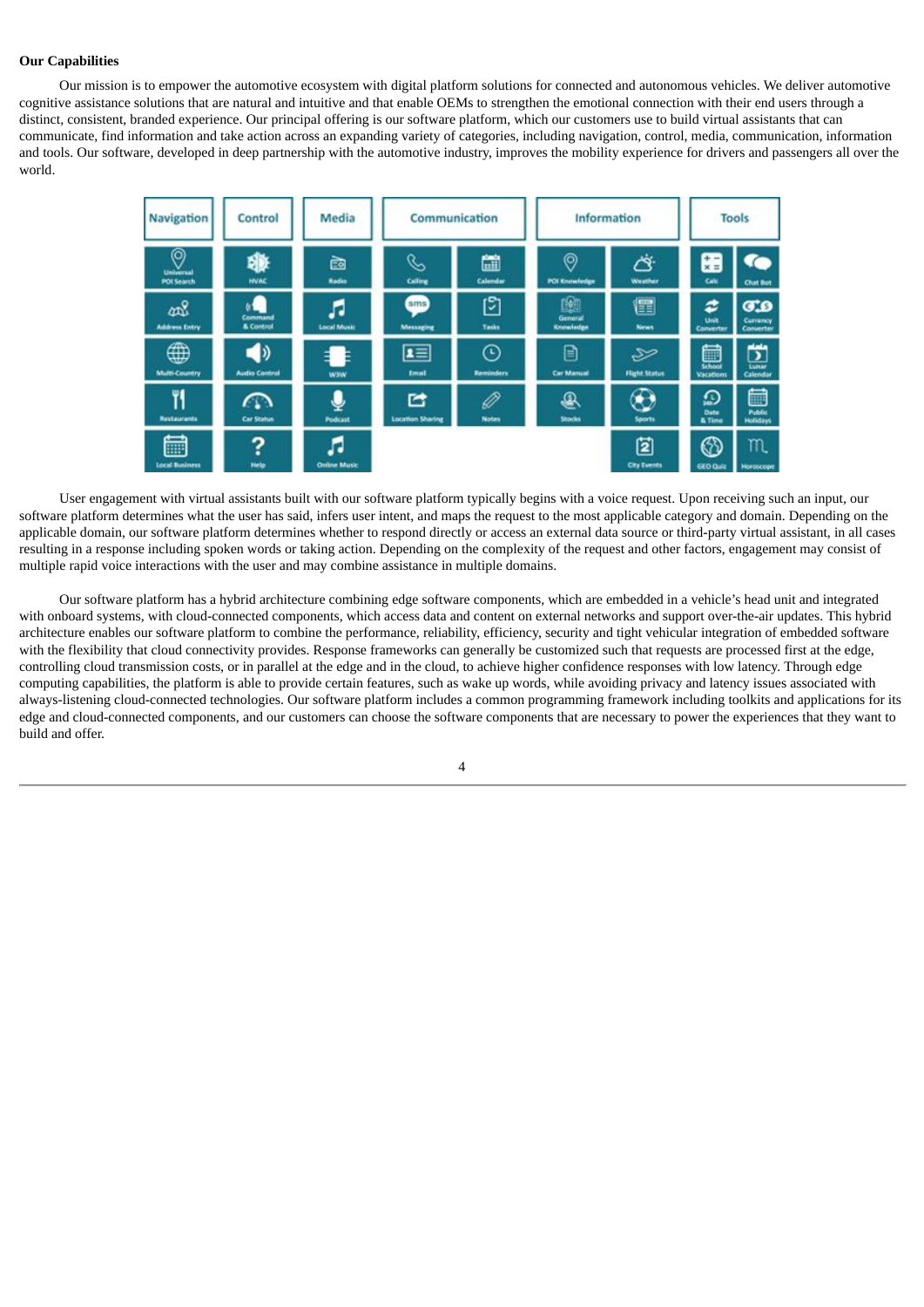# **Cerence Platform Framework - Hybrid Architecture**



We deliver our software platform through our professional services organization, which works with OEMs and suppliers to tailor it to the desired requirements, configurations and acoustic characteristics of specific vehicle models. For an initial implementation, our professional services engagements typically begin with the porting of our key technologies to the customer's specific hardware platform and the development of specific dialogues and grammar libraries. Our professional services teams also work with OEMs on acoustic optimization of a system and application of our audio signal processing technologies. Following an initial implementation, our professional services organization may continue to provide services over the course of a head unit program and vehicle model lifecycle through maintenance and enhancement engagements.

# *Edge Software Components*

Our software platform's edge software components are installed on a vehicle's head unit and can operate without access to external networks and information. We tailor our edge software components to a customer's desired use cases and a vehicle model's unique systems, sensors and data interfaces.

Capabilities of our edge software components include automatic speech recognition, natural language understanding, noise cancellation, driver and passenger voice isolation, voice biometrics, wake-up word and text-to-speech synthesis, as well as certain non-speech technologies such as touch and text input. Edge deployment suits these technologies as it provides the following functionality and benefits:

- *Performance.* Processing at the edge is often necessary to meet the low latency requirements of natural conversation.
- *Vehicle Systems Integration.* Vehicle applications, sensors, and data interfaces can be integrated deeply with embedded systems.
- *Availability.* Edge-located systems are available regardless of cellular coverage and network connectivity.
- *Reduced cost.* Processing at the edge reduces or eliminates cellular data transmission costs.
- *Privacy.* Users' utterances and system outputs processed at the edge remain onboard and can immediately be purged.

Certain forms of assistant speech invocation can only be implemented using edge software. The use of wake-up words like "*Hey BMW*" and "*Ni hao Banma*" require constant listening and signal processing to identify instances when a virtual assistant should activate and respond. Sending a constant stream of audio from the car interior to the cloud for processing would require enormous amounts of bandwidth and potentially create privacy concerns. The same requirements apply to our new JustTalk technology, which constantly listens to spoken conversation, determines speaker intent, and invokes assistance appropriately without requiring a specific invocation phrase.

We typically sell our edge software components under a traditional per unit perpetual software license model, in which a per unit fee is charged for each software instance installed on an automotive head unit. Our customers generally provide estimates of the units to be shipped for a particular program, and we review third-party market studies and work with our customers to refine and understand these projections. While these projections provide us with some reasonable visibility into future revenue, the number of units to be shipped for a particular program is not committed upfront.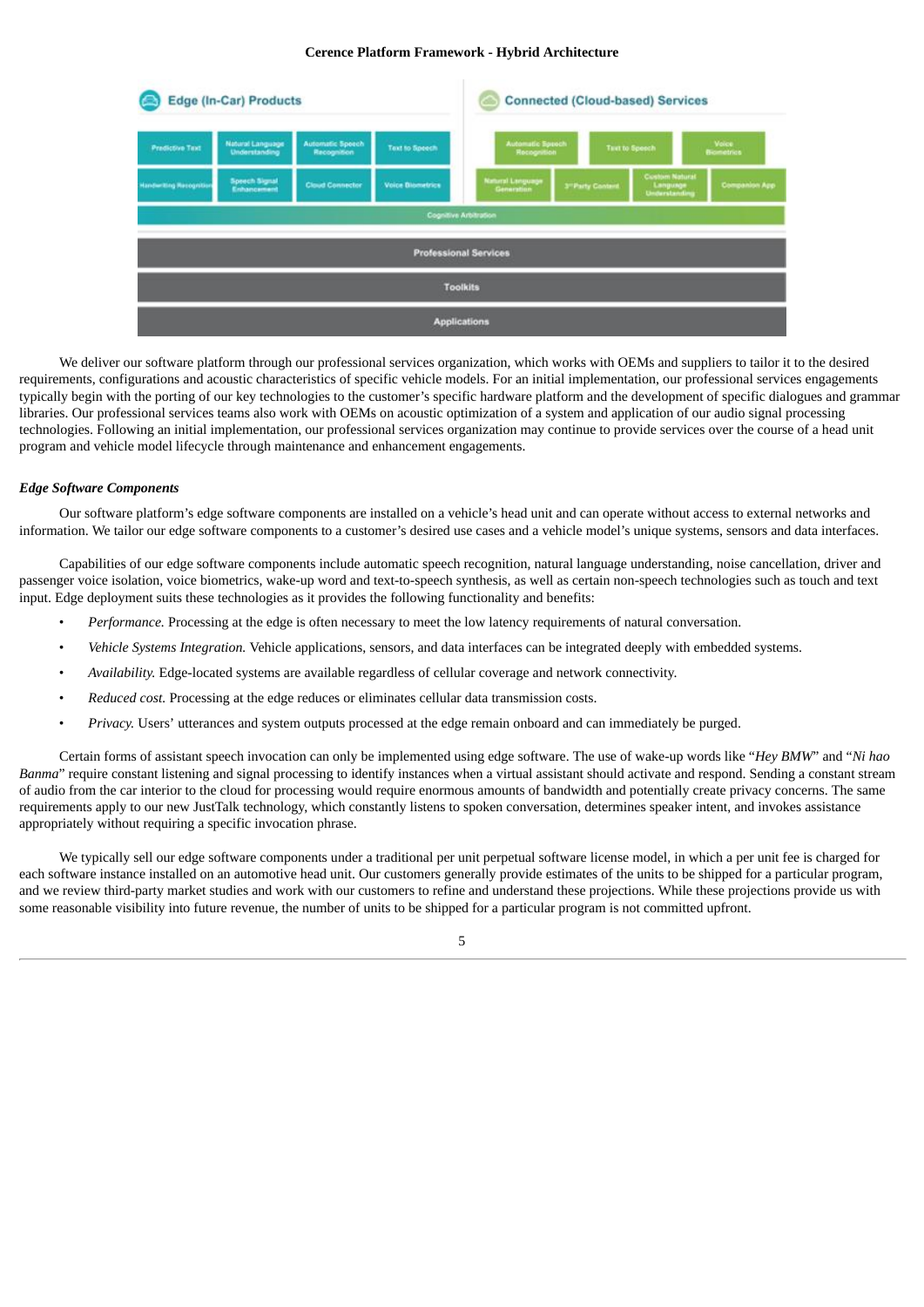#### *Cloud-Connected Components*

Our software platform's cloud-connected components are comprised of certain speech and natural language understanding related technologies, AIenabled personalization and context-based response frameworks, and content integration platforms. Our cloud-connected speech-related technologies perform many of the same tasks as our speech-related edge components while offering enhanced functionality through increased computational power and access to external content. Our principal content platform offering is Content Services, a data aggregation system which supports access to a wide range of live information such as news, traffic and weather. Cloud-connected components also support the replication of personalized settings such as voice profiles and preferences across multiple vehicles.

We offer cloud-connected components in the form of a connected service to the vehicle end user. Initial subscriptions typically have multi-year terms from the time of a vehicle's sale and are paid in advance by the OEM or supplier. Renewal options vary and are managed by our customers on behalf of vehicle end users.

#### *Virtual Assistant Coexistence*

The wide variety of use cases encompassed by automotive cognitive assistance, in the context of evolving consumer preferences, necessitates the coexistence of multiple virtual assistants within the in-vehicle environment. For example, many vehicle-related categories such as navigation and control can best be addressed by a tightly integrated, vehicle-model-specific virtual assistant. At the same time, drivers and passengers often prefer to use familiar Internet-based virtual assistants for more general domains such as entertainment.

To enable our customers to provide a consistent automotive cognitive assistance experience across multiple coexisting virtual assistants, our software platform can support the integration of third-party virtual assistants, providing a uniform interface for virtual assistant engagement. We have invested in our platform to develop the technology and capabilities necessary to integrate third party virtual assistants with vehicles' systems.

To make integration as seamless as possible, we have built cognitive arbitration technology that is capable of inferring user intent, determining which within a set of virtual assistants would be best suited to address a request, and sending the request to the selected assistant. Depending on a system's configuration and the virtual assistants to which it is connected, output can be presented back to the user through a vehicle-specific personality or through the virtual assistant's own interface. Cognitive arbitration represents an important control point with respect to the mobility experience and an important brand differentiation opportunity for OEMs and suppliers. Like the rest of our software platform, cognitive arbitration is a white label product that can be customized and branded.

Along with providing OEMs control over their brand identity, our cognitive arbitration technology is an important element in letting an OEM design the overall driver and passenger experience. This technology allows an OEM to dictate interactions with third-party virtual assistants within the vehicle, strengthening its ability to differentiate and control the overall in-vehicle experience.

#### *Professional Services*

We have a large professional services team that works with our customers in the design, development and deployment phases of a vehicle head unit program and vehicle model lifecycle, as well as in maintenance and enhancement engagements. Our range of capabilities include personalization of grammar and natural language understanding development, localization, language selection and system coverage, navigation speech data generation, system prompt recordings, porting our platform's framework and our ability to deploy cognitive arbitration technologies, and user experience reviews and studies. Our professional services team is globally distributed to serve our customers in their primary design and production jurisdictions. We typically charge manufacturers for our design and consulting work, although we have recently observed an industry shift towards connected services solutions and have changed our pricing strategy, both of which have moved fees from the professional services portion of our business to the license and connected services portion of our business. Our professional services contracts are primarily project-based, in line with customary non-recurring engineering industry practices.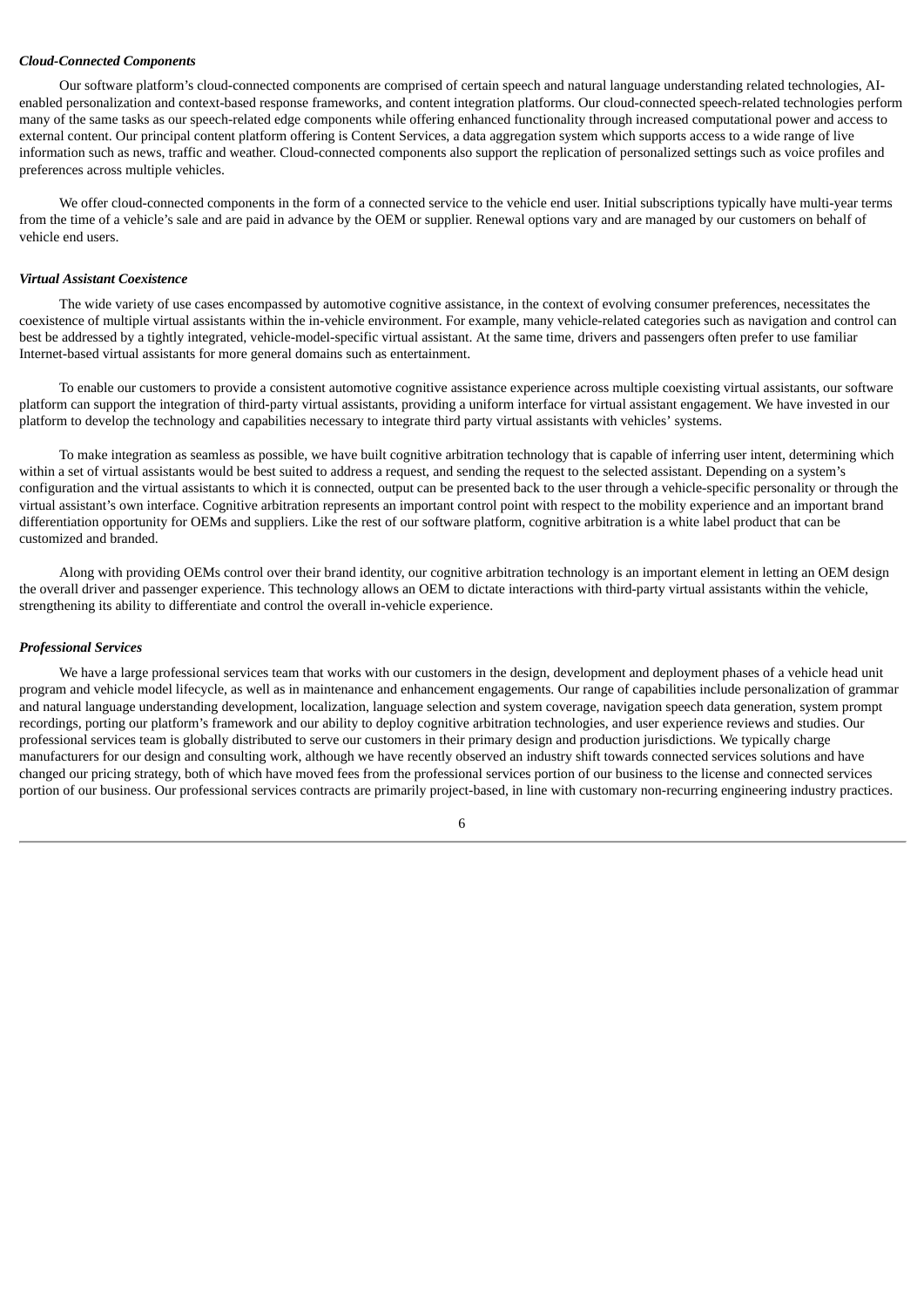# **Our Competitive Strengths**

Our key competitive strengths include:

- *Industry-leading speech-related technology***.** Our research shows that consumers see speech as an increasingly attractive medium for humanvehicle interaction. Nevertheless, they are often frustrated with speech recognition solutions that misunderstand spoken language or require users to speak rigid, pre-defined commands associated with a limited set of functions. Developing speech-based automotive virtual assistants that users will perceive as natural is challenging as a matter of artificial intelligence technology, acoustic engineering and user interface design. We believe our software platform, as tailored for a specific vehicle model by our professional services organization, represents one of the most technologically advanced and highest-performing human-vehicle speech interaction systems available today. In tests performed by our customers to assess correct recognition of words, sentences, and domains, our solutions have achieved some of the highest marks relative to competitors and our offerings are backed by our portfolio of patents and associated rights.
- *Hybrid edge-cloud system architecture.* Our software platform's hybrid architecture combines the performance, reliability and tight integration that only edge software can provide with the flexibility of cloud connectivity. Cloud-reliant solutions with which our software platform competes cannot match edge software's low latency, its bandwidth efficiency or its availability in the absence of network connectivity. Moreover, emerging speech invocation paradigms such as wake up words and situationally aware invocation are most effectively implemented using edge technology.
- *Bespoke vehicle integration and acoustic tuning***.** Cognitive assistance for categories such as navigation, entertainment and control requires tight integration with onboard vehicle components, which vary widely among vehicle models. Separately, speech interaction systems can be significantly hampered by the noisy environment of a vehicle cabin and must be tuned for particular acoustics and audio system components. To achieve the tight vehicle integration necessary to address these concerns, our professional services team works closely with OEMs and suppliers to customize our offerings for the particular characteristics of specific vehicle models. Our expertise in acoustics enables us to implement systems that can isolate the voices of individual speakers and support simultaneous virtual assistance for speakers in multiple zones, representing a key point of differentiation.
- *Interoperability with third-party Internet-based virtual assistants.* Virtual assistants from large technology companies have become popular with consumers. We believe that consumers want to use these assistants while traveling in their vehicles and that a comprehensive automotive cognitive assistance system requires the coexistence of multiple virtual assistants. To accommodate their end user preferences while still providing a unique and brand-specific experience, OEMs seek to offer a common in-vehicle interface with seamless integration across various virtual assistants. To this end, our software platform can support the integration of multiple third-party virtual assistants and provide a uniform interface for virtual assistant engagement. Our market-leading position, our focus on the automotive market and the large size of our installed base create incentives for third party virtual assistant providers to work with us and support this integration.
- *Independence from large technology companies and automobile industry players.* As vehicles become more autonomous, mobility experiences are being increasingly defined by in-cabin features and alternative forms of human-vehicle engagement. Branded, differentiated automotive cognitive assistance is thus increasingly important to OEMs' brand value. As a neutral, independent, white-label software platform vendor, we empower our customers to build branded and differentiated experiences and retain ownership of, or rights to, their system design and data. The virtual assistant coexistence enabled by our cognitive arbitration functionality is designed to allow our customers to provide access to third-party virtual assistants without ceding overall control of the cognitive assistance experience.
- *OEM alignment*. The design and development of the head unit within the vehicle ecosystem is a complex process requiring tight integration of the software and hardware components used in and with the vehicle. We believe our demonstrated long-standing capabilities in working closely with OEMs, understanding their needs, product roadmaps and global go-to-market strategies enables us to innovate our technologies to meet an OEM's specifications. Furthermore, our working relationships with OEMs uniquely allow us to market and sell our solutions on both a local and global basis in accordance with an OEM's particular requirements.
- *Broad language coverage.* Our software platform supports over 70 languages and dialects, far more than any of our competitors. As a result of our broad language support, our customers are already delivering cognitive assistance based on our software platform in over 60 countries across the Americas, Europe and Asia, including China, the U.S. and all other large automotive markets. Our language support also enables multilingual capabilities for domains such as music selection, point-of-interest selection, and cross-border navigation among others, representing a critical feature for markets such as Continental Europe in which automobiles may routinely traverse multiple lingual zones. We believe that our portfolio of languages and multi-lingual capabilities represent an important competitive advantage, as the development of capabilities to support a new language is expensive and time-consuming.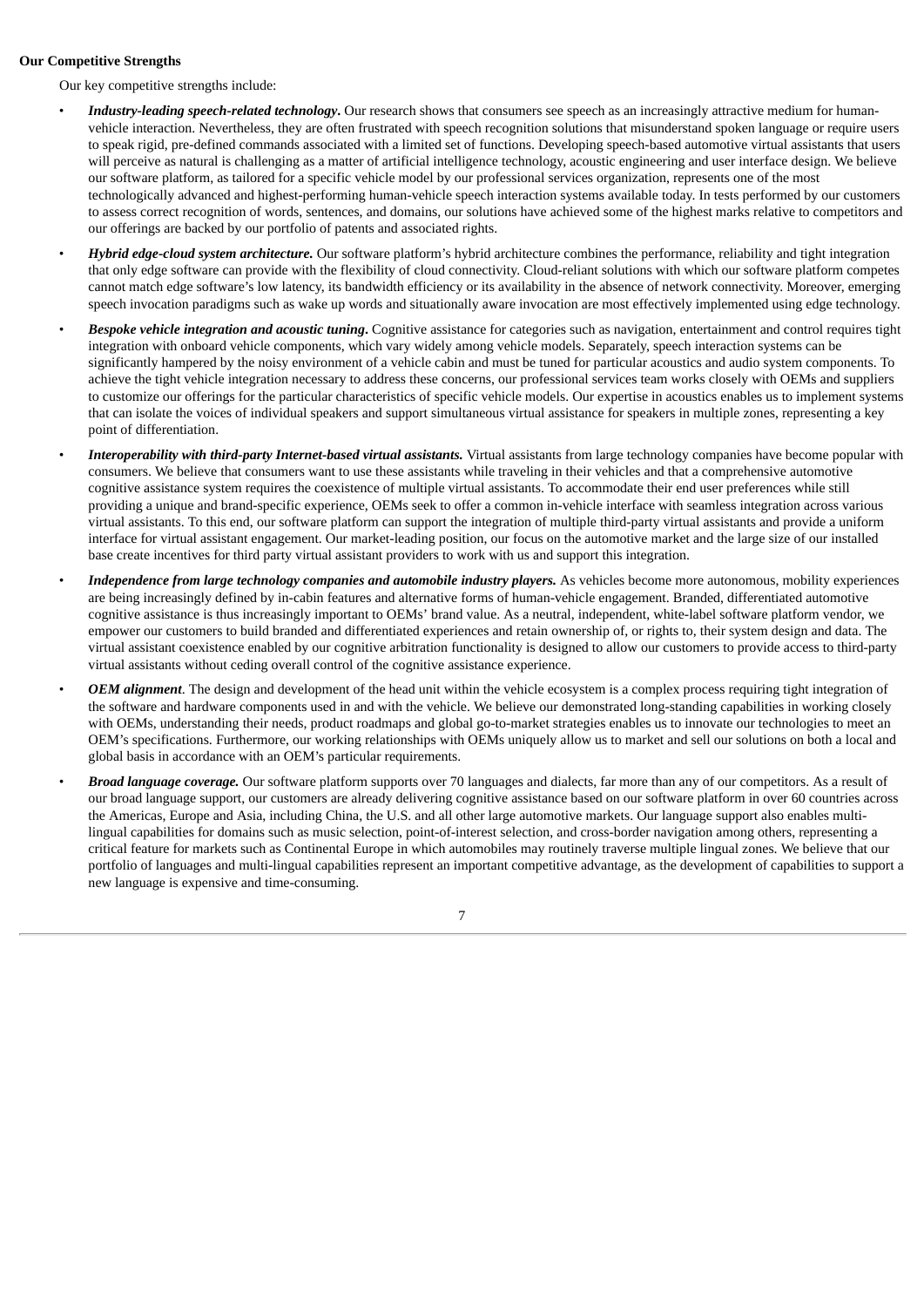• *Broad, global network of deep relationships with OEMs and tier 1 suppliers.* We have supplied speech recognition systems to OEMs and suppliers for over 20 years, working closely with our customers through our global professional services organization to design and integrate our solutions into their brands. Today, we work with all major OEMs or their tier 1 suppliers worldwide, leveraging the geographic breadth and industry experience of our professional services teams. Our long history in the automotive industry and the global reach and experience of our over 450 professional services employees across 10 countries gives us credibility with OEMs as we seek new business with OEMs, either directly or through their tier 1 suppliers. We believe that OEMs who sell globally will value our experience in servicing and deploying solutions on a global basis. We often have master agreements or similar commercial arrangements with our customers. These master agreements help us retain customer relationships over the long term.

# **Our Growth Strategies**

We believe our growth opportunity has three key facets: the penetration of our offerings and key enabling technologies throughout the vehicle market; the revenue we are able to capture per vehicle; and our market share relative to competitors. Our primary strategies for pursuing our growth include the following:

- *Maintain and extend product leadership***.** We intend to continue investing in developing our product functionality and expanding the breadth of categories and domains our software platform is able to address, particularly with a view toward maintaining our market share in edge software components and growing our share in cloud-connected software functionalities. Our existing relationship with, and our proximity in the design process to, OEMs provides us with insight into the needs of the end-users and roadmaps for innovation. For instance, this insight has helped us identify and advance our technologies for autonomous driving systems, which technologies have been incorporated in solutions currently under development. Additionally, we intend to continue to invest in customizing and supporting our solutions for specific individual automobile vehicle models, resulting in tight integration of our solutions. We believe that increasing complexity of our edge software components, including with respect to multi-modal interaction, and growth in our cloud-connected product areas, including the enabling of third-party services, will enable us to increase the revenue per vehicle that we are able to generate. Additionally, these investments will help maintain our position with existing customers through new vehicle models and enable us to grow with the overall market for automotive cognitive assistance.
- *Continue to invest in interoperability with third-party virtual assistants***.** We believe that the growing popularity of third-party virtual assistants is creating increasing demand for access to these assistants as part of the mobility experience. We also believe that complete automotive cognitive assistance requires the coexistence of multiple virtual assistants. We intend to continue to invest to develop our software platform's interoperability with third-party virtual assistants and its cognitive arbitration capabilities to maintain its position as a neutral automotive cognitive assistance platform. We believe a neutral automotive cognitive assistance platform will increasingly be valued by OEMs that prioritize maintaining their unique and branded in-car experience and the ability to control the mobility experience overall.
- *Increase penetration in key geographic markets, including China***.** We operate worldwide today, including in emerging markets. However, our presence in certain large geographic automobile markets, such as India and Southeast Asia, is relatively small today primarily as a result of lower penetration of automobile cognitive assistance in those markets. We specifically developed localized language support in emerging markets such as Indonesia and Thailand in fiscal year 2018 and made investments in India in fiscal 2019. As these markets grow, we intend to continue to invest in manufacturer relationships and the development of localized technology to maintain and expand our local market share.

We currently serve the Chinese market through a combination of domestic OEMs and suppliers, such as Geely, Proton, Roewe, SAIC, and Banma Network Technology, and global non-Chinese manufacturers and suppliers who sell into the Chinese market, such as Audi, BMW, Daimler, Aptiv and Harman. We offer cognitive assistance in all the primary Chinese languages and dialects, including Mandarin, Cantonese and Shanghainese. Our current presence in China includes approximately 240 R&D, professional services, and sales and marketing professionals across three R&D centers and professional services hubs. We intend to continue to expand our presence in the Chinese market through the ongoing development of language capabilities and investment in relationships with manufacturers and suppliers that sell into that market.

• *Deliver new functionality to existing installed base*. Our solutions have been installed in over 325 million vehicles to date. Our large installed base represents an opportunity to deliver new features and software. Depending on system capabilities, we are able to deliver updated functionality to our users in the form of embedded software upgrades performed by dealers and over-the-air updates delivered from the cloud.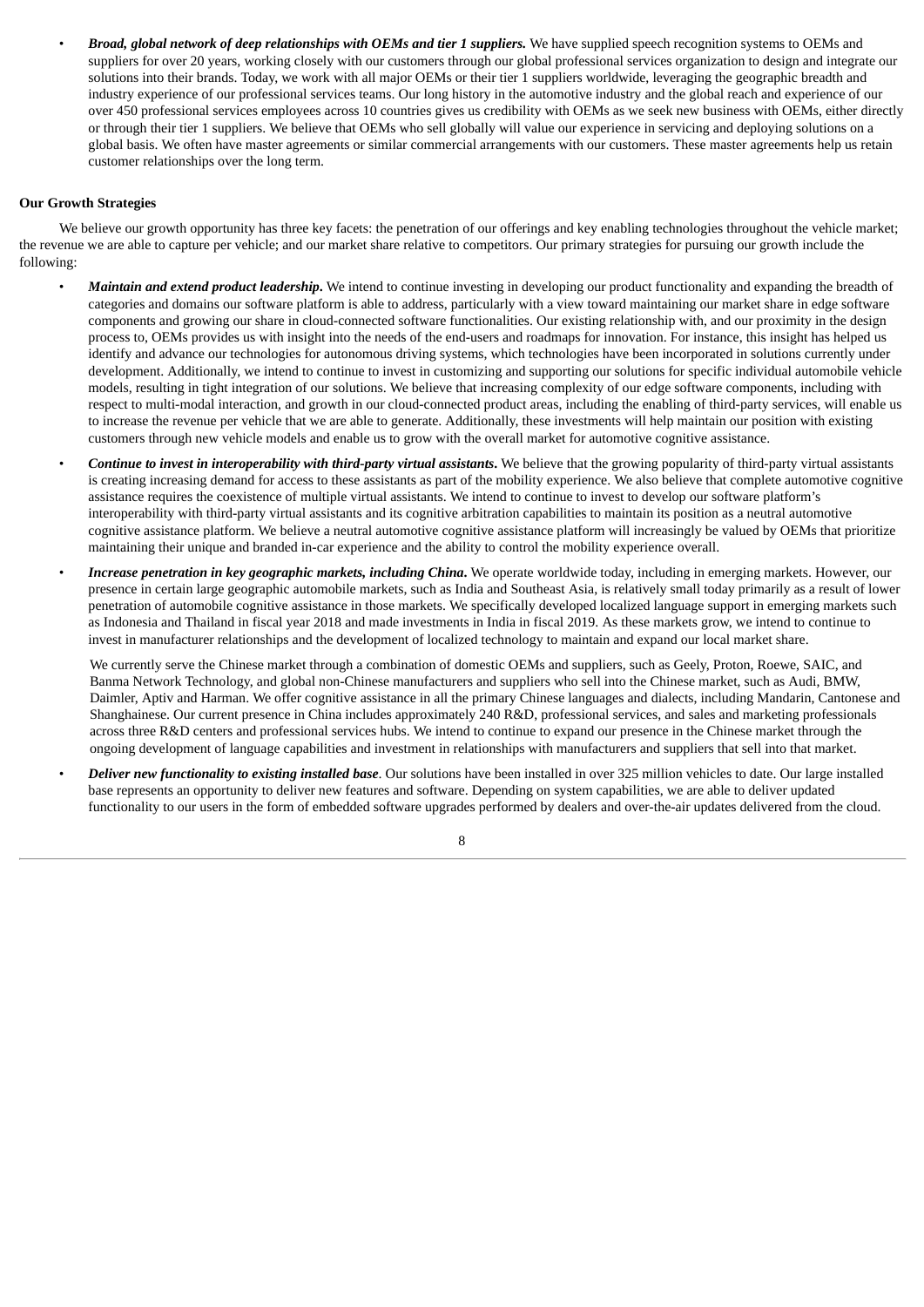# **Competition**

The automobile cognitive assistance market is competitive. Today, we face two primary sets of competitors:

• *Large technology companies***.** Many large technology companies, including Amazon, Apple, Google, Microsoft, Alibaba, Baidu and Tencent, offer Internet-based virtual assistants. Given the popularity in general of these virtual assistants, we believe that automobile drivers and riders increasingly desire the ability to use them as part of the mobility experience. To meet this demand, some of these companies have invested in technologies, such as Apple CarPlay, to make their virtual assistants more accessible within vehicle cabins.

While these third-party virtual assistants directly compete with some of the functionality we provide as part of our software platform, they also increase the need for our software platform in two ways. First, given the fragmented and competitive nature of the virtual assistant market, it is important for OEMs and suppliers to enable their passengers to utilize a variety of virtual assistants. Our software platform's cognitive arbitration functionality can, dependent on appropriate third-party agreements, enable OEMs and suppliers to provide access to multiple third-party virtual assistants through a consistent, branded interface. Second, the noisy environment of a vehicle cabin presents significant speech processing challenges for smartphone-based third-party virtual assistants that are not designed for a specific vehicle model. Our software platform integrates with third-party virtual assistants and improves their functionality by improving the quality of speech input.

• *Small, focused competitors***.** We compete for business directly with certain companies focused on cognitive assistance, including SoundHound in the U.S., iFlyTek in China, and other regional and technology-focused competitors. These companies have had some success selling into our customer base. However, we believe that we have multiple meaningful competitive advantages, including our scale, our globally distributed team, our best-inclass portfolio of compatible languages, and our deep focus on the automotive market. We also believe that our technology, particularly our speech signal enhancement and acoustic tuning, is superior based on benchmarking results against our competitors. We believe we will continue to be able to compete successfully against these competitors as we continue to invest in our offerings.

Our industry has attracted, and may continue to attract, new entrants. Although we find that OEMs often prefer to maintain relationships with suppliers that have a proven record of performance, they also rigorously reevaluate suppliers on the basis of product quality, price, reliability and timeliness of delivery, product design capability, technical expertise and development capability, new product innovation, financial viability, operational flexibility, customer service and overall management.

# **Technology**

Our software platform's edge and cloud-connected software components are based on a number of proprietary technologies. We customize these technologies for specific vehicle models and continuously update and improve our features and functionality. Our key technologies include but are not limited to the following:

- *Speech Signal Enhancement***.** A high-quality voice input signal is a precondition to reliable speech recognition and cognitive assistance. However, in a typical vehicle cabin, ambient interior sounds and noise from around the vehicle mix with infotainment system output and conversations between passengers, create a complex soundscape that can obscure virtual assistant requests. Audio signal processing technologies are therefore critical to the cognitive assistance experience. We have been developing and combining highly advanced audio signal enhancement technologies for over 20 years, and we tune our software in relation to the placement of microphones in a vehicle to create defined acoustic zones and support the isolation of individual speakers. Our technologies deliver best-in-class speech recognition results, as evidenced by tests performed by our customers to assess correct recognition of words, sentences, and domains, in which our solutions have achieved some of the highest marks relative to competitors.
- *Automatic Speech Recognition***.** Our speech recognition technology, built using neural networks and specifically designed for automotive applications, is recognized as the automotive industry leader in automatic speech recognition. We support over 70 languages and dialects, representing one of the largest language portfolios in the speech industry. Key features of our speech recognition technology include free-form conversational interpretation, as opposed to a rigid system of predefined commands, and barge-in capabilities, enabling users to correct and modify their requests in the middle of stating them.
- *Natural Language Understanding***.** Once speech has been captured and accurately converted into words, natural language understanding technology, or NLU, is necessary to match the request to the appropriate category and domain to interpret the user's intent. Our NLU system applies artificial intelligence reasoning, including predefined and learned preferences and real-time contextual information, to deliver informative responses consistent with what a user desires. NLU processing is performed by a hybrid of edge and cloud-connected software components to optimize performance, efficiency, reliability and security.

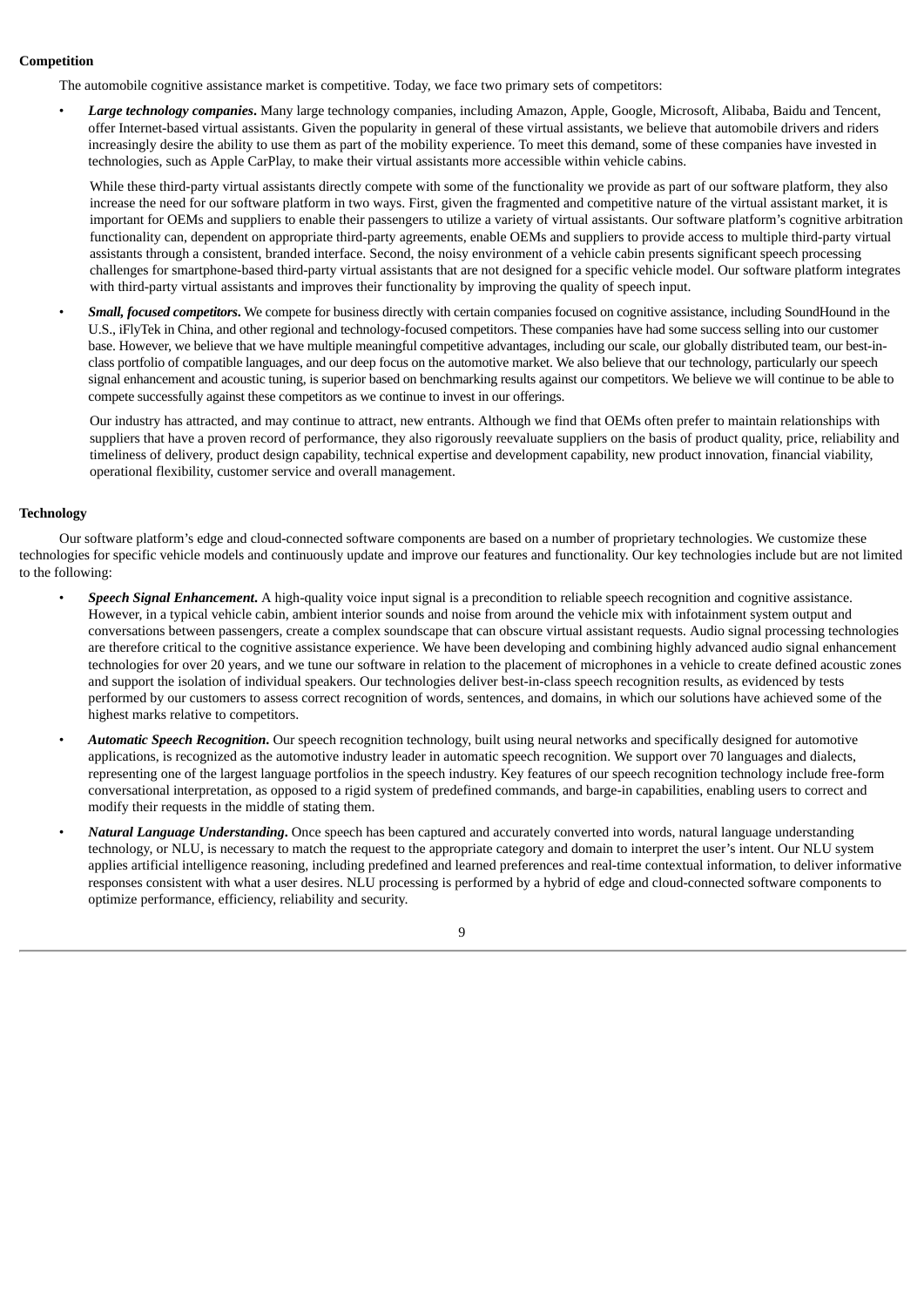- *Vocalizer: Text-to-Speech and Natural Language Generation***.** In many cases, the most useful result of a spoken query or command is a spoken response back to the user. To enable cognitive assistants to speak, we offer text-to-speech technology in more than 70 languages and dialects and over 130 distinct voices. We also develop custom voices for customers who wish to differentiate themselves through an exclusive personality representing their brand.
- *Voice Biometrics***.** Our software platform includes biometric functionality that can detect minute differences in humans' voices and securely store and match users' voiceprints. The voice biometrics enables personalization of the automotive experience by recognizing users based on their voice and automatically loading individual preferences and other automotive settings.
- *Push-to-Talk, Wake-Up Words and Just Talk***.** Through our software platform, we are capable of offering three methods for invoking the virtual assistant, which can be implemented alone or in combination:
	- *Push-to-Talk*, functionality, most commonly implemented as a button on the steering wheel or center console.
	- *Wake-Up Word*, functionality, involving a spoken keyword or phrase, such as "*Hey BMW*."
	- *Just Talk*. Our active listening technology, introduced in 2017, filters out background noise and irrelevant conversation until it hears a keyword, phrase, or command that it understands as related to an applicable domain and which is intended as a virtual assistant request. False triggers are minimized through sophisticated syntax, cadence and intonation analysis performed in real-time and can be further reduced using automobile sensors such as head or body movement trackers.
- *Cognitive Arbitration.* Our cognitive arbitration technology can route arbitrary requests to the most appropriate virtual assistant or bot, including third-party virtual assistants.
- *Non-Speech, Multimodal Input.* Our technology seeks to mimic conversational human interaction by incorporating input methods beyond speech. Our multimodal capabilities allow vehicle systems to accept multiple forms of input such as voice, gestures, gaze, predictive text and handwriting.
- *Multi-Seat Intelligence*. Due to its flexible design, our speech signal enhancement technology can be easily configured for complex multi-zone scenarios with various users and nearly arbitrary microphone configurations. Dedicated processing modes enable efficient and robust multi-user speech recognition in challenging acoustical environments. This allows for passenger interaction in individual zones like sharing music or interacting simultaneously with the car or infotainment systems, where some passengers can enjoy browsing their music by speech, while others can send emails or other work-related activities.

#### **Research and Development**

We were spun off from Nuance, a leader in the development of speech recognition, natural language understanding and conversational artificial intelligence for a variety of industrial applications. As part of Nuance, our research and development efforts have taken two forms. First, we have maintained technical engineering centers in major regions of the world that help develop our software platform and its underlying components and provide our customers with local engineering capabilities and design development. Second, we have collaborated with Nuance's research and development efforts and participated in the development of various technologies beneficial to our company and the broader Nuance organization.

Following the Spin-Off, our company remains responsible for its own research and development efforts. Nuance employees who have been engaged in research and development attributable to Cerence have become employees of our company. We employ approximately 700 research and development personnel around the world, including scientists, engineers and technicians. Our total research and development expenses were approximately \$93.1 million, \$81.0 million and \$56.8 million for fiscal 2019, 2018 and 2017, respectively.

We believe that continued investment in research and development will be critical for us to continue to deliver market-leading solutions for automotive cognitive assistance. Accordingly, we intend to continue to invest in our product portfolio and allocate capital and resources to our growth opportunities.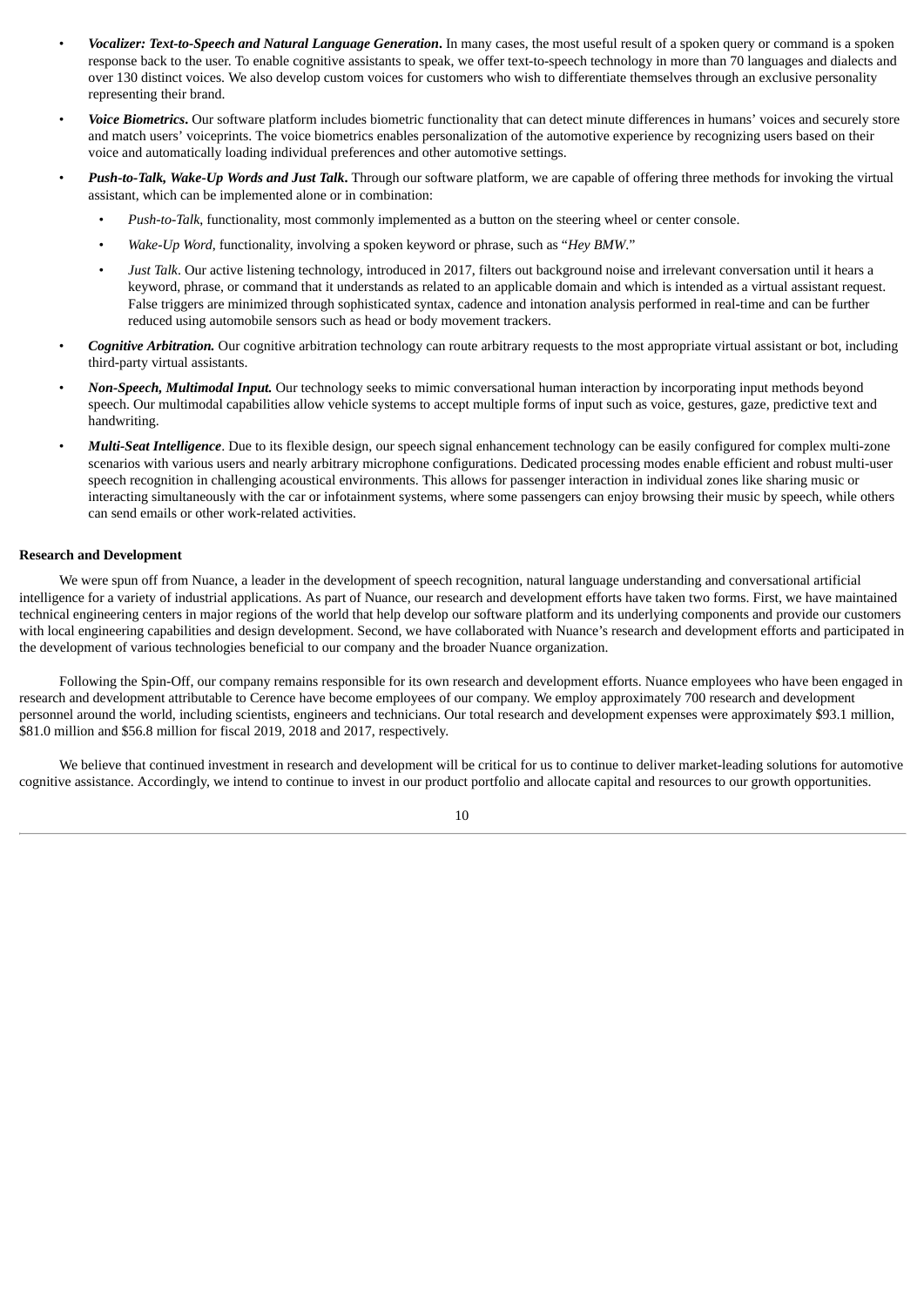#### **Customers**

Our customers include all major OEMs or their tier 1 suppliers worldwide. Our automobile manufacturer customers, commonly referred to as OEMs, include BMW, FCA Group, Ford, Daimler, Geely, Renault-Nissan, SAIC, Toyota, Volkswagen Group and many others and represented 39% of our sales in fiscal 2019. Our largest customer, Toyota, represented 21% of our revenue in fiscal 2019. Our tier 1 supplier customers, who typically sell automobile components to the OEMs, include Aptiv, Bosch, Continental, DENSO TEN, Harman and many others and represented 60% of our business in fiscal year 2019.

Our revenue base is geographically diverse. In fiscal 2019, approximately 44%, 33% and 23% of our revenue came from the Americas, Europe and Asia, respectively.

#### **Sales and Marketing and Professional Services**

We market our offerings using a high-touch OEM solutions model. We sell directly to our customers, which include OEMs and suppliers and are described in "—Customers," and for each of our customers we assign a team comprising sales and marketing as well as professional services personnel. Our customer contracts are bespoke and vary widely, but generally represent multi-year agreements providing visibility into future revenue and helping to support retention of customer relationships over the long term.

Our sales and marketing team includes approximately 100 employees. This team includes sales representatives, account managers, sales engineers, product managers and marketing experts. As we sell our offerings to all major OEMs or their tier 1 suppliers today, our sales strategy is primarily focused on leveraging our existing customer relationships. Account managers typically have longstanding relationships with specific customers and are distributed worldwide to provide local customer coverage. We oftentimes utilize customer-specific demo days in which we showcase our technology and capabilities to OEMs and tier 1 suppliers on an individual basis. These events help maintain our market presence and awareness of our platform's offerings while also providing opportunities to solicit feedback and input from our customers on our roadmap and future technologies.

Our professional services organization includes approximately 450 employees. These employees work with our customers in the design phase of the vehicle lifecycle to tailor our platform for specific requirements such as branding and also tune the software for the characteristics of a vehicle model. Our professional services team also provides post-design phase services through maintenance engagements, particular with respect to our cloud-connected solutions. The tight integration of our platform into our customers' design process and their vehicles supports our ability to win future business with those customers. Like our sales representatives, our professional services employees often have longstanding relationships with specific customers and are distributed worldwide to provide local customer coverage.

#### **Employees**

As of September 30, 2019, we had approximately 1,400 full-time employees, including approximately 100 in sales and marketing, approximately 100 in administrative functions, approximately 450 in professional services, and approximately 700 in research and development. Approximately 85% of our employees are based outside of the United States. None of our employees in the United States are represented by a labor union, however certain of our employees in Europe are represented by workers councils or labor unions. We believe that our relationships with our employees are satisfactory.

# **Intellectual Property**

Following the Spin-Off, we took ownership of approximately 1,250 patents and patent applications and other intellectual property previously owned by Nuance. We entered into the Intellectual Property Agreement, which provides us with certain non-exclusive rights with respect to patents that will continue to be held by Nuance. While no individual patent or group of patents, taken alone, is considered material to our business, in the aggregate, these patents and rights provide meaningful protection for our products, technologies, and technical innovations.

#### <span id="page-13-0"></span>**Item 1A. Risk Factors.**

You should carefully consider all of the information in this Form 10-K and each of the risks described below, which we believe are the principal risks that we face. Some of the risks relate to our business, others to our intellectual property and technology and the consequences of the Spin-Off. Some risks relate principally to the securities markets and ownership of our common stock. Any of the following risks could materially and adversely affect our business, financial condition and results of operations and the actual outcome of matters as to which forward-looking statements are made in this Form 10-K.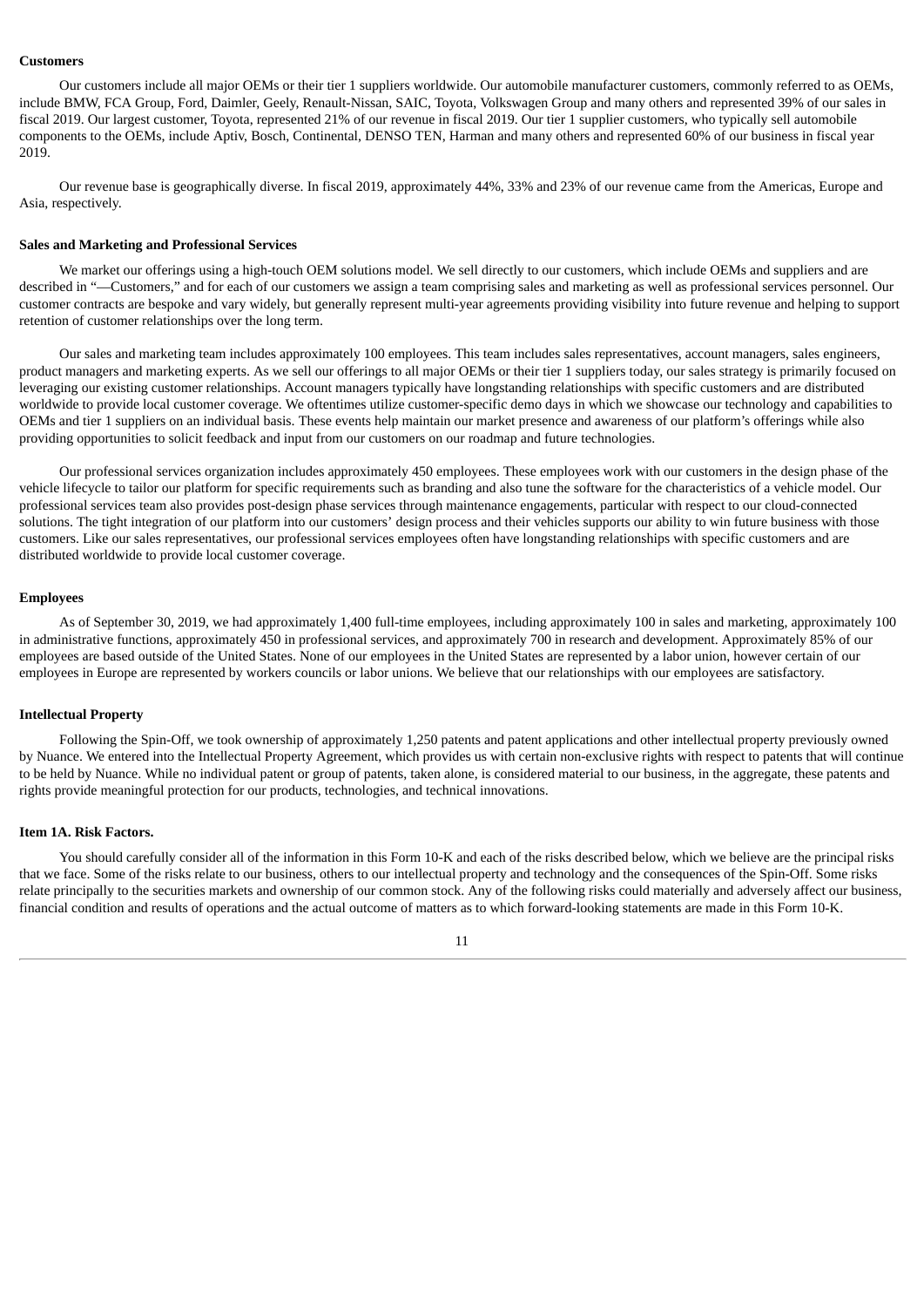# **Risks Relating to Our Business**

#### The market in which we operate is highly competitive and rapidly changing and we may be unable to compete successfully.

There are a number of companies that develop or may develop products that compete in the automotive cognitive assistance market. The market for our products and services is characterized by intense competition, evolving industry and regulatory standards, emerging business and distribution models, disruptive software technology developments, short product and service life cycles, price sensitivity on the part of customers, and frequent new product introductions, including alternatives for certain of our products that offer limited functionality at significantly lower costs or free of charge. Current and potential competitors have established, or may establish, cooperative relationships among themselves or with third parties to increase the ability of their technologies to address the needs of our prospective customers. Furthermore, existing or prospective customers may decide to develop competing products or have established, or may in the future establish, strategic relationships with our competitors. We also face significant competition with respect to cloud-based solutions in the automotive cognitive assistance market where existing and new competitors may have or have already established significant market share and product offerings.

The competition in the automotive cognitive assistance market could adversely affect our operating results by reducing the volume of the products and solutions we license or sell or the prices we can charge. Some of our current or potential competitors are large technology companies that have significantly greater financial, technical and marketing resources than we do, and others are smaller specialized companies that possess automotive expertise or regional focus and may have greater price flexibility than we do. These competitors may be able to respond more rapidly than we can to new or emerging technologies or changes in customer requirements, or may decide to offer products at low or unsustainable cost to win new business. They may also devote greater resources to the development, promotion and sale of their products than we do, and in certain cases may be able to include or combine their competitive products or technologies with other of their products or technologies in a manner whereby the competitive functionality is available at lower cost or free of charge within the larger offering. To the extent they do so, penetration of our products, and therefore our revenue, may be adversely affected. Our large competitors may also have greater access to customer data, which provides them with a competitive advantage in developing new products and technologies. Our success depends substantially upon our ability to enhance our products and technologies, to develop and introduce, on a timely and cost-effective basis, new products and features that meet changing customer requirements and incorporate technological enhancements, and to maintain our alignment with the OEMs, their technology and market strategies. If we are unable to develop new products and enhance functionalities or technologies to adapt to these changes and maintain our alignment with OEMs, our business will suffer.

#### Adverse conditions in the automotive industry or the alobal economy more aenerally could have adverse effects on our results of operations.

Our business depends on, and is directly affected by, the global automobile industry. Automotive production and sales are highly cyclical and depend on general economic conditions and other factors, including consumer spending and preferences, changes in interest rate levels and credit availability, consumer confidence, fuel costs, fuel availability, environmental impact, governmental incentives and regulatory requirements, and political volatility, especially in energy-producing countries and growth markets. Such factors may also negatively impact consumer demand for automobiles that include features such as our products. In addition, automotive production and sales can be affected by our customers' ability to continue operating in response to challenging economic conditions, and in response to labor relations issues, regulatory requirements, trade agreements and other factors. The volume of global automotive production has fluctuated, sometimes significantly, from year to year, and such fluctuations give rise to fluctuations in the demand for our products. Any significant adverse change in any of these factors, including, but not limited to, general economic conditions and the resulting bankruptcy of a customer or the closure of a customer manufacturing facility, may result in a reduction in automotive sales and production by our customers, and could have a material adverse effect on our business, results of operations and financial condition.

#### Our strategy to increase cloud connected services may adversely affect our near-term revenue growth and results of operations.

Our leadership position has historically been derived from our products and services based on edge software technology. We have been and are continuing to develop new products and services that incorporate cloud-connected components. The design and development of new cloud-connected components will involve significant expense. Our research and development costs have greatly increased in recent years and, together with certain expenses associated with delivering our connected services, are projected to continue to escalate in the near future. We may encounter difficulties with designing, developing and releasing new cloud-connected components, as well as integrating these components with our existing hybrid technologies. These development issues may further increase costs and may affect our ability to innovate in a manner demanded by the market. As a result, our strategy to incorporate more cloud-connected components may adversely affect our revenue growth and results of operations.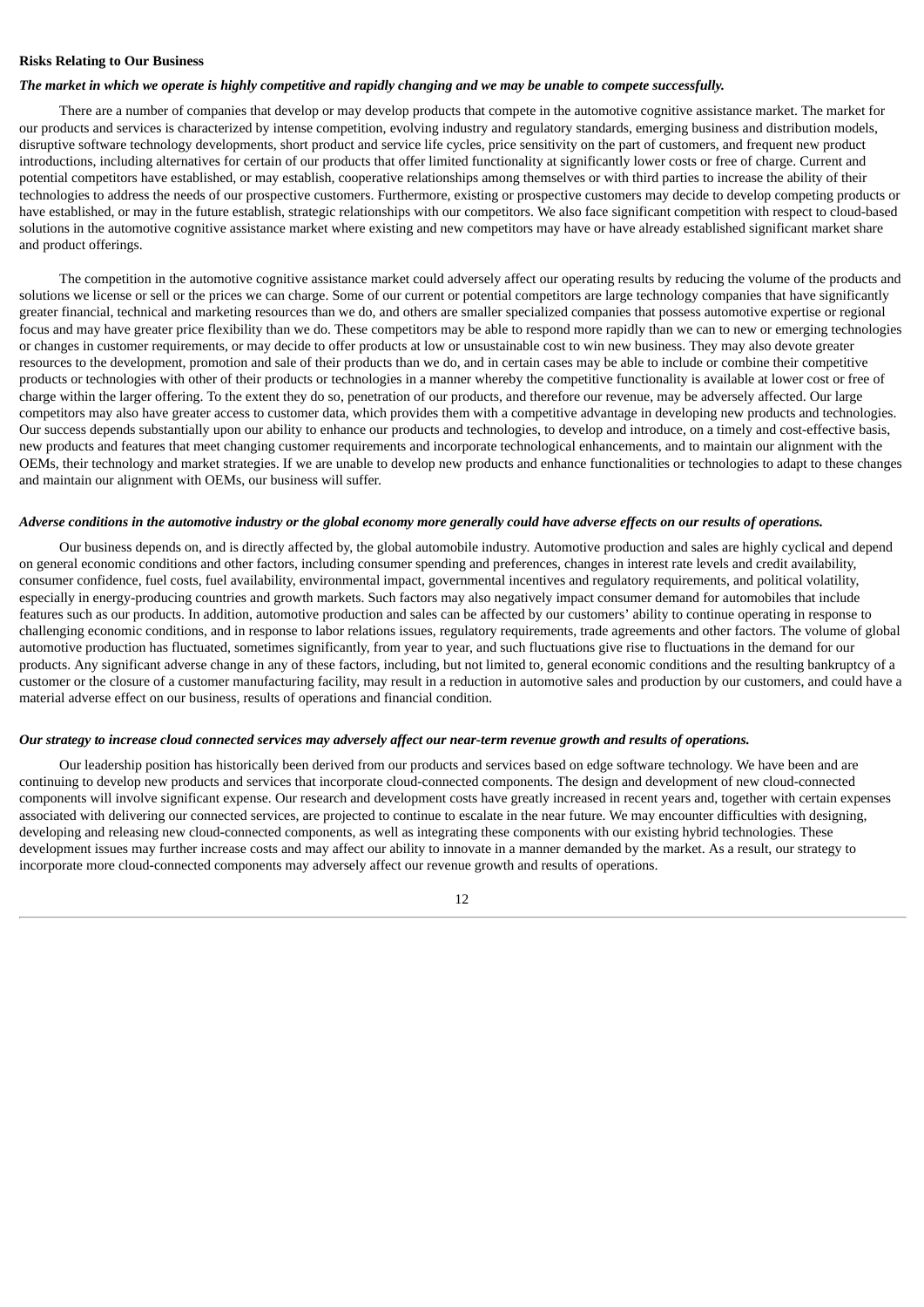#### *Pricing pressures from our customers may adversely affect our business.*

We may experience pricing pressure from our customers in the future, which could result from the major OEMs' strong purchasing power. As a developer of automotive cognitive assistance components, we may be expected to quote fixed prices or be forced to accept prices with annual price reduction commitments for long-term sales arrangements or discounted reimbursements for our work. Any price reductions could impact our sales and profit margins. Our future profitability will depend upon, among other things, our ability to continuously reduce the costs for our components and maintain our cost structure. Our profitability is also influenced by our success in designing and marketing technological improvements in automotive cognitive assistance systems. If we are unable to offset any price reductions in the future, our business, results of operations and financial condition would be adversely affected.

# We invest effort and money seeking OEMs' validation of our technology, and there can be no assurance that we will win or be able to renew service *contracts, which could adversely affect our future business, results of operations and financial condition.*

We invest effort and money from the time an OEM or a tier 1 supplier begins designing for an upcoming program to the date on which the customer chooses our technology to be incorporated directly or indirectly into one or more specific vehicle models to be produced by the customer. This selection process is known as a "design win." We could expend our resources without success. After a design win, it is typically quite difficult for a product or technology that did not receive the design win to displace the winner until the customer begins a new selection process because it is very unlikely that a customer will change complex technology until a vehicle model is revamped. In addition, the company with the winning design may have an advantage with the customer going forward because of the established relationship between the winning company and such customer, which could make it more difficult for such company's competitors to win the designs for other service contracts. Even if we have an established relationship with a customer, any failure to perform under a service contract or innovate in response to their feedback may neutralize our advantage with that customer. If we fail to win a significant number of customer design competitions in the future or to renew a significant number of existing service contracts, our business, results of operations and financial condition would be adversely affected. Moreover, due to the evolution of our connected offerings and architecture, trending away from providing legacy infotainment and connected services and a change in our professional services pricing strategies, we expect our deferred revenue balances to decrease in the future, including due to a wind-down of a legacy connected service relationship with a major OEM, since the majority of the cash from the contract has been collected. To the extent we are unable to renew existing service contracts, such decrease could intensify. The period of time from winning a contract to implementation is long and we are subject to the risks of cancellation or postponement of the contract or unsuccessful implementation.

Our products are technologically complex and incorporate many technological innovations. Prospective customers generally must make significant commitments of resources to test and validate our products before including them in any particular vehicle model. The development cycles of our products with new customers are approximately six months to two years after a design win, depending on the customer and the complexity of the product. These development cycles result in us investing our resources prior to realizing any revenues from the customer contracts. Further, we are subject to the risk that a customer cancels or postpones implementation of our technology, as well as that we will not be able to implement our technology successfully. Further, our sales could be less than forecast if the vehicle model is unsuccessful, including reasons unrelated to our technology. Long development cycles and product cancellations or postponements may adversely affect our business, results of operations and financial condition.

#### *Our business could be materially and adversely affected if we lost any of our largest customers.*

The loss of business from any of our major customers, whether by lower overall demand for vehicles, cancellation of existing contracts or the failure to award us new business, could have a material adverse effect on our business, results of operations and financial condition. Alternatively, there is a risk that one or more of our major customers could be unable to pay our invoices as they become due or that a customer will simply refuse to make such payments given its financial difficulties. If a major customer becomes subject to bankruptcy or similar proceedings whereby contractual commitments are subject to stay of execution and the possibility of legal or other modification, or if a major customer otherwise successfully procures protection against us legally enforcing its obligations, it is likely that we will be forced to record a substantial loss. In addition, certain of our customers that are tier 1 suppliers exclusively sell to certain OEMs, including some of our other customers. A bankruptcy of, or other significant disruption to, any of these OEMs could intensify any adverse impact on our business and results of operations.

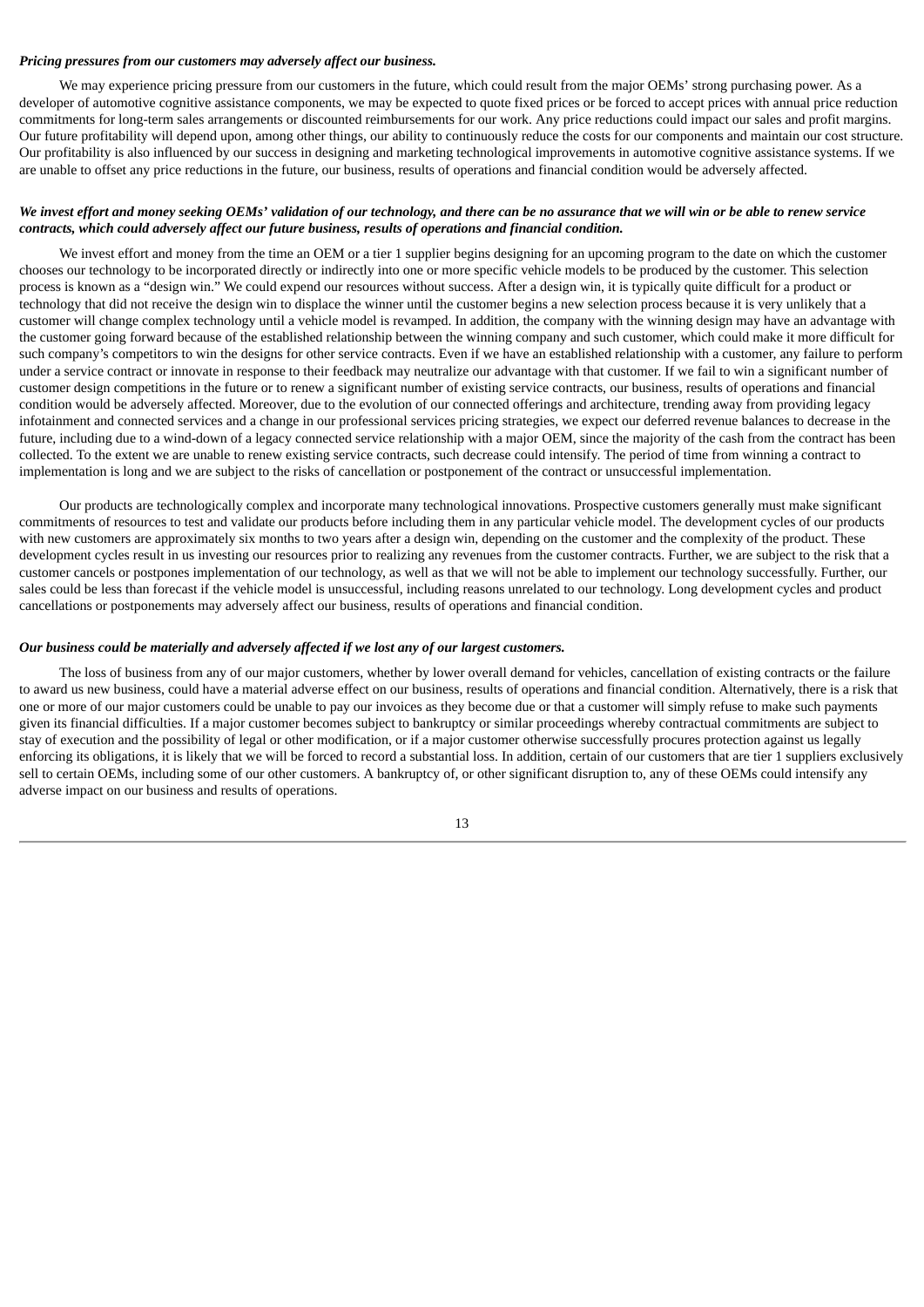# Our operating results may fluctuate significantly from period to period, and this may cause our stock price to decline.

Our revenue and operating results may fluctuate materially in the future. These fluctuations may cause our results of operations to not meet the expectations of securities analysts or investors which would likely cause the price of our stock to decline. Factors that may contribute to fluctuations in operating results include:

- given our limited customer base, the volume, timing and fulfillment of large customer contracts;
- renewals of existing customer contracts and wins of new customer programs;
- increased expenditures incurred pursuing new product or market opportunities;
- receipt of royalty reports;
- fluctuating sales by our customers to their end-users;
- contractual counterparties failing to meet their contractual commitments to us;
- introduction of new products by us or our competitors;
- cybersecurity or data breaches;
- reduction in the prices of our products in response to competition, market conditions or contractual obligations;
- impairment of goodwill or intangible assets;
- accounts receivable that are not collectible;
- higher than anticipated costs related to fixed-price contracts with our customers;
- change in costs due to regulatory or trade restrictions;
- expenses incurred in litigation matters, whether initiated by us or brought by third-parties against us, and settlements or judgments we are required to pay in connection with disputes;
- changes in our stock compensation practices, as relates to employee short term incentive payments; and
- general economic trends as they affect the customer bases into which we sell.

Due to the foregoing factors, among others, our revenue and operating results may fluctuate significantly from period to period. Our expense levels are based in significant part on our expectations of future revenue, and we may not be able to reduce our expenses quickly to respond to near-term shortfalls in projected revenue. Therefore, our failure to meet revenue expectations would seriously harm our operating results, financial condition and cash flows.

#### We have our first senior management team since being spun off from Nuance. If we encounter difficulties in the transition, our business could be *negatively impacted.*

We have appointed our first senior management team, including our first Chief Executive Officer and Chief Financial Officer. Our future success will partly depend upon our first senior management team's and other key employees' effective implementation of our business strategies. Our first management team may require transition time to fully understand all aspects of our business and the transition may be disruptive to, or cause uncertainty in, our business and strategic direction. If we have failures in any aspects of this transition, or the strategies implemented by our management team are not successful, our business could be harmed.

#### *If we are unable to attract and retain key personnel, our business could be harmed.*

If any of our key employees were to leave, we could face substantial difficulty in hiring qualified successors and could experience a loss in productivity while any successor obtains the necessary training and experience. Although we have arrangements with some of our executive officers designed to promote retention, our employment relationships are generally at-will and we have had key employees leave in the past. We cannot assure you that one or more key employees will not leave in the future. We intend to continue to hire additional highly qualified personnel, including research and development and operational personnel, but may not be able to attract, assimilate or retain qualified personnel in the future. Any failure to attract, integrate, motivate and retain these employees could harm our business.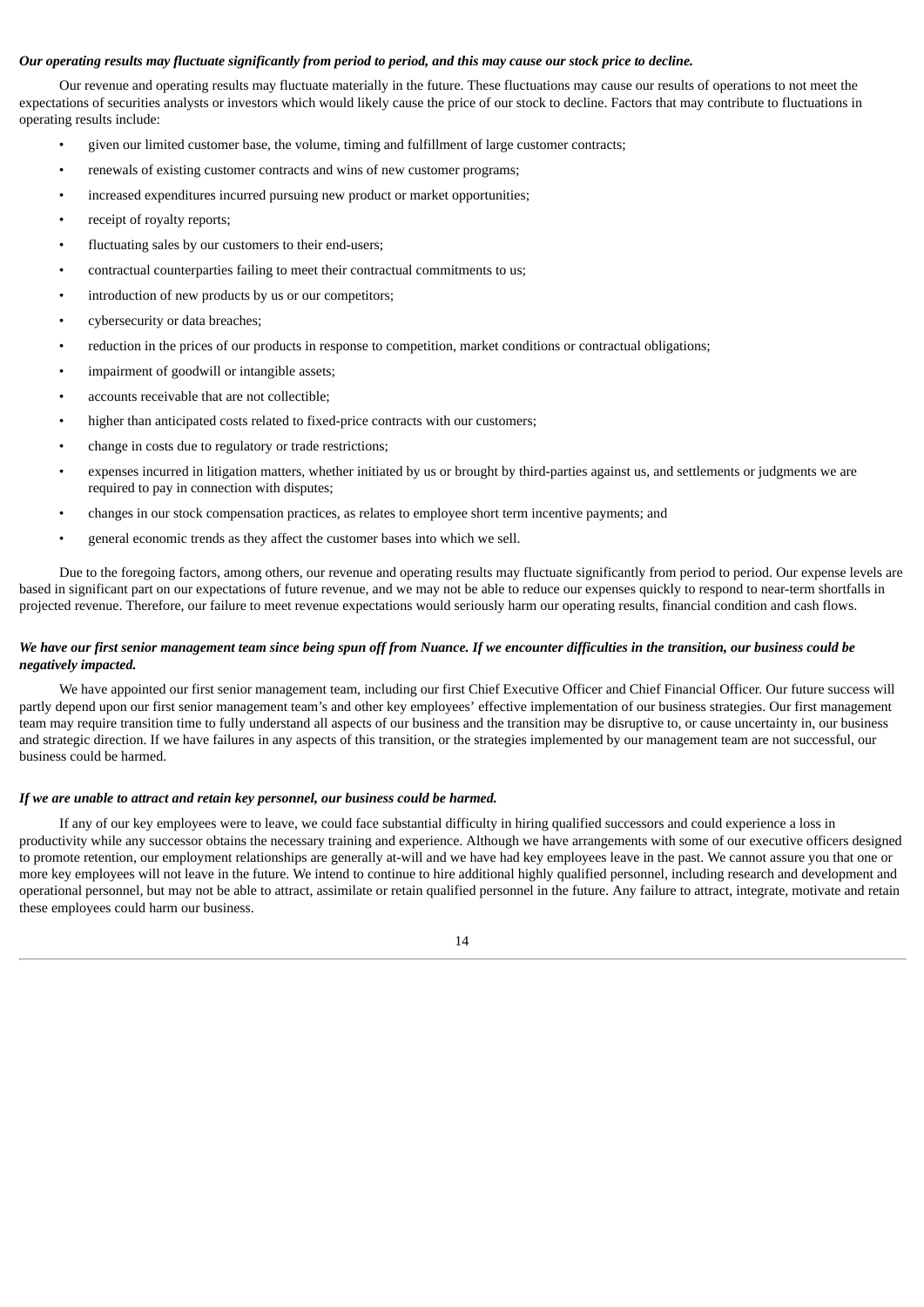# *We depend on skilled employees and could be impacted by a shortage of critical skills.*

Much of our future success depends on the continued service and availability of skilled employees, particularly with respect to technical areas. Skilled and experienced personnel in the areas where we compete are in high demand, and competition for their talents is intense. We expect that many of our key employees will receive a total compensation package that includes equity awards. New regulations or volatility in the stock market could diminish our use, and the value, of our equity awards. This would place us at a competitive disadvantage in attracting qualified personnel or force us to offer more cash compensation.

#### *Cybersecurity and data privacy incidents or breaches may damage client relations and inhibit our growth.*

The confidentiality and security of our information, and that of third parties, is critical to our business. Our services involve the transmission, use, and storage of customers' and their customers' information, which may be confidential or contain personally identifiable information. Any cybersecurity or data privacy incidents could have a material adverse effect on our results of operations and financial condition. While we maintain a broad array of information security and privacy measures, policies and practices, our networks may be breached through a variety of means, resulting in someone obtaining unauthorized access to our information, to information of our customers or their customers, or to our intellectual property; disabling or degrading service; or sabotaging systems or information. In addition, hardware, software, systems, or applications we develop or procure from third parties may contain defects in design or manufacture or other problems that could unexpectedly compromise information security. Unauthorized parties may also attempt to gain access to our systems or facilities, or those of third parties with whom we do business, through fraud or other forms of deceiving our employees, contractors, and vendors. Because the techniques used to obtain unauthorized access, or to sabotage systems, change frequently and generally are not recognized until launched against a target, we may be unable to anticipate these techniques or to implement adequate preventative measures. We will continue to incur significant costs to continuously enhance our information security measures to defend against the threat of cybercrime. Any cybersecurity or data privacy incident or breach may result in:

- loss of revenue resulting from the operational disruption;
- loss of revenue or increased bad debt expense due to the inability to invoice properly or to customer dissatisfaction resulting in collection issues;
- loss of revenue due to loss of customers;
- material remediation costs to recreate or restore systems;
- material investments in new or enhanced systems in order to enhance our information security posture;
- cost of incentives offered to customers to restore confidence and maintain business relationships;
- reputational damage resulting in the failure to retain or attract customers;
- costs associated with potential litigation or governmental investigations;
- costs associated with any required notices of a data breach;
- costs associated with the potential loss of critical business data;
- difficulties enhancing or creating new products due to loss of data or data integrity issues; and
- other consequences of which we are not currently aware but will discover through the remediation process.

#### Our business is subject to a variety of domestic and international laws, rules, policies and other obligations.

We are subject to U.S. and international laws and regulations in multiple areas, including data protection, anticorruption, labor relations, tax, foreign currency, anti-competition, import, export and trade regulations, and we are subject to a complex array of federal, state and international laws relating to the collection, use, retention, disclosure, security and transfer of personally identifiable information. In many cases, these laws apply not only to transfers between unrelated third-parties but also to transfers between us and our subsidiaries. Many jurisdictions have passed laws in this area, and other jurisdictions are considering imposing additional restrictions. The European Commission adopted the European General Data Protection Regulation, or GDPR, which went into effect on May 25, 2018. China adopted a new cybersecurity law as of June 2017. In addition, California adopted significant new consumer privacy laws in June 2018 that will be effective beginning in January 2020. Complying with the GDPR and other requirements may cause us to incur substantial costs and may require us to change our business practices.

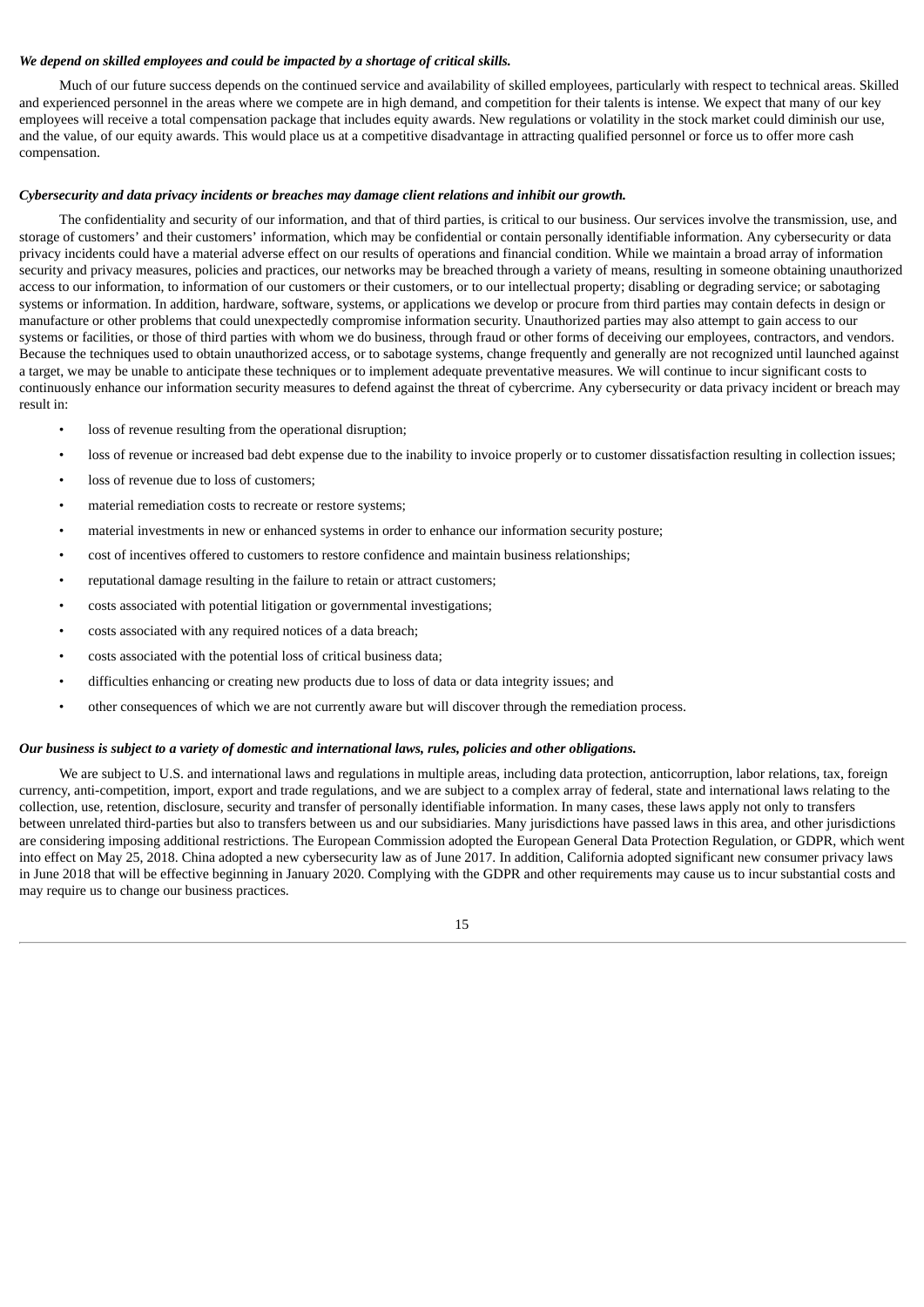Any failure by us, our customers or other parties with whom we do business to comply with our privacy policy or with federal, state or international privacy-related or data protection laws and regulations could result in proceedings against us by governmental entities or others. Any alleged or actual failure to comply with applicable privacy laws and regulations may:

- cause our customers to lose confidence in our solutions;
- harm our reputation;
- expose us to litigation, regulatory investigations and to resulting liabilities including reimbursement of customer costs, damages, penalties or fines imposed by regulatory agencies; and
- require us to incur significant expenses for remediation.

We are also subject to a variety of anticorruption laws in respect of our international operations, including the U.S. Foreign Corrupt Practices Act, the U.K. Bribery Act and the Canadian Corruption of Foreign Public Officials Act, and regulations issued by the U.S. Customs and Border Protection, the U.S. Bureau of Industry and Security, the U.S. Treasury Department's Office of Foreign Assets Control, and various other foreign governmental agencies. We cannot predict the nature, scope or effect of future regulatory requirements to which our international operations might be subject or the manner in which existing laws might be administered or interpreted. Actual or alleged violations of these laws and regulations could lead to enforcement actions and financial penalties that could result in substantial costs.

# A significant portion of our revenues are derived, and a significant portion of our research and development activities are based, outside the United States. Our results could be harmed by economic, political, regulatory, foreign currency fluctuations and other risks associated with these international *regions.*

Because we operate worldwide, our business is subject to risks associated with doing business internationally. We generate most of our international revenue in Europe and Asia, and we anticipate that revenue from international operations could increase in the future. In addition, some of our products are developed outside the United States. We conduct a significant portion of the development of our voice recognition and natural language understanding solutions in Canada and Germany. We also have significant research and development resources in Belgium, China, India, Italy, and the United Kingdom. We are exposed to fluctuating exchange rates of foreign currencies including the euro, British pound, Canadian dollar, Chinese RMB, Japanese yen, Indian rupee and South Korean won. Accordingly, our future results could be harmed by a variety of factors associated with international sales and operations, including:

- adverse political and economic conditions, or changes to such conditions, in a specific region or country;
- trade protection measures, including tariffs and import/export controls, imposed by the United States and/or by other countries or regional authorities such as China, Canada or the European Union;
- the impact on local and global economies of the United Kingdom leaving the European Union;
- changes in foreign currency exchange rates or the lack of ability to hedge certain foreign currencies;
- compliance with laws and regulations in many countries and any subsequent changes in such laws and regulations;
- geopolitical turmoil, including terrorism and war;
- changing data privacy regulations and customer requirements to locate data centers in certain jurisdictions;
- evolving restrictions on cross-border investment, including recent enhancements to the oversight by the Committee on Foreign Investment in the United States pursuant to the Foreign Investment Risk Preview Modernization Act and substantial restrictions on investment from China;
- changes in applicable tax laws;
- difficulties in staffing and managing operations in multiple locations in many countries;
- longer payment cycles of foreign customers and timing of collections in foreign jurisdictions; and
- less effective protection of intellectual property than in the United States.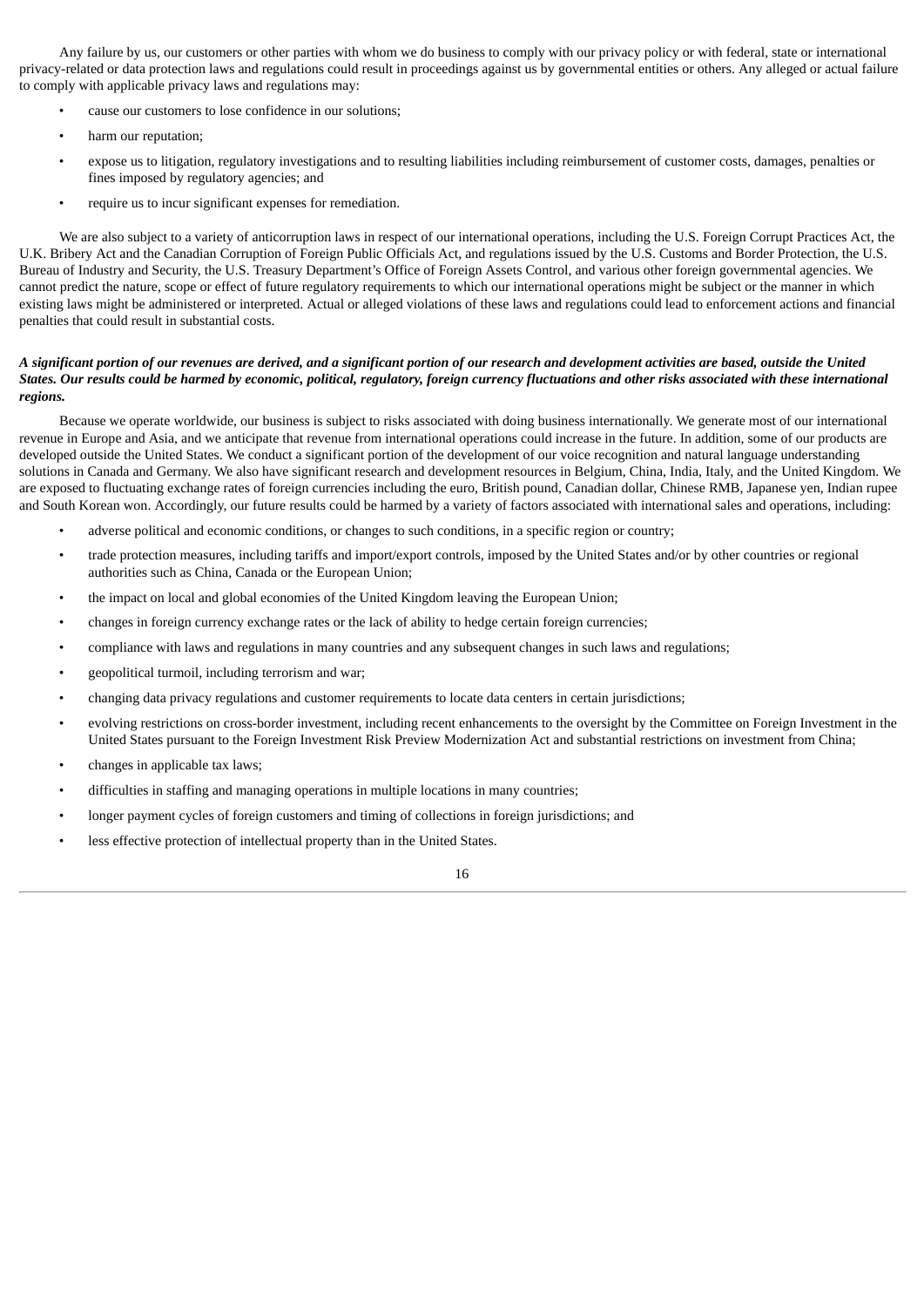#### Our business in China is subject to aggressive competition and is sensitive to economic, market and political conditions.

We operate in the highly competitive automotive cognitive assistance market in China and face competition from both international and smaller domestic manufacturers. We anticipate that additional competitors, both international and domestic, may seek to enter the Chinese market resulting in increased competition. Increased competition may result in price reductions, reduced margins and our inability to gain or hold market share. There have been periods of increased market volatility and moderation in the levels of economic growth in China, which resulted in periods of lower automotive production growth rates in China than those previously experienced. In addition, political tensions between China and the United States may negatively impact our ability to conduct business in China. If we are unable to grow or maintain our position in the Chinese market, the pace of growth slows or vehicle sales in China decrease, our business, results of operations and financial condition could be materially adversely effected. Government regulations and business considerations may also require us to conduct business in China through joint ventures with Chinese companies. Our participation in joint ventures would limit our control over Chinese operations and may expose our proprietary technologies to misappropriation by joint venture partners. The above risks, if realized, could have a material adverse effect on our business, results of operations and financial condition.

# Interruptions or delays in our services or services from data center hosting facilities or public clouds could impair the delivery of our services and harm *our business.*

Because our services are complex and incorporate a variety of third-party hardware and software, our services may have errors or defects that could result in unanticipated downtime for our customers and harm to our reputation and our business. We have from time to time, found defects in our services, and new errors in our services may be detected in the future. In addition, we currently serve our customers from data center hosting facilities or third-party public clouds we directly manage. Any damage to, or failure of, the systems and facilities that serve our customers in whole or in part could result in interruptions in our service. Interruptions in our service may reduce our revenue, cause us to issue credits or pay service level agreement penalties, cause customers to terminate their on-demand services, and adversely affect our renewal rates and our ability to attract new customers.

#### *If our goodwill or other intangible assets become impaired, our operating results could be negatively impacted.*

We have significant intangible assets, including goodwill and other intangible assets, which are susceptible to valuation adjustments as a result of changes in various factors or conditions. The most significant intangible assets are goodwill, customer relationships and patents and core technologies. Customer relationships are amortized over their estimated economic lives based on the pattern of economic benefits expected to be generated from the use of the asset. Technologies and patents are amortized on a straight-line basis over their estimated useful lives. We assess the potential impairment of goodwill on an annual basis. Whenever events or changes in circumstances indicate that the carrying value may not be recoverable, we will be required to assess the potential impairment of goodwill and other intangible assets. Factors that could trigger an impairment of such assets include the following:

- changes in our organization or management reporting structure that could result in additional reporting units, which may require alternative methods of estimating fair values or greater disaggregation or aggregation in our analysis by reporting unit;
- significant under performance relative to historical or projected future operating results;
- significant changes in the strategy for our overall business;
- significant negative industry or economic trends;
- significant decline in our stock price for a sustained period; and
- our market capitalization declining to below net book value.

Future adverse changes in these or other unforeseeable factors could result in an impairment charge that would impact our results of operations and financial position in the reporting period identified.

# Tax matters may cause significant variability in our financial results and may impact our overall financial condition.

Our businesses are subject to income taxation in the United States, as well as in many tax jurisdictions throughout the world. Tax rates in these jurisdictions may be subject to significant change. If our effective tax rate increases, our operating results and cash flow could be adversely affected. Our effective income tax rate can vary significantly between periods due to a number of complex factors including:

- projected levels of taxable income;
- pre-tax income being lower than anticipated in countries with lower statutory rates or higher than anticipated in countries with higher statutory rates;

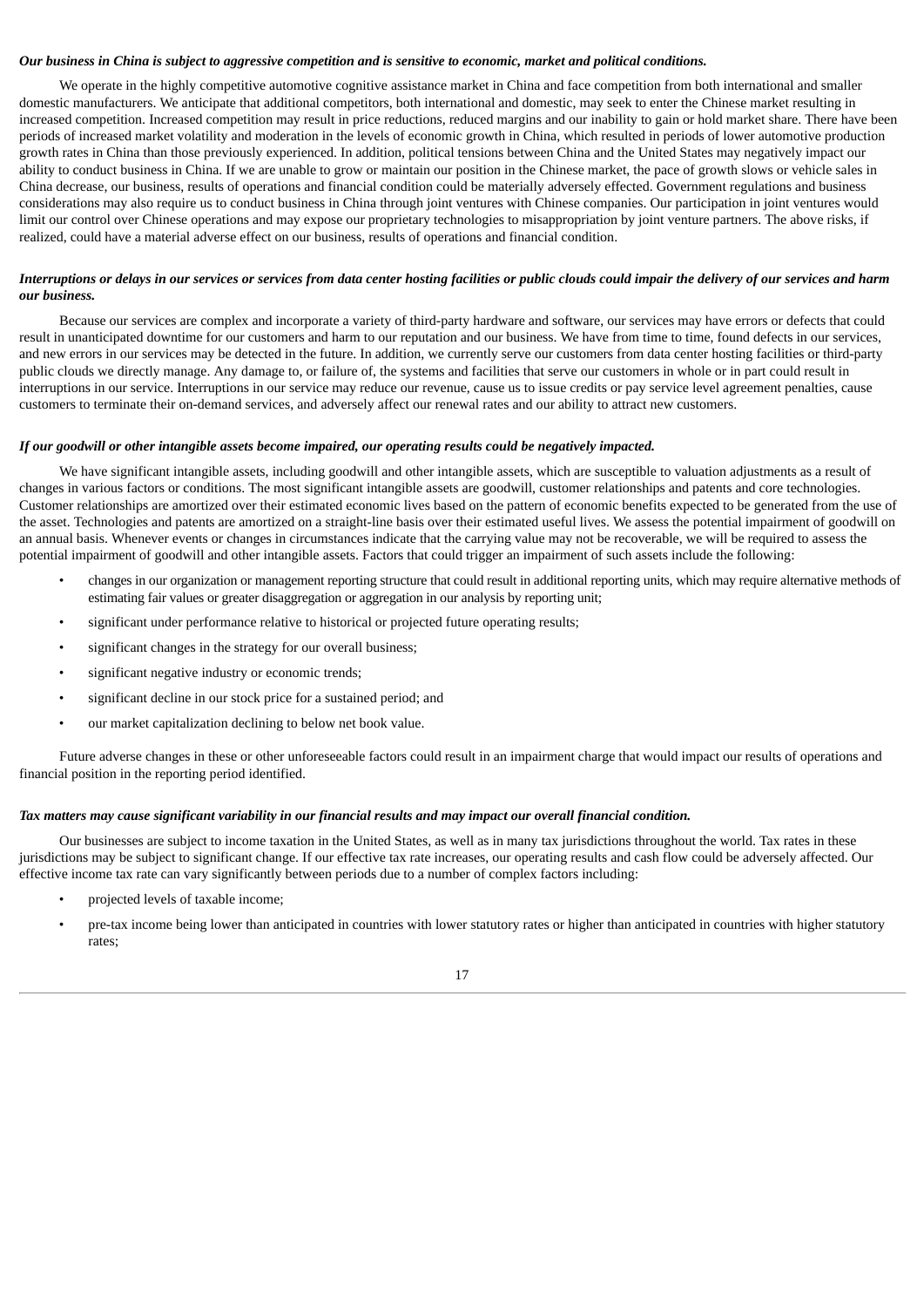- increases or decreases to valuation allowances recorded against deferred tax assets;
- tax audits conducted and settled by various tax authorities;
- adjustments to income taxes upon finalization of income tax returns;
- the ability to claim foreign tax credits;
- the repatriation of non-U.S. earnings for which we have not previously provided for income taxes; and
- changes in tax laws and their interpretations in countries in which we are subject to taxation.

We regularly evaluate the need for a valuation allowance on deferred tax assets, considering historical profitability, projected future taxable income, the expected timing of the reversals of existing temporary differences and tax planning strategies. This analysis is heavily dependent upon our current and projected operating results. A decline in future operating results could provide substantial evidence that a full or partial valuation allowance for deferred tax assets is necessary, which could have a material adverse effect on our results of operations and financial condition.

# **Risks Relating to our Intellectual Property and Technology**

# Third parties have claimed and may claim in the future that we are infringing their intellectual property, and we could be exposed to significant litigation *or licensing expenses or be prevented from selling our products if such claims are successful.*

From time to time, we are subject to claims and legal actions alleging that we or our customers may be infringing or contributing to the infringement of the intellectual property rights of others. We may be unaware of intellectual property rights of others that may cover some of our technologies and products. If it appears necessary or desirable, we may seek licenses for these intellectual property rights. However, we may not be able to obtain licenses from some or all claimants, the terms of any offered licenses may not be acceptable to us, and we may not be able to resolve disputes without litigation. Any litigation regarding intellectual property could be costly and time-consuming and could divert the attention of our management and key personnel from our business operations. Intellectual property disputes could subject us to significant liabilities, require us to enter into royalty and licensing arrangements on unfavorable terms, prevent us from licensing certain of our products, cause severe disruptions to our operations or the markets in which we compete, or require us to satisfy indemnification commitments with our customers including contractual provisions under various arrangements. Any of these could seriously harm our business.

# Unauthorized use of our proprietary technology and intellectual property could adversely affect our business and results of operations.

Our success and competitive position depend in large part on our ability to obtain and maintain intellectual property rights protecting our products and services. We rely on a combination of patents, copyrights, trademarks, service marks, trade secrets, confidentiality provisions and licensing arrangements to establish and protect our intellectual property and proprietary rights. Unauthorized parties may attempt to copy or discover aspects of our products or to obtain, license, sell or otherwise use information that we regard as proprietary. Policing unauthorized use of our products is difficult and we may not be able to protect our technology from unauthorized use. Additionally, our competitors may independently develop technologies that are substantially the same or superior to our technologies and that do not infringe our rights. In these cases, we would be unable to prevent our competitors from selling or licensing these similar or superior technologies. In addition, the laws of some foreign countries do not protect our proprietary rights to the same extent as the laws of the United States. Although the source code for our proprietary software is protected both as a trade secret and as a copyrighted work, litigation may be necessary to enforce our intellectual property rights, to protect our trade secrets, to determine the validity and scope of the proprietary rights of others, or to defend against claims of infringement or invalidity. Litigation, regardless of the outcome, can be very expensive and can divert management's efforts.

#### Our software products may have bugs, which could result in delayed or lost revenue, expensive correction, liability to our customers and claims against *us.*

Complex software products such as ours may contain errors, defects or bugs. Defects in the solutions or products that we develop and sell to our customers could require expensive corrections and result in delayed or lost revenue, adverse customer reaction and negative publicity about us or our products and services. Customers who are not satisfied with any of our products may also bring claims against us for damages, which, even if unsuccessful, would likely be time-consuming to defend, and could result in costly litigation and payment of damages. Such claims could harm our reputation, financial results and competitive position.

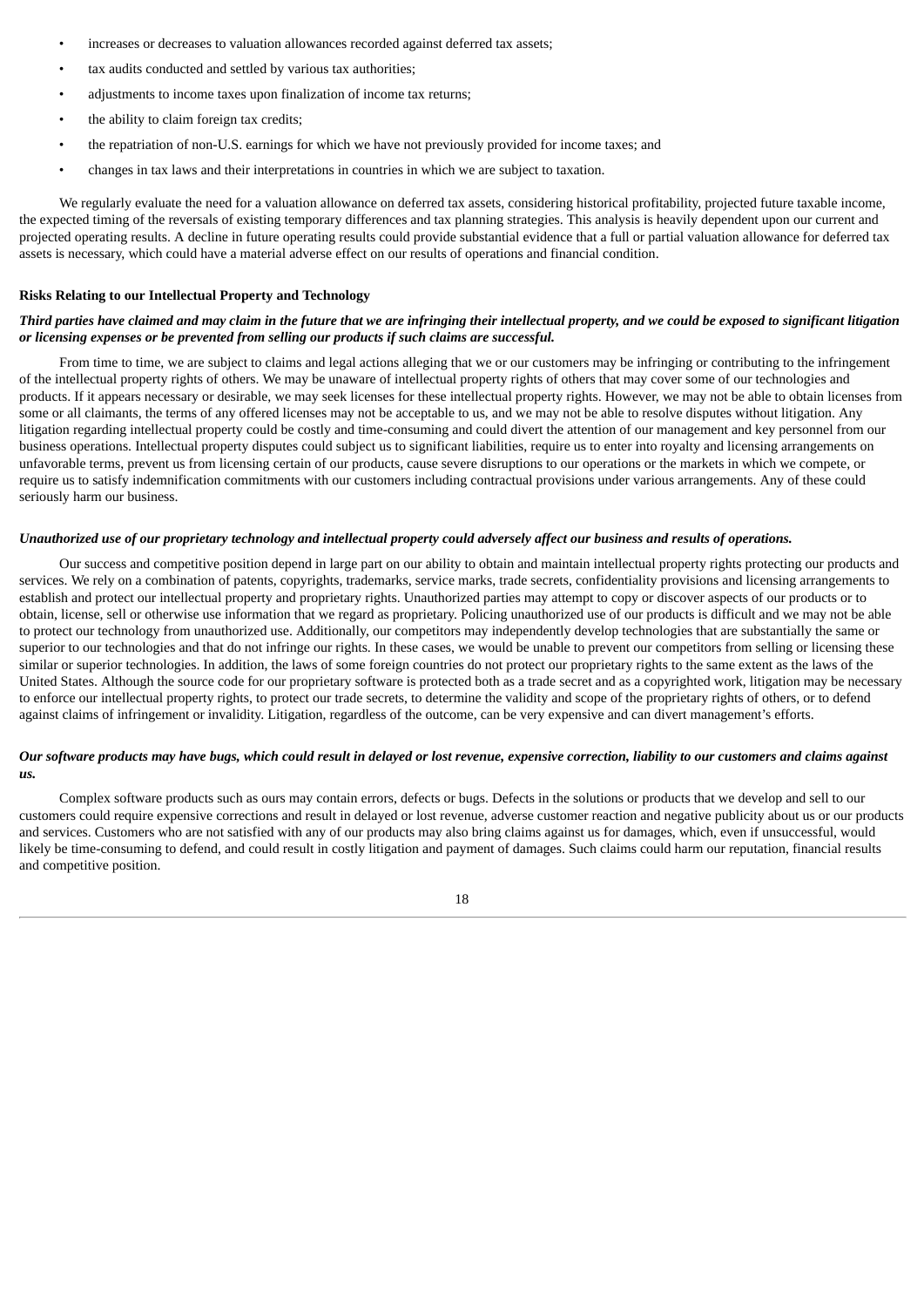# We may be unable to respond quickly enough to changes in technology and technological risks and to develop our intellectual property into commercially *viable products.*

Changes in legislative, regulatory or industry requirements or in competitive technologies may render certain of our products obsolete or less attractive to our customers, which could adversely affect our results of operations. Our ability to anticipate changes in technology and regulatory standards and to successfully develop and introduce new and enhanced products on a timely basis will be a significant factor in our ability to be competitive. There is a risk that we will not be able to achieve the technological advances that may be necessary for us to be competitive or that certain of our products will become obsolete. Moreover, restrictions on the use of our technology over the next five years under the Separation and Distribution Agreement and the Intellectual Property Agreement which we entered into with Nuance in connect with the Spin-Off may limit our ability to adapt to technology and regulatory developments and thereby compete effectively in the market. We are also subject to the risks generally associated with new product introductions and applications, including lack of market acceptance, delays in product development and failure of products to operate properly. These risks could have a material adverse effect on our business, results of operations and financial condition.

#### We utilize certain key technologies, content and services from, and integrate certain of our solutions with, third parties and may be unable to replace *those technologies, content and services if they become obsolete, unavailable or incompatible with our solutions.*

We utilize certain key technologies and content from, and/or integrate certain of our solutions with, hardware, software, services and content of third parties. Some of these vendors are also our competitors in various respects. These third-party vendors could, in the future, seek to charge us cost prohibitive fees for such use or integration or may design or utilize their solutions in a manner that makes it more difficult for us to continue to utilize their solutions, or integrate their technologies with our solutions, in the same manner or at all. Any significant interruption in the supply or maintenance of such third-party hardware, software, services or content could negatively impact our ability to offer our solutions unless and until we replace the functionality provided by this third-party hardware, software and/or content. In addition, we are dependent upon these third parties' ability to enhance their current products, develop new products on a timely and cost-effective basis and respond to emerging industry standards and other technological changes. There can be no assurance that we would be able to replace the functionality or content provided by third-party vendors in the event that such technologies become obsolete or incompatible with future versions of our solutions or are otherwise not adequately maintained or updated. Any delay in or inability to replace any such functionality could have a material adverse effect on our business, results of operations and financial condition. Furthermore, delays in the release of new and upgraded versions of third-party software applications could have a material adverse effect on our business, results of operations and financial condition.

#### **Risks Relating to the Spin-Off**

# If the Spin-Off were determined not to qualify as tax-free for U.S. federal income tax purposes, we could have an indemnification obligation to Nuance, *which could adversely affect our business, financial condition and results of operations.*

On October 1, 2019, we were spun off from Nuance. Completion of the Spin-Off was conditioned on Nuance's receipt of a written opinion from its tax counsel to the effect that the Distribution will qualify for non-recognition of gain and loss under Section 355 and related provisions of the Internal Revenue Code of 1986, as amended, or the Code.

The opinion of counsel does not address any U.S. state or local or foreign tax consequences of the Spin-Off. The opinion assumed that the Spin-Off was completed according to the terms of the Separation and Distribution Agreement and relied on the facts as stated in the Separation and Distribution Agreement, the Tax Matters Agreement, the other ancillary agreements, Information Statement included as part of our registration statement on Form 10 and a number of other documents related to the Spin-Off. In addition, the opinion was based on certain assumptions as well as certain representations as to factual matters from, and certain covenants by, Nuance and us. The opinion cannot be relied on if any of the assumptions, representations or covenants are incorrect, incomplete or inaccurate or are violated in any material respect.

If, as a result of any of our representations being untrue or our covenants being breached, the Spin-Off, and certain related transactions or certain transactions, were determined not to qualify for non-recognition of gain or loss under Section 355 and related provisions of the Code, we could be required to indemnify Nuance for the resulting taxes and related expenses. Those amounts could be material. Any such indemnification obligation could adversely affect our business, financial condition and results of operations.

In addition, if we or our stockholders were to engage in transactions that resulted in a 50% or greater change by vote or value in the ownership of our stock during the four-year period beginning on the date that begins two years before the date of the Spin-Off, the Spin-Off would generally be taxable to Nuance, but not to stockholders, under Section 355(e) of the Code, unless it were established that such transactions and the Spin-Off were not part of a plan or series of related transactions. If the Spin-Off were taxable to Nuance due to such a 50% or greater change in ownership of our stock, Nuance would recognize gain equal to the excess of the fair market value on the Distribution Date of our common stock distributed to Nuance stockholders over Nuance's tax basis in our common stock and would also recognize gain in respect of certain reorganization transactions undertaken by Nuance to effect the separation, and we generally would be required to indemnify Nuance for the tax on such gain and related expenses. Those amounts could be material. Any such indemnification obligation could adversely affect our business, financial condition and results of operations.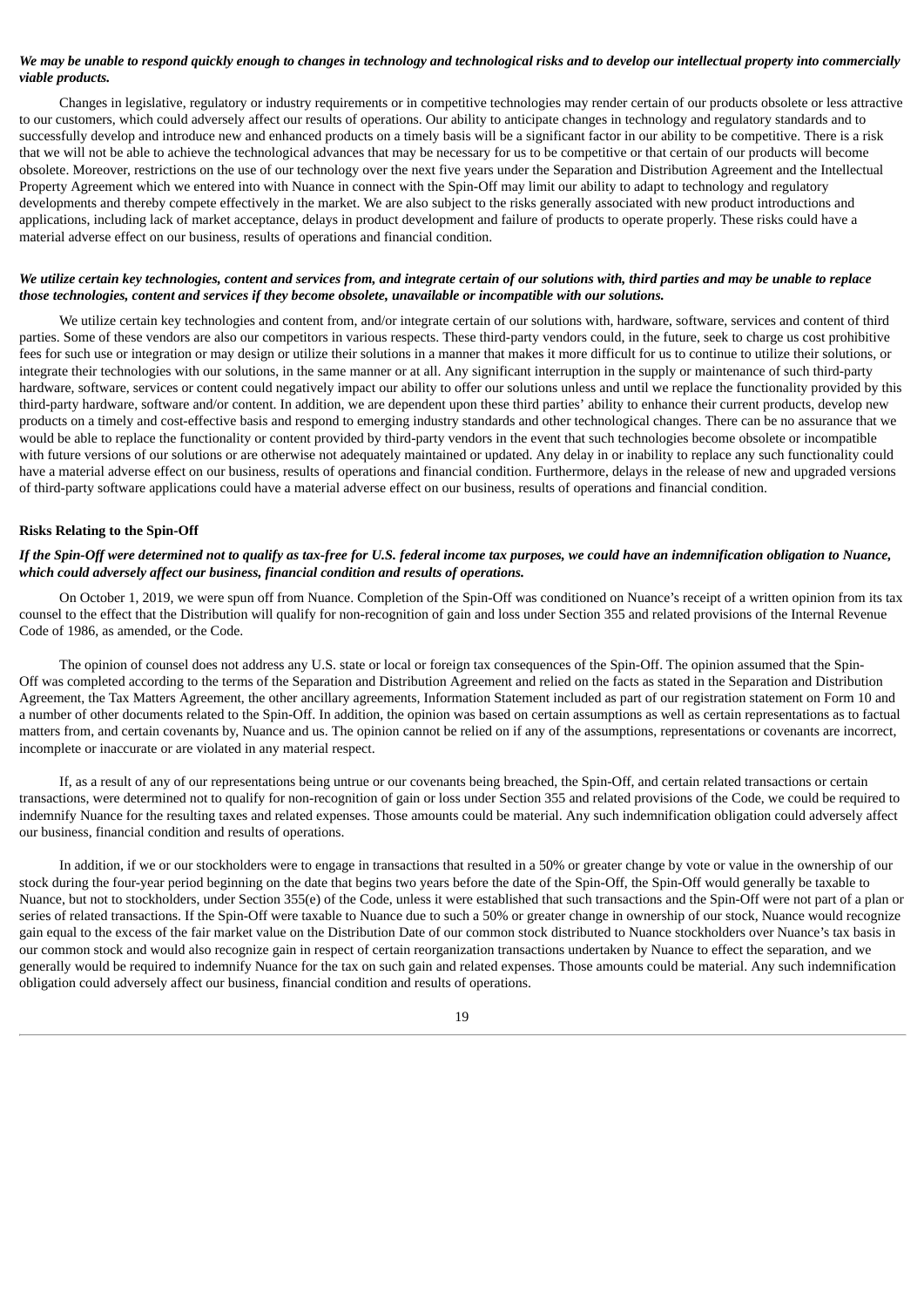# We have agreed to numerous restrictions to preserve the non-recognition treatment of the Spin-Off, which may reduce our strategic and operating *flexibility.*

We have agreed in the Tax Matters Agreement to covenants and indemnification obligations that address compliance with Section 355 and related provisions of the Code and are intended to preserve the tax-free nature of the Spin-Off. These covenants include certain restrictions on our activity for a period of two years following the Spin-Off, unless we or Nuance obtain a private letter ruling from the U.S. Internal Revenue Service, or the IRS, or an opinion of counsel, in each case acceptable to Nuance in its reasonable discretion, that the restricted action would not impact the non-recognition treatment of the Spin-Off, or unless Nuance otherwise gives its consent for us to take a restricted action. These covenants and indemnification obligations limit our ability to pursue strategic transactions or engage in new businesses or other transactions that may maximize the value of our business, and might discourage or delay a strategic transaction that our stockholders may consider favorable.

# We may be unable to achieve some or all of the benefits that we expect to achieve from the Spin-Off.

We believe that, as an independent, publicly traded company, we will be able to, among other things, design and implement corporate strategies and policies and develop partnerships that are better targeted to our business's areas of strength and differentiation, better focus our financial and operational resources on those specific strategies, create effective incentives for our management and employees that are more closely tied to our business performance, provide investors more flexibility and enable us to achieve alignment with a more natural stockholder base and implement and maintain a capital structure designed to meet our specific needs. We may be unable to achieve some or all of the benefits that we expect to achieve as an independent company in the time we expect, if at all, for a variety of reasons, including:

- as an independent, publicly traded company, we may be more susceptible to market fluctuations and other adverse events than if it were still a part of Nuance; and
- as an independent, publicly traded company, our businesses are less diversified than Nuance's businesses prior to the separation.

If we fail to achieve some or all of the benefits that we expect to achieve as an independent company, or do not achieve them in the time we expect, our business, financial condition and results of operations could be adversely affected.

# We may be unable to make, on a timely or cost-effective basis, the changes necessary to operate as an independent, publicly traded company, and we may *experience increased costs after the Spin-Off.*

Prior to October 1, 2019, we operated as part of Nuance's organization, and Nuance provided us with various corporate functions. Following the Spin-Off, Nuance has no obligation to provide us with assistance other than certain transition and other services pursuant to transition services agreements and other agreements related to the Spin-Off. These services do not include every service that we have received from Nuance in the past, and Nuance is only obligated to provide the transition services for limited periods following the completion of the Spin-Off. The agreements relating to such transition services and to the Spin-Off more generally were negotiated prior to the Spin-Off, at a time when our business was still being operated by Nuance. The agreements were generally entered into on arms-length terms similar to those that would be agreed with an unaffiliated third party such as a buyer in a sale transaction, but we did not have an independent board of directors or a management team independent of Nuance representing our interests while the agreements were being negotiated. It is possible that we might have been able to achieve more favorable terms if the circumstances differed. We will rely on Nuance to satisfy its performance and payment obligations under any transition services agreements and other agreements related to the Spin-Off, and if Nuance does not satisfy such obligations, we could incur operational difficulties or losses.

Following the Spin-Off and the cessation of any transition services agreements, we will need to provide internally or obtain from unaffiliated third parties the services we will no longer receive from Nuance. These services include legal, accounting, information technology, research and software development, human resources and other general administrative and infrastructure support, the effective and appropriate performance of which are critical to our operations. We may be unable to replace these services in a timely manner or on terms and conditions as favorable as those we receive from Nuance. Because our business has historically operated as part of the wider Nuance organization, we may be unable to successfully establish the infrastructure or implement the changes necessary to operate independently, or may incur additional costs that could adversely affect our business. If we fail to obtain the quality of services necessary to operate effectively or incur greater costs in obtaining these services, our business, financial condition and results of operations may be adversely affected.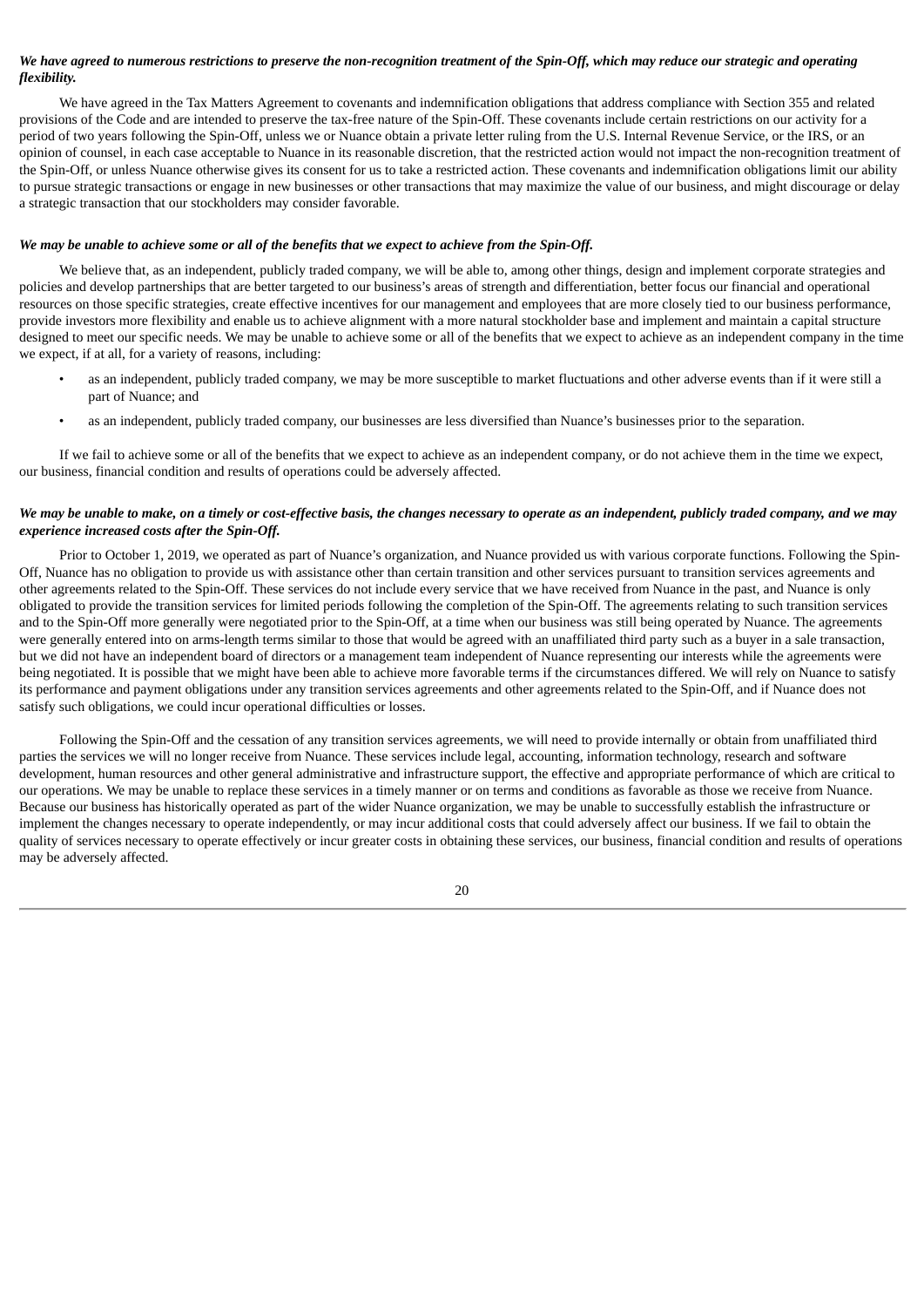# As we build our information technology infrastructure and transition our data to our own systems, we could incur substantial additional costs and experience temporary business interruptions, and our accounting and other management systems and resources may not be adequately prepared to meet the financial *reporting and other requirements to which we will be subject following the Spin-Off.*

We are currently installing and implementing information technology infrastructure to support certain of our business functions, including accounting and reporting, human resources, sales operations, customer service, and distribution. We may incur substantially higher costs than previously anticipated as we transition from the transactional and operational systems and data centers we used when we were part of Nuance. If we are unable to transition effectively, we may incur temporary interruptions in business operations. Any delay in implementing, or operational interruptions suffered while implementing, our new information technology infrastructure could disrupt our business and have a material adverse effect on our results of operations.

In addition, if we are unable to replicate or transition certain systems, our ability to comply with regulatory requirements could be impaired. We are currently directly subject to reporting and other obligations under the Securities Exchange Act of 1934, as amended, or the Exchange Act. Beginning with our second required Annual Report on Form 10-K, we intend to comply with Section 404 of the Sarbanes-Oxley Act of 2002, as amended, or the Sarbanes-Oxley Act, which will require annual management assessments of the effectiveness of our internal control over financial reporting. In addition, once we cease to qualify as an emerging growth company, Section 404 of the Sarbanes-Oxley Act will also require a report by our independent registered public accounting firm addressing these assessments in our Annual Report on Form 10-K for the year in which we cease to qualify as an emerging growth company. These reporting and other obligations may place significant demands on management, administrative and operational resources, including accounting systems and resources.

The Exchange Act requires that we file annual, quarterly and current reports with respect to our business and financial condition. Under the Sarbanes-Oxley Act, we are required to maintain effective disclosure controls and procedures and internal controls over financial reporting. To comply with these requirements, we may need to upgrade our systems, implement additional financial and management controls, reporting systems and procedures and hire additional accounting and finance staff. We expect to incur additional annual expenses for the purpose of addressing these, and other public company reporting, requirements. If we are unable to upgrade our financial and management controls, reporting systems, information technology systems and procedures in a timely and effective fashion, our ability to comply with financial reporting requirements and other rules that apply to reporting companies under the Exchange Act could be impaired. Any failure to achieve and maintain effective internal controls could have a material adverse effect on our business, financial condition, results of operations and cash flow.

# We are an emerging growth company, and any decision on our part to comply only with certain reduced reporting and disclosure requirements applicable to emerging growth companies could make our common stock less attractive to investors and may make it more difficult to compare our performance with *other public companies.*

We are an emerging growth company, and, for as long as we continue to be an emerging growth company, we may choose to take advantage of exemptions from various reporting requirements applicable to other public companies but not to emerging growth companies, including, but not limited to, not being required to have our independent registered public accounting firm audit our internal control over financial reporting under Section 404 of the Sarbanes-Oxley Act, reduced disclosure obligations regarding executive compensation in our periodic reports and proxy statements, and exemptions from the requirements of holding a nonbinding advisory vote on executive compensation and stockholder approval of any golden parachute payments not previously approved. We could be an emerging growth company for up to five years following the effectiveness of our registration statement on Form 10. We will cease to be an emerging growth company upon the earliest of:

- the end of the fiscal year following the fifth anniversary of the effectiveness of our registration statement on Form 10,
- the first fiscal year after our annual gross revenues are \$1.07 billion or more,
- the date on which we have, during the previous three-year period, issued more than \$1.0 billion in non-convertible debt securities or
- the end of any fiscal year in which the market value of our common stock held by non-affiliates exceeded \$700 million as of the end of the second quarter of that fiscal year.

We cannot predict if investors will find our common stock less attractive if we choose to rely on these exemptions. If some investors find our common stock less attractive as a result of any choices to reduce future disclosure, there may be a less active trading market for our common stock and the price of our common stock may be more volatile.

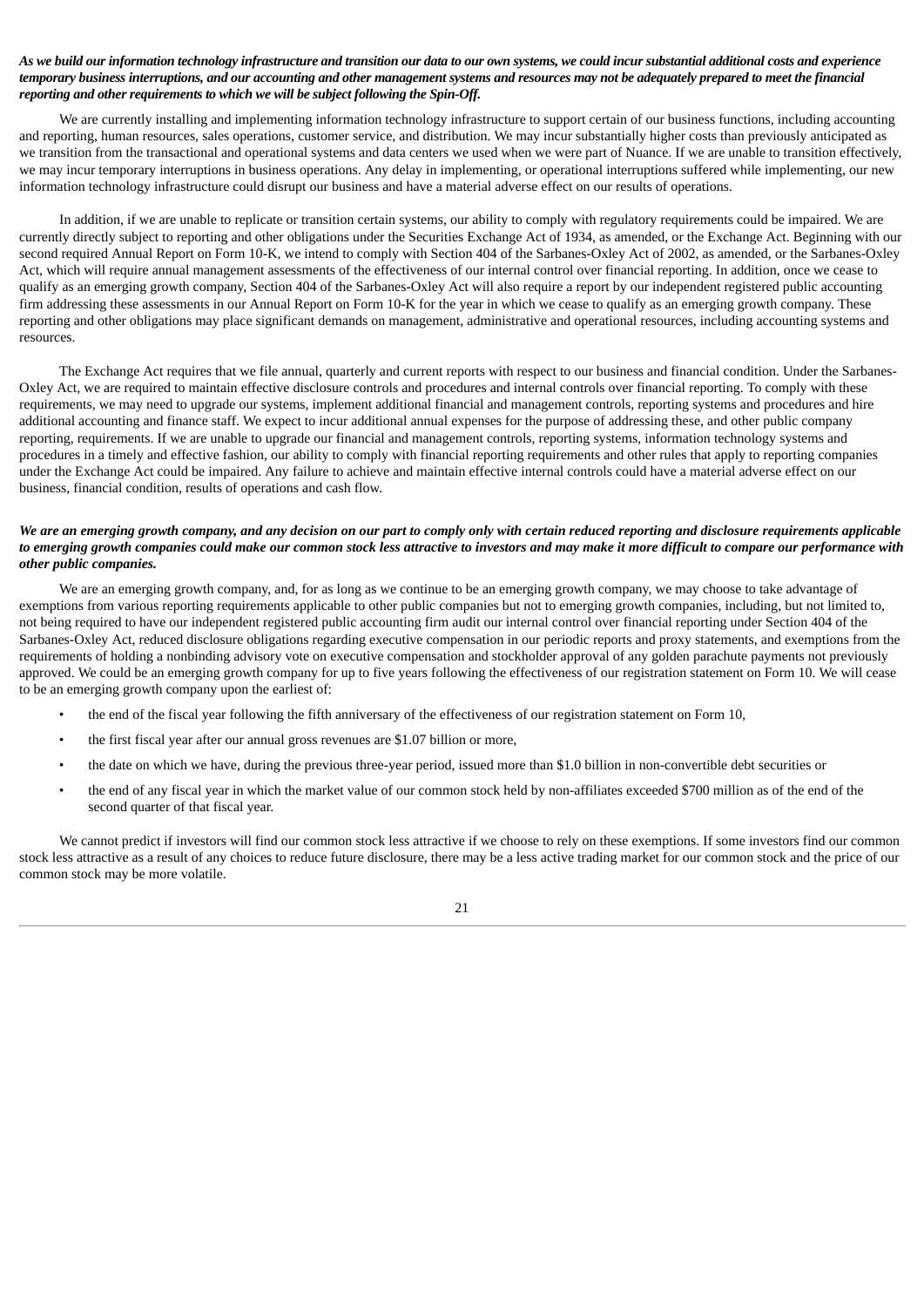Under the Jumpstart Our Business Startups Act, or JOBS Act, emerging growth companies can also delay adopting new or revised accounting standards until such time as those standards apply to private companies. The JOBS Act provides that a company can elect to opt out of the extended transition period and comply with the requirements that apply to non-emerging growth companies, but any such election to opt out is irrevocable. We have elected not to opt out of such extended transition period, which means that when a standard is issued or revised and it has different application dates for public or private companies, we, as an emerging growth company, can adopt the new or revised standard at the time private companies adopt the new or revised standard. This may make comparison of our financial statements with other public companies that are not emerging growth companies or emerging growth companies that have opted out of using the extended transition period difficult or impossible because of the potential differences in accounting standards used.

We intend to continue to improve our internal controls over financial reporting and ensure we are able to produce accurate and timely financial statements. However, no assurance can be given that our actions will be successful.

# We have no operating history as an independent, publicly traded company, and our historical combined financial information is not necessarily representative of the results we would have achieved as an independent, publicly traded company and may not be a reliable indicator of our future results.

We derived the historical combined financial information included in this Form 10-K from Nuance's consolidated financial statements, and this information does not necessarily reflect the results of operations and financial position we would have achieved as an independent, publicly traded company during the periods presented, or those that we will achieve in the future. This is primarily because of the following factors:

- Prior to the Spin-Off, we operated as part of Nuance's broader organization, and Nuance performed various corporate functions for us. Our historical combined financial information reflects allocations of corporate expenses from Nuance for these and similar functions. These allocations may not reflect the costs we will incur for similar services in the future as an independent publicly traded company.
- We have entered into transactions with Nuance that did not exist prior to the Spin-Off, such as Nuance's provision of transition and other services, and undertaken indemnification obligations, which have caused us, or may in the future cause us, to incur new costs.
- Our historical combined financial information does not reflect changes that we expect to experience in the future as a result of our separation from Nuance, including changes in the financing, cash management, operations, cost structure and personnel needs of our business. As part of Nuance, we enjoyed certain benefits from Nuance's operating diversity, size, purchasing power, borrowing leverage and available capital for investments that we can no longer enjoy after the Spin-Off. As an independent entity, we may be unable to purchase goods, services and technologies, such as insurance and health care benefits and computer software licenses, or access capital markets, on terms as favorable to us as those we obtained as part of Nuance prior to the Spin-Off, and our results of operations may be adversely affected. In addition, our historical combined financial data do not include an allocation of interest expense comparable to the interest expenses we will incur as a result of the Spin-Off and related transactions, including interest expenses in connection with the senior secured credit facilities that we entered into on October 1, 2019, or the Senior Facilities.

Following the Spin-Off, we also face additional costs and demands on management's time associated with being an independent, publicly traded company, including costs and demands related to corporate governance, investor and public relations and public reporting. While we were profitable as part of Nuance, we cannot assure you that our profits will continue at a similar level as an independent, publicly traded company.

# We have incurred new indebtedness, and the degree to which we are leveraged could adversely affect our business, financial condition and results of *operations.*

In connection with the Spin-Off, we entered into the Senior Facilities, which consist of the Term Loan Facility in an aggregate principal amount of \$270.0 million, of which approximately \$153 million of the net proceeds were transferred to Nuance, and the \$75.0 million Revolving Facility, of which nothing was drawn at the time of the Spin-Off.

We historically relied upon Nuance to fund our working capital requirements and other cash requirements. We are no longer able to rely on the earnings, assets or cash flow of Nuance, and Nuance will not provide funds to finance our working capital or other cash requirements. As a result, we are now responsible for servicing our own debt and obtaining and maintaining sufficient working capital and other funds to satisfy our cash requirements. After the Spin-Off, our access to and cost of debt financing is different from the historical access to and cost of debt financing under Nuance. Differences in access to and cost of debt financing may result in differences in the interest rate charged to us on financings, as well as the amount of indebtedness, types of financing structures and debt markets that may be available to us.

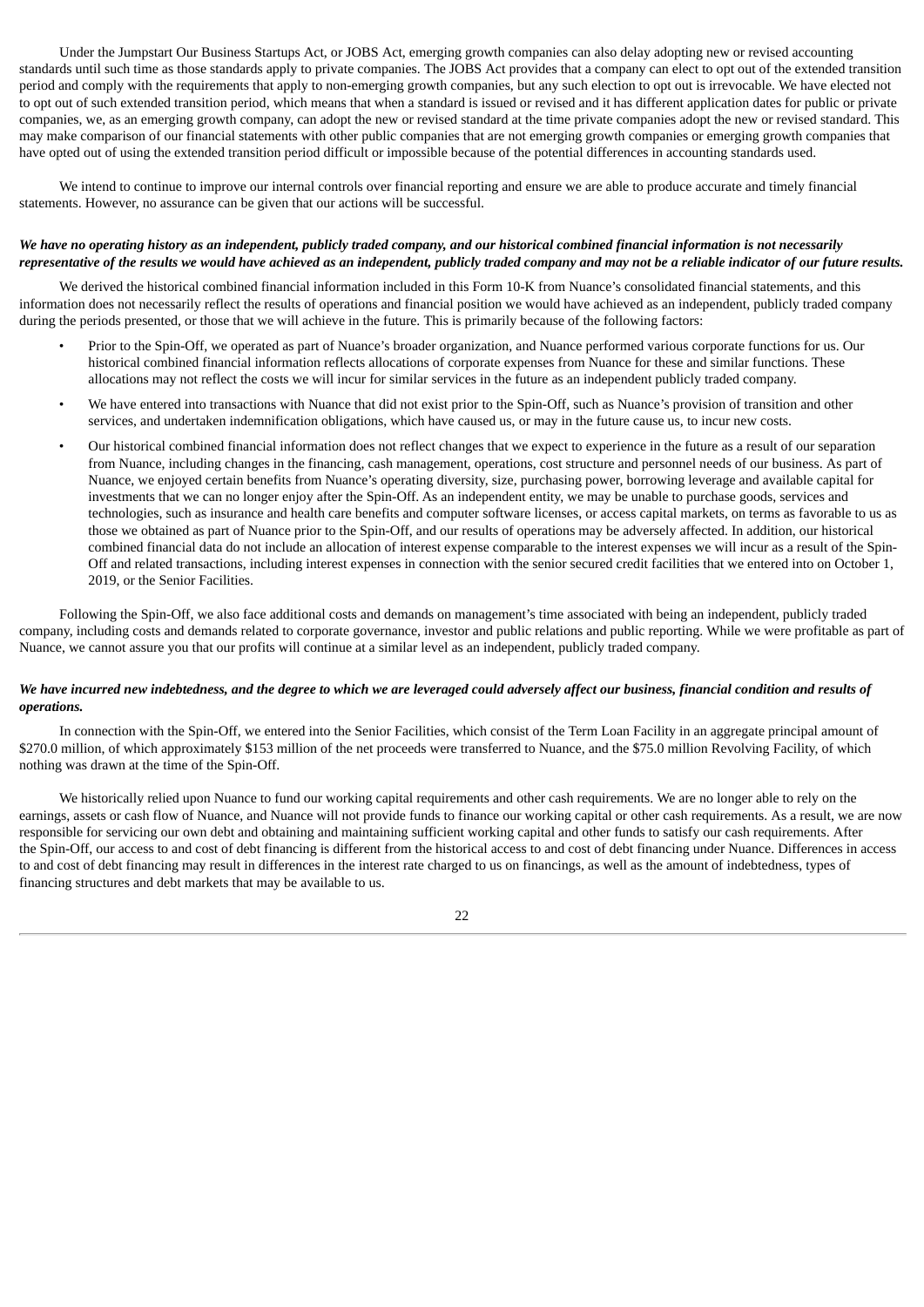Our ability to make payments on and to refinance our indebtedness, including the debt incurred under the Senior Facilities, as well as any future debt that we may incur, will depend on our ability to generate cash in the future from operations, financings or asset sales. Our ability to generate cash is subject to general economic, financial, competitive, legislative, regulatory and other factors that are beyond our control.

#### The terms of the Senior Facilities restrict our current and future operations, particularly our ability to incur debt that we may need to fund initiatives in response to changes in our business, the industry in which we operate, the economy and governmental regulations.

The terms of the Senior Facilities include a number of restrictive covenants that impose significant operating and financial restrictions on us and our subsidiaries and limit our ability to engage in actions that may be in our long-term best interests. These restrict our and our subsidiaries' ability to take some or all of the following actions:

- incur or guarantee additional indebtedness or sell disqualified or preferred stock;
- pay dividends on, make distributions in respect of, repurchase or redeem capital stock;
- make investments or acquisitions;
- create liens;
- enter into sale/leaseback transactions;
- enter into agreements restricting the ability to pay dividends or make other intercompany transfers;
- enter into transactions with affiliates;
- prepay, repurchase or redeem certain kinds of indebtedness;
- consolidate, merge, sell or otherwise dispose of assets or sell stock of our subsidiaries; and/or
- significantly change the nature of our business.

Furthermore, the lenders under the Senior Facilities have required that we pledge our assets as collateral as security for our repayment obligations and that we abide by certain financial or operational covenants. Our ability to comply with such covenants and restrictions may be affected by events beyond our control, including prevailing economic, financial and industry conditions. If market or other economic conditions deteriorate, our ability to comply with these covenants may be impaired. A breach of any of these covenants, if applicable, could result in an event of default under the terms of the Senior Facilities. If an event of default occurred, the lenders would have the right to accelerate the repayment of such debt, and the event of default or acceleration could result in the acceleration of the repayment of any other debt to which a cross-default or cross-acceleration provision applies. We might not have, or be able to obtain, sufficient funds to make these accelerated payments, and lenders could then proceed against any collateral. Any subsequent replacement of the agreements governing the Senior Facilities or any new indebtedness could have similar or greater restrictions. The occurrence and ramifications of an event of default could adversely affect our business, financial condition and results of operations. Moreover, as a result of all of these restrictions, we may be limited in how we conduct our business and pursue our strategy, unable to raise additional debt financing to operate during general economic or business downturns or unable to compete effectively or to take advantage of new business opportunities.

#### *The commercial and credit environment may adversely affect our access to capital.*

Our ability to issue debt or enter into other financing arrangements on acceptable terms could be adversely affected if there is a material decline in the demand for our products or in the solvency of our customers or suppliers or if there are other significantly unfavorable changes in economic conditions. Volatility in the world financial markets could increase borrowing costs or affect our ability to access the capital markets. These conditions may adversely affect our ability to obtain targeted credit ratings.

#### We may have potential business conflicts of interest with Nuance with respect to our past and ongoing relationships.

Conflicts of interest may arise between Nuance and us in a number of areas relating to our past and ongoing relationships, including:

- labor, tax, employee benefit, indemnification and other matters arising from our separation from Nuance;
- intellectual property matters;
- employee recruiting and retention; and
- business combinations involving our company.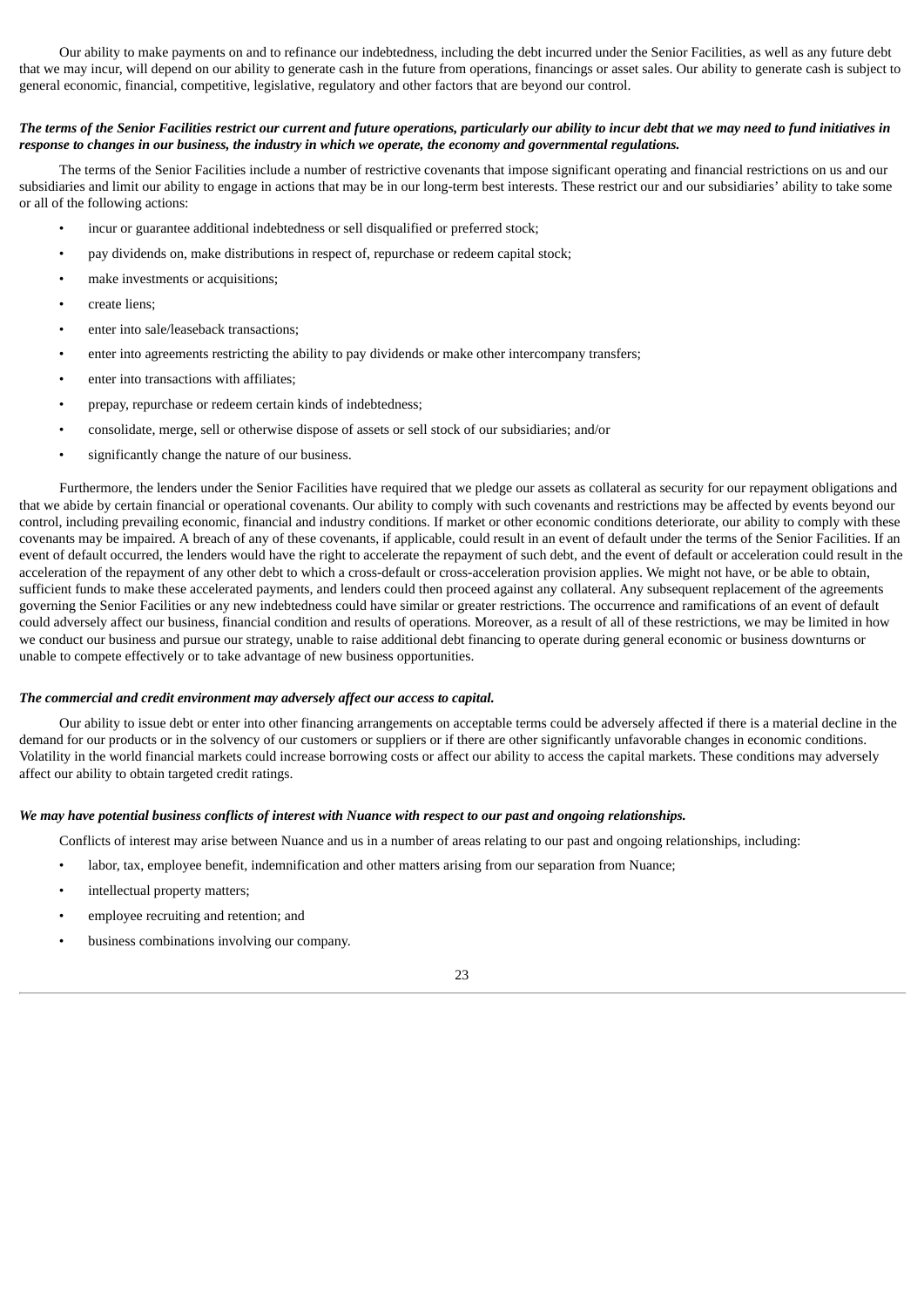We may not be able to resolve any potential conflicts, and, even if we do so, the resolution may be less favorable to us than if we were dealing with an unaffiliated party.

# A certain director may have actual or potential conflicts of interest because of their financial interests in Nuance.

Because of his current position with Nuance, a certain director owns equity interests in Nuance. Continuing ownership of Nuance shares and equity awards could create, or appear to create, potential conflicts of interest if we and Nuance face decisions that could have implications for both of us.

# The allocation of intellectual property rights and data between Nuance and Cerence as part of the Spin-Off, the shared use of certain intellectual property rights and data following the Spin-Off and restrictions on the use of intellectual property rights, could adversely impact our reputation, our ability to *enforce certain intellectual property rights that are important to us and our competitive position.*

In connection with the Spin-Off, we are entered into agreements with Nuance governing the allocation of intellectual property rights and data related to our business. These agreements include restrictions on our use of Nuance's intellectual property rights and data licensed to us, including limitations on the field of use in which we can exercise our license rights. As a result, we may not be able to pursue opportunities that require use of these license rights in industries other than the automotive industry and certain ancillary fields. Moreover, the licenses granted to us under Nuance's intellectual property rights and data are non-exclusive, so Nuance may be able to license the rights and data to third parties that may compete with us. These agreements could adversely affect our position and options relating to intellectual property enforcement, licensing negotiations and monetization and access to data used in our business. We also may not have sufficient rights to grant sublicenses of intellectual property or data used in our business, and we may be subject to third party rights pertaining to the underlying intellectual property or data. These circumstances could adversely affect our ability to protect our competitive position in the industry and otherwise adversely affect our business, financial condition and results of operations.

#### **Risks Relating to Our Common Stock and the Securities Market**

#### *Our stock price may fluctuate significantly.*

The market price of our common stock may fluctuate widely, depending on many factors, some of which may be beyond our control, including:

- actual or anticipated fluctuations in our results of operations due to factors related to our business;
- success or failure of our business strategies;
- competition and industry capacity;
- changes in interest rates and other factors that affect earnings and cash flow;
- our level of indebtedness, our ability to make payments on or service our indebtedness and our ability to obtain financing as needed;
- our ability to retain and recruit qualified personnel;
- our quarterly or annual earnings, or those of other companies in our industry;
- announcements by us or our competitors of significant acquisitions or dispositions;
- changes in accounting standards, policies, guidance, interpretations or principles;
- the failure of securities analysts to cover, or positively cover, our common stock after the Spin-Off;
- changes in earnings estimates by securities analysts or our ability to meet those estimates;
- the operating and stock price performance of other comparable companies;
- investor perception of our company and our industry;
- overall market fluctuations unrelated to our operating performance;
- results from any material litigation or government investigation;

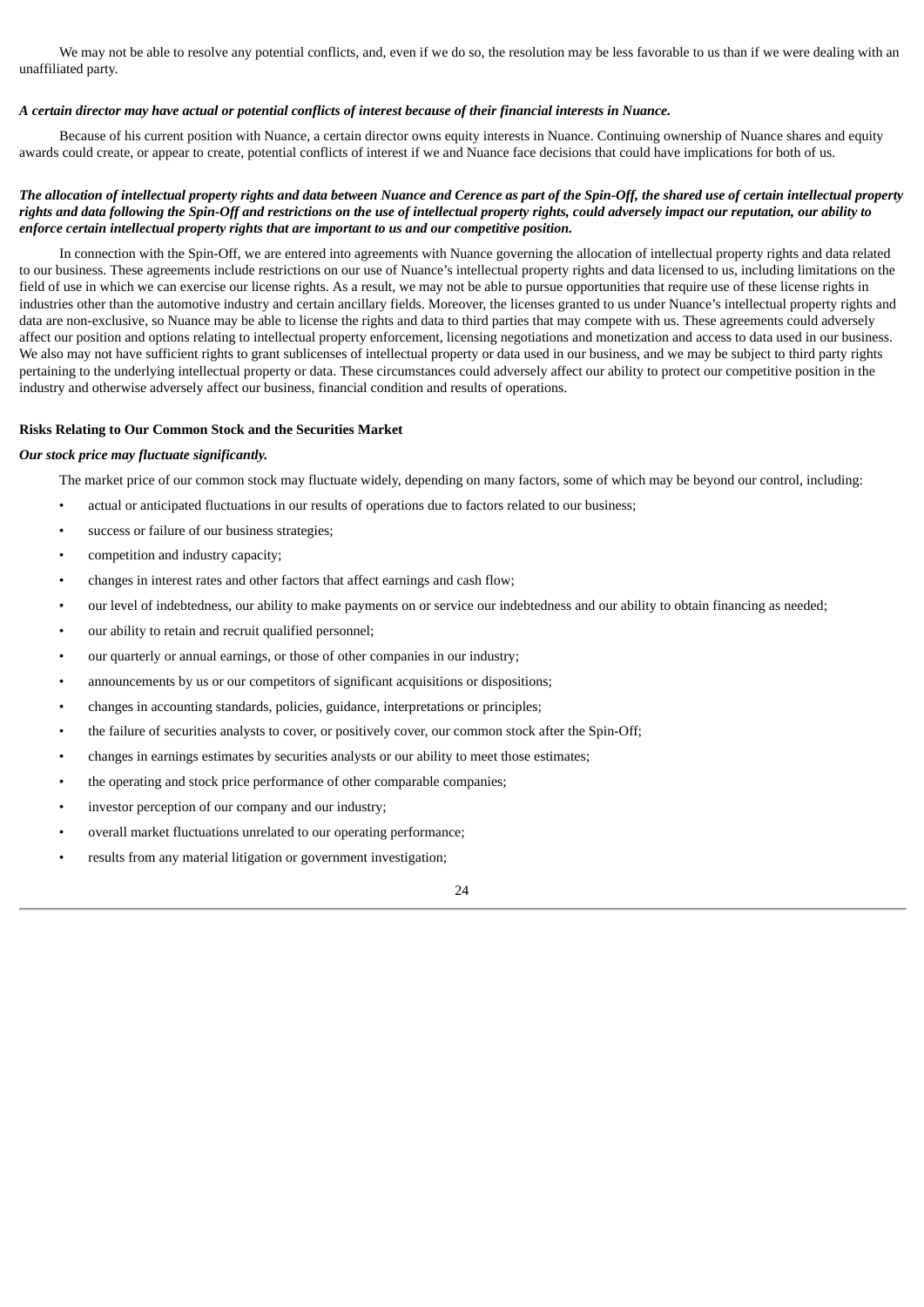- changes in laws and regulations (including tax laws and regulations) affecting our business;
- changes in capital gains taxes and taxes on dividends affecting stockholders; and
- general economic conditions and other external factors.

Low trading volume for our stock would amplify the effect of the above factors on our stock price volatility.

Should the market price of our shares drop significantly, stockholders may institute securities class action lawsuits against us. A lawsuit against us could cause us to incur substantial costs and could divert the time and attention of our management and other resources.

#### Substantial sales of our common stock may occur in connection with the Spin-Off or in the future, either of which could cause our stock price to decline.

Nuance stockholders who received shares of our common stock in the Distribution generally may sell those shares immediately in the public market. It is likely that some Nuance stockholders, including some of its larger stockholders, will sell their shares of our common stock received in the Distribution if, for reasons such as our business profile or market capitalization as an independent company, we do not fit their investment objectives, or, in the case of index funds, we are not a participant in the index in which they are investing. The sales of significant amounts of our common stock or the perception in the market that such sales might occur may decrease the market price of our common stock.

# We may evaluate whether to pay cash dividends on our common stock in the future, and the terms of our Senior Facilities limit our ability to pay *dividends on our common stock.*

Our Board of Directors', or our Board, decisions regarding the payment of dividends depends on consideration of many factors, such as our financial condition, earnings, sufficiency of distributable reserves, opportunities to retain future earnings for use in the operation of our business and to fund future growth, capital requirements, debt service obligations, legal requirements, regulatory constraints and other factors that our Board deems relevant. Additionally, the terms of the Senior Facilities limit our ability to pay cash dividends. There can be no assurance that we will pay a dividend in the future or continue to pay any dividend if we do commence paying dividends.

# *Your percentage ownership in Cerence may be diluted in the future.*

Your percentage ownership in Cerence may be diluted in the future because of equity issuances for acquisitions, capital market transactions or otherwise, including equity awards that we will be granting to our directors, officers, employees and other service providers. Shares of our common stock are issuable upon the future vesting of certain Nuance equity awards held by our employees that are convertible into Cerence equity awards in connection with the Spin-Off. In addition, our Board has adopted the Cerence 2019 Equity Incentive Plan, or the Equity Plan, for the benefit of certain of our current and future employees, service providers and non-employee directors. Such awards will have a dilutive effect on our earnings per share, which could adversely affect the market price of our common stock.

In addition, our Amended and Restated Certificate of Incorporation authorizes us to issue, without the approval of our stockholders, one or more classes or series of preferred stock having such designation, powers, preferences and relative, participating, optional and other special rights, including preferences over our common stock with respect to dividends and distributions, as our Board may generally determine. The terms of one or more classes or series of preferred stock could dilute the voting power or reduce the value of our common stock. For example, we could grant the holders of preferred stock the right to elect some number of the members of our Board in all events or upon the happening of specified events, or the right to veto specified transactions. Similarly, the repurchase or redemption rights or liquidation preferences that we could assign to holders of preferred stock could affect the residual value of our common stock.

From time-to-time, Cerence may opportunistically evaluate and pursue acquisition opportunities, including acquisitions for which the consideration thereof may consist partially or entirely of newly-issued shares of Cerence common stock and, therefore, such transactions, if consummated, would dilute the voting power and/or reduce the value of our common stock.

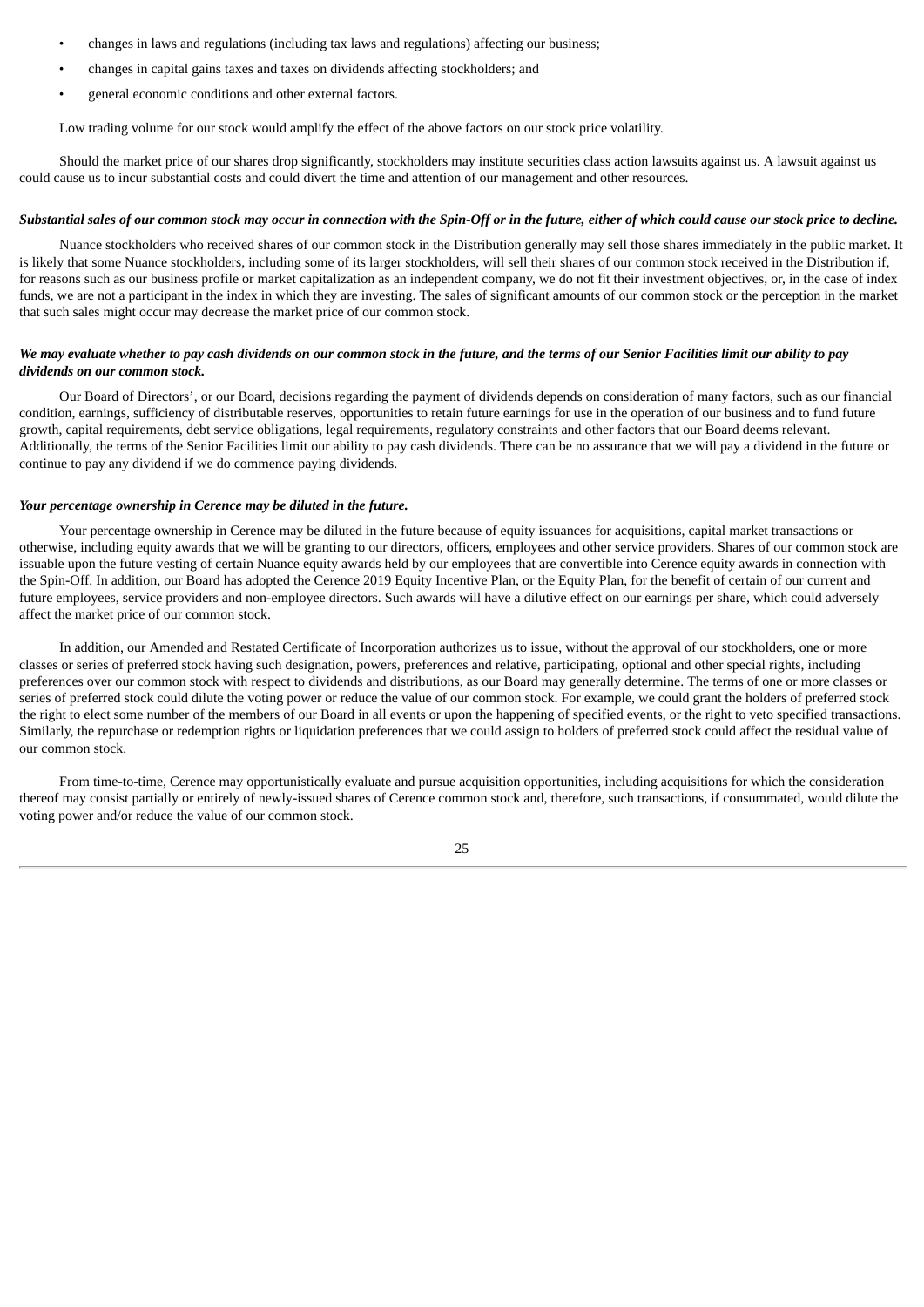# Certain provisions in our Amended and Restated Certificate of Incorporation and Amended and Restated By-Laws and Delaware law may discourage *takeovers.*

Several provisions of our Amended and Restated Certificate of Incorporation, Amended and Restated By-Laws and Delaware law may discourage, delay or prevent a merger or acquisition. These include, among others, provisions that:

- provide for staggered terms for directors on our Board for a period following the Spin-Off;
- do not permit our stockholders to act by written consent and require that stockholder action must take place at an annual or special meeting of our stockholders, in each case except as such rights may otherwise be provided to holders of preferred stock;
- provide for the removal of directors only for cause for a period following the Spin-Off;
- establish advance notice requirements for stockholder nominations and proposals;
- provide that a special meeting of our stockholders may only be called by our Board, the Chairman of our Board or our Chief Executive Officer, or at the request of holders of not less than 20% of the outstanding shares of the common stock of Cerence; and
- limit our ability to enter into business combination transactions.

These and other provisions of our Amended and Restated Certificate of Incorporation, Amended and Restated By-Laws and Delaware law may discourage, delay or prevent certain types of transactions involving an actual or a threatened acquisition or change in control of Cerence, including unsolicited takeover attempts, even though the transaction may offer our stockholders the opportunity to sell their shares of our common stock at a price above the prevailing market price.

# Our Amended and Restated Certificate of Incorporation will designate the courts of the State of Delaware as the sole and exclusive forum for certain types of actions and proceedings that may be initiated by our stockholders, which could limit our stockholders' ability to obtain a favorable judicial forum *for disputes with us or our directors, officers or other employees.*

Our Amended and Restated Certificate of Incorporation provides, in all cases to the fullest extent permitted by law, unless we consent in writing to the selection of an alternative forum, the Court of Chancery located within the State of Delaware will be the sole and exclusive forum for any derivative action or proceeding brought on behalf of Cerence, any action asserting a claim of breach of a fiduciary duty owed by any director, officer or other employee or stockholder of Cerence to Cerence or Cerence's stockholders, any action asserting a claim arising pursuant to the Delaware General Corporate Law, or DGCL, or as to which the DGCL confers jurisdiction on the Court of Chancery located in the State of Delaware or any action asserting a claim governed by the internal affairs doctrine or any other action asserting an "internal corporate claim" as that term is defined in Section 115 of the DGCL. However, if the Court of Chancery within the State of Delaware does not have jurisdiction, the action may be brought in any other state or federal court located within the State of Delaware. Further, this exclusive forum provision would not apply to suits brought to enforce a duty or liability created by the Exchange Act or the Securities Act of 1933, as amended, or the Securities Act, except that it may apply to such suits if brought derivatively on behalf of Cerence. There is, however, uncertainty as to whether a court would enforce such provision in connection with suits to enforce a duty or liability created by the Exchange Act or the Securities Act if brought derivatively on behalf of Cerence, and our stockholders will not be deemed to have waived our compliance with the federal securities laws and the rules and regulations thereunder.

Any person or entity purchasing or otherwise acquiring or holding any interest in shares of our capital stock will be deemed to have notice of and to have consented to these provisions. This provision may limit a stockholder's ability to bring a claim in a judicial forum that it finds favorable for disputes with us or our directors, officers or other employees, which may discourage such lawsuits. Alternatively, if a court were to find this provision of our Amended and Restated Certificate of Incorporation inapplicable to, or unenforceable in respect of, one or more of the specified types of actions or proceedings, we may incur additional costs associated with resolving such matters in other jurisdictions.

# If we fail to maintain proper and effective internal controls, our ability to produce accurate and timely financial statements could be impaired and *investors' views of us could be harmed.*

The Sarbanes-Oxley Act requires, among other things, that we maintain effective internal control over financial reporting and disclosure controls and procedures. In particular, we must perform system and process evaluation and testing of our internal control over financial reporting to allow management and our independent registered public accounting firm to report on the effectiveness of our internal control over financial reporting, as required by Section 404 of the Sarbanes-Oxley Act, with auditor attestation of the effectiveness of our internal controls, beginning with our Annual Report on Form 10-K for the year in which we cease to qualify as an emerging growth company. If we are not able to comply with the requirements of Section 404 in a timely manner, or if we or our independent registered public accounting firm identify deficiencies in our internal control over financial reporting that are deemed to be material weaknesses, the market price of shares of common stock could decline and we could be subject to sanctions or investigations by the SEC or other regulatory authorities, which would require additional financial and management resources.

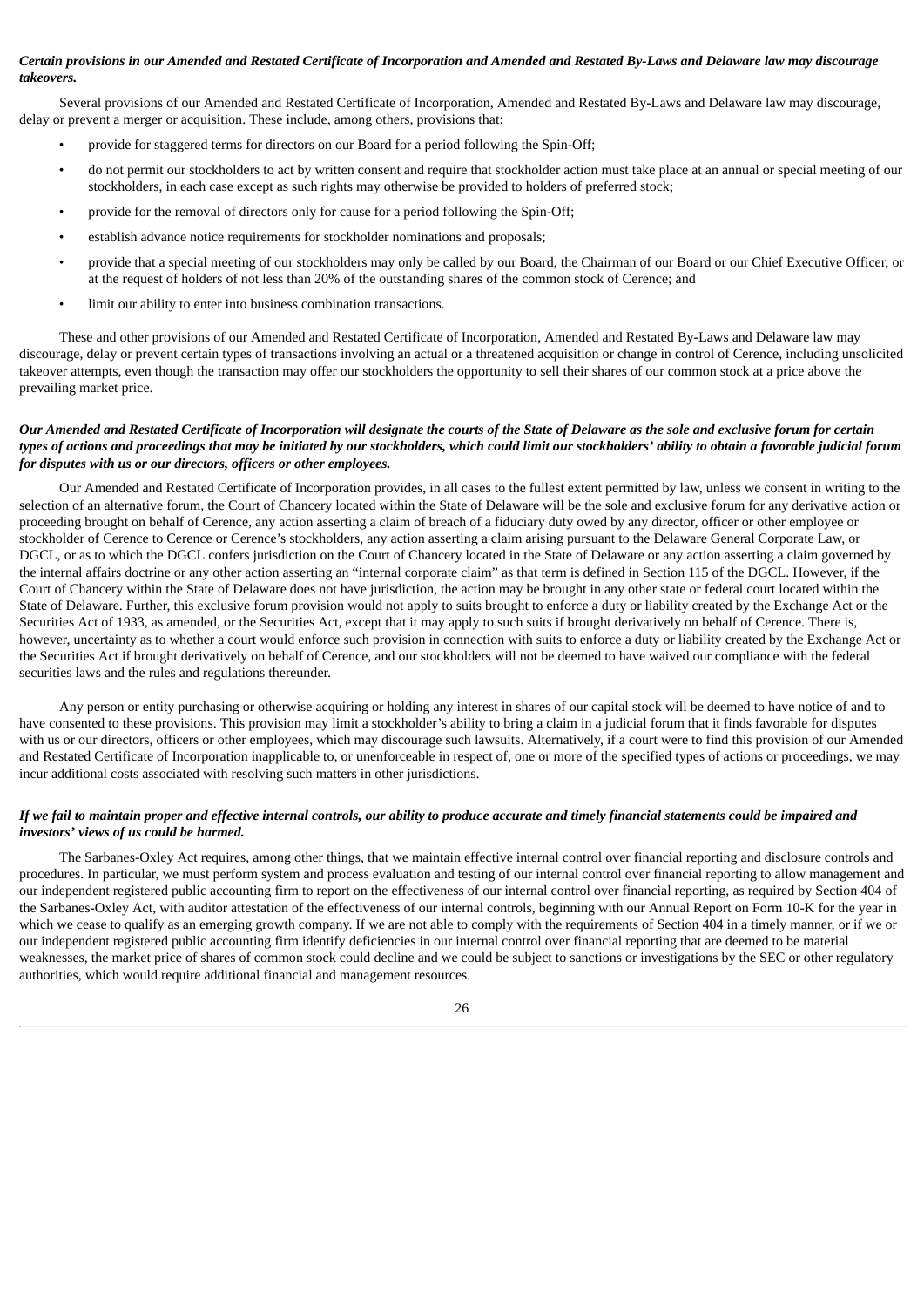Our ability to successfully implement our business plan and comply with Section 404 of the Sarbanes-Oxley Act requires us to be able to prepare timely and accurate financial statements. Any delay in the implementation of, or disruption in the transition to, new or enhanced systems, procedures or controls may cause our operations to suffer, and we may be unable to conclude that our internal control over financial reporting is effective and, once we cease to qualify as an emerging growth company, to obtain an unqualified report on internal controls from our auditors as required under Section 404 of the Sarbanes-Oxley Act. Moreover, we cannot be certain that these measures would ensure that we implement and maintain adequate controls over our financial processes and reporting in the future. Even if we were to conclude, and our auditors were to concur, that our internal control over financial reporting provided reasonable assurance regarding the reliability of financial reporting and the preparation of financial statements for external purposes in accordance with United States Generally Accepted Accounting Principles, or GAAP, because of its inherent limitations, internal control over financial reporting might not prevent or detect fraud or misstatements. This, in turn, could have an adverse impact on trading prices for our shares of common stock, and could adversely affect our ability to access the capital markets.

#### <span id="page-29-0"></span>**Item 1B. Unresolved Staff Comments.**

None.

#### <span id="page-29-1"></span>**Item 2. Properties.**

Our corporate headquarters is located in Burlington, Massachusetts, and our international headquarters is located in Heerlen, Netherlands. In May 2019, we entered into a lease for our Burlington, Massachusetts headquarters that includes approximately 30,000 square feet of building space. Other large leased sites include properties located in: Montreal, Canada; Bellevue, Washington; Aachen and Ulm, Germany; and Shanghai; Chengdu, China and Merelbeke, Belgium.

We believe our existing facilities and equipment are in good operating condition and are suitable for the conduct of our business.

#### <span id="page-29-2"></span>**Item 3. Legal Proceedings.**

Similar to many companies in the software industry, we are involved in a variety of claims, demands, suits, investigations and proceedings that arise from time to time relating to matters incidental to the ordinary course of our business, including actions with respect to contracts, intellectual property, employment, benefits and securities matters. We evaluate the probability of adverse outcomes and, as applicable, estimate the amount of probable losses that may result from pending matters. Probable losses that can be reasonably estimated are reflected in our combined financial statements. These recorded amounts are not material to our combined financial statements for any of the periods presented in the accompanying combined financial statements. While it is not possible to predict the outcome of these matters with certainty, we do not expect the results of any of these actions to have a material adverse effect on our results of operations or financial position. However, each of these matters is subject to uncertainties, the actual losses may prove to be larger or smaller than the accruals reflected in our combined financial statements, and we could incur judgments or enter into settlements of claims that could adversely affect our financial position, results of operations or cash flows.

#### <span id="page-29-3"></span>**Item 4. Mine Safety Disclosures.**

Not Applicable.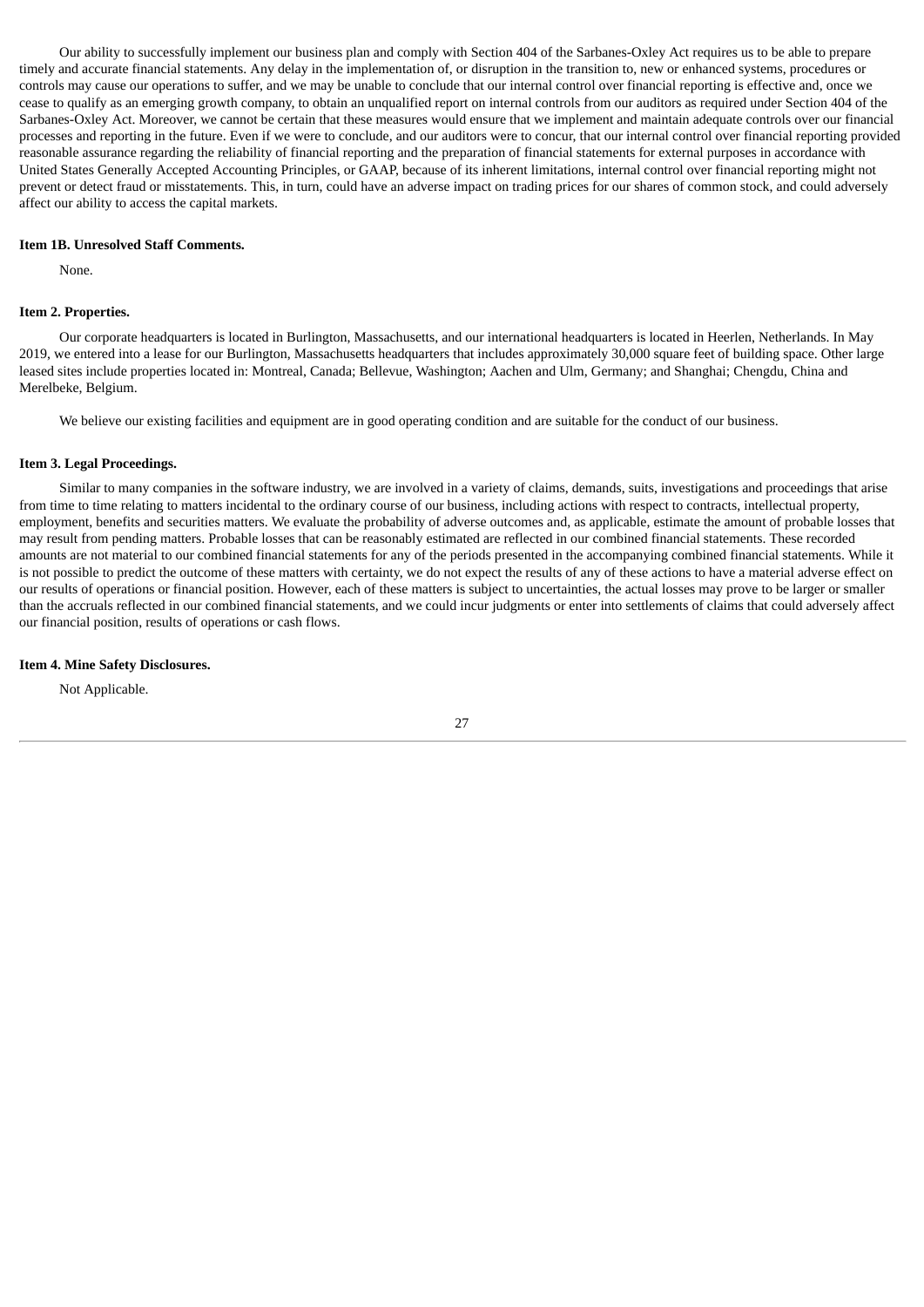#### **PART II**

#### <span id="page-30-1"></span><span id="page-30-0"></span>Item 5. Market for Registrant's Common Equity, Related Stockholder Matters and Issuer Purchases of Equity Securities.

Our common stock has been listed on the Nasdaq Global Select Market under the symbol "CRNC" since October 2, 2019. Prior to that date, there was no public trading market for our common stock. A "when-issued" trading market for our common stock existed between September 17, 2019 and October 1, 2019 under the symbol "CRNCV".

#### **Holders of Common Stock**

As of December 12, 2019, there were 572 holders of record of our common stock. This number does not reflect beneficial owners whose shares are held in street name.

#### **Securities Authorized for Issuance Under Equity Compensation Plans**

As of September 30, 2019, we did not have any equity compensation plans.

#### **Dividend Policy**

We have not paid any dividends since our formation. We may evaluate whether to pay cash dividends to our stockholders. The timing, declaration, amount and payment of future dividends to stockholders, if any, will fall within the discretion of our Board. Among the items we are considering in establishing a dividend policy are the capital needs of our business and opportunities to retain future earnings for use in the operation of our business and to fund future growth. Additionally, the terms of the Senior Facilities limit our ability to pay cash dividends. There can be no assurance that we will pay a dividend in the future or continue to pay any dividend if we do commence the payment of dividends.

#### **Performance Graph**

As of September 30, 2019, we did not have any securities outstanding.

#### **Recent Sales of Unregistered Securities**

In connection with certain reorganization transactions undertaken by Nuance in connection with the Spin-Off, in transactions exempt from registration under Section 4(a)(2) of the Securities Act, the Company issued 36,391,445 shares of common stock to a subsidiary of Nuance, of which 35,740,709 were distributed to our stockholders upon the completion of the Spin-Off and 650,736, or 1.8%, were sold to a non-affiliated third party.

### **Issuer Purchases of Equity Securities**

Not applicable.

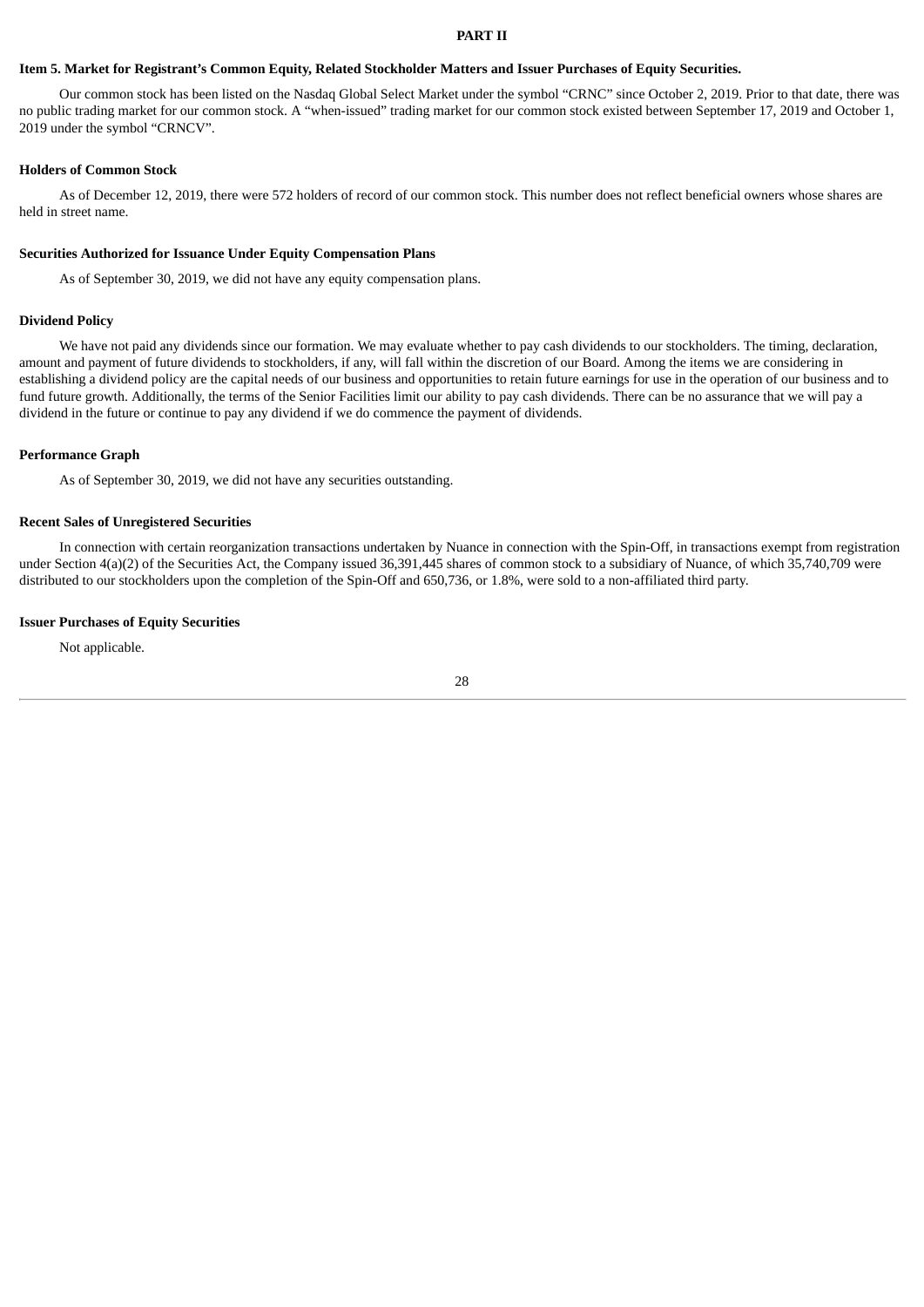#### <span id="page-31-0"></span>**Item 6. Selected Financial Data.**

The following table presents certain selected combined financial information as of and for each of the years in the three-year period ended September 30, 2019, 2018, and 2017. The selected combined financial data as of and for each of the years ended September 30, 2019, 2018, and 2017 is derived from Combined Financial Statements included elsewhere in this Form 10-K. The Combined Financial Statements for the fiscal year ended September 30, 2019 have been prepared under Financial Accounting Standards Board, or FASB, Accounting Standard Codification, or ASC, Topic 606, "*Revenue from Contracts with Customers*", or ASC 606, while the Combined Financial Statements for the fiscal years ended September 30, 2018 and 2017 have been prepared under FASB ASC Topic 605, "*Revenue Recognition*", or ASC 605. In our opinion, both financial statements include all adjustments, consisting of only ordinary recurring adjustments, necessary for a fair statement of the information set forth in this Form 10-K.

ASC 606 was adopted as of October 1, 2018 using the modified retrospective approach from the previous guidance ASC 605. Our transition to ASC 606 represents a change in accounting policy that is reflected in our Combined Financial Statements for the fiscal year ended September 30, 2019. The adoption of ASC 606 limits the comparability of revenue and expenses, including cost of revenue and certain operating expenses when compared to the fiscal years ended September 30, 2018 and other prior reporting periods. Refer to Note 3 to our Combined Financial Statements included elsewhere in this Form 10- K for further details on our adoption of ASC 606 and a reconciliation of our operating results for the fiscal year ended September 30, 2019 under ASC 606 to the results under ASC 605.

The selected combined financial data presented below should be read in conjunction with "Management's Discussion and Analysis of Financial Condition and Results of Operations" and our Combined Financial Statements, including their respective accompanying notes thereto included elsewhere in this Form 10-K. For each of the periods presented, our business was wholly-owned by Nuance. The financial information included herein may not necessarily reflect our financial position, results of operations and cash flows in the future or what our financial position, results of operations and cash flows would have been had we been an independent, publicly traded company during the periods presented. In addition, our historical combined financial information does not reflect changes that we expect to experience in the future as a result of our separation from Nuance, including changes in the financing, operations, cost structure and personnel needs of our business. Further, the historical combined financial information includes allocations of certain Nuance corporate expenses, as described in Note 18 to the Combined Financial Statements. We believe the assumptions and methodologies underlying the allocation of these expenses are reasonable. However, such expenses may not be indicative of the actual level of expense that we would have incurred if we had operated as an independent, publicly traded company or of the costs expected to be incurred in the future.

|                                           | Year Ended September 30, |           |           |           |           |           |           |           |
|-------------------------------------------|--------------------------|-----------|-----------|-----------|-----------|-----------|-----------|-----------|
|                                           |                          | 2019      |           | 2019      |           | 2018      |           | 2017      |
|                                           |                          | (ASC 606) | (ASC 605) |           | (ASC 605) |           | (ASC 605) |           |
| <b>Operations:</b>                        |                          |           |           |           |           |           |           |           |
| Total revenues                            | \$                       | 303,315   | \$        | 306,498   | \$        | 276,984   | \$        | 244,729   |
| Gross profit                              |                          | 203,972   |           | 207,573   |           | 194,020   |           | 176,195   |
| Income from operations                    |                          | 10,852    |           | 14,061    |           | 36,852    |           | 63,685    |
| (Benefit from) provision for income taxes |                          | (89,084)  |           | (87, 656) |           | 30,917    |           | 15,926    |
| Net income                                |                          | 100,268   |           | 102,080   |           | 5,881     |           | 47,276    |
| <b>Financial Position:</b>                |                          |           |           |           |           |           |           |           |
| Deferred revenue                          |                          | 353,284   |           | 362,844   |           | 348,649   |           | 300,182   |
| Total assets                              |                          | 1,483,829 |           | 1,489,406 |           | 1,397,548 |           | 1,335,752 |
| Total parent company equity               |                          | 1,068,128 |           | 1,064,145 |           | 993,319   |           | 997,179   |
| <b>Selected Data and Ratios:</b>          |                          |           |           |           |           |           |           |           |
| Net working deficit                       |                          | (36,789)  |           | (47,239)  |           | (38, 839) |           | (13,599)  |
| Depreciation of property and equipment    |                          | 7,822     |           | 7,822     |           | 9,159     |           | 7,008     |
| Amortization of intangible assets         |                          | 21,022    |           | 21,022    |           | 16,606    |           | 12,661    |
| Gross margin                              |                          | 67.2%     |           | 67.7%     |           | 70.0%     |           | 72.0%     |
| Operating margin                          |                          | 3.6%      |           | 4.6%      |           | 13.3%     |           | 26.0%     |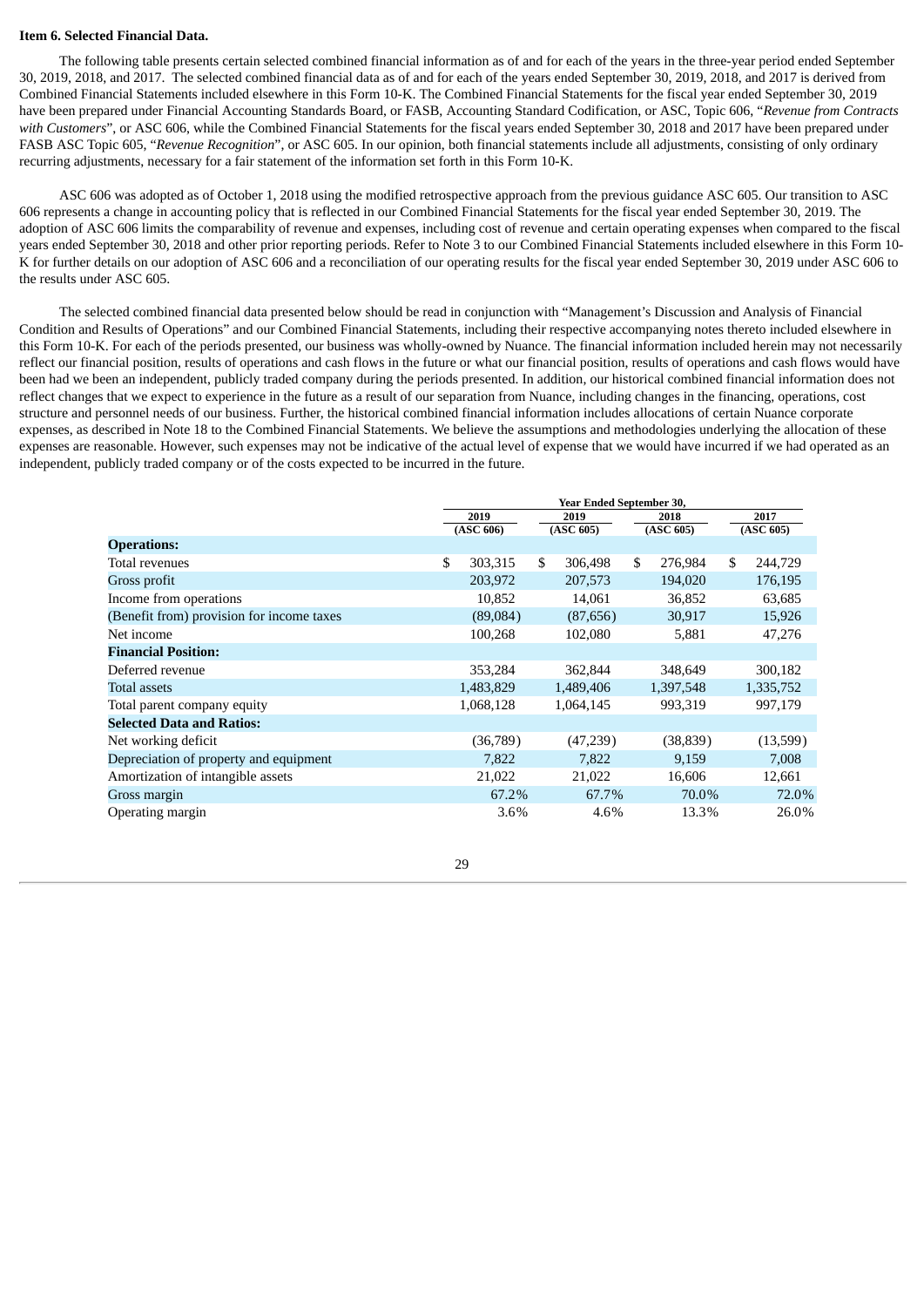# <span id="page-32-0"></span>**Item 7. Management's Discussion and Analysis of Financial Condition and Results of Operations.**

The following discussion and analysis presented below should be read in conjunction with the Combined Financial Statements and the corresponding notes, and included elsewhere in this Form 10-K. The information presented in this section includes forward-looking statements, which are described in detail in the section titled "Cautionary Statement Concerning Forward-Looking Statements." The matters discussed in these forward-looking statements are subject to risks, uncertainties, and other factors that could cause actual results to differ materially from those made, projected, or implied in the forward-looking statements. See the section titled "Risk Factors" for a discussion of the risks, uncertainties, and assumptions associated with these statements.

#### **Overview**

Cerence builds automotive cognitive assistance solutions to power natural and intuitive interactions between automobiles, drivers and passengers, and the broader digital world. We possess one of the world's most popular software platforms for building automotive virtual assistants. Our customers include all major OEMs or their tier 1 suppliers worldwide. We deliver our solutions on a white-label basis, enabling our customers to deliver customized virtual assistants with unique, branded personalities and ultimately strengthening the bond between automobile brands and end users. Our vision is to enable a more enjoyable, safer journey for everyone.

Our principal offering is our software platform, which our customers use to build virtual assistants that can communicate, find information and take action across an expanding variety of categories. Our software platform has a hybrid architecture combining edge software components with cloud-connected components. Edge software components are installed on a vehicle's head unit and can operate without access to external networks and information. Cloudconnected components are comprised of certain speech and natural language understanding related technologies, AI-enabled personalization and contextbased response frameworks, and content integration platform.

We generate revenue primarily by selling software licenses and cloud-connected services. Our edge software components are typically sold under a traditional per unit perpetual software license model, in which a per unit fee is charged for each software instance installed on an automotive head unit. We typically license cloud-connected software components in the form of a service to the vehicle end user, which is paid for in advance. In addition, we generate professional services revenue from our work with our customers during the design, development and deployment phases of the vehicle model lifecycle and through maintenance and enhancement projects. We have existing relationships with all major OEMs or their tier 1 suppliers, and while our customer contracts vary, they generally represent multi-year engagements, giving us visibility into future revenue.

#### *Business Trends*

Under ASC 605, we experienced total revenue growth of 10.7% and 13.2%, during fiscal year 2019 and fiscal year 2018, respectively, primarily driven by our connected and professional services revenues due to increased market penetration of our connected and professional services solutions. License revenues increased slightly during fiscal 2019 due to a higher volume of licensing royalties from new and existing customers. Due to the historical strength of licensed edge technologies and our interpretation of industry trends, we believe license revenues will continue to experience growth into the future.

Consistent with the increased revenue and customer demand, fiscal year 2019 was another key investment year for the Cerence business in which we focused on accelerating research and development, or R&D, and expanding our professional services team to improve the end user experience we are able to deliver. Under ASC 605, total cost of revenues increased by 19.2% during fiscal year 2019, primarily driven by the hiring of more professional services staff. Under ASC 605, total operating expenses grew by 23.1% during fiscal year 2019, primarily driven by innovation initiatives in order to increase our competitive position in the market. We hired a significant amount of new engineering and product innovation personnel, resulting in a 15.0% increase in R&D expenses. Our acquisition of Voicebox Technology Corporation, or Voicebox, on April 2, 2018, which provided additional customer relationships and technology, and the incurrence of professional service costs to establish the Cerence business as a standalone public company drove a \$11.5 million increase in restructuring and other costs, net. We anticipate that our R&D expenses will continue to represent the majority of our operating expenses as we focus on developing new products and advancing our core technologies.

#### *Basis of Presentation*

The accompanying combined financial data was derived from the consolidated financial statements and accounting records of Nuance. The Combined Financial Statements were prepared for the year ended September 30, 2019 (which we refer to as fiscal year 2019), the year ended September 30, 2018 (which we refer to as fiscal year 2018), and the year ended September 30, 2017 (which we refer to as fiscal year 2017).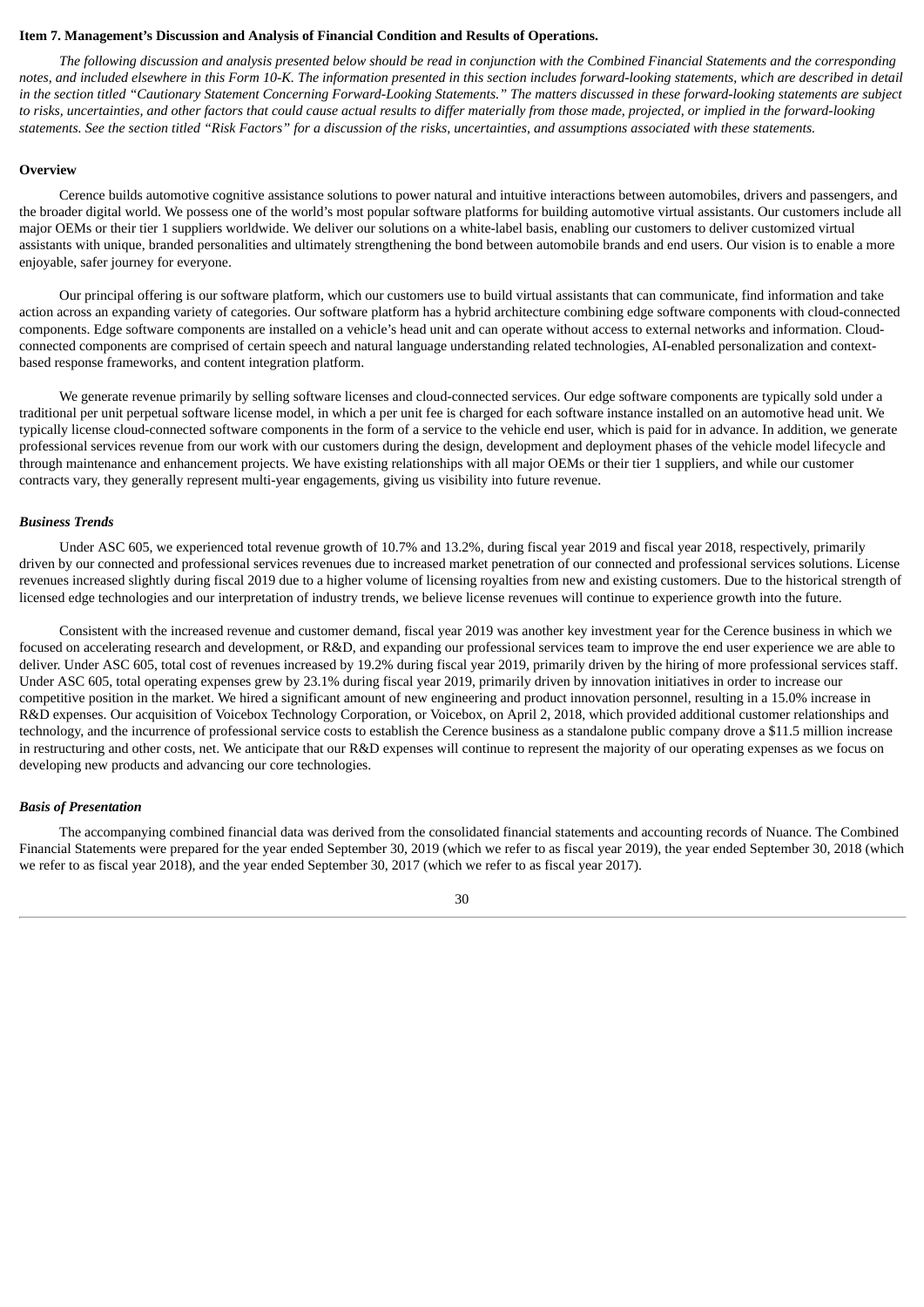Cerence was spun off from Nuance, a leading provider of speech and language solutions for businesses and consumers around the world. The preparation of these financial statements required considerable judgement and reflect significant assumptions and allocations that we believe are reasonable. These financial statements reflect the combined historical results of operations, financial position, and cash flows of the Cerence business in conformity with GAAP. However, the historical combined financial information may not be indicative of our future performance and does not necessarily reflect what our combined results of operations, financial position, and cash flows would have been had our business operated as a separate publicly traded company during the periods presented.

Specifically, the Combined Financial Statements include certain assets and liabilities that have historically been held at the corporate level of Nuance, but are allocable to Cerence. Nuance provided certain services such as legal, accounting, information technology, human resources, treasury and other infrastructure support on our behalf. The cost of these services has been allocated to us based on various financial measures that we determined to most closely align with each service. While we have determined these allocations are a reasonable representation of benefits received and services utilized by the Cerence business, actual costs that would have been incurred if we had been a standalone company would depend on factors such as the organizational structure, infrastructure, information technology, and strategic decision making.

Following the completion of the Spin-Off, we expect to incur expenditures relating to the start-up of our own standalone corporate functions and information technology systems, reorganizing and hiring employees, and other miscellaneous transaction related costs. Since we are publicly traded on Nasdaq following the Spin-Off, we are required to incur costs to establish public company functions such as internal audit, corporate treasury, and investor relations. Additionally, we will incur costs for Nasdaq listing fees, compensation of our newly formed Board, public company insurance, external audit, and external legal counsel. Refer to Note 2 to the accompanying Combined Financial Statements included elsewhere in this Form 10-K for additional information.

#### *Comparability of Results*

As of October 1, 2018, we adopted ASC 606 using the modified retrospective approach from the previous guidance, ASC 605. Our transition to ASC 606 represents a change in accounting policy that is reflected in our Combined Financial Statements for the fiscal year ended September 30, 2019. The adoption of ASC 606 limits the comparability of revenue and expenses, including cost of revenue and certain operating expenses, presented in the results of operations for the fiscal year ended September 30, 2019 when compared to prior reporting periods. Refer to Note 3 to our Condensed Combined Financial Statements included elsewhere in this Form 10-K for further details on our adoption of ASC 606 and a reconciliation of our operating results for the fiscal year September 30, 2019 under ASC 606 to the results under ASC 605.

#### *Key Metrics*

In evaluating our financial condition and operating performance, we focus on revenue, operating margins, and cash flow from operations.

For the fiscal year 2019 as compared to fiscal year 2018:

- Total revenue under ASC 606 increased by \$26.3 million, or 9.5%, to \$303.3 million from \$277.0 million for fiscal year 2018 under ASC 605. Comparing both periods under ASC 605, total revenue increased by \$29.5 million or 10.7%, from \$277.0 million to \$306.5 million.
- Operating margin under ASC 606 decreased by 9.7 percentage points to 3.6% from 13.3% for fiscal year 2018 under ASC 605. Comparing both periods under ASC 605, operating margin decreased by 8.7 percentage points from 13.3% to 4.6%.
- Cash provided by operating activities for fiscal year 2019 was \$88.1 million, a decrease of \$27.2 million, or 23.6%, from cash provided by operating activities of \$115.3 million for fiscal year 2018.

For fiscal year 2018 as compared to fiscal year 2017:

- Total revenue increased by \$32.3 million, or 13.2%, from \$244.7 million to \$277.0 million.
- Operating margin decreased by 12.7 percentage points from 26.0% to 13.3%.
- Cash provided by operating activities increased by \$18.5 million, or 19.1%, from \$96.8 million to \$115.3 million.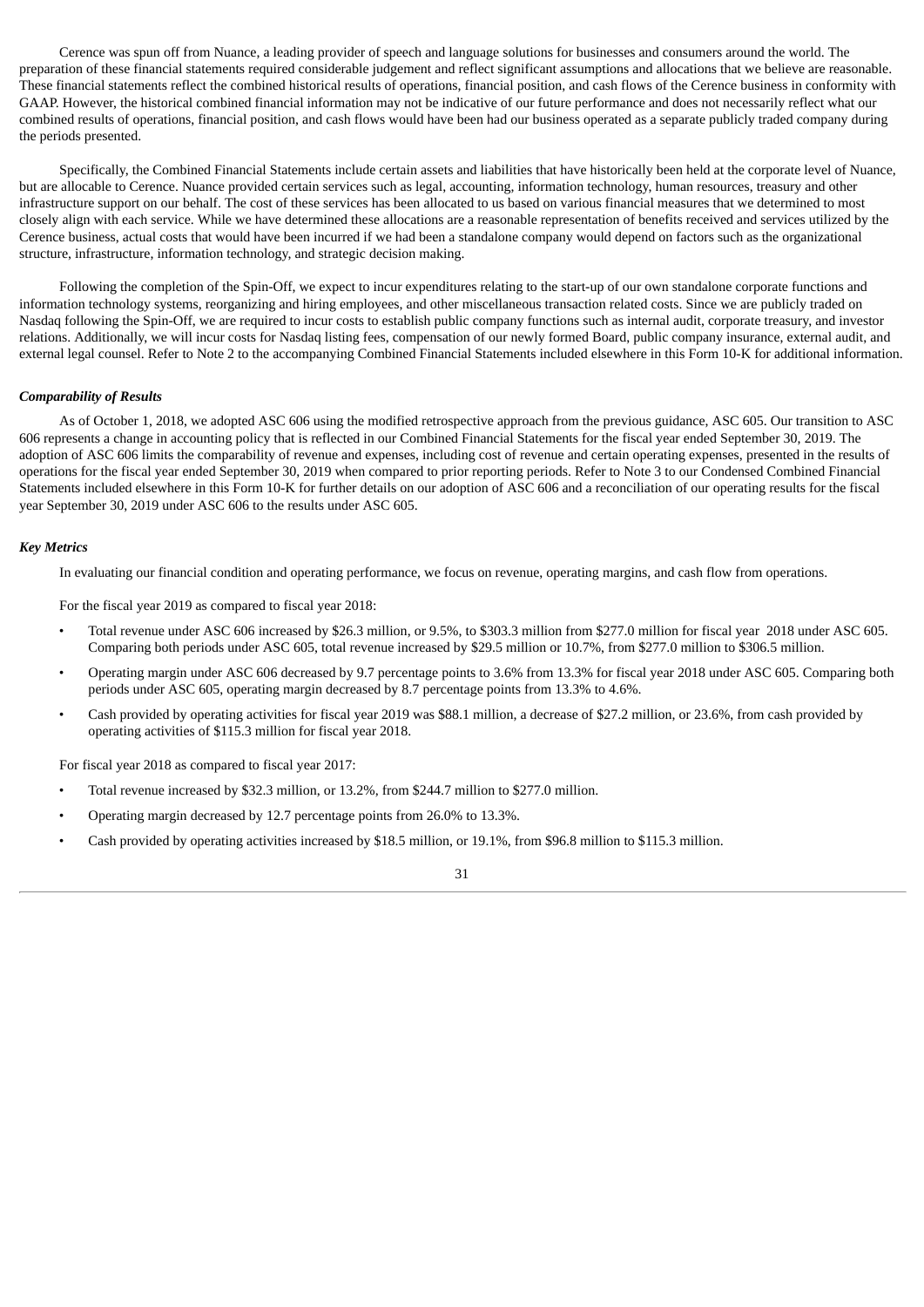# **Operating Results**

The following table shows the total operating results of the Cerence business for the fiscal year September 30, 2019 under ASC 606 and ASC 605, fiscal year 2018, and fiscal year 2017 (dollars in thousands):

|                                           | Year Ended September 30, |               |  |               |      |           |
|-------------------------------------------|--------------------------|---------------|--|---------------|------|-----------|
|                                           | 2019<br>2019<br>2018     |               |  |               | 2017 |           |
|                                           | (ASC 606)                | (ASC 605)     |  | (ASC 605)     |      | (ASC 605) |
| <b>Revenue:</b>                           |                          |               |  |               |      |           |
| License                                   | \$<br>172,379            | \$<br>171,933 |  | \$<br>171,075 | \$   | 148,803   |
| <b>Connected services</b>                 | 78,690                   | 79,637        |  | 60,227        |      | 45,696    |
| Professional services                     | 52,246                   | 54,928        |  | 45,682        |      | 50,230    |
| <b>Total revenues</b>                     | 303,315                  | 306,498       |  | 276,984       |      | 244,729   |
| <b>Cost of Revenue:</b>                   |                          |               |  |               |      |           |
| License                                   | 2,069                    | 2,070         |  | 1,156         |      | 773       |
| Connected services                        | 37,562                   | 37,845        |  | 32,919        |      | 25,292    |
| Professional services                     | 51,214                   | 50,512        |  | 41,123        |      | 35,571    |
| Amortization of intangibles               | 8,498                    | 8,498         |  | 7,766         |      | 6,898     |
| Total cost of revenues                    | 99,343                   | 98,925        |  | 82,964        |      | 68,534    |
| <b>Gross Profit</b>                       | 203,972                  | 207,573       |  | 194,020       |      | 176,195   |
| <b>Operating Expenses:</b>                |                          |               |  |               |      |           |
| Research and development                  | 93,061                   | 93,061        |  | 80,957        |      | 56,755    |
| Sales and marketing                       | 36,261                   | 36,653        |  | 30,553        |      | 29,909    |
| General and administrative                | 25,926                   | 25,926        |  | 19,873        |      | 17,485    |
| Amortization of intangible assets         | 12,524                   | 12,524        |  | 8,840         |      | 5,763     |
| Restructuring and other costs, net        | 24,404                   | 24,404        |  | 12,863        |      | 1,865     |
| Acquisition-related costs                 | 944                      | 944           |  | 4,082         |      | 733       |
| Total operating expenses                  | 193,120                  | 193,512       |  | 157,168       |      | 112,510   |
| Income from operations                    | 10,852                   | 14,061        |  | 36,852        |      | 63,685    |
| Other income (expense), net               | 332                      | 363           |  | (54)          |      | (483)     |
| Net income before income taxes            | 11,184                   | 14,424        |  | 36,798        |      | 63,202    |
| (Benefit from) provision for income taxes | (89,084)                 | (87, 656)     |  | 30,917        |      | 15,926    |
| Net income                                | \$<br>100,268            | \$<br>102,080 |  | \$<br>5,881   | \$   | 47,276    |

Our revenue consists primarily of license revenue, connected services revenue and revenue from professional services. License revenue primarily consists of license royalties associated with our edge software components, with costs of license revenue primarily consisting of third-party royalty expenses for certain external technologies we leverage. Connected services revenue represents the subscription fee that provides access to our connected services components, including the customization and construction of our connected services solutions. Cost of connected service revenue primarily consists of labor costs of software delivery services, infrastructure, and communications fees that support our connected services solutions. Professional services revenue is primarily comprised of porting, integrating, and customizing our embedded solutions, with costs primarily consisting of compensation for services personnel, contractors and overhead.

Our operating expenses include R&D, sales and marketing and general and administrative expenses. R&D expenses primarily consist of salaries, benefits, and overhead relating to research and engineering staff. Sales and marketing expenses includes salaries, benefits, and commissions related to our sales, product marketing, product management, and business unit management teams. General and administrative expenses primarily consist of personnel costs for administration, finance, human resources, general management, fees for external professional advisers including accountants and attorneys, and provisions for doubtful accounts.

Amortization of acquired patents and core technology are included within cost of revenues whereas the amortization of other intangible assets, such as acquired customer relationships, trade names and trademarks, are included within operating expenses. Customer relationships are amortized over their estimated economic lives based on the pattern of economic benefits expected to be generated from the use of the asset. Other identifiable intangible assets are amortized on a straight-line basis over their estimated useful lives.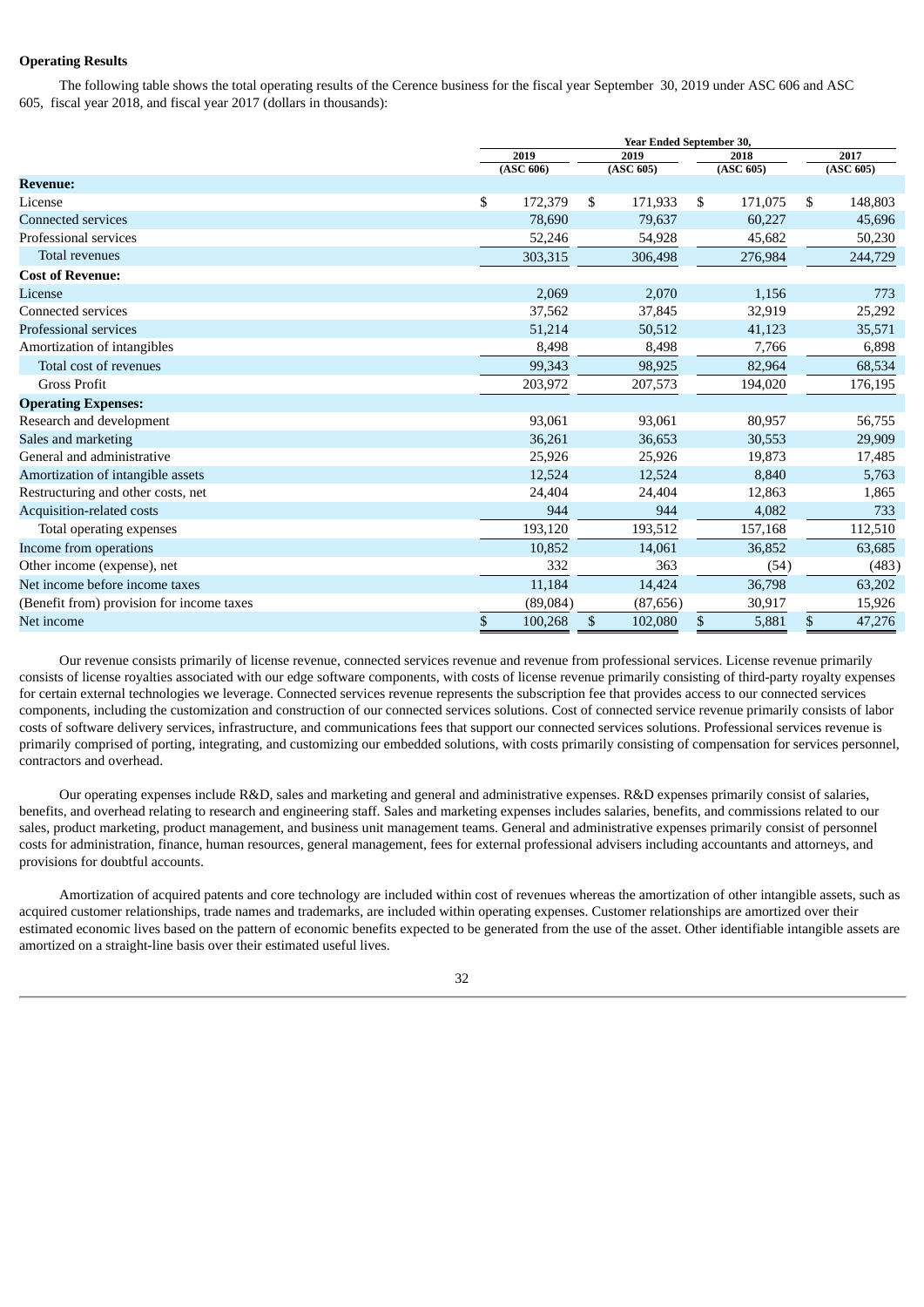Restructuring costs are costs related to reorganizing various business units, including costs associated with employee severance, closing and opening facilities, terminating contracts, and separation costs related to establishing Cerence business as a standalone public company.

Acquisition-related costs include transition and integration costs, professional service fees, and fair value adjustments related to business and asset acquisitions, including potential acquisitions.

Other income (expense), net consists primarily of foreign exchange gains (losses).

#### *Fiscal Year 2019 Compared with Fiscal Year 2018 and Fiscal Year 2018 Compared with Fiscal Year 2017*

#### *Total Revenues*

The following table shows total revenues by product type, including the corresponding percentage change (dollars in thousands):

|                       |           | <b>Year Ended September 30.</b> |            |           |            |           |            |               | % Change      |  |
|-----------------------|-----------|---------------------------------|------------|-----------|------------|-----------|------------|---------------|---------------|--|
|                       | 2019      | 2019                            | % of Total | 2018      | % of Total | 2017      | % of Total | 2019 vs. 2018 | 2018 vs. 2017 |  |
|                       | (ASC 606) | (ASC 605)                       |            | (ASC 605) |            | (ASC 605) |            | (ASC 605)     | (ASC 605)     |  |
| License               | \$172,379 | \$171,933                       | 56%        | \$171,075 | 62%        | \$148,803 | 61%        | $1\%$         | 15%           |  |
| Connected services    | 78.690    | 79.637                          | 26%        | 60.227    | 22%        | 45,696    | 19%        | 32%           | 32%           |  |
| Professional services | 52,246    | 54,928                          | 18%        | 45,682    | 16%        | 50,230    | 21%        | 20%           | (9)%          |  |
| Total revenues        | \$303,315 | \$306.498                       |            | \$276,984 |            | \$244,729 |            | 11%           | 13%           |  |

#### *Fiscal Year 2019 Compared with Fiscal Year 2018*

Total revenues under ASC 606 for fiscal year 2019 is \$3.2 million lower compared to revenue for the same period presented under ASC 605 primarily due to the loss of deferred revenue related to professional services upon the adoption of ASC 606. Under ASC 605, certain professional services contracts were accounted for using the completed contract method, whereas under ASC 606, these contracts were accounted for under the percentage of completion method. Under ASC 605, total revenues for fiscal year 2019 were \$306.5 million, an increase of \$29.5 million, or 10.7%, from \$277.0 million from fiscal year 2018. This growth was primarily driven by increased demand for our connected and professional solutions.

Our fixed backlog includes \$353.3 million of future revenue related to remaining performance obligations and \$55.6 million of contractual commitments which have not yet been invoiced, was \$408.9 million as of September 30, 2019. Our variable backlog includes estimated future revenue from variable forecasted royalties related to our embedded and connected businesses, was \$955.7 million as of September 30, 2019. Our estimation of forecasted royalties is based on our royalty rates for embedded and connected technologies from expected car shipments under our existing contracts over the term of the programs. Anticipated shipments are based on historical shipping experience and current customer projections that management believes are reasonable as of the date of this Form 10-K. Both our embedded and connected technologies are priced and sold on a per-vehicle or device basis, where we receive a single fee for either or both the embedded license and the connected service term. However, our fixed and variable backlog may not be indicative of our actual future revenue. The revenue we actually recognize is subject to several factors, including the number and timing of vehicles our customers ship, potential terminations or changes in scope of customer contracts and currency fluctuations. As of September 30, 2019, we estimate that our adjusted backlog includes \$408.9 million of fixed backlog and \$955.7 million of variable backlog, was approximately \$1.36 billion, with approximately 50% of revenue expected to be recognized over the next three years. The growth of our backlog is primarily due to the continued strength of our embedded and connected businesses and the high design win rates that we have achieved over the last several years.

#### *License Revenue*

License revenue under ASC 606 for fiscal year 2019 is \$0.4 million higher compared to the same period presented under ASC 605 primarily due to the re-allocation of contract consideration to multiple performance obligations based on standalone selling prices. Under ASC 605, license revenue for fiscal year 2019 was \$171.9 million, an increase of \$0.9 million, or 0.5%, from \$171.1 million for fiscal year 2018. License revenue increased primarily due to a higher volume of licensing royalties from new and existing customers. As a percentage of total revenue, license revenue under ASC 605 decreased by 5.7 percentage points from 61.8% for fiscal year 2018 to 56.1% for fiscal year 2019.

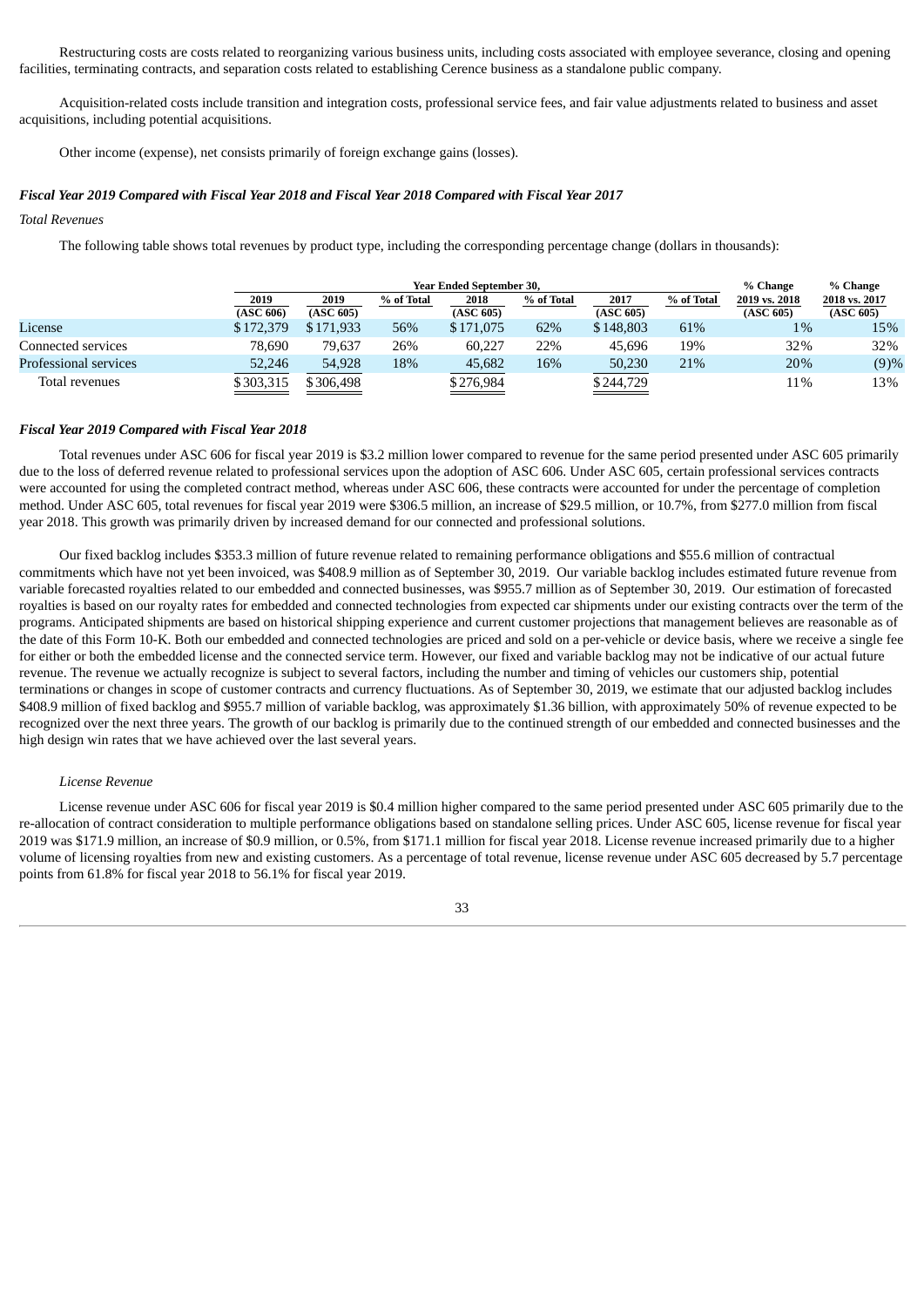## *Connected Services Revenue*

Connected services revenue under ASC 606 for fiscal year 2019 is \$0.9 million lower compared to the same period presented under ASC 605 primarily due to re-allocation of contract consideration to multiple performance obligations based on standalone selling prices. Under ASC 605, connected services revenue for fiscal year 2019 was \$79.6 million, an increase of \$19.4 million, or 32.2%, from \$60.2 million for fiscal year 2018. This increase was primarily driven by greater demand for our connected services solutions as our customers increasingly deploy hybrid solutions. As a percentage of total revenue, connected services revenue under ASC 605 increased by 4.2 percentage points from 21.7% for fiscal year 2018 to 26.0% for fiscal year 2019.

#### *Professional Services Revenue*

Professional services revenue under ASC 606 for fiscal year 2019 is \$2.7 million lower compared to the same period presented under ASC 605 primarily due to the loss of deferred revenue upon the adoption of ASC 606. Under ASC 605, certain professional services contracts were accounted for using the completed contract method, whereas under ASC 606, these contracts were accounted for under the percentage of completion method. Under ASC 605, professional service revenue for fiscal year 2019 was \$54.9 million, an increase of \$9.2 million, or 20.2%, from \$45.7 million for fiscal year 2018. This increase was primarily driven by demand for the integration and customization services related to our edge software and the timing of services rendered. As a percentage of total revenue, professional services revenue under ASC 605 increased by 1.4 percentage points from 16.4% for fiscal year 2018 to 17.9% for fiscal year 2019.

#### *Fiscal Year 2018 Compared with Fiscal Year 2017*

Our total revenues for fiscal year 2018 were \$277.0 million, an increase of \$32.3 million, or 13.2%, from \$244.7 million from fiscal year 2017. This growth was primarily driven by license royalties. We also experienced notable growth in connected services revenues resulting from increased demand for our hybrid solutions.

#### *License Revenue*

License revenue for fiscal year 2018 was \$171.1 million, an increase of \$22.3 million, or 15.0%, from \$148.8 million for fiscal year 2017. License revenues increased primarily due to a higher volume of licensing royalties from new and existing customers utilizing our technologies. This was a result of an increase in overall cars shipped and more customers licensing suites of our software and technologies rather than individual licenses. As a percentage of total revenue, license revenue increased by 1.0 percentage points from 60.8% for fiscal year 2017 to 61.8% for fiscal year 2018.

#### *Connected Services Revenue*

Connected services revenue for fiscal year 2018 was \$60.2 million, an increase of 31.8%, or \$14.5 million, from \$45.7 million for fiscal year 2017. This increase is primarily driven by greater demand for our connected services solutions as our customers shift their preferences from shipping automobiles with fully customized embedded solutions to hybrid solutions. As a percentage of total revenue, connected services revenue increased by 3.0 percentage points from 18.7% for fiscal year 2017 to 21.7% for fiscal year 2018.

#### *Professional Services Revenue*

Professional services revenue for fiscal year 2018 was \$45.7 million, a decrease of \$4.5 million, or 9.0%, from \$50.2 million for fiscal year 2017. Professional services revenue decreased primarily due to industry shift towards connected service solutions and a change in our pricing strategy. As a percentage of total revenue, professional services revenue decreased by 3.9 percentage points from 20.3% for fiscal year 2017 to 16.4% for fiscal year 2018.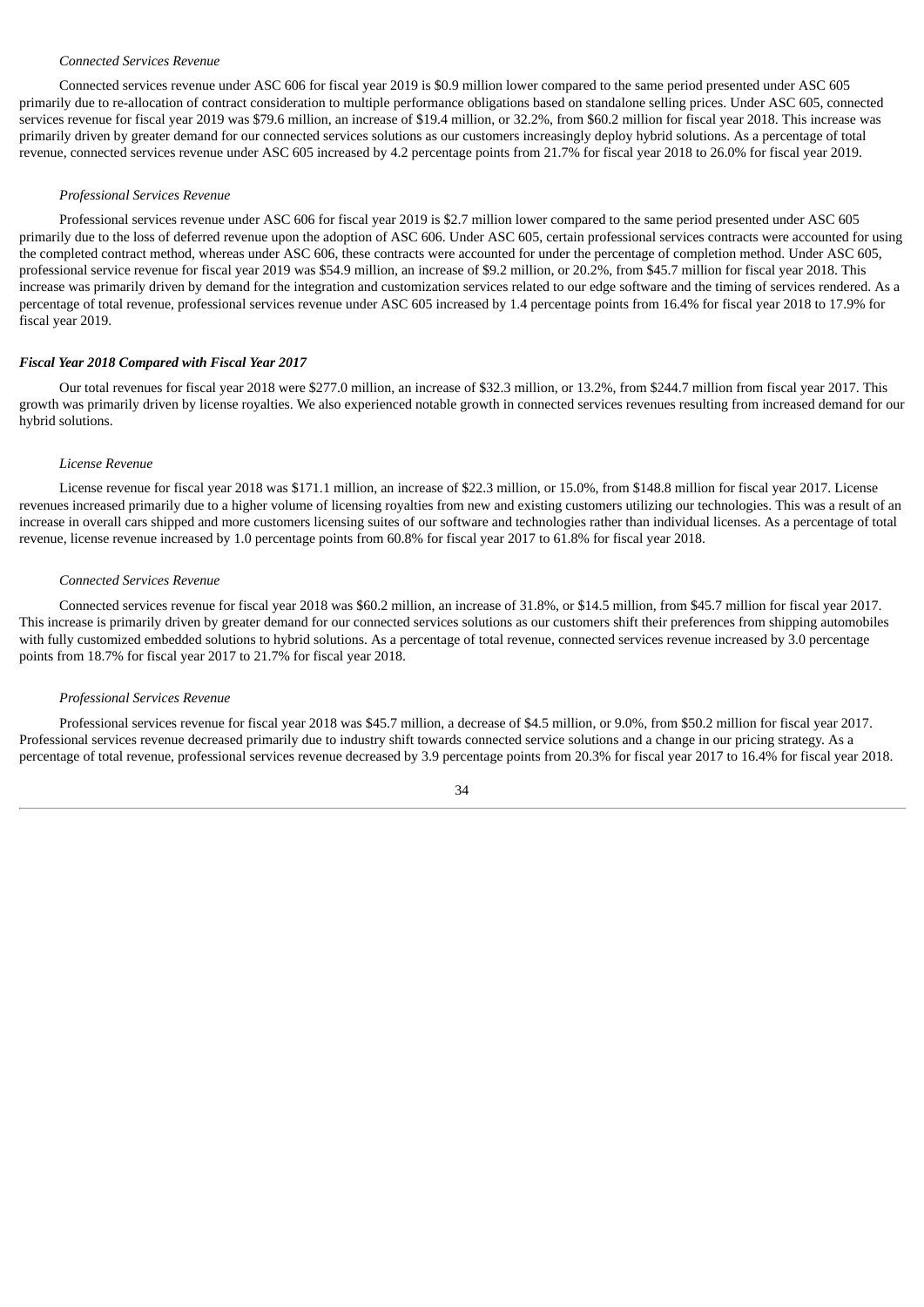## *Total Cost of Revenues and Gross Profits*

The following table shows total cost of revenues by product type and the corresponding percentage change (dollars in thousands):

|                             |           |  | <b>Year Ended September 30,</b> |           | % Change | % Change  |        |               |               |
|-----------------------------|-----------|--|---------------------------------|-----------|----------|-----------|--------|---------------|---------------|
|                             | 2019      |  | 2019                            |           | 2018     | 2017      |        | 2019 vs. 2018 | 2018 vs. 2017 |
|                             | (ASC 606) |  | (ASC 605)                       | (ASC 605) |          | (ASC 605) |        | (ASC 605)     | (ASC 605)     |
| License                     | 2,069     |  | 2,070                           |           | 1,156    |           | 773    | 79%           | 50%           |
| Connected services          | 37,562    |  | 37,845                          |           | 32.919   |           | 25.292 | 15%           | 30%           |
| Professional services       | 51,214    |  | 50,512                          |           | 41,123   |           | 35,571 | 23%           | 16%           |
| Amortization of intangibles | 8.498     |  | 8.498                           |           | 7,766    |           | 6,898  | 9%            | 13%           |
| Total cost of revenues      | 99.343    |  | 98,925                          |           | 82,964   |           | 68,534 | 19%           | 21%           |

The following table shows total gross profit by product type and the corresponding percentage change (dollars in thousands):

|                             |           | <b>Year Ended September 30,</b> |           | % Change | % Change  |               |               |  |
|-----------------------------|-----------|---------------------------------|-----------|----------|-----------|---------------|---------------|--|
|                             | 2019      | 2019                            | 2018      |          | 2017      | 2019 vs. 2018 | 2018 vs. 2017 |  |
|                             | (ASC 606) | (ASC 605)                       | (ASC 605) |          | (ASC 605) | (ASC 605)     | (ASC 605)     |  |
| License                     | 170,310   | 169,863                         | 169,919   |          | 148,030   | $(0)\%$       | 15%           |  |
| Connected services          | 41.128    | 41,792                          | 27,308    |          | 20,404    | 53%           | 34%           |  |
| Professional services       | 1,032     | 4.416                           | 4,559     |          | 14,659    | (3)%          | (69)%         |  |
| Amortization of intangibles | (8, 498)  | (8, 498)                        | (7,766)   |          | (6,898)   | 9%            | 13%           |  |
| Total gross profit          | 203,972   | 207.573                         | 194.020   |          | 176.195   | $7\%$         | 10%           |  |

#### *Fiscal Year 2019 Compared with Fiscal Year 2018*

Total cost of revenues under ASC 606 for fiscal year 2019 is \$0.4 million higher compared to total cost of revenues for the same period presented under ASC 605. Under ASC 605, total cost of revenues for fiscal year 2019 were \$98.9 million, an increase of \$16.0 million, or 19.2%, from \$83.0 million for fiscal year 2018. The increase in cost of revenues resulted primarily from the growth of our cloud-based connected services revenue, which required an increase in cloud-based infrastructure and employee costs, and our investments in professional services staff to meet customer program demands. We also experienced an increase in amortization of intangible assets that was included in costs of revenues primarily due to our acquisition of Voicebox on April 2, 2018, which increased the carrying value of our total intangible assets.

Total gross profit under ASC 606 for fiscal year 2019 is \$3.6 million lower compared to total gross profit for the same period presented under ASC 605. Under ASC 605, we experienced an increase in total gross profit of \$13.6 million, or 7.0%, from \$194.0 million to \$207.6 million, which was primarily driven by increased demand for our connected services solutions.

#### *Cost of License Revenue*

The difference between cost of license revenue under ASC 605 and ASC 606 was immaterial. Under ASC 605, cost of license revenue for fiscal year 2019 was \$2.1 million, an increase of \$0.9 million, or 79.1%, from \$1.2 million for fiscal year 2018. Cost of license revenues increased due to third-party royalty expenses associated with external technologies we leverage in our edge software components. As a percentage of total cost of revenue, cost of license revenue under ASC 605 increased by 0.7 percentage points from 1.4% for fiscal year 2018 to 2.1% for fiscal year 2019.

License gross profit under ASC 606 for the fiscal year ended September 30, 2019 is \$0.4 million higher compared to license gross profit for the same period presented under ASC 605. Under ASC 605, license gross profit increased by \$0.1 million, or 0.0%, since costs associated with license royalties are minimal.

#### *Cost of Connected Services Revenue*

Cost of connected services revenue under ASC 606 for fiscal year 2019 is \$0.3 million lower compared to cost of connected services revenue for the same period presented under ASC 605. Under ASC 605, cost of connected services revenue for fiscal year 2019 was \$37.8 million, an increase of \$4.9 million, or 15.0%, from \$32.9 million for fiscal year 2018. Cost of connected services revenue increased primarily as a result of the growth of cloud-based connected services revenue from new and existing customers utilizing our software delivery services for hybrid solutions. As a percentage of total cost of revenue, cost of connected service revenue under ASC 605 decreased by 1.4 percentage points from 39.7% for fiscal year 2018 to 38.3%% for fiscal year 2019.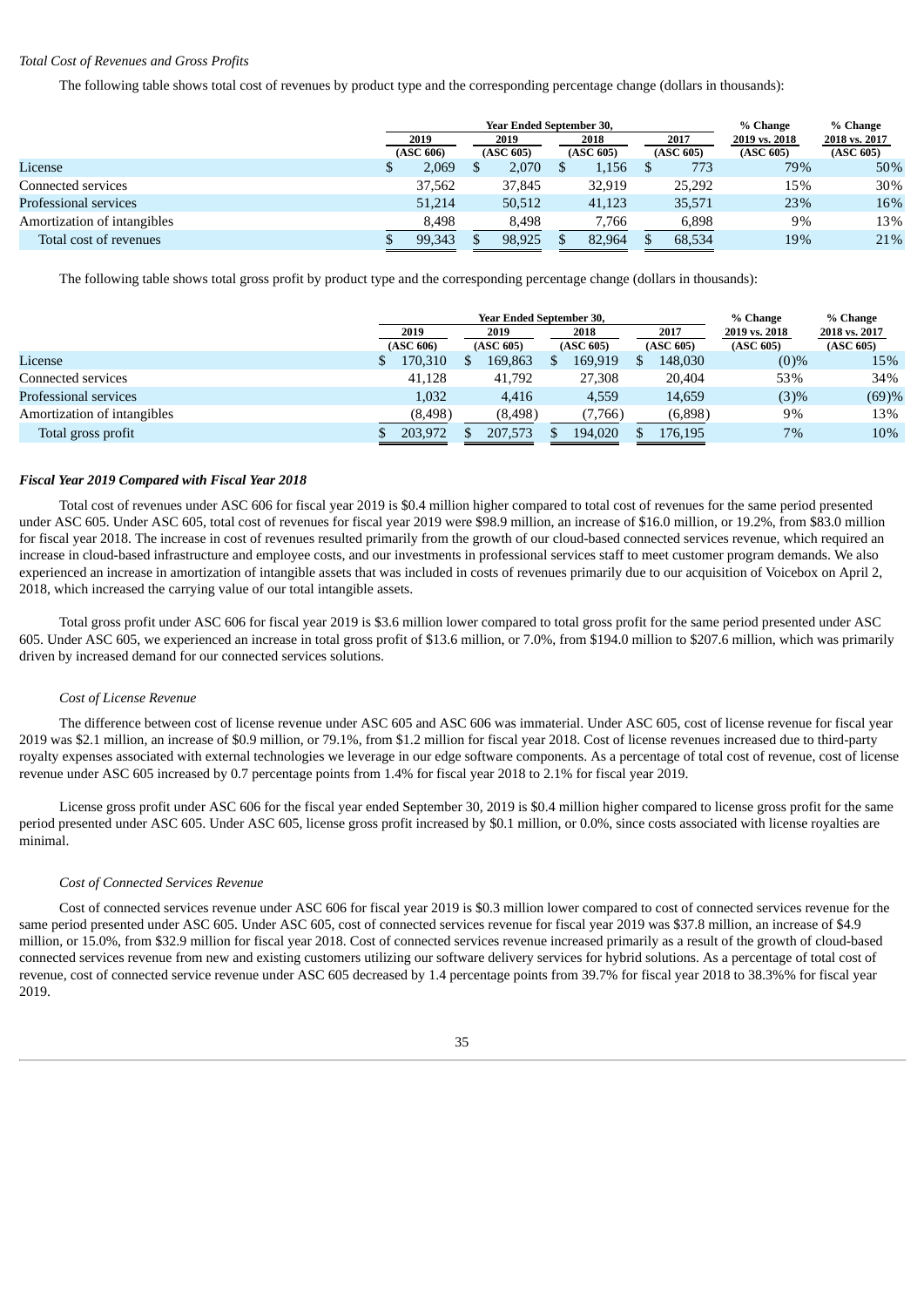Connected services gross profit under ASC 606 for fiscal year 2019 is \$0.7 million lower compared to connected services gross profit for the same period presented under ASC 605. Under ASC 605, connected services gross profit increased \$14.5 million, or 53.0%, from \$27.3 million to \$41.8 million which was primarily due to connected services revenue growth on relatively fixed cloud infrastructure and employee costs.

#### *Cost of Professional Services Revenue*

Cost of professional services revenue under ASC 606 for fiscal year 2019 is \$0.7 million higher compared to cost of professional services revenue for the same period presented under ASC 605. Under ASC 605, cost of professional services revenue for fiscal year 2019 was \$50.5 million, an increase of \$9.4 million, or 22.8%, from \$41.1 million for fiscal year 2018. Cost of professional services revenue increased primarily due to our investments in professional services staff to meet customer program demands. As a percentage of total cost of revenue, cost of professional services revenue under ASC 605 increased by 1.5 percentage points from 49.6% for fiscal year 2018 to 51.1% for fiscal year 2019.

Professional services gross profit under ASC 606 for the fiscal year ended September 30, 2019 is \$3.4 million lower compared to professional services gross profit for the same period presented under ASC 605. Under ASC 605, professional services gross profit decreased \$0.1 million, or 3.1%, from \$4.6 million to \$4.4 million which was primarily due to industry trends and changes made to our professional services pricing strategy.

### *Fiscal Year 2018 Compared with Fiscal Year 2017*

Our total cost of revenues for fiscal year 2018 were \$83.0 million, an increase of \$14.5 million, or 21.1%, from \$68.5 million for fiscal year 2017. The increase in cost of revenues was primarily the result of hiring more professional services staff and higher cloud infrastructure and employee costs for connected services in order to provide our customization and implementation services to our customers. We experienced an increase in our amortization of intangible assets that was included in costs of revenues primarily due to our acquisition of Voicebox, which increased the carrying value of our total intangible assets. We experienced an increase in gross profit of \$17.8 million, or 10.1%, from \$176.2 million to \$194.0 million which was primarily driven by increased demand for our license and connected services solutions.

#### *Cost of License Revenue*

Cost of license revenue for fiscal year 2018 were \$1.2 million, an increase of \$0.4 million, or 49.5%, from \$0.8 million for fiscal year 2017. Cost of license revenues increased due to third-party royalty expenses associated with external technologies we leverage in our edge software components. As a percentage of total cost of revenue, cost of license revenue increased by 0.3 percentage points from 1.1% for fiscal year 2017 to 1.4% for fiscal year 2018. License gross profit increased \$21.9 million, or 14.8%, from \$148.0 million to \$169.9 million since costs associated with license royalties are minimal.

#### *Cost of Connected Services Revenue*

Cost of connected services revenue for fiscal year 2018 were \$32.9 million, an increase of \$7.6 million, or 30.2%, from \$25.3 million for fiscal year 2017. Cost of connected services revenue increased primarily as a result of the growth of cloud-based connected services revenue from new and existing customers utilizing our software delivery services for hybrid solutions. As a percentage of total cost of revenue, cost of connected service revenue increased by 2.8 percentage points from 36.9% for fiscal year 2017 to 39.7% for fiscal year 2018. Connected services gross profit increased \$6.9 million, or 33.8%, from \$20.4 million to \$27.3 million, which was primarily due to connected services revenue growth on relatively fixed cloud infrastructure and employee costs.

### *Cost of Professional Services Revenue*

Cost of professional services revenue for fiscal year 2018 were \$41.1 million, an increase of \$5.5 million, or 15.6%, from \$35.6 million for fiscal year 2017. Cost of professional services revenue increased primarily due to our investments in professional services staff to meet customer program demands which differentiate our service offerings. As a percentage of total cost of revenue, cost of professional services revenue decreased by 2.3 percentage points from 51.9% for fiscal year 2017 to 49.6% for fiscal year 2018. Professional services gross profit decreased \$9.8 million, or 69.2%, from \$14.1 million to \$4.3 million, which was primarily the result of a change in our pricing strategy and increased hiring of professional services staff as we invest in expanding and differentiating our professional services offerings.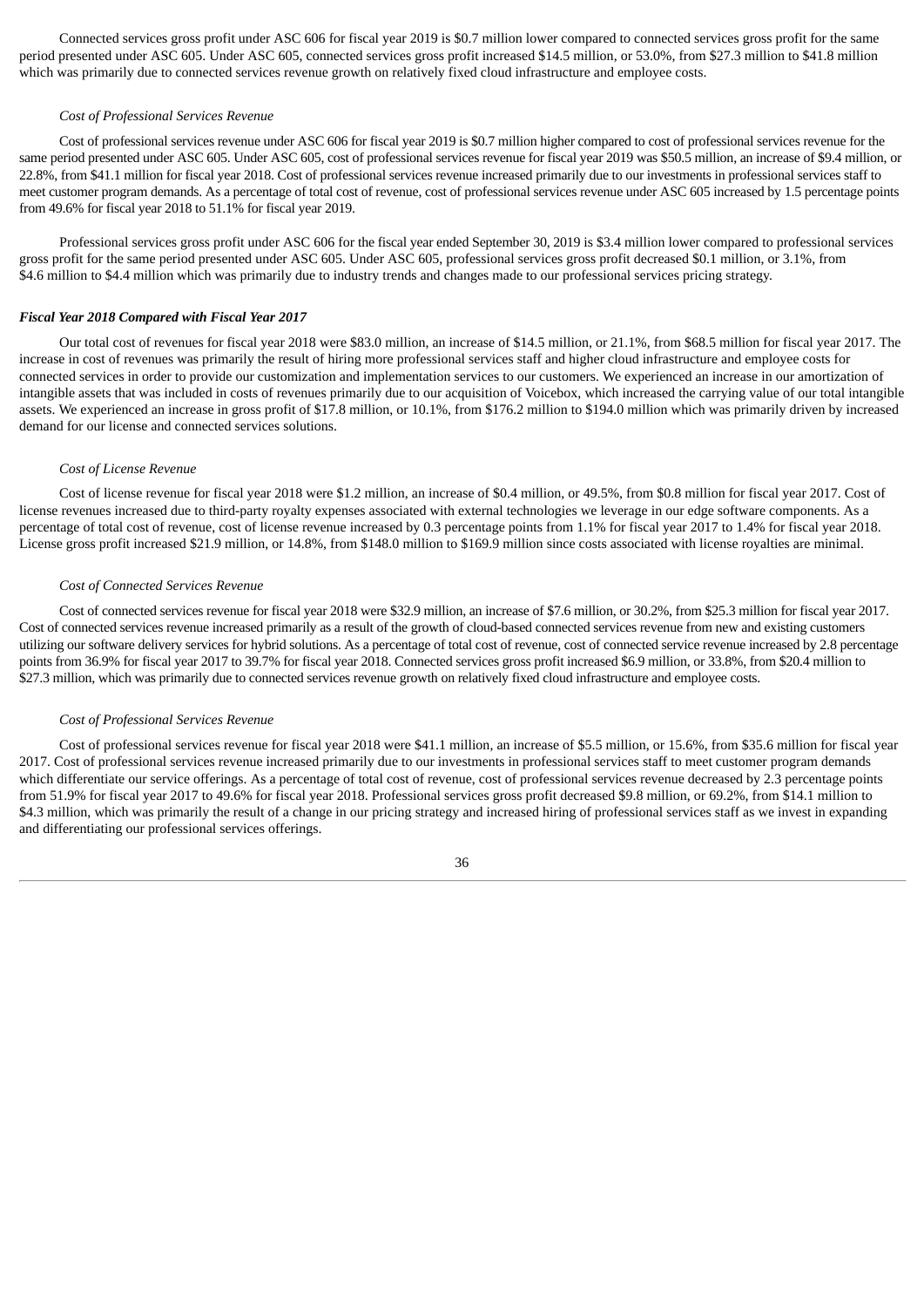## *Operating Expenses*

The tables below show each component of operating expense. Other income (expense), net and provision for income taxes are non-operating expenses and presented in a similar format (dollars in thousands).

#### *R&D Expenses*

|                          |      |        | <b>Year Ended September 30.</b> | % Change | % Change      |               |  |
|--------------------------|------|--------|---------------------------------|----------|---------------|---------------|--|
|                          | 2019 |        | 2018                            | 2017     | 2019 vs. 2018 | 2018 vs. 2017 |  |
| Research and development |      | 93.061 | 80.957                          | 56,755   | 15%           | 43%           |  |

#### *Fiscal Year 2019 Compared with Fiscal Year 2018*

Historically, R&D expenses are our largest operating expense as we continue to build on our existing software platforms and develop new technologies. R&D expenses for fiscal year 2019 were \$93.1 million, an increase of \$12.1 million, or 15.0%, from \$81.0 million for fiscal year 2018. R&D expense increased primarily as a result of hiring more engineers and other essential product innovation personnel. Investing in R&D personnel is essential to advancing our technologies and enhancing in-car experiences. As a percentage of total operating expenses, R&D expenses decreased by 3.4 percentage points from 51.5% for fiscal year 2018 to 48.1% for fiscal year 2019.

#### *Fiscal Year 2018 Compared with Fiscal Year 2017*

Historically, R&D expenses are our largest operating expense as we continue to build on our existing software platforms and develop new technologies. R&D expenses for fiscal year 2018 were \$81.0 million, an increase of \$24.2 million, or 42.6%, from \$56.8 million for fiscal year 2017. R&D expense increased primarily as a result of hiring more engineers and other essential product innovation personnel. Investing in R&D personnel is essential to advancing our technologies and enhancing in-car experiences. As a percentage of total operating expenses, R&D expenses increased by 1.1 percentage points from 50.4% for fiscal year 2017 to 51.5% for fiscal year 2018.

#### *Sales & Marketing Expenses*

|                     |           | <b>Year Ended September 30.</b> | % Change  | % Change  |               |               |
|---------------------|-----------|---------------------------------|-----------|-----------|---------------|---------------|
|                     | 2019      | 2019                            | 2018      | 2017      | 2019 vs. 2018 | 2018 vs. 2017 |
|                     | (ASC 606) | (ASC 605)                       | (ASC 605) | (ASC 605) | (ASC 605)     | (ASC 605)     |
| Sales and marketing | 36.261    | 36.653                          | 30.553    | 29.909    | 20%           | 2%            |

#### *Fiscal Year 2019 Compared with Fiscal Year 2018*

Sales and marketing expenses under ASC 606 for fiscal year 2019 are \$0.4 million lower compared to sales and marketing expenses for the same period presented under ASC 605 due to the amortization of capitalized sales commission expenses over the period of benefit. Under ASC 605, sales commissions were expensed as incurred. Under ASC 605, sales and marketing expenses for fiscal year 2019 were \$36.7 million, an increase of \$6.1 million, or 20.0%, from \$30.6 million for fiscal year 2018. Sales and marketing expenses increased primarily as a result of higher sales quota attainment and the expansion of our sales and marketing staff levels. As a percentage of total operating expenses, sales and marketing expenses under ASC 605 decreased by 0.5 percentage points from 19.4% for fiscal year 2018 to 18.9% for fiscal year 2019.

#### *Fiscal Year 2018 Compared with Fiscal Year 2017*

Sales and marketing expenses for fiscal year 2018 were \$30.6 million, an increase of \$0.7 million, or 2.2%, from \$29.9 million for fiscal year 2017. Sales and marketing expenses increased primarily as a result of higher compensation expenses associated with our existing sales and marketing staff, third party service fees, and other miscellaneous sales and marketing expenses. This increase was offset by reduced commission expenses resulting from recent changes in our commission plans and stock compensation expenses. As a percentage of total operating expenses, sales and marketing expenses decreased by 7.2 percentage points from 26.6% for fiscal year 2017 to 19.4% for fiscal year 2018.

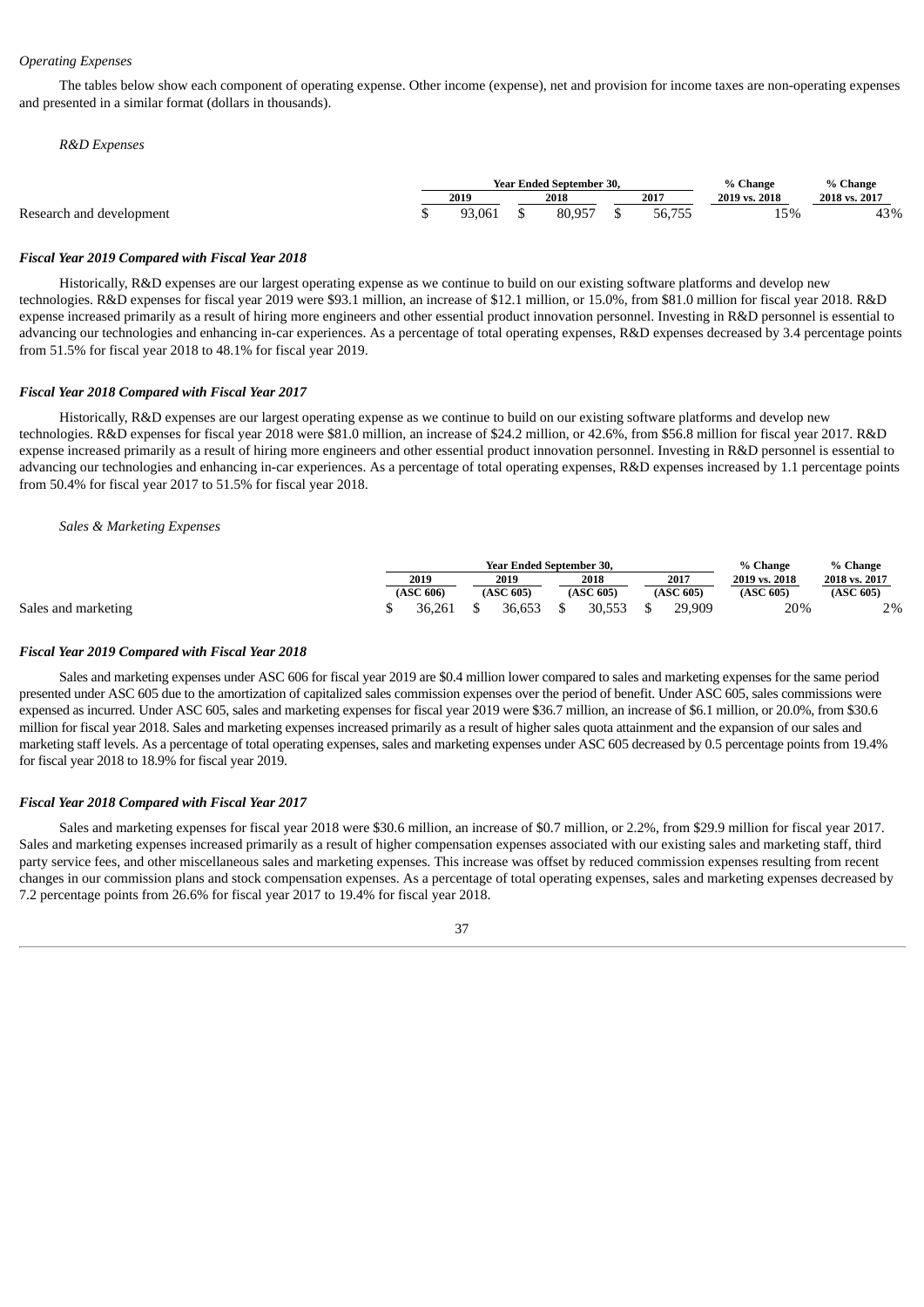|                            |       | <b>Year Ended September 30.</b> | % Change | % Change      |               |
|----------------------------|-------|---------------------------------|----------|---------------|---------------|
|                            | 2019  | 2018                            | 2017     | 2019 vs. 2018 | 2018 vs. 2017 |
| General and administrative | 5.926 | 9.873                           | 17,485   | 30%           | 14%           |

## *Fiscal Year 2019 Compared with Fiscal Year 2018*

General and administrative expenses for the fiscal year ended September 30, 2019 were \$25.9 million, an increase of \$6.1 million, or 30.5%, from \$19.9 million for the fiscal year ended September 30, 2018. The increase in general and administrative expenses was primarily attributable to professional and legal fees, administrative salaries expenses, and software fees. As a percentage of total operating expenses, general and administrative expenses increased by 0.8 percentage points from 12.6% for fiscal year 2018 to 13.4% for fiscal year 2019.

## *Fiscal Year 2018 Compared with Fiscal Year 2017*

General and administrative expenses for fiscal year 2018 were \$19.9 million, an increase of \$2.4 million, or 13.7%, from \$17.5 million for fiscal year 2017. The increase in general and administrative expenses was primarily attributable to professional and legal fees, administrative salaries expenses, and software fees. As a percentage of total operating expenses, general and administrative expenses decreased by 2.9 percentage points from 15.5% for fiscal year 2017 to 12.6% for fiscal year 2018.

### *Amortization of Intangible Assets*

|                    |      |        | <b>Year Ended September 30.</b> |  |        | % Change      | % Change      |  |
|--------------------|------|--------|---------------------------------|--|--------|---------------|---------------|--|
|                    | 2019 |        | 2018                            |  | 2017   | 2019 vs. 2018 | 2018 vs. 2017 |  |
| Cost of revenues   |      | 8.498  | 7,766                           |  | 6,898  | 9%            | 13%           |  |
| Operating expense  |      | 12.524 | 8.840                           |  | 5.763  | 42%           | 53%           |  |
| Total amortization |      | 21,022 | 16.606                          |  | 12.661 | 27%           | 31%           |  |

### *Fiscal Year 2019 Compared with Fiscal Year 2018*

Intangible asset amortization for fiscal year 2019 was \$21.0 million, an increase of \$4.4 million, or 26.6%, from \$16.6 million for fiscal year 2018. The increase primarily relates to our acquisition of Voicebox which resulted in the addition of several customer relationships that increased amortization expense.

As a percentage of total cost of revenues, intangible asset amortization within cost of revenues decreased by 0.8 percentage points from 9.4% for fiscal year 2018 to 8.6% for fiscal year 2019. As a percentage of total operating expenses, intangible asset amortization expenses within operating expenses increased by 0.8 percentage points from 5.6% for fiscal year 2018 to 6.5% for fiscal year 2019.

## *Fiscal Year 2018 Compared with Fiscal Year 2017*

Intangible asset amortization for fiscal year 2018 was \$16.6 million, an increase of \$3.9 million, or 31.2%, from \$12.7 million for fiscal year 2017. The increase primarily relates to our acquisition of Voicebox which resulted in the addition of several customer relationships that increased amortization expense. This increase was partially offset by certain other customer relationships and tradenames becoming fully amortized during fiscal year 2018.

As a percentage of total cost of revenues, intangible asset amortization within cost of revenues decreased by 0.7 percentage points from 10.1% for fiscal year 2017 to 9.4% for fiscal year 2018. As a percentage of total operating expenses, intangible asset amortization expenses within operating expenses increased by 0.5 percentage points from 5.1% for fiscal year 2017 to 5.6% for fiscal year 2018.

*Restructuring and Other Costs, Net*

|                                    |        | <b>Year Ended September 30,</b> |       | % Change      | % Change      |  |  |
|------------------------------------|--------|---------------------------------|-------|---------------|---------------|--|--|
|                                    | 2019   | 2018                            | 2017  | 2019 vs. 2018 | 2018 vs. 2017 |  |  |
| Restructuring and other costs, net | 24.404 | 12,863                          | 865،، | 90%           | 590%          |  |  |
|                                    | 38     |                                 |       |               |               |  |  |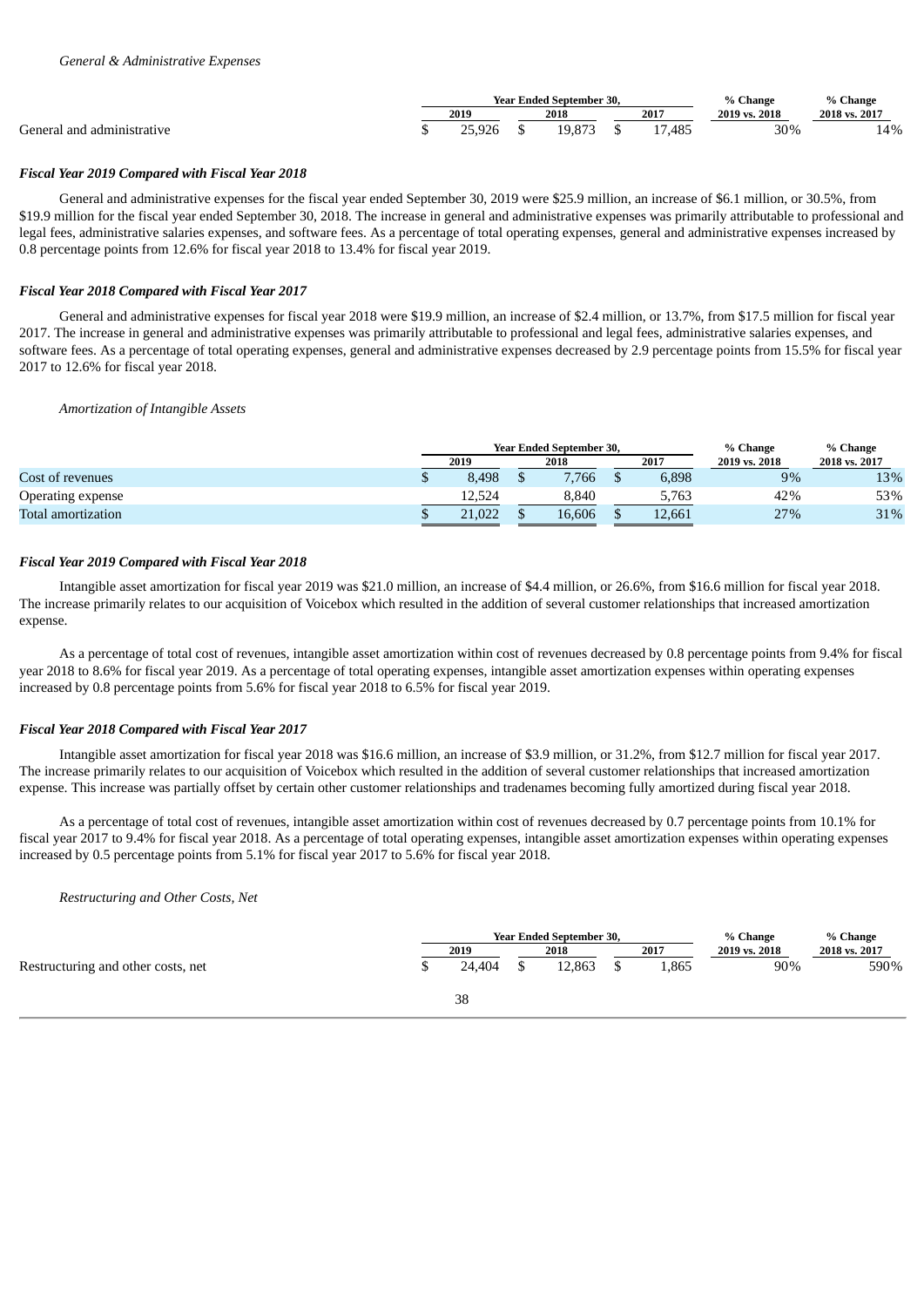### *Fiscal Year 2019 Compared with Fiscal Year 2018*

Restructuring and other costs, net for fiscal year 2019 were \$24.4 million, an increase of \$11.5 million, from \$12.9 million for fiscal year 2018. Restructuring and other costs, net increased primarily due to professional service fees incurred to establish the Cerence business as a standalone public company. As a percentage of total operating expense, restructuring and other costs, net increased by 4.4 percentage points from 8.2% for fiscal year 2018 to 12.6% for fiscal year 2019.

### *Fiscal Year 2018 Compared with Fiscal Year 2017*

Restructuring and other costs, net for fiscal year 2018 were \$12.9 million, an increase of \$11.0 million, from \$1.9 million for fiscal year 2017. Restructuring and other costs, net increased primarily due to professional service fees incurred to establish the Cerence business as a standalone public company and the reorganization of Voicebox business units in order to achieve process optimization and cost reductions following the acquisition. As a percentage of total operating expense, restructuring and other costs, net increased by 6.5 percentage points from 1.7% for fiscal year 2017 to 8.2% for fiscal year 2018.

### *Acquisition-related Costs*

|                           |      |     | <b>Year Ended September 30.</b> | % Change    | % Change      |                |
|---------------------------|------|-----|---------------------------------|-------------|---------------|----------------|
|                           | 2019 |     | 2018                            | 2017        | 2019 vs. 2018 | 2018 vs. 2017  |
| Acquisition-related costs |      | 944 | .082                            | 700<br>טט ו | (77)%         | $157\%$<br>457 |

### *Fiscal Year 2019 Compared with Fiscal Year 2018*

Acquisition-related costs for fiscal year 2019 were \$0.9 million, a decrease of \$3.1 million, from \$4.1 million for fiscal year 2018. Acquisition costs decreased as a direct result of integration, legal, and other professional fees incurred resulting from the acquisition of Voicebox on April 2, 2018. As a percentage of total operating expense, acquisition-related costs decreased by 2.1 percentage points from 2.6% for fiscal year 2018 to 0.5% for fiscal year 2019.

## *Fiscal Year 2018 Compared with Fiscal Year 2017*

Acquisition-related costs for fiscal year 2018 were \$4.1 million, an increase of \$3.4 million, from \$0.7 million for fiscal year 2017. Acquisition costs increased as a direct result of integration, legal, and other professional fees incurred resulting from the acquisition of Voicebox on April 2, 2018. As a percentage of total operating expense, acquisition-related costs increased by 1.9 percentage points from 0.7% for fiscal year 2017 to 2.6% for fiscal year 2018.

*Other Income (Expense), Net*

|                             |           |     | <b>Year Ended September 30.</b> |           | % Change | % Change  |               |               |
|-----------------------------|-----------|-----|---------------------------------|-----------|----------|-----------|---------------|---------------|
|                             | 2019      |     | 2019                            | 2018      |          | 2017      | 2019 vs. 2018 | 2018 vs. 2017 |
|                             | (ASC 606) |     | (ASC 605)                       | (ASC 605) |          | (ASC 605) | (ASC 605)     | (ASC 605)     |
| Other income (expense), net |           | רככ | 363                             | (54)      |          | (483)     | $(772)$ %     | (89)%         |

### *Fiscal Year 2019 Compared with Fiscal Year 2018*

Other income (expense), net for fiscal year 2019 was \$0.4 million , an increase of \$0.4 million, or 772.2%, from \$(0.1) million for fiscal year 2018. The net increase in other income (expense), net over the prior fiscal year was primarily the result of foreign currency differences year over year.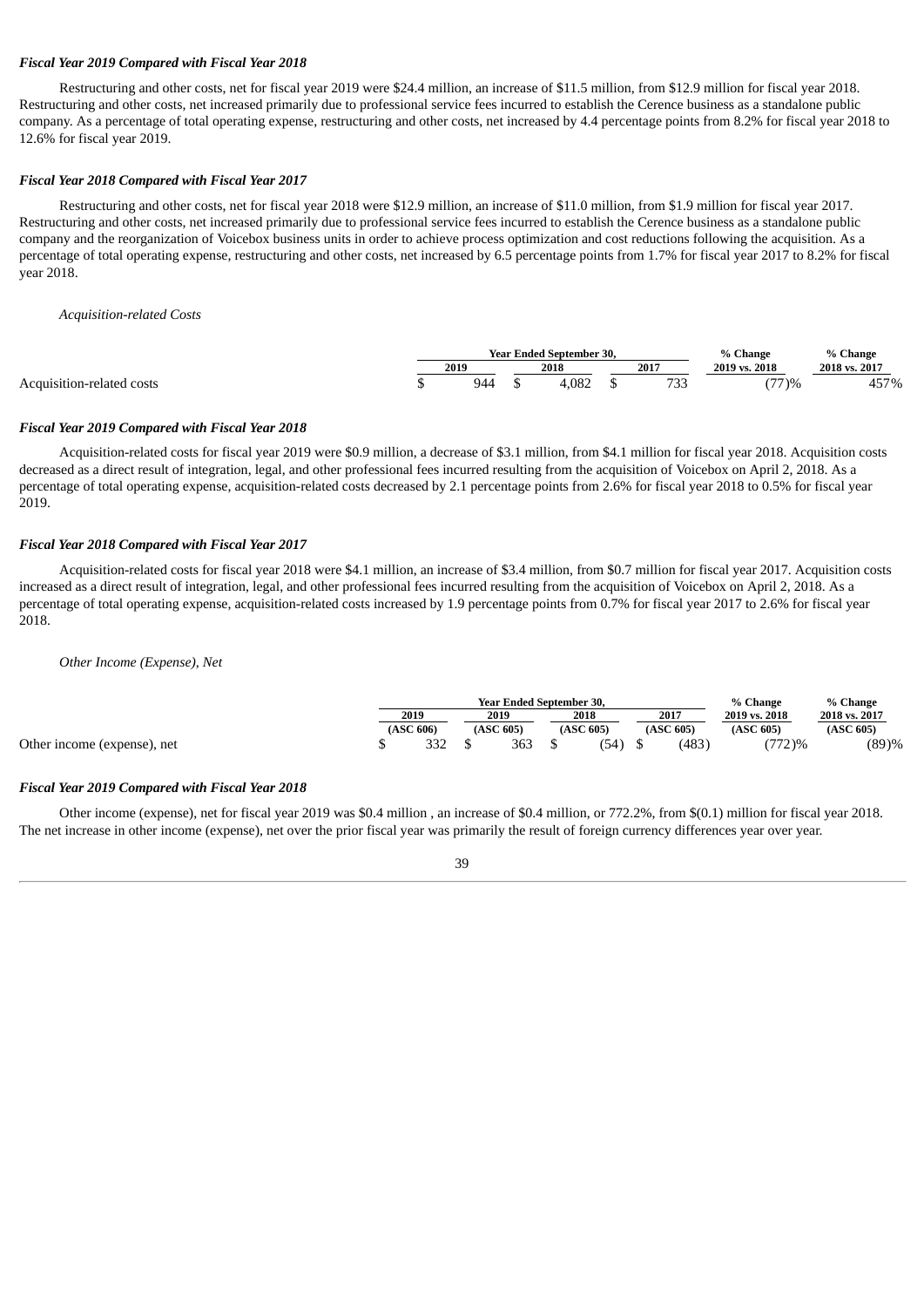### *Fiscal Year 2018 Compared with Fiscal Year 2017*

Other income (expense), net for fiscal year 2018 was less than \$(0.1) million, a decrease of \$0.4 million, or 88.8%, from \$(0.5) million for fiscal year 2017. The net increase in other income (expense), net over the prior fiscal year was primarily the result of foreign currency gains (losses) year over year.

*(Benefit from) Provision for Income Taxes*

|                                           |          | <b>Year Ended September 30.</b> | % Change | % Change      |               |
|-------------------------------------------|----------|---------------------------------|----------|---------------|---------------|
|                                           | 2019     | 2018                            | 2017     | 2019 vs. 2018 | 2018 vs. 2017 |
| (Benefit from) provision for income taxes | (89.084) | 30.917                          | 15.926   | $(388)$ %     | 94%           |
| Effective income tax rate%                | 796.5)%  | 84.0%                           | 25.2%    |               |               |

#### *Fiscal Year 2019 Compared with Fiscal Year 2018*

Our effective income tax rate for fiscal year 2019 was (796.5)%, compared to 84.0% for fiscal year 2018. Consequently, our benefit from income taxes for fiscal year 2019 was \$89.1 million, a net change of \$120.0 million, or 388.1%, from a provision for income taxes of \$30.9 million for fiscal year 2018. The effective income tax rate for fiscal year 2019 differed from the U.S. statutory rate of 21.0% primarily due to a net tax benefit of \$91.7 million related to intangible property transfers, partially offset by an uncertain tax position. The net tax benefit is also partially offset by global intangible low-taxed income, or GILTI, tax expense of \$3.9 million.

#### *Fiscal Year 2018 Compared with Fiscal Year 2017*

Our effective income tax rate for fiscal year 2018 was 84.0%, compared to 25.2% for fiscal year 2017. Consequently, provision for income taxes for fiscal year 2018 was \$30.9 million, an increase of \$15.0 million, or 94.1 %, from \$15.9 million for fiscal year 2017. The effective income tax rate for fiscal year 2018 differed from the blended U.S. statutory rate of 24.5%, primarily due to the net tax provisions resulting from the Tax Cuts and Jobs Act, or TCJA, remeasurement of deferred tax assets and liabilities at the lower enacted rate which yielded approximately \$23.1 million of benefit for the year ended September 30, 2018, our R&D credits, and the domestic production activities deduction. The effective income tax rate for fiscal year 2017 differed from the U.S. statutory rate of 35.0% due to our earnings in foreign jurisdictions that are subject to significantly lower rates, R&D credits, and the domestic production activities deduction.

## **Liquidity and Capital Resources**

Historically, the Cerence business has generated positive cash flows from operations. As part of Nuance, the Cerence business utilized a centralized approach to cash management and financing its operations. Under this approach, the Cerence business did not maintain its own cash and cash equivalent balances. Nuance bills customers and collects cash associated with the Cerence business's operations. Nuance approves and provides all cash required for operating or investing activities outside of the Cerence business's normal course of business. This cash management arrangement is not reflective of the manner in which the Cerence business would have financed its operations if it had been a standalone business during the historical periods presented. Historically, the Cerence business was not allocated cash or cash equivalents from Nuance. Additionally, the Cerence business was not allocated any debt or interest expense since Nuance's corporate borrowings were not specifically identifiable to the Cerence business for any of the historical periods presented.

Our ability to fund future operating needs will depend on our ability to generate positive cash flows from operations and finance additional funding in the capital markets as needed. Upon the Distribution, Nuance allocated \$110.0 million in cash and cash equivalents to the Cerence business, which was adequate to meet the short-term net working capital needs of our business at the close of the Distribution. More specifically, as of September 30, 2019 net working capital of our business, excluding current deferred revenue and deferred cost, was \$42.2 million. This balance is representative of the short-term net cash inflows based on the working capital at that date and is also relatively consistent with the balance at September 30, 2018. Based on our history of generating positive cash flows and the \$110.0 million of allocated cash and cash equivalents coupled with this working capital profile, we believe we will be able to meet our short-term operating cash needs. We believe we will meet all expected future cash requirements and obligations, through a combination of cash flows from operating activities, available cash balances, and available credit via our revolving credit facility. Specifically, we anticipate our cost of revenues, funding our R&D activities, and debt obligations to be our primary uses of cash during the year ended September 30, 2020. Should we need to secure additional sources of liquidity, we believe we could finance our needs through the issuance of equity securities or debt offerings. However, we cannot guarantee that we will be able to obtain financing through the issuance of equity securities or debt offerings on reasonable terms in the future.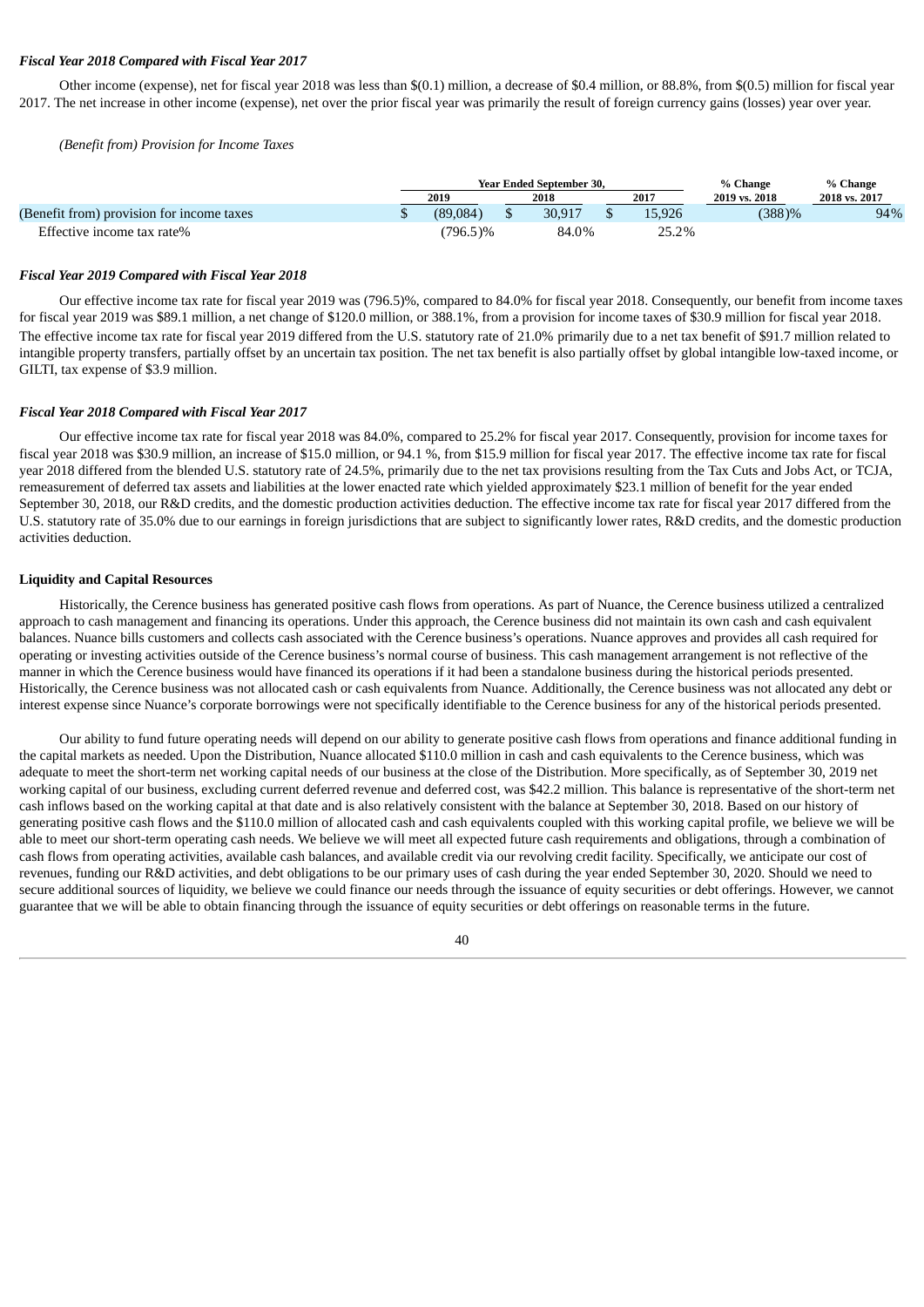## *Senior Facilities*

On October 1, 2019, we incurred substantial indebtedness in the aggregate principal amount of approximately \$270.0 million under our Term Loan Facility, which financed the cash distribution to Nuance and provided initial support for the cash flow needs of the Cerence business. We also entered into a \$75.0 million Revolving Facility to be drawn on in the event that our working capital and other cash needs are not supported by our operating cash flow. As of December 19, 2019, there were no amounts outstanding under the Revolving Facility.

The Revolving Facility matures 54 months after October 1, 2019, with certain extension rights in the discretion of each lender. The Term Loan Facility matures five years after October 1, 2019, with certain extension rights in the discretion of each lender. The Senior Facilities are subject to an interest rate, at our option, of either (a) a base rate determined by reference to the highest of (1) the rate of interest last quoted by The Wall Street Journal as the "prime rate" in the United States, (2) the federal funds effective rate, plus 0.5% and (3) the one month adjusted LIBOR rate, plus 1% per annum, or ABR, or (b) an adjusted LIBOR rate, or LIBOR, (which may not be less than 1% per annum), in each case, plus an applicable margin. The applicable margins for the Senior Facilities are 6.00% per annum (for LIBOR loans) and 5.00% per annum (for ABR loans). Accordingly, the interest rates for the Senior Facilities will fluctuate during the term of the credit agreement based on changes in the ABR or LIBOR.

We are obligated to make quarterly principal payments on the last business day of each quarter in an aggregate annual amount equal to 3.5% of the original principal amount of the Term Loan Facility during the first two years of the Term Loan Facility, and 10% of the original principal amount of the Term Lon Facility thereafter. Quarterly principal payments will commence on March 31, 2020. Borrowings under the credit agreement for the Senior Facilities are prepayable at our option without premium or penalty, subject to a 1.00% prepayment premium in connection with any repricing transaction for the Term Loan Facility in the first six months after the closing date. The credit agreement also contains certain mandatory prepayment provisions in the event that we incur certain types of indebtedness, receive net cash proceeds from certain non-ordinary course asset sales or other dispositions of property or generate excess cash flow, starting with the fiscal year ending on September 30, 2020, 75% of excess cash flow on an annual basis (with step-downs to 50%, 25% and 0% subject to compliance with certain net first lien leverage ratios), in each case subject to terms and conditions customary for financings of this kind.

The credit agreement contains certain affirmative and negative covenants that, among other things, limit our and our subsidiaries' ability to incur additional indebtedness or liens, to dispose of assets, to make certain fundamental changes, enter into restrictive agreements, to designate subsidiaries as unrestricted, to make certain investments, loans, advances, guarantees and acquisitions to prepay certain indebtedness and to pay dividends, to make other distributions or redemptions/repurchases, in respect of us and our subsidiaries' equity interests, to engage in transactions with affiliates or to amend certain material documents. In addition, the credit agreement contains a financial covenant requiring the maintenance of a net first lien leverage ratio of not greater than 6.00 to 1.00.

Our obligations under the credit agreement are jointly and severally guaranteed by certain of our existing and future direct and indirect wholly owned domestic subsidiaries, subject to certain exceptions customary for financings of this type. All obligations of the borrowers and the guarantors are secured by certain assets of such borrowers and guarantors, including a perfected first-priority pledge of all (or, in the case of foreign subsidiaries or subsidiaries, or FSHCO, that own no material assets other than equity interests in foreign subsidiaries that are "controlled foreign corporations" or other FSHCOs, 65%) of the equity securities of each wholly owned subsidiary of Cerence held by any loan party, subject to certain customary exceptions and limitations.

### *Cash Flows*

Cash flows from operating, investing and financing activities for the years ended September 2019, 2018, and 2017, as reflected in the audited consolidated and combined statement of cash flows included in Item 8 of this Form 10-K, are summarized in the following table (dollars in thousands):

|                                           |                                 | Year Ended September 30, |  | % Change | % Change      |               |
|-------------------------------------------|---------------------------------|--------------------------|--|----------|---------------|---------------|
|                                           | 2019                            | 2018                     |  | 2017     | 2019 vs. 2018 | 2018 vs. 2017 |
| Net cash provided by operating activities | 88.071                          | 115,259                  |  | 96,784   | (24)%         | 19%           |
| Net cash used in investing activities     | (4,517)                         | (86.312)                 |  | (4,714)  | (95)%         | 1731%         |
| Net cash used in financing activities     | (83, 554)                       | (28,947)                 |  | (92,070) | 189%          | (69)%         |
| Net changes in cash and cash equivalents  | $\hspace{0.1mm}-\hspace{0.1mm}$ |                          |  |          |               |               |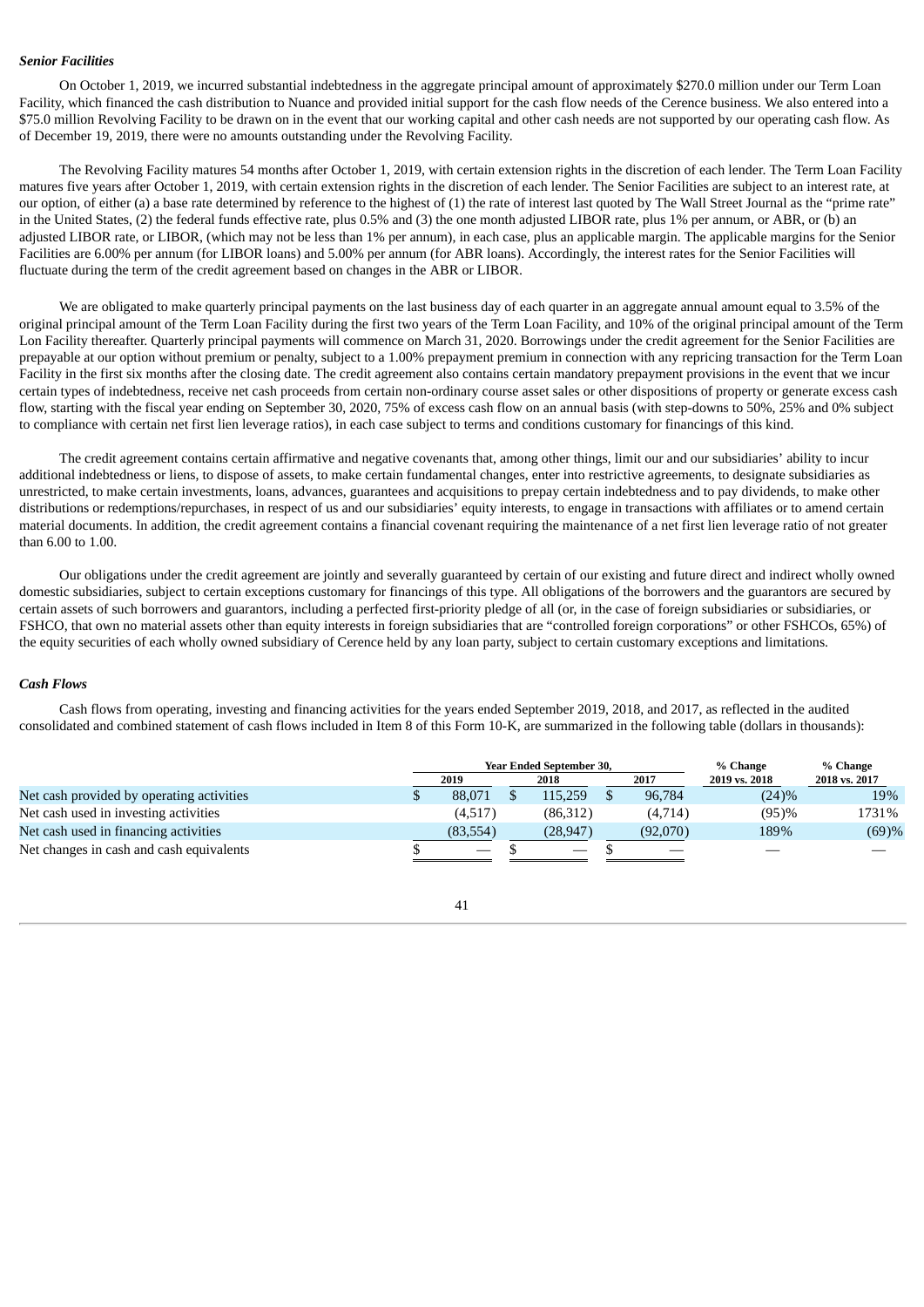### *Net Cash Provided by Operating Activities*

Net cash provided by operating activities for fiscal year 2019 was \$88.1 million, a net decrease of \$27.2 million, or 23.6%, from net cash provided by operating activities of \$115.3 million for fiscal year 2018. The net decrease in cash provided by operating activities stems from unfavorable changes in working capital, primarily due to the timing of payments, which decreased accrued expenses and other liabilities by \$6.7 million and increased prepaid expenses and other assets by \$5.9 million. In addition, the timing of billing and collections resulted in a decrease in accounts receivable of \$7.6 million compared to the prior year.

Deferred revenue represents a significant portion of our net cash provided by operating activities and, depending on the nature of our contracts with customers, this balance can fluctuate significantly from period to period. Due to the evolution of our connected offerings and architecture, trending away from providing legacy infotainment and connected services and a change in our professional services pricing strategies, we expect our deferred revenue balances to decrease in the future, including due to a wind-down of a legacy connected service relationship with a major OEM, since the majority of cash from the contract has been collected. We do not expect any changes in deferred revenue to affect our ability to meet our obligations.

Net cash provided by operating activities for fiscal year 2018 was \$115.3 million, an increase of \$18.5 million, or 19.1%, from \$96.8 million for fiscal year 2017. The net increase in cash provided by operating activities stems from favorable changes in working capital, primarily due to the timing of billing and collections which resulted in an increase in accounts receivable of \$26.4 million compared to the prior year. This increase was partially offset by other changes in working capital, an increase in operating expenses primarily due to continued investments in R&D, and \$7.9 million of separation costs related to establishing the Cerence business as a standalone public company.

## *Net Cash Used in Investing Activities*

Net cash used in investing activities for the fiscal year 2019 was \$4.5 million, a decrease of \$81.8 million, or 94.8%, from \$86.3 million for fiscal year 2018. The decrease in cash outflows was due to net cash payments of \$79.8 million associated with the acquisition of Voicebox during the fiscal year ended September 30, 2018 and a \$2.0 million decrease in cash outflows for capital expenditures.

Net cash used in investing activities for fiscal year 2018 was \$86.3 million, an increase of \$81.6 million, from \$4.7 million for fiscal year 2017. The increase in cash outflows was due to net cash payments of \$79.8 million associated with the acquisition of Voicebox and a \$1.8 million increase in cash outflows for capital expenditures.

#### *Net Cash Used in Financing Activities*

Net cash used in financing activities for the fiscal year 2019 was \$83.6 million, a net increase of \$54.6 million, from cash used in financing activities of \$28.9 million for fiscal year 2018. The change is comparable period over period and relates to the cash distributions associated with Nuance's historical cash management process.

Net cash used in financing activities for fiscal year 2018 was \$28.9 million, a decrease of \$63.2 million, or 68.6%, from net cash used in financing activities of \$92.1 million for fiscal year 2017. The net decrease in cash used in financing activities is the result of cash distributions associated with Nuance's historical cash management process.

#### *Business Acquisitions*

Historically, we have made several acquisitions. We approach the market with a focus on our core technologies and acquire companies based on a careful assessment of potential post-acquisition synergies that will help us expand our software platform and connected car services and advance our technologies.

On April 2, 2018, we acquired Voicebox, headquartered in Bellevue, Washington. Voicebox is a provider of conversational artificial intelligence, including voice recognition, natural language understanding, and artificial intelligence services. The aggregate consideration for this transaction was \$94.2 million which included \$79.8 million paid in cash, net of \$6.7 million in cash acquired, a \$12.8 million write-off of deferred revenues related to the Cerence business's pre-existing relationship with Voicebox, and a \$1.6 million deferred acquisition payment which would be paid in cash upon the conclusion of an indemnity period. The transaction was accounted for as a business combination and is included in the accompanying historical Combined Financial Statements beginning on the date of acquisition. Refer to Note 4 to the accompanying historical Combined Financial Statements included elsewhere in this Form 10-K for more detail on the acquisition of Voicebox.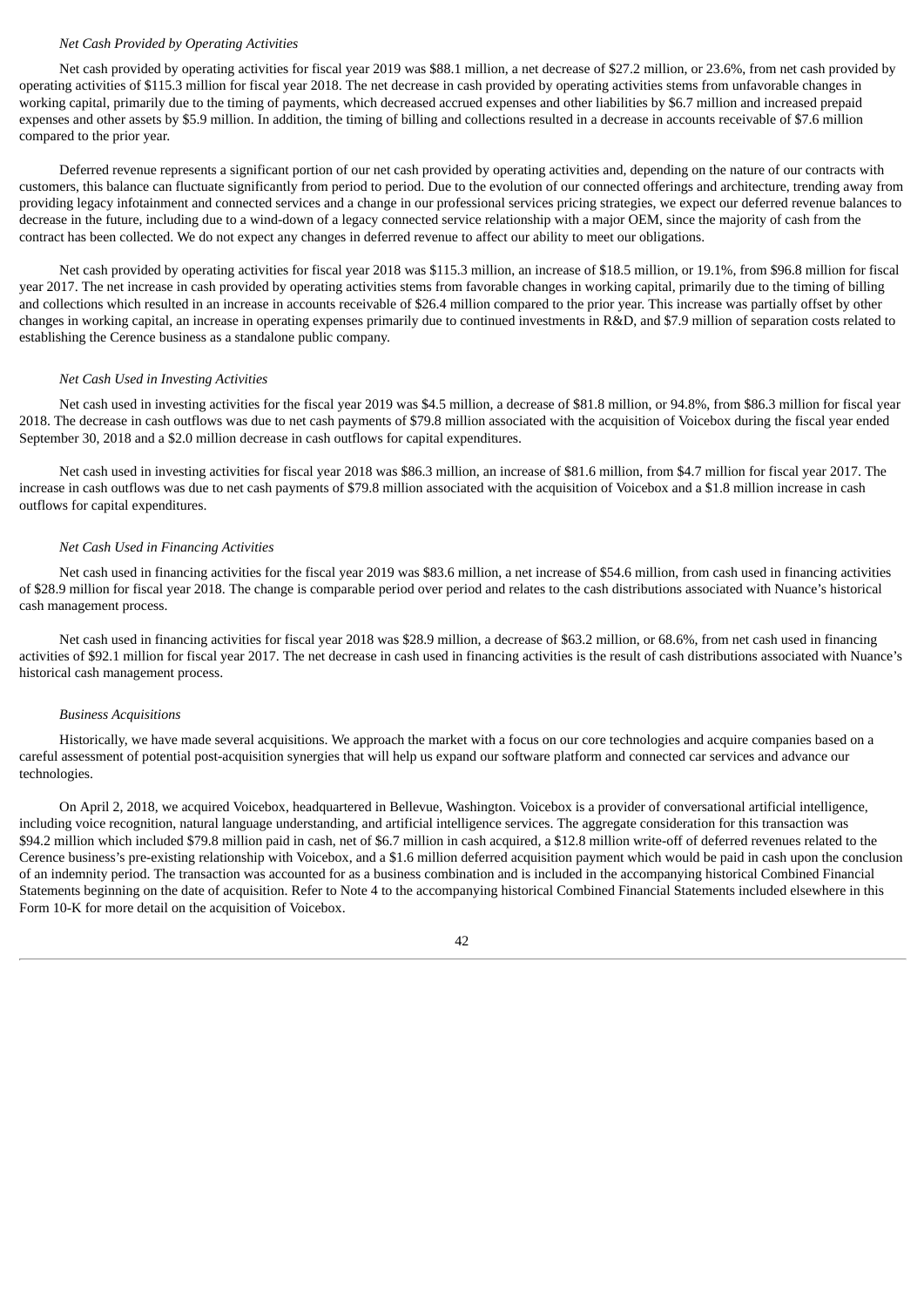## **Contractual Obligations, Contingent Liabilities, and Commitments**

The table below shows our contractual obligations as of September 30, 2019 (dollars in thousands):

|                         | Payments Due by the Year Ended September 30, |       |  |                          |  |                          |  |                   |  |        |  |
|-------------------------|----------------------------------------------|-------|--|--------------------------|--|--------------------------|--|-------------------|--|--------|--|
|                         |                                              | 2020  |  | <b>2021 and</b><br>2022  |  | 2023 and<br>2024         |  | <b>Thereafter</b> |  | Total  |  |
| <b>Operating leases</b> |                                              | 6,323 |  | 9,914                    |  | 6,159                    |  | 4,039             |  | 26,435 |  |
| Capital leases          |                                              | 82    |  | $\overline{\phantom{0}}$ |  | $\overline{\phantom{0}}$ |  |                   |  | 82     |  |
|                         |                                              | 6,405 |  | 9,914                    |  | 6,159                    |  | 4,039             |  | 26,517 |  |

Contractual obligations may include lease, pension contribution requirements, and other non-current liabilities that are enforceable and legally binding on the Cerence business, excluding contingent liabilities that may arise from litigation, arbitration, regulatory actions, or income taxes. As of September 30, 2019, the Cerence business was subject to contractual obligations regarding operating and capital leases.

## **Other Matters**

#### *Off-Balance Sheet Arrangements*

We do not have any off-balance sheet arrangements that have, or are reasonably likely to have, a material current or future effect on our financial condition, changes in financial condition, revenues, expenses, results of operations, liquidity, capital expenditures, or capital resources.

## *Defined Benefit Plans*

We sponsor certain defined benefit plans that are offered primarily by certain of our foreign subsidiaries. Many of these plans were assumed through our acquisitions or are required by local regulatory requirements. We may deposit funds for these plans with insurance companies, third-party trustees, or into government-managed accounts consistent with local regulatory requirements, as applicable. Our total defined benefit plan pension expense was \$0.4 million, \$0.4 million, and \$0.4 million for fiscal years 2019, 2018, and 2017, respectively. The aggregate projected benefit obligation as of fiscal years 2019, 2018, and 2017 was \$7.3 million, \$5.0 million and \$5.1 million, respectively. The aggregate net liability of our defined benefit plans as of September 30, 2019, 2018, and 2017 was \$6.8 million, \$4.2 million, and \$4.2 million, respectively.

### **Issued Accounting Standards Not Yet Adopted**

Refer to Note 3 to the accompanying audited Combined Financial Statements included elsewhere in this Form 10-K for a description of certain issued accounting standards that have not been adopted by us and may impact our results of operations in future reporting periods.

#### **Critical Accounting Policies, Judgments and Estimates**

The preparation of financial statements in conformity with GAAP, requires management to make estimates and assumptions that affect the reported amounts of assets and liabilities, and the disclosure of contingent assets and liabilities at the date of the financial statements, and the reported amounts of revenue and expenses during the reporting period. On an ongoing basis, we evaluate our estimates, assumptions and judgments, including those related to revenue recognition; allowance for doubtful accounts and sales returns; accounting for deferred costs; accounting for internally developed software; the valuation of goodwill and intangible assets; accounting for business combinations; accounting for stock-based compensation; accounting for income taxes, deferred tax assets, and related valuation allowances; and loss contingencies. Our management bases its estimates on historical experience, market participant fair value considerations, projected future cash flows, and various other factors that are believed to be reasonable under the circumstances. Actual results could differ from these estimates.

We believe the following critical accounting policies most significantly affect the portrayal of our financial condition and the results of our operations. These policies require our most difficult and subjective judgements.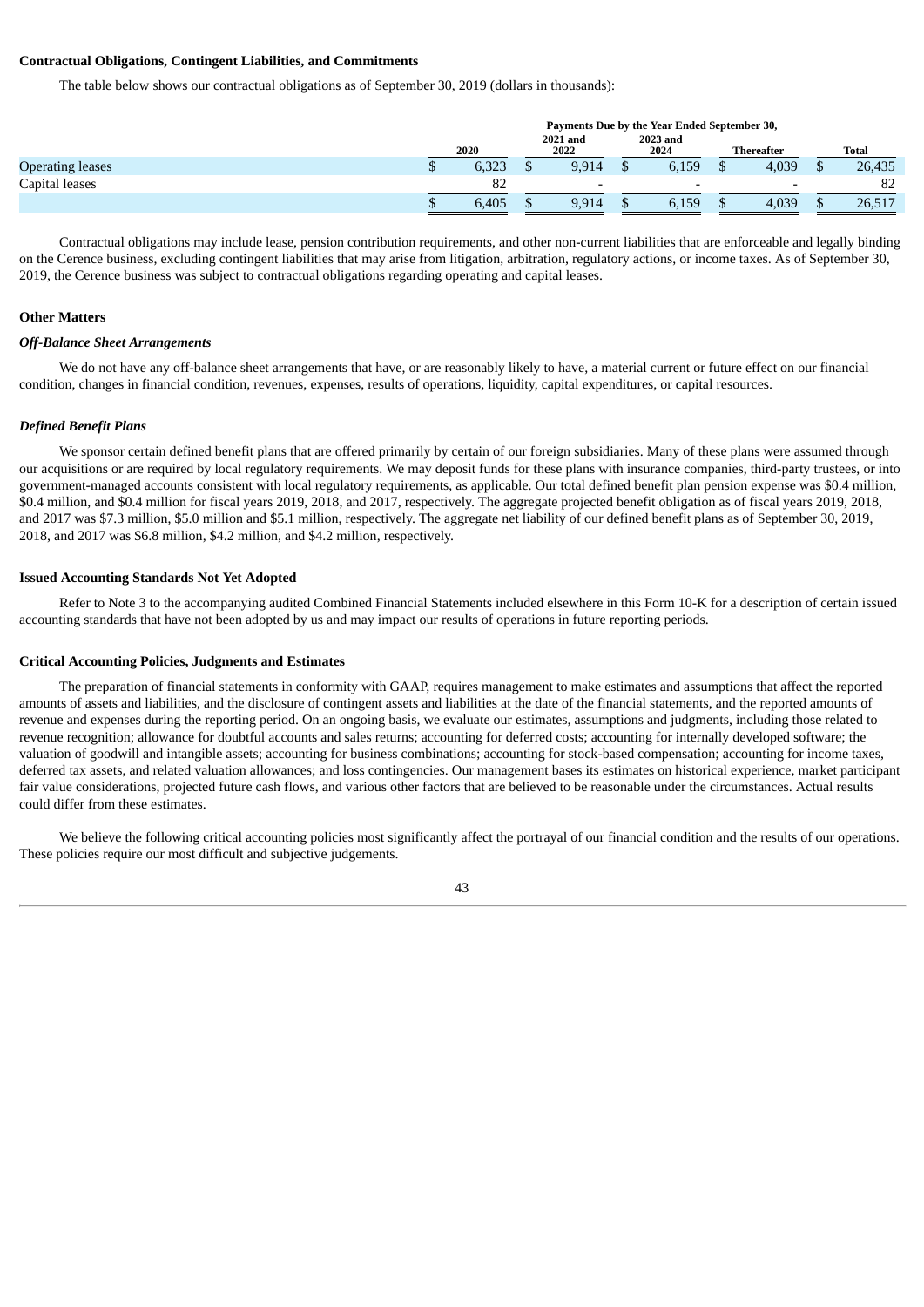## *Revenue Recognition*

We primarily derive revenue from the following sources: (1) royalty-based software license arrangements, (2) connected services, and (3) professional services. Revenue is reported net of applicable sales and use tax, value-added tax and other transaction taxes imposed on the related transaction including mandatory government charges that are passed through to our customers. We account for a contract when both parties have approved and committed to the contract, the rights of the parties are identified, payment terms are identified, the contract has commercial substance and collectability of consideration is probable.

Our arrangements with customers may contain multiple products and services. We account for individual products and services separately if they are distinct—that is, if a product or service is separately identifiable from other items in the contract and if a customer can benefit from it on its own or with other resources that are readily available to the customer.

As of October 1, 2018, we adopted ASC 606 using the modified retrospective approach, which requires the results for the current reporting periods be presented under ASC 606, while prior period amounts are not adjusted and continue to be reported in accordance with our historic accounting policies in accordance with ASC 605, with a cumulative adjustment recorded to accumulated deficit. For a reconciliation of our old accounting policy and ASC 606, please refer to Note 3 to the accompanying audited Combined Financial Statements included elsewhere in this Form 10-K. We currently recognize revenue after applying the following five steps:

- identification of the contract, or contracts, with a customer;
- identification of the performance obligations in the contract, including whether they are distinct within the context of the contract;
- determination of the transaction price, including the constraint on variable consideration;
- allocation of the transaction price to the performance obligations in the contract; and
- recognition of revenue when, or as, the performance obligations are satisfied.

We allocate the transaction price of the arrangement based on the relative estimated standalone selling price, or SSP, of each distinct performance obligation. In determining SSP, we maximize observable inputs and consider a number of data points, including:

- the pricing of standalone sales (in the instances where available);
- the pricing established by management when setting prices for deliverables that are intended to be sold on a standalone basis;
- contractually stated prices for deliverables that are intended to be sold on a standalone basis; and
- other pricing factors, such as the geographical region in which the products are sold and expected discounts based on the customer size and type.

We only include estimated amounts in the transaction price to the extent it is probable that a significant reversal of cumulative revenue recognized will not occur when the uncertainty associated with the variable consideration is resolved. We reduce transaction prices for estimated returns and other allowances that represent variable consideration under ASC 606, which we estimate based on historical return experience and other relevant factors, and record a corresponding refund liability as a component of accrued expenses and other current liabilities. Other forms of contingent revenue or variable consideration are infrequent.

Revenue is recognized when control of these services are transferred to our customers, in an amount that reflects the consideration we expect to be entitled to in exchange for those services.

We assess the timing of the transfer of products or services to the customer as compared to the timing of payments to determine whether a significant financing component exists. In accordance with the practical expedient in ASC 606-10-32-18, we do not assess the existence of a significant financing component when the difference between payment and transfer of deliverables is a year or less. If the difference in timing arises for reasons other than the provision of finance to either the customer or us, no financing component is deemed to exist. The primary purpose of our invoicing terms is to provide customers with simplified and predictable ways of purchasing our services, not to receive or provide financing from or to customers. We do not consider setup fees nor other upfront fees paid by our customers to represent a financing component.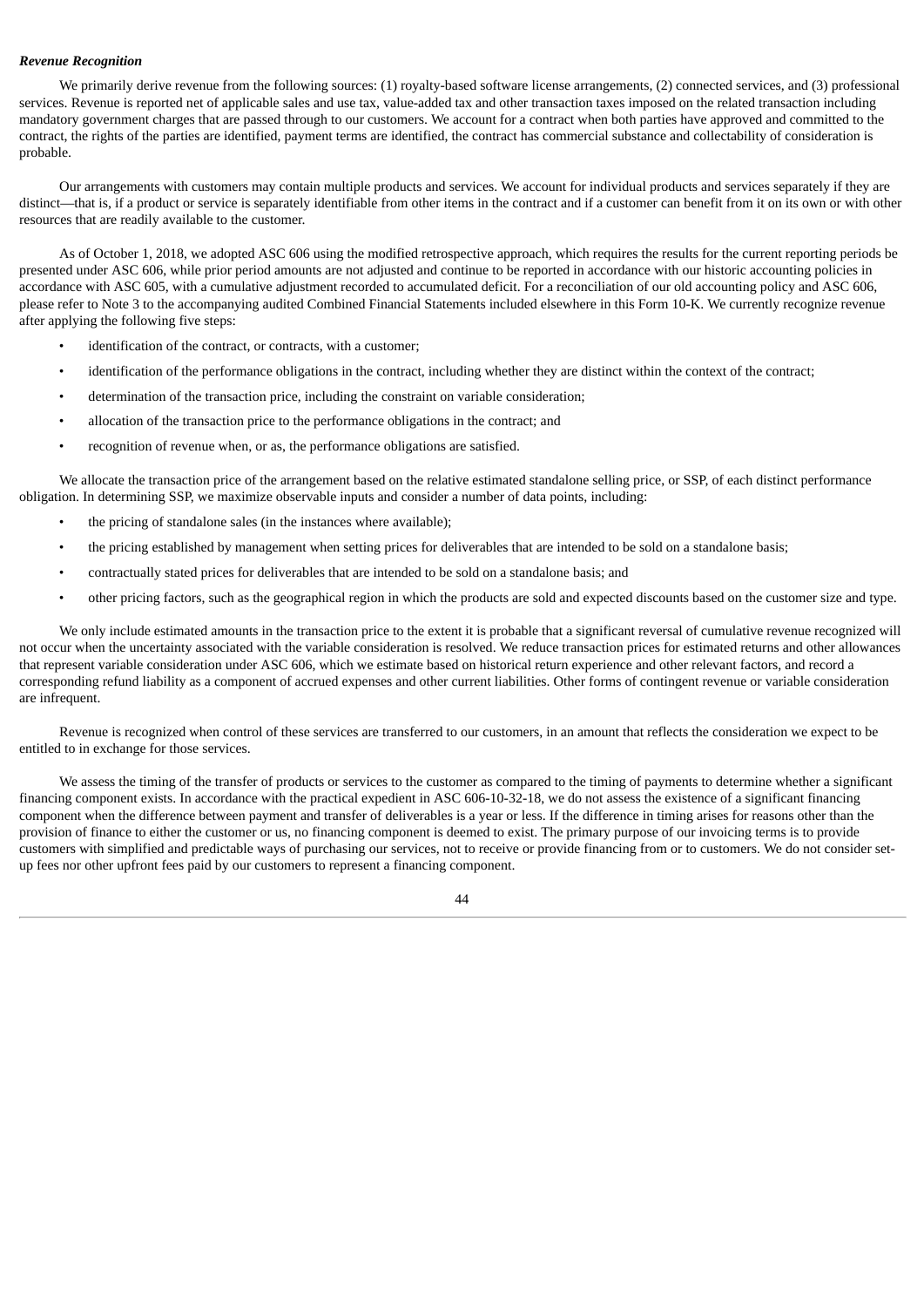## *Performance Obligations*

#### *License*

Software and technology licenses sold with non-distinct professional services to customize and/or integrate the underlying software and technology are accounted for as a combined performance obligation. Revenue from the combined performance obligation is recognized over time based upon the progress towards completion of the project, which is measured based on the labor hours already incurred to date as compared to the total estimated labor hours. For income statement presentation purposes, we separate license revenue from professional services revenue based on their SSPs.

Revenue from distinct software and technology licenses, which do not require professional service to customize and/or integrate the software license, is recognized at the point in time when the software and technology is made available to the customer and control is transferred.

Revenue from software and technology licenses sold on a royalty basis, where the license of intellectual property is the predominant item to which the royalty relates, is recognized in the period the usage occurs in accordance with the practical expedient in ASC 606-10-55-65(A).

#### *Connected Services*

Connected services, which allow our customers to use the hosted software over the contract period without taking possession of the software, are provided on a usage basis as consumed or on a fixed fee subscription basis. Subscription basis revenue represents a single promise to stand-ready to provide access to our connected services. Our connected services contract terms generally range from one to five years.

As each day of providing services is substantially the same and the customer simultaneously receives and consumes the benefits as access is provided, we have determined that our connected services arrangements are a single performance obligation comprised of a series of distinct services. These services include variable consideration, typically a function of usage. We recognize revenue as each distinct service period is performed (i.e., recognized as incurred).

Our connected service arrangements generally include services to develop, customize, and stand-up applications for each customer. In determining whether these services are distinct, we consider dependence of the cloud service on the up-front development and stand-up, as well as availability of the services from other vendors. We have concluded that the up-front development, stand-up and customization services are not distinct performance obligations, and as such, revenue for these activities is recognized over the period during which the cloud-connected services are provided, and is included within connected services revenue.

#### *Professional Services*

Revenue from distinct professional services, including training, is recognized over time based upon the progress towards completion of the project, which is measured based on the labor hours already incurred to date as compared to the total estimated labor hours.

#### *Significant Judgements*

Determining whether products and services are considered distinct performance obligations that should be accounted for separately versus together may require significant judgment. Our license contracts often include professional services to customize and/or integrate the licenses into the customer's environment. Judgment is required to determine whether the license is considered distinct and accounted for separately, or not distinct and accounted for together with professional services.

Judgments are required to determine the SSP for each distinct performance obligation. When the SSP is directly observable, we estimate the SSP based upon the historical transaction prices, adjusted for geographic considerations, customer classes, and customer relationship profiles. In instances where the SSP is not directly observable, we determine the SSP using information that may include market conditions and other observable inputs. We may have more than one SSP for individual products and services due to the stratification of those products and services by customers and circumstances. In these instances, we may use information such as the size of the customer and geographic region in determining the SSP. Determining the SSP for performance obligations which we never sell separately also requires significant judgment. In estimating the SSP, we consider the likely price that would have resulted from established pricing practices had the deliverable been offered separately and the prices a customer would likely be willing to pay.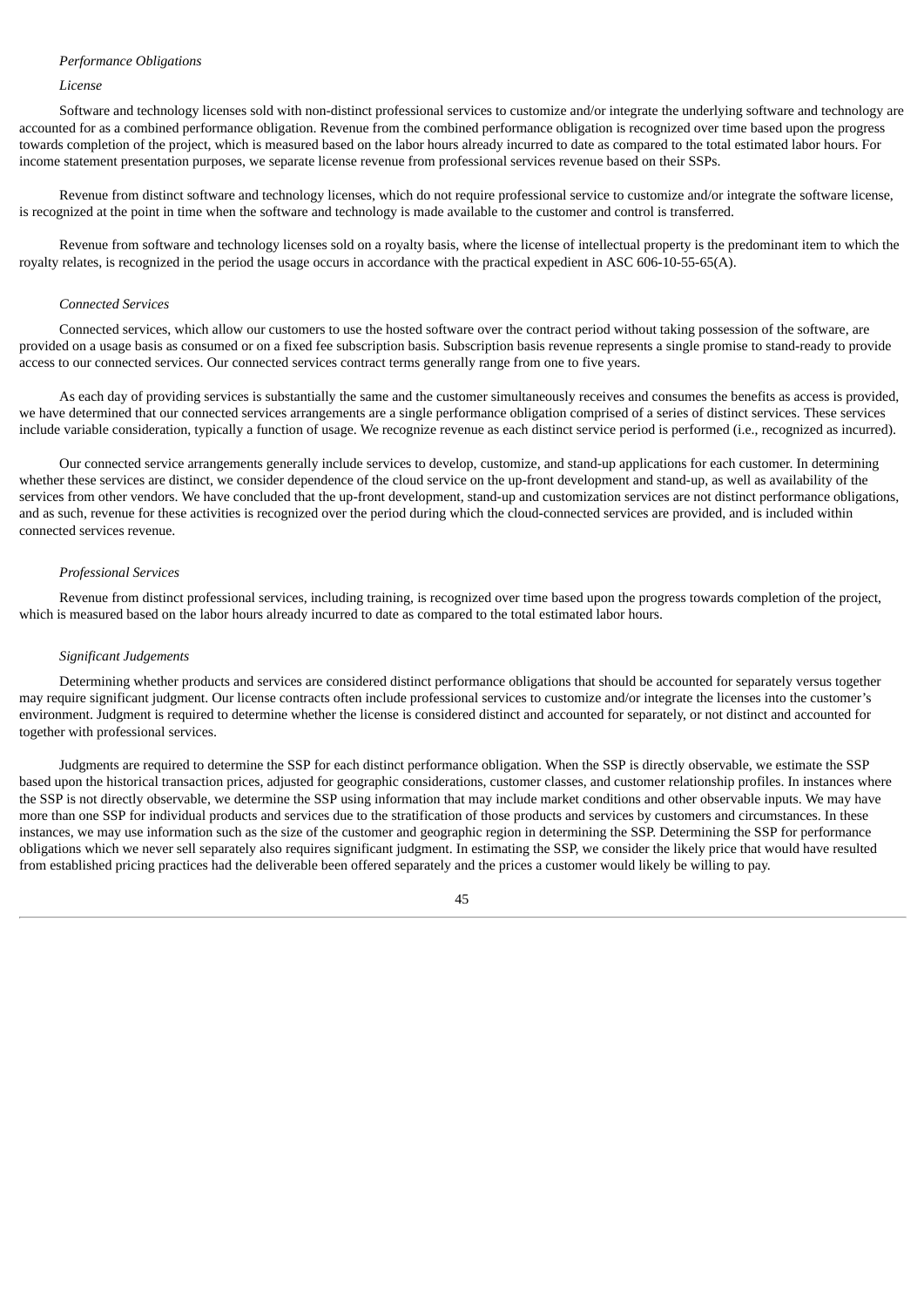## *Contract Acquisition Costs*

In conjunction with the adoption of ASC 606, we are required to capitalize certain contract acquisition costs. The capitalized costs primarily relate to paid commissions. In accordance with the practical expedient in ASC 606-10-10-4, we apply a portfolio approach to estimate contract acquisition costs for groups of customer contracts. We elect to apply the practical expedient in ASC 340-40-25-4 and will expense contract acquisition costs as incurred where the expected period of benefit is one year or less. Contract acquisition costs are deferred and amortized on a straight-line basis over the period of benefit, which we have estimated to be between one and five years. The period of benefit was determined based on an average customer contract term, expected contract renewals, changes in technology and our ability to retain customers, including canceled contracts. We assess the amortization term for all major transactions based on specific facts and circumstances. Contract acquisition costs are classified as current or noncurrent assets based on when the expense will be recognized. The current and noncurrent portions of contract acquisition costs are included in prepaid expenses and other current assets and in other assets, respectively. As of September 30, 2019, we had \$2.7 million of contract acquisition costs. We had amortization expense of \$0.7 million related to these costs during the fiscal year ended September 30, 2019. There was no impairment related to contract acquisition costs.

### *Capitalized Contract Costs*

We capitalize incremental costs incurred to fulfill our contracts that (i) relate directly to the contract, (ii) are expected to generate resources that will be used to satisfy our performance obligation under the contract, and (iii) are expected to be recovered through revenue generated under the contract. Our capitalized costs consist primarily of setup costs, such as costs to standup, customize and develop applications for each customer, which are incurred to satisfy our stand-ready obligation to provide access to our connected offerings. These contract costs are expensed to cost of revenue as we satisfy our stand-ready obligation over the contract term which we estimate to be between one and five years, on average. The contract term was determined based on an average customer contract term, expected contract renewals, changes in technology, and our ability to retain customers, including canceled contracts. We classify these costs as current or noncurrent based on the timing of when we expect to recognize the expense. The current and noncurrent portions of capitalized contract fulfillment costs are presented as deferred costs. As of September 30, 2019, we had \$41.6 million of capitalized contract costs. We had amortization expense of \$10.6 million related to these costs during the fiscal year ended September 30, 2019. There was no impairment related to contract fulfillment costs capitalized.

## *Trade Accounts Receivable and Contract Balances*

We classify our right to consideration in exchange for deliverables as either a receivable or a contract asset. A receivable is a right to consideration that is unconditional (i.e., only the passage of time is required before payment is due). We present such receivables in accounts receivable, net in our condensed combined balance sheets at their net estimated realizable value. We maintain an allowance for doubtful accounts to provide for the estimated amount of receivables that may not be collected. The allowance is based upon an assessment of customer creditworthiness, historical payment experience, the age of outstanding receivables and other applicable factors.

Our contract assets and liabilities are reported in a net position on a contract-by-contract basis at the end of each reporting period. Contract assets include unbilled amounts from long-term contracts when revenue recognized exceeds the amount billed to the customer, and right to payment is not solely subject to the passage of time. Contract assets are included in prepaid expenses and other current assets. As of September 30, 2019, we had \$9.2 million of contract assets.

Our contract liabilities, or deferred revenue, consist of advance payments and billings in excess of revenues recognized. We classify deferred revenue as current or noncurrent based on when we expect to recognize the revenues. As of September 30, 2019, we had \$353.3 million of deferred revenue.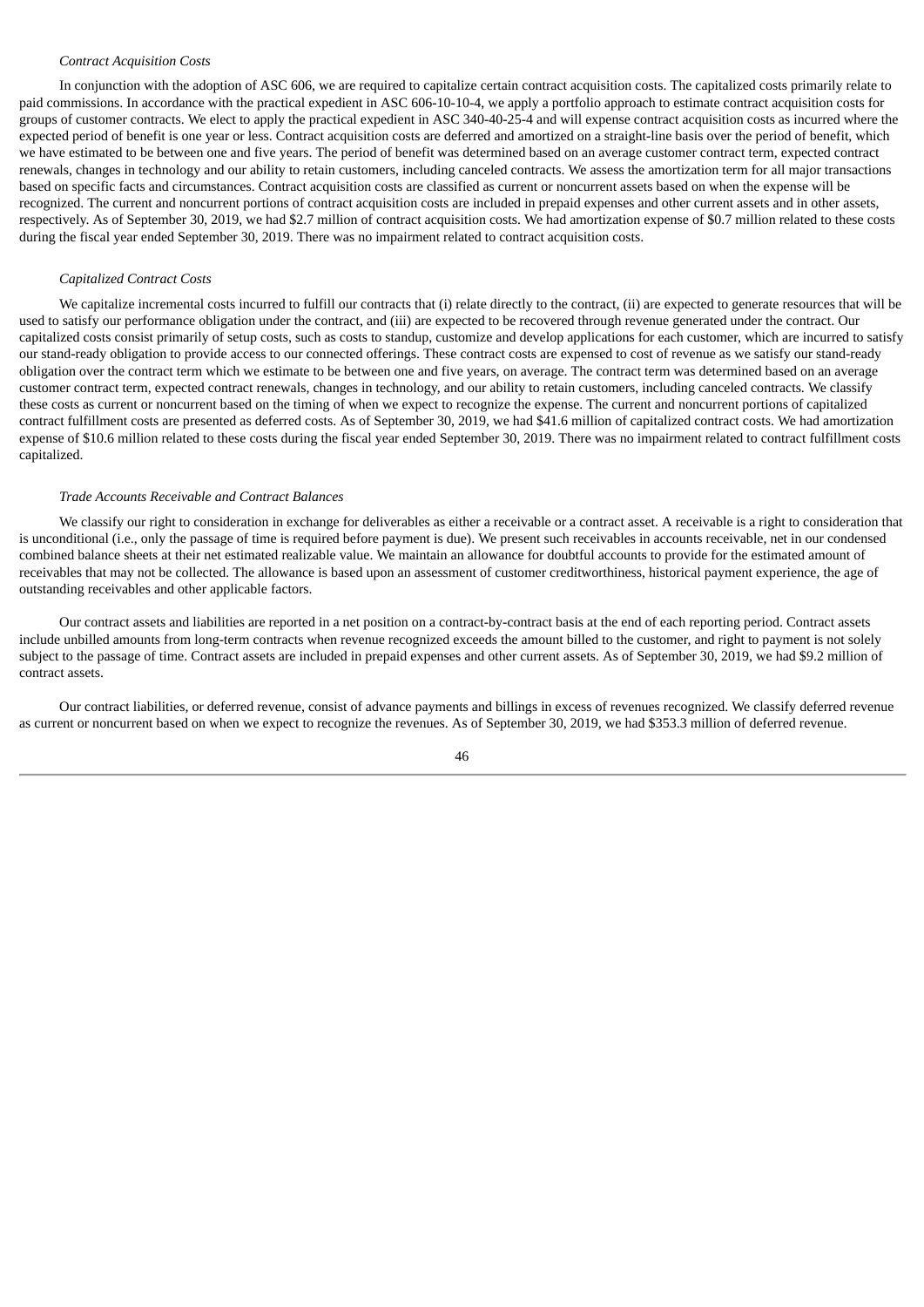## *Business Combinations*

We determine and allocate the purchase price of an acquired company to the tangible and intangible assets acquired and liabilities assumed as of the business combination date. Results of operations and cash flows of acquired companies are included in our operating results from the date of acquisition. The purchase price allocation process requires us to use significant estimates and assumptions as of the date of the business acquisition, including fair value estimates such as:

- estimated fair values of intangible assets;
- estimated fair values of legal performance commitments to customers, assumed from the acquiree under existing contractual obligations (classified as deferred revenue) at the date of acquisition;
- estimated income tax assets and liabilities assumed from the acquiree; and
- estimated fair value of pre-acquisition contingencies from the acquiree.

While we use our best estimates and assumptions to determine the fair values of assets acquired and liabilities assumed at the date of acquisition, our estimates and assumptions are inherently uncertain and subject to refinement. As a result, within the measurement period, which is generally one year from the date of acquisition, we record adjustments to the assets acquired and liabilities assumed against goodwill in the period the amounts are determined. Adjustments identified subsequent to the measurement period are recorded within Acquisition-related costs, net.

Although we believe the assumptions and estimates we have made in the past have been reasonable and appropriate, they are based in part on historical experience and information obtained from the management of the acquired companies and are inherently uncertain. Examples of critical estimates in valuing certain of the intangible assets we have acquired or may acquire in the future include but are not limited to:

- future expected cash flows from software license sales, support agreements, consulting contracts, connected services, other customer contracts and acquired developed technologies and patents;
- expected costs to develop in-process R&D projects into commercially viable products and the estimated cash flows from the projects when completed;
- the acquired company's brand and competitive position, as well as assumptions about the period during which the acquired brand will continue to be used in the combined company's product portfolio; and
- discount rates.

Unanticipated events and circumstances may occur which may affect the accuracy or validity of such assumptions, estimates or actual results.

In connection with the purchase price allocations for our acquisitions, we estimate the fair market value of legal performance commitments to customers, which are classified as deferred revenue. The estimated fair market value of these obligations is determined and recorded as of the acquisition date.

We may identify certain pre-acquisition contingencies. If, during the purchase price allocation period, we are able to determine the fair values of a preacquisition contingencies, we will include that amount in the purchase price allocation. If we are unable to determine the fair value of a pre-acquisition contingency at the end of the measurement period, we will evaluate whether to include an amount in the purchase price allocation based on whether it is probable a liability had been incurred and whether an amount can be reasonably estimated. Subsequent to the end of the measurement period, any adjustment to amounts recorded for a pre-acquisition contingency will be included within acquisition-related cost, net in the period in which the adjustment is determined.

### *Goodwill Impairment Analysis*

Goodwill represents the excess of the purchase price in a business combination over the fair value of net tangible and intangible assets acquired. Goodwill and intangible assets with indefinite lives are not amortized, but rather the carrying amounts of these assets are assessed for impairment at least annually or whenever events or changes in circumstances indicate that the carrying value of these assets may not be recoverable. Goodwill is tested for impairment annually on July 1, the first day of the fourth quarter of the fiscal year. In fiscal year 2017, we elected to early adopt ASU 2017-04, "*Simplifying the Test for Goodwill Impairment*", or ASU 2017-04, for our annual goodwill impairment test. ASU 2017-04 removes Step 2 of the goodwill impairment test requiring a hypothetical purchase price allocation. Goodwill impairment, if any, is determined by comparing the reporting unit's fair value to its carrying value. An impairment loss is recognized in an amount equal to the excess of the reporting unit's carrying value over its fair value, up to the amount of goodwill allocated to the reporting unit. There was no goodwill impairment in any of the periods presented.

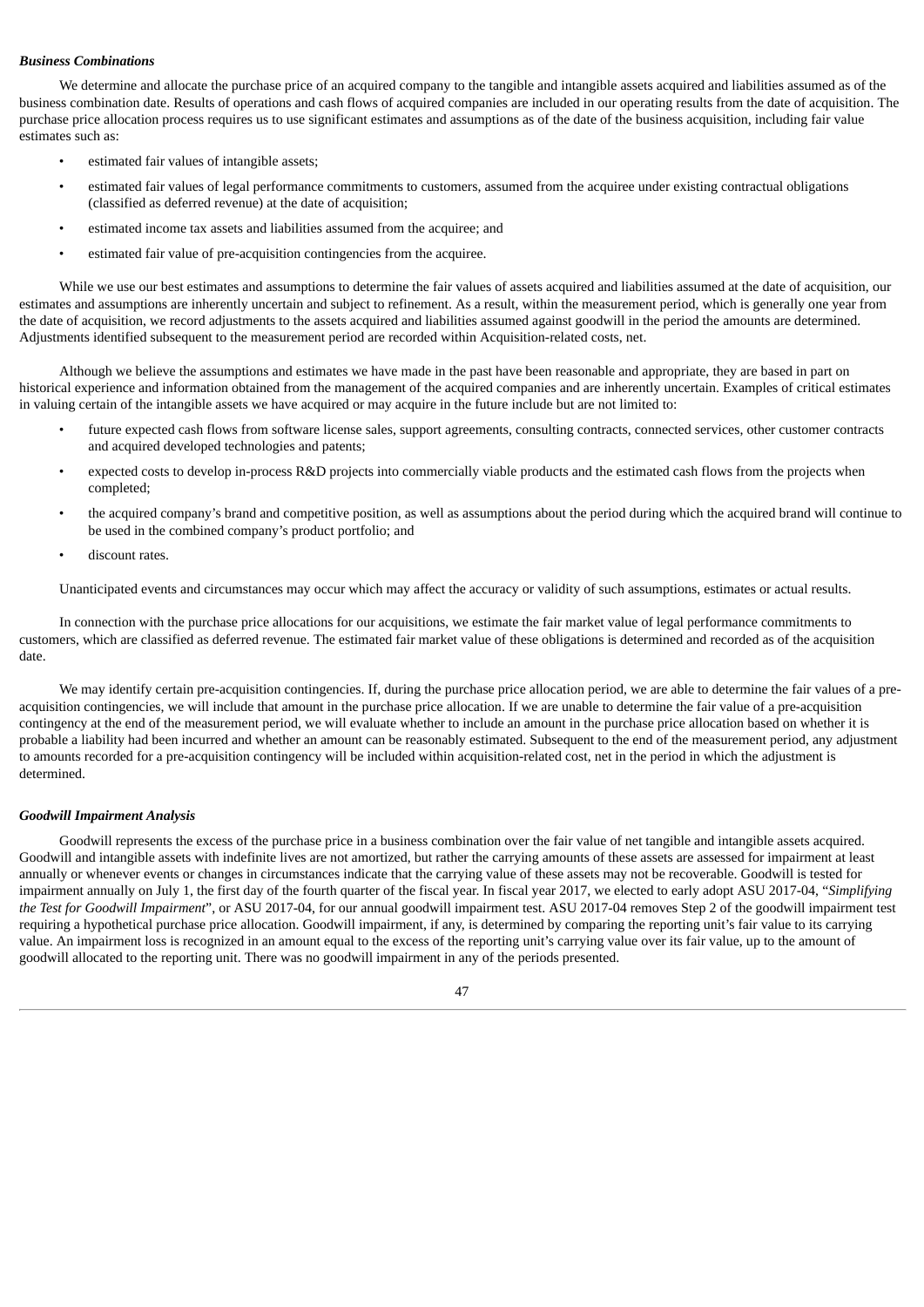For the purpose of testing goodwill for impairment, all goodwill acquired in a business combination is assigned to one or more reporting units. A reporting unit represents an operating segment or a component within an operating segment for which discrete financial information is available and is regularly reviewed by segment management for performance assessment and resource allocation. Components of similar economic characteristics are aggregated into one reporting unit for the purpose of goodwill impairment assessment. Reporting units are identified annually and re-assessed periodically for recent acquisitions or any changes in segment reporting structure.

Corporate assets and liabilities are allocated to each reporting unit based on the reporting unit's revenue, total operating expenses or operating income as a percentage of the consolidated amounts. Corporate debt and other financial liabilities that are not directly attributable to the reporting unit's operations and would not be transferred to hypothetical purchasers of the reporting units are excluded from a reporting unit's carrying amount.

The fair value of a reporting unit is generally determined using a combination of the income approach and the market approach. For the income approach, fair value is determined based on the present value of estimated future after-tax cash flows, discounted at an appropriate risk-adjusted rate. We use our internal forecasts to estimate future after-tax cash flows and estimate the long-term growth rates based on our most recent views of the long-term outlook for each reporting unit. Actual results may differ from those assumed in our forecasts. We derive our discount rates using a capital asset pricing model and analyzing published rates for industries relevant to our reporting units to estimate the weighted average cost of capital. We adjust the discount rates for the risks and uncertainty inherent in the respective businesses and in our internally developed forecasts. For the market approach, we use a valuation technique in which values are derived based on valuation multiples of comparable publicly traded companies. We assess each valuation methodology based upon the relevance and availability of the data at the time we perform the valuation and weight the methodologies appropriately.

### *Long-Lived Assets with Definite Lives*

Our long-lived assets consist principally of technology, customer relationships, internally developed software, land, building, and equipment. Customer relationships are amortized over their estimated economic lives based on the pattern of economic benefits expected to be generated from the use of the asset. Other definite-lived assets are amortized over their estimated economic lives using the straight-line method. The remaining useful lives of longlived assets are re-assessed periodically at the asset group level for any events and circumstances that may change the future cash flows expected to be generated from the long-lived asset or asset group.

Internally developed software consists of capitalized costs incurred during the application development stage, which include costs related design of the software configuration and interfaces, coding, installation and testing. Costs incurred during the preliminary project stage and post-implementation stage are expensed as incurred. Internally developed software is amortized over the estimated useful life, commencing on the date when the asset is ready for its intended use. Land, building and equipment are stated at cost and depreciated over their estimated useful lives. Leasehold improvements are depreciated over the shorter of the related lease term or the estimated useful life. Depreciation is computed using the straight-line method. Repair and maintenance costs are expensed as incurred. The cost and related accumulated depreciation of sold or retired assets are removed from the accounts and any gain or loss is included in the results of operations for the period.

Long-lived assets with definite lives are tested for impairment whenever events or changes in circumstances indicate the carrying value of a specific asset or asset group may not be recoverable. We assess the recoverability of long-lived assets with definite-lives at the asset group level. Asset groups are determined based upon the lowest level for which identifiable cash flows are largely independent of the cash flows of other assets and liabilities. When the asset group is also a reporting unit, goodwill assigned to the reporting unit is also included in the carrying amount of the asset group. For the purpose of the recoverability test, we compare the total undiscounted future cash flows from the use and disposition of the assets with its net carrying amount. When the carrying value of the asset group exceeds the undiscounted future cash flows, the asset group is deemed to be impaired. The amount of the impairment loss represents the excess of the asset or asset group's carrying value over its estimated fair value, which is generally determined based upon the present value of estimated future pre-tax cash flows that a market participant would expect from use and disposition of the long-lived asset or asset group. There were no longlived asset impairments in any of the periods presented.

### *Stock-Based Compensation*

We recognize stock-based compensation expense over the requisite service period, based on the grant date fair value of the awards and the number of the awards expected to be vested based upon service and performance conditions. The fair value of restricted stock units is determined based on the number of shares granted and the quoted price of our common stock, and the fair value of stock options is estimated on the date of grant using the Black-Scholes model. Determining the fair value of share-based awards at the grant date requires judgment, including estimating expected dividends, share price volatility, forfeiture rates and the number of performance-based restricted stock units expected to be granted. If actual results differ significantly from these estimates, the actual stock-based compensation expense may significantly differ from our estimates.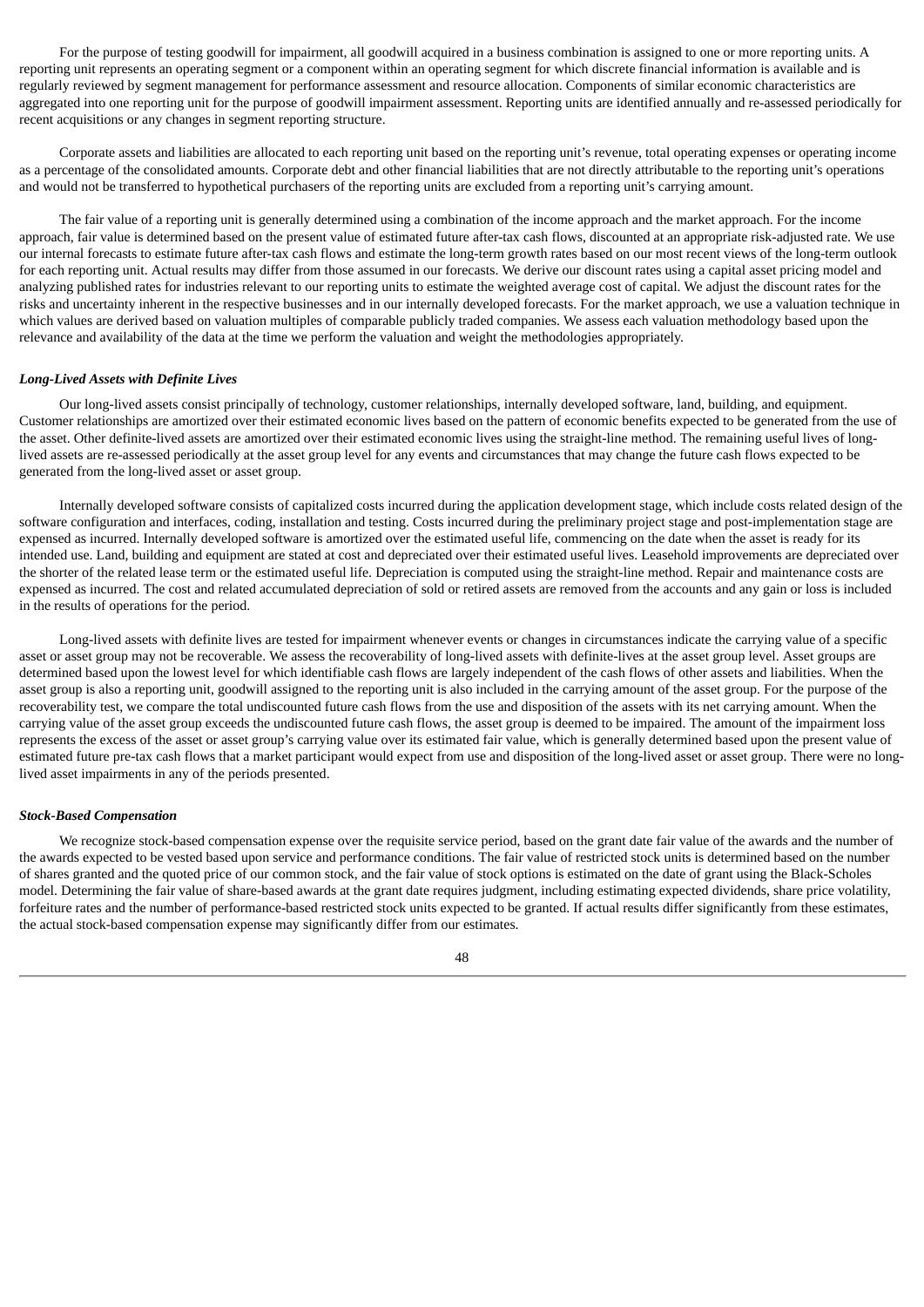### *Income Taxes*

Income taxes as presented herein attribute current and deferred income taxes of Nuance to the Cerence business's standalone financial statements in a manner that is systematic, rational, and consistent with the asset and liability method prescribed by ASC No. 740, "*Income Taxes*", or ASC 740. Accordingly, the Cerence business's income tax provision was prepared following the "Separate Return Method." The Separate Return Method applies ASC 740 to the standalone financial statements of each member of the consolidated group as if the group member were a separate taxpayer and a standalone enterprise. As a result, actual tax transactions included in the consolidated financial statements of Nuance may not be included in the combined financial statements of the Cerence business. Similarly, the tax treatment of certain items reflected in the combined financial statements of Cerence may not be reflected in the consolidated financial statements and tax returns of Nuance; therefore, such items as net operating losses, credit carryforwards and valuation allowances may exist in the standalone financial statements that may or may not exist in Nuance's consolidated financial statements.

The breadth of the Cerence business's operations and the global complexity of tax regulations require assessments of uncertainties and judgments in estimating taxes that the Cerence business would have paid if it had been a separate taxpayer. The final taxes that would have been paid are dependent upon many factors, including negotiations with taxing authorities in various jurisdictions, outcomes of tax litigation and resolution of disputes arising from federal, state and international tax audits in the normal course of business. The provision for income taxes is determined using the asset and liability approach of accounting for income taxes. Under this approach, deferred taxes represent the future tax consequences expected to occur when the reported amounts of assets and liabilities are recovered or paid. This method also requires the recognition of future tax benefits relating to net operating loss carryforwards and tax credits, to the extent that realization of such benefits is more likely than not after consideration of all available evidence. The provision for income taxes represents income taxes paid by Nuance or payable for the current year plus the change in deferred taxes during the year. Deferred taxes result from differences between the financial and tax basis of the Cerence business's assets and liabilities and are adjusted for changes in tax rates and tax laws when changes are enacted.

Valuation allowances are recorded to reduce deferred tax assets when it is more likely than not that a tax benefit will not be realized. In assessing the need for a valuation allowance, we consider both positive and negative evidence related to the likelihood of realization of the deferred tax assets. The weights assigned to the positive and negative evidence are commensurate with the extent to which the evidence may be objectively verified. If positive evidence regarding projected future taxable income, exclusive of reversing taxable temporary differences, existed, it would be difficult for it to outweigh objective negative evidence of recent financial reporting losses.

In general, the taxable income (loss) of the various Cerence business entities was included in Nuance's consolidated tax returns, where applicable in jurisdictions around the world. As such, separate income tax returns were not prepared for any Cerence business entities. Consequently, income taxes currently payable are deemed to have been remitted to Nuance, in cash, in the period the liability arose and income taxes currently receivable are deemed to have been received from Nuance in the period that a refund could have been recognized by the Cerence business had the Cerence business been a separate taxpayer.

#### *Loss Contingencies*

Cerence may be subject to legal proceedings, lawsuits and other claims relating to labor, service, intellectual property, and other matters that arise from time to time in the ordinary course of business. On a quarterly basis, we review the status of each significant matter and assess our potential financial exposure. If the potential loss from any claim or legal proceeding is considered probable and the amount can be reasonably estimated, we accrue a liability for the estimated loss. Significant judgments are required for the determination of probability and the range of the outcomes. Due to the inherent uncertainties, estimates are based only on the best information available at the time. Actual outcomes may differ from our estimates. As additional information becomes available, we reassess the potential liability related to our pending claims and litigation and may revise our estimates. Such revisions may have a material impact on our results of operations and financial position.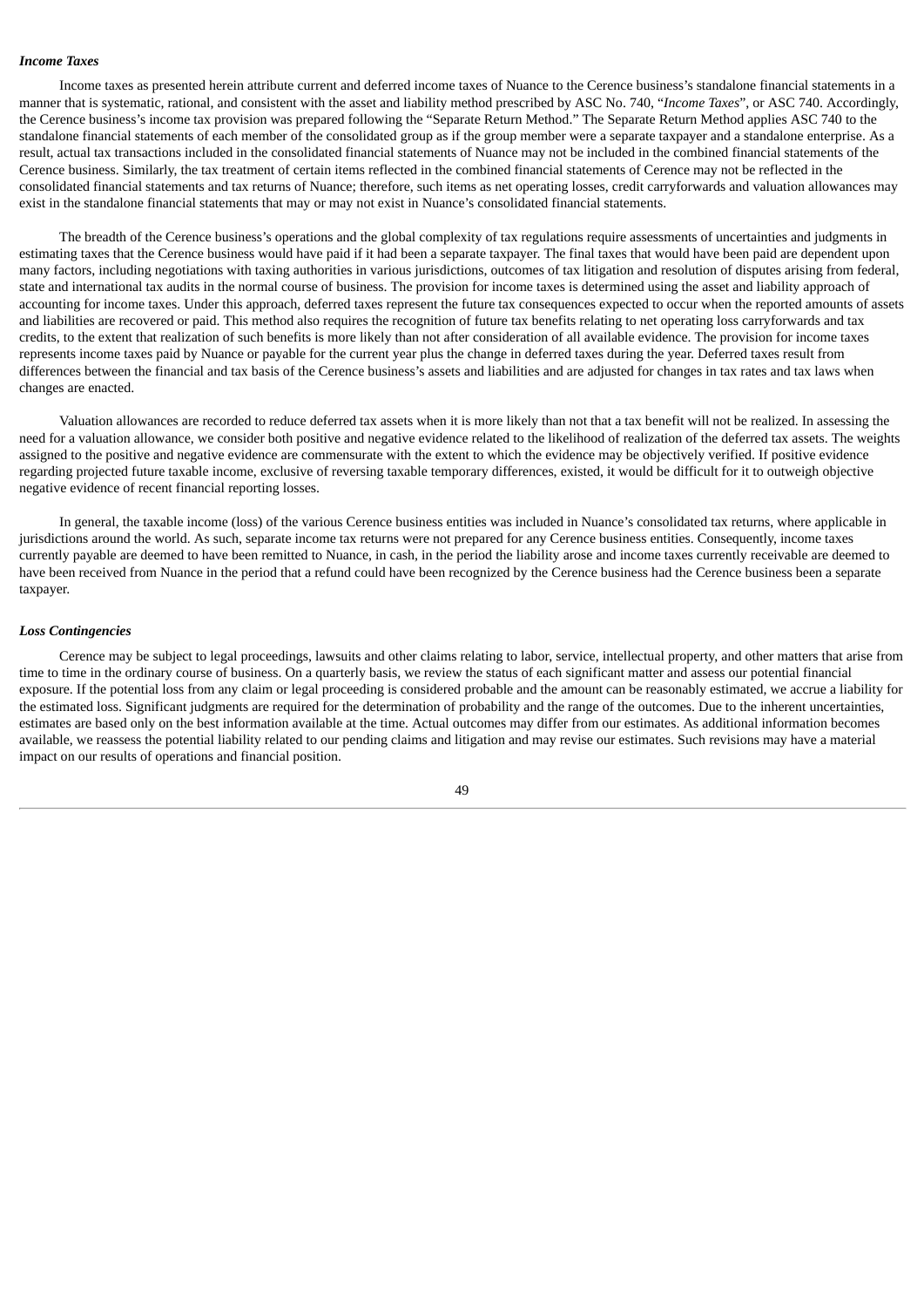## **Item 7A. Quantitative and Qualitative Disclosures About Market Risk.**

We are exposed to market risk from changes in foreign currency exchange rates, interest rates and equity prices which could affect operating results, financial position and cash flows. We manage our exposure to these market risks through our regular operating and financing activities and, when appropriate, through the use of derivative financial instruments.

### *Exchange Rate Sensitivity*

We are exposed to changes in foreign currency exchange rates. Any foreign currency transaction, defined as a transaction denominated in a currency other than the local functional currency, will be reported in the functional currency at the applicable exchange rate in effect at the time of the transaction. A change in the value of the functional currency compared to the foreign currency of the transaction will have either a positive or negative impact on our financial position and results of operations.

Assets and liabilities of our foreign entities are translated into U.S. dollars at exchange rates in effect at the balance sheet date and income and expense items are translated at average rates for the applicable period. Therefore, the change in the value of the U.S. dollar compared to foreign currencies will have either a positive or negative effect on our financial position and results of operations. Historically, our primary exposure has been related to transactions denominated in the Canadian dollar, Chinese yuan, Euro, Indian rupee, Japanese yen, and Korean won. Based on the nature of the transactions for which our contracts are purchased, a hypothetical 10% change in exchange rates would not have a material impact on the financial results of the Cerence business.

We have the ability to enter into forward exchange contracts to hedge against foreign currency fluctuations when necessary. The Cerence business did not maintain any hedging instruments in any of the historical or interim periods presented in the accompanying combined financial statements.

#### *Interest Rate Sensitivity*

Historically, the Cerence business has not maintained financial instruments that would be exposed to interest rate risk. Since interest bearing financial instruments maintained at Nuance were not specifically identifiable to the Cerence business, interest rate risk has not impacted any of the historical or interim periods presented in the accompanying combined financial statements.

We are exposed to interest rate risk as a result of our indebtedness related to the Senior Facilities. We are subject to interest rate risk because the borrowings under our Senior Facilities are subject to interest rates based on LIBOR. As of September 30, 2019, assuming a 1% increase in interest rates and our Revolving Facility is fully drawn, our interest expense on our Senior Facilities would increase by approximately \$3.45 million per annum.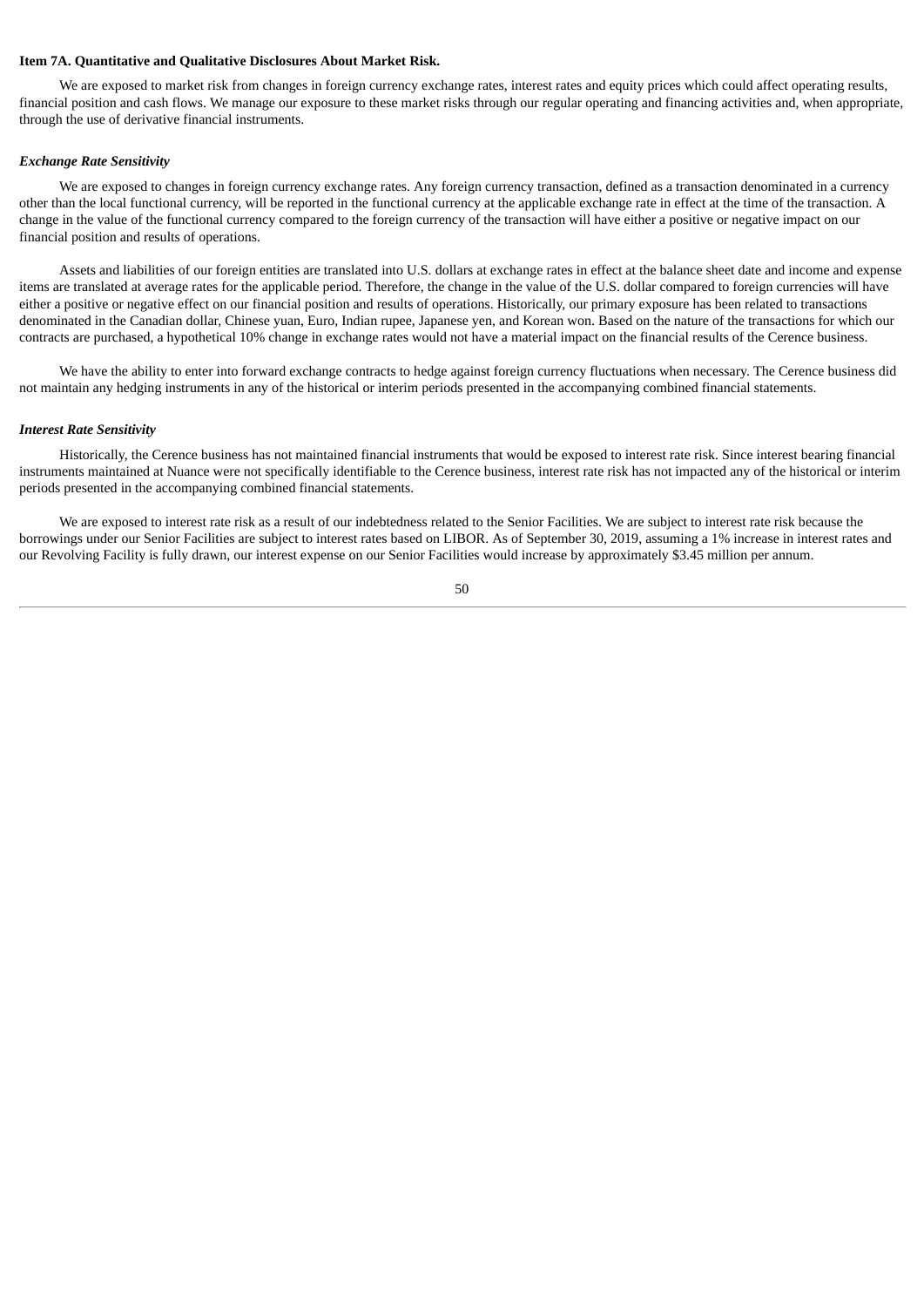# **INDEX TO COMBINED FINANCIAL STATEMENTS**

# **Audited Combined Financial Statements**

| <b>Report of Independent Registered Public Accounting Firm</b>                                                        | 52 |
|-----------------------------------------------------------------------------------------------------------------------|----|
| <u>Combined Statements of Operations for the years ended September 30, 2019, 2018, and 2017</u>                       | 53 |
| <u>Combined Statements of Comprehensive Income for the years ended September 30, 2019, 2018, and 2017</u>             | 54 |
| Combined Balance Sheets as of September 30, 2019 and 2018                                                             | 55 |
| <u>Combined Statements of Changes in Parent Company Equity for the years ended September 30, 2019, 2018, and 2017</u> | 56 |
| Combined Statements of Cash Flows for the years ended September 30, 2019, 2018, and 2017                              | 57 |
| Notes to the Combined Financial Statements                                                                            | 58 |
|                                                                                                                       |    |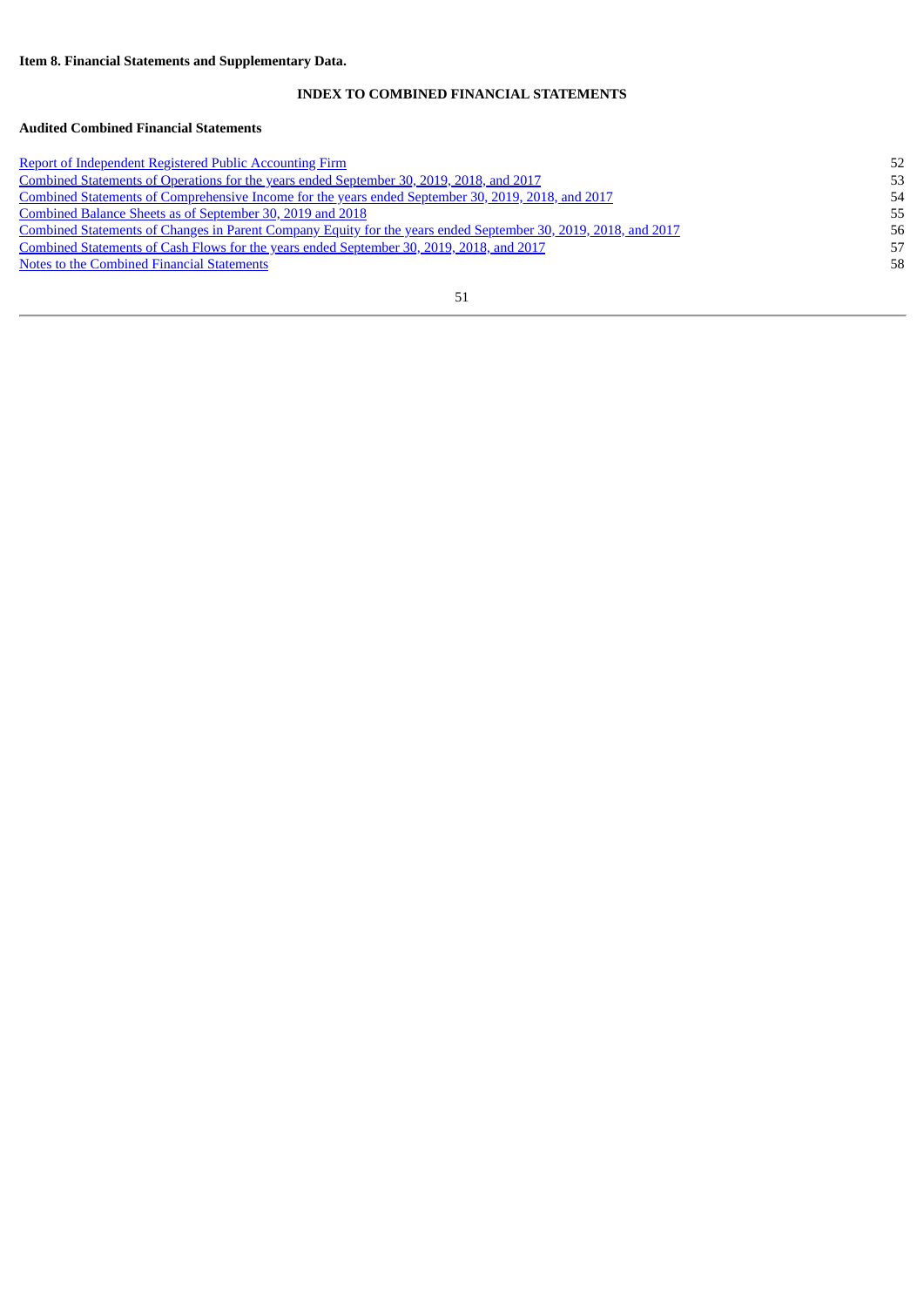## <span id="page-54-0"></span>**Report of Independent Registered Public Accounting Firm**

Board of Directors and Stockholders Cerence Inc. Burlington, Massachusetts

## **Opinion on the Combined Financial Statements**

We have audited the accompanying combined balance sheets of the Cerence business ("Cerence") of Nuance Communications, Inc. (the "Company") as of September 30, 2019 and 2018, the related combined statements of operations, comprehensive income, changes in parent company equity, and cash flows for each of the three years in the period ended September 30, 2019, and the related notes (collectively referred to as the "combined financial statements"). In our opinion, the combined financial statements present fairly, in all material respects, the financial position of Cerence at September 30, 2019 and 2018, and the results of their operations and their cash flows for each of the three years in the period ended September 30, 2019**,** in conformity with accounting principles generally accepted in the United States of America.

## **Change in Accounting Principle**

As discussed in Note 3 to the combined financial statements, the Company has changed its method of accounting for revenues and certain contract costs in fiscal 2019 due to the adoption of Accounting Standards Update 2014-09, Revenue from Contracts with Customers (Topic 606).

### **Basis for Opinion**

These combined financial statements are the responsibility of the Company's management. Our responsibility is to express an opinion on the Cerence's combined financial statements based on our audits. We are a public accounting firm registered with the Public Company Accounting Oversight Board (United States) ("PCAOB") and are required to be independent with respect to the Company in accordance with the U.S. federal securities laws and the applicable rules and regulations of the Securities and Exchange Commission and the PCAOB.

We conducted our audits in accordance with the standards of the PCAOB. Those standards require that we plan and perform the audit to obtain reasonable assurance about whether the combined financial statements are free of material misstatement, whether due to error or fraud. Cerence is not required to have, nor were we engaged to perform, an audit of its internal control over financial reporting. As part of our audits we are required to obtain an understanding of internal control over financial reporting but not for the purpose of expressing an opinion on the effectiveness of the Cerence's internal control over financial reporting. Accordingly, we express no such opinion.

Our audits included performing procedures to assess the risks of material misstatement of the combined financial statements, whether due to error or fraud, and performing procedures that respond to those risks. Such procedures included examining, on a test basis, evidence regarding the amounts and disclosures in the combined financial statements. Our audits also included evaluating the accounting principles used and significant estimates made by management, as well as evaluating the overall presentation of the combined financial statements. We believe that our audits provide a reasonable basis for our opinion.

#### **Emphasis of Matter**

As discussed in Note 2, the Cerence business is not a standalone entity. The combined financial statements of the Cerence business reflect the assets, liabilities, revenues and expenses directly attributable to the Cerence business, as well as allocations deemed reasonable by management, to present the financial position, results of operations, changes in parent company equity, and cash flows of the Cerence business on a standalone basis and do not necessarily reflect the financial position, results of operations, changes in parent company equity, and cash flows of the Cerence business in the future or what they would have been had the Cerence business been a separate, standalone entity during the years presented.

/s/ BDO USA, LLP

We have served as Cerence's auditor since 2017.

Boston, Massachusetts

December 19, 2019

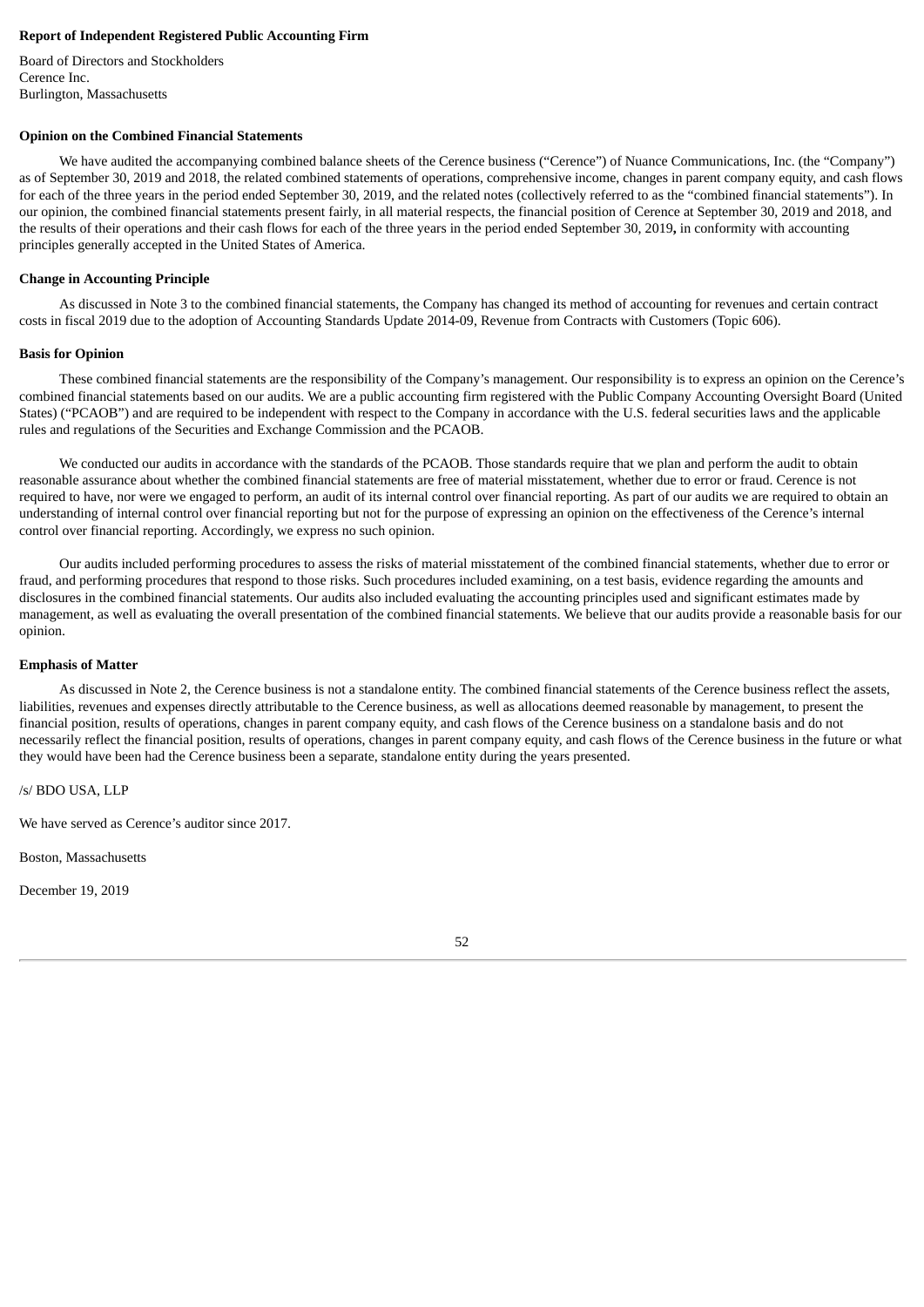## **CERENCE** (A Business of Nuance Communications, Inc.) COMBINED STATEMENTS OF OPERATIONS (Dollars in thousands except share and per share data)

<span id="page-55-0"></span>

|                                                    |                         | Year Ended September 30, |    |            |    |            |  |  |
|----------------------------------------------------|-------------------------|--------------------------|----|------------|----|------------|--|--|
|                                                    |                         | 2019                     |    | 2018       |    | 2017       |  |  |
|                                                    |                         | (ASC 606)                |    | (ASC 605)  |    | (ASC 605)  |  |  |
| <b>Revenues:</b>                                   |                         |                          |    |            |    |            |  |  |
| License                                            | \$                      | 172,379                  | \$ | 171,075    | \$ | 148,803    |  |  |
| <b>Connected services</b><br>Professional services |                         | 78,690                   |    | 60,227     |    | 45,696     |  |  |
|                                                    |                         | 52,246                   |    | 45,682     |    | 50,230     |  |  |
| <b>Total revenues</b>                              |                         | 303,315                  |    | 276,984    |    | 244,729    |  |  |
| <b>Cost of revenues:</b>                           |                         |                          |    |            |    |            |  |  |
| License<br>Connected services                      |                         | 2,069                    |    | 1,156      |    | 773        |  |  |
|                                                    |                         | 37,562                   |    | 32,919     |    | 25,292     |  |  |
| Professional services                              |                         | 51,214                   |    | 41,123     |    | 35,571     |  |  |
| Amortization of intangible assets                  |                         | 8,498                    |    | 7,766      |    | 6,898      |  |  |
| Total cost of revenues                             |                         | 99,343                   |    | 82,964     |    | 68,534     |  |  |
| Gross profit                                       |                         | 203,972                  |    | 194,020    |    | 176,195    |  |  |
| Operating expenses:                                |                         |                          |    |            |    |            |  |  |
| Research and development                           |                         | 93,061                   |    | 80,957     |    | 56,755     |  |  |
| Sales and marketing                                |                         | 36,261                   |    | 30,553     |    | 29,909     |  |  |
| General and administrative                         |                         | 25,926                   |    | 19,873     |    | 17,485     |  |  |
| Amortization of intangible assets                  |                         | 12,524                   |    | 8,840      |    | 5,763      |  |  |
| Restructuring and other costs, net                 |                         | 24,404                   |    | 12,863     |    | 1,865      |  |  |
| Acquisition-related costs                          |                         | 944                      |    | 4,082      |    | 733        |  |  |
| Total operating expenses                           |                         | 193,120                  |    | 157,168    |    | 112,510    |  |  |
| Income from operations                             |                         | 10,852                   |    | 36,852     |    | 63,685     |  |  |
| Other income (expense), net                        |                         | 332                      |    | (54)       |    | (483)      |  |  |
| Income before income taxes                         |                         | 11,184                   |    | 36,798     |    | 63,202     |  |  |
| (Benefit from) provision for income taxes          |                         | (89,084)                 |    | 30,917     |    | 15,926     |  |  |
| Net income                                         | \$                      | 100,268                  | \$ | 5,881      | \$ | 47,276     |  |  |
| Net income per share:                              |                         |                          |    |            |    |            |  |  |
| <b>Basic</b>                                       | \$                      | 2.76                     | \$ | 0.16       | \$ | 1.30       |  |  |
| <b>Diluted</b>                                     | $\overline{\mathbb{S}}$ | 2.76                     | \$ | 0.16       | \$ | 1.30       |  |  |
| Weighted-average common share outstanding:         |                         |                          |    |            |    |            |  |  |
| <b>Basic</b>                                       |                         | 36,391,445               |    | 36,391,445 |    | 36,391,445 |  |  |
| <b>Diluted</b>                                     |                         | 36,391,445               |    | 36,391,445 |    | 36,391,445 |  |  |
|                                                    |                         |                          |    |            |    |            |  |  |

Refer to accompanying Notes to the Combined Financial Statements.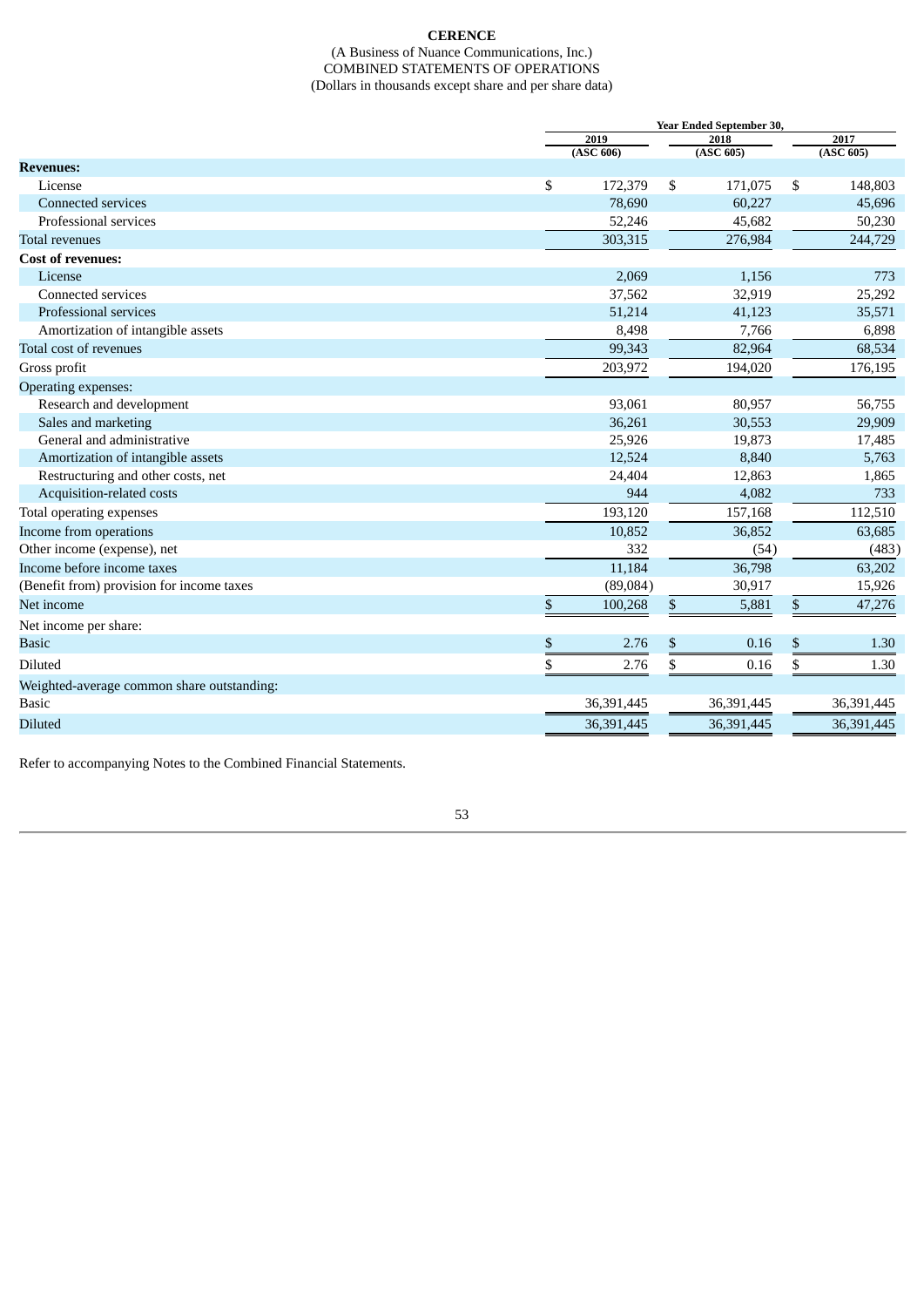## **CERENCE** (A Business of Nuance Communications, Inc.) COMBINED STATEMENTS OF COMPREHENSIVE INCOME (Dollars in thousands)

<span id="page-56-0"></span>

|                                          | Year Ended September 30, |           |  |           |  |           |  |
|------------------------------------------|--------------------------|-----------|--|-----------|--|-----------|--|
|                                          | 2019                     |           |  | 2018      |  | 2017      |  |
|                                          |                          | (ASC 606) |  | (ASC 605) |  | (ASC 605) |  |
| Net income                               |                          | 100,268   |  | 5,881     |  | 47,276    |  |
| Other comprehensive (loss) income:       |                          |           |  |           |  |           |  |
| Foreign currency translation adjustments |                          | (3,866)   |  | (1,906)   |  | 8,020     |  |
| Pension adjustments                      |                          | (1, 176)  |  | 562       |  | 460       |  |
| Total other comprehensive (loss) income  |                          | (5,042)   |  | (1,344)   |  | 8,480     |  |
| Comprehensive income                     |                          | 95,226    |  | 4,537     |  | 55,756    |  |

Refer to accompanying Notes to the Combined Financial Statements.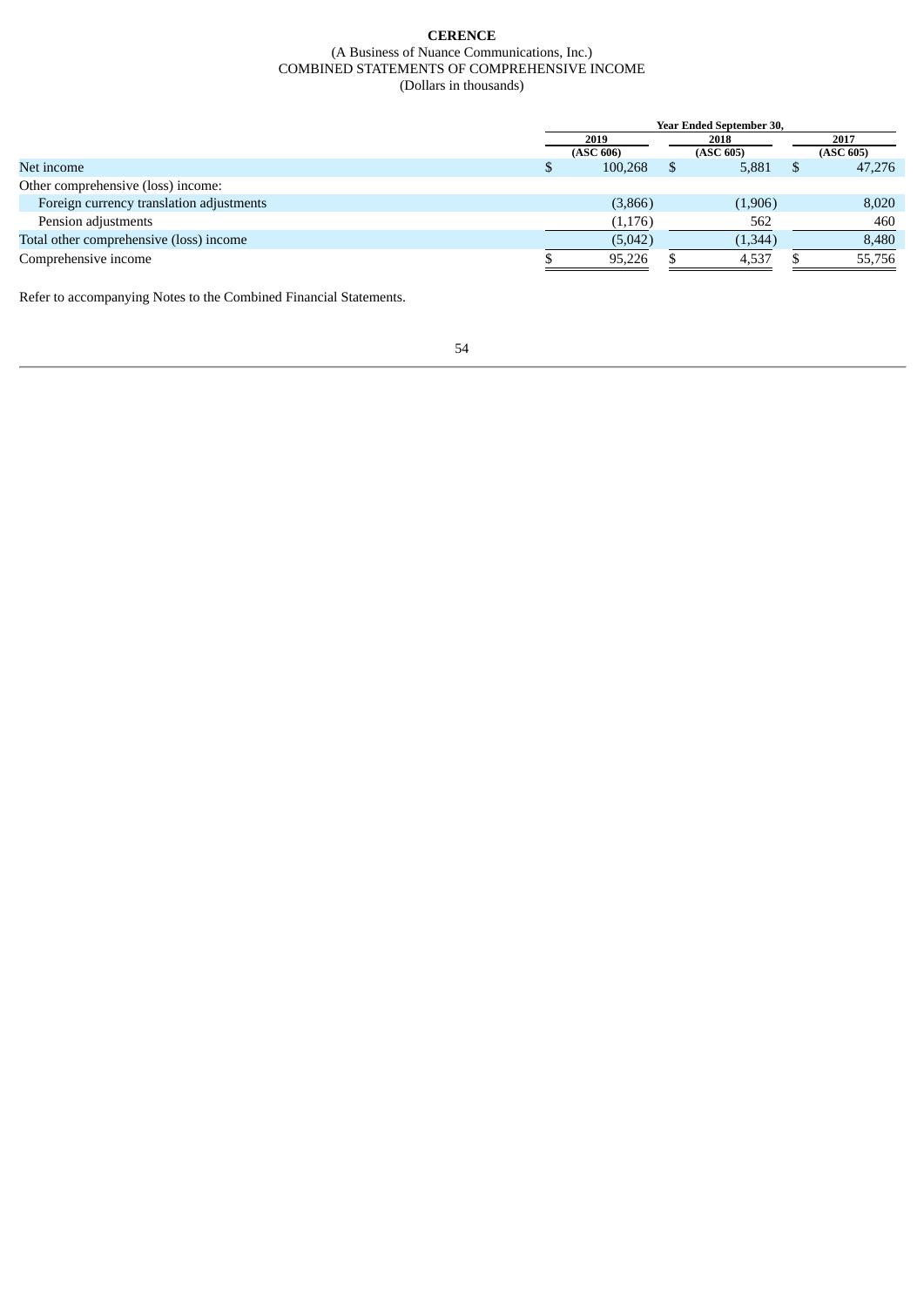## **CERENCE** (A Business of Nuance Communications, Inc.) COMBINED BALANCE SHEETS (Dollars in thousands)

<span id="page-57-0"></span>

|                                                |              | September 30,<br>2019 | September 30,<br>2018 |           |
|------------------------------------------------|--------------|-----------------------|-----------------------|-----------|
|                                                |              | (ASC 606)             |                       | (ASC 605) |
| <b>ASSETS</b>                                  |              |                       |                       |           |
| Current assets:                                |              |                       |                       |           |
| Accounts receivable, net                       | \$           | 65,787                | \$                    | 72,084    |
| Deferred costs                                 |              | 9,195                 |                       | 6,793     |
| Prepaid expenses and other current assets      |              | 17,343                |                       | 4,090     |
| Total current assets                           |              | 92,325                |                       | 82,967    |
| Property and equipment, net                    |              | 20,113                |                       | 13,406    |
| Deferred costs                                 |              | 32,428                |                       | 44,238    |
| Goodwill                                       |              | 1,119,329             |                       | 1,119,946 |
| Intangible assets, net                         |              | 65,561                |                       | 84,812    |
| Deferred tax assets                            |              | 150,629               |                       | 51,053    |
| Other assets                                   |              | 3,444                 |                       | 1,126     |
| <b>Total assets</b>                            | $\mathbb{S}$ | 1,483,829             | \$                    | 1,397,548 |
| <b>LIABILITIES AND PARENT COMPANY EQUITY</b>   |              |                       |                       |           |
| Current liabilities:                           |              |                       |                       |           |
| Accounts payable                               | \$           | 16,687                | \$                    | 6,510     |
| Deferred revenue                               |              | 88,233                |                       | 84,862    |
| Accrued expenses and other current liabilities |              | 24,194                |                       | 30,434    |
| <b>Total current liabilities</b>               |              | 129,114               |                       | 121,806   |
| Deferred revenue, net of current portion       |              | 265,051               |                       | 263,787   |
| Other liabilities                              |              | 21,536                |                       | 18,636    |
| <b>Total liabilities</b>                       |              | 415,701               |                       | 404,229   |
| Commitments and contingencies (Note 16)        |              |                       |                       |           |
| Parent company equity:                         |              |                       |                       |           |
| Net parent investment                          |              | 1,097,127             |                       | 1,017,276 |
| Accumulated other comprehensive loss           |              | (28,999)              |                       | (23, 957) |
| Total parent company equity                    |              | 1,068,128             |                       | 993,319   |
| Total liabilities and parent company equity    | \$           | 1,483,829             | \$                    | 1,397,548 |

Refer to accompanying Notes to the Combined Financial Statements.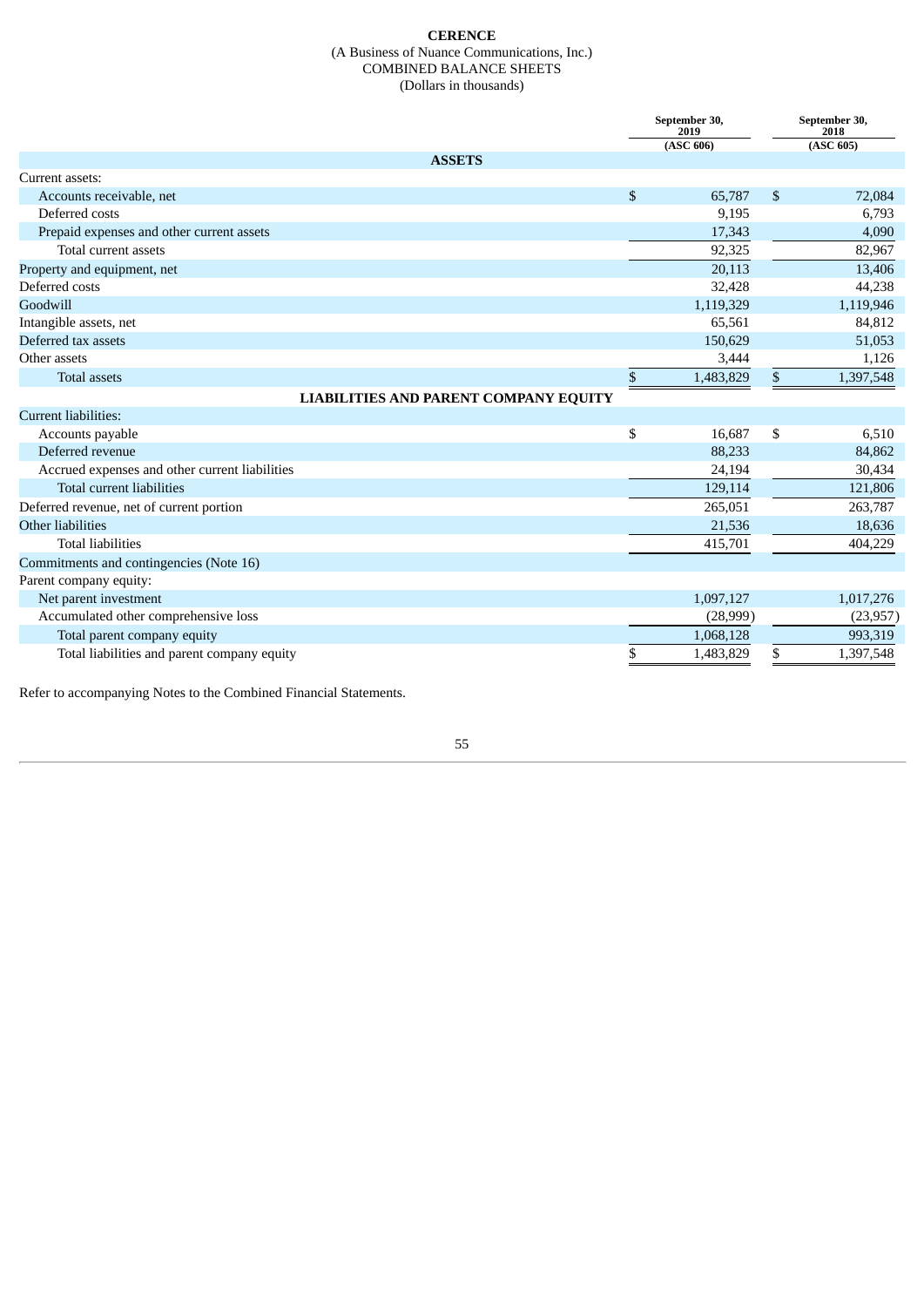## **CERENCE** (A Business of Nuance Communications, Inc.) COMBINED STATEMENTS OF CHANGES IN PARENT COMPANY EQUITY (Dollars in thousands)

<span id="page-58-0"></span>

|                                                           | <b>Net</b><br>Parent<br>Investment | <b>Accumulated</b><br>Other<br>Comprehensive<br>Loss |     | <b>Total</b> |
|-----------------------------------------------------------|------------------------------------|------------------------------------------------------|-----|--------------|
| Balance at October 1, 2016                                | 1,042,483                          | \$<br>(31,093)                                       | -SS | 1,011,390    |
| Net income                                                | 47,276                             |                                                      |     | 47,276       |
| Other comprehensive loss                                  |                                    | 8,480                                                |     | 8,480        |
| Net transfer to Parent                                    | (69, 967)                          |                                                      |     | (69, 967)    |
| Balance at September 30, 2017                             | 1,019,792                          | (22, 613)                                            |     | 997,179      |
| Accumulated adjustment due to the adoption of ASU 2016-16 | (1,510)                            |                                                      |     | (1,510)      |
| Net income                                                | 5,881                              |                                                      |     | 5,881        |
| Other comprehensive income                                |                                    | (1,344)                                              |     | (1,344)      |
| Net transfer to Parent                                    | (6,887)                            |                                                      |     | (6,887)      |
| Balance at September 30, 2018                             | 1,017,276                          | (23, 957)                                            |     | 993,319      |
| Accumulated adjustment related to the adoption of ASC 606 | 6,974                              |                                                      |     | 6,974        |
| Net income                                                | 100,268                            |                                                      |     | 100,268      |
| Other comprehensive loss                                  |                                    | (5,042)                                              |     | (5,042)      |
| Net transfer to Parent                                    | (27, 391)                          |                                                      |     | (27, 391)    |
| Balance at September 30, 2019                             | 1,097,127                          | (28,999)                                             | \$  | 1,068,128    |

Refer to accompanying Notes to the Combined Financial Statements.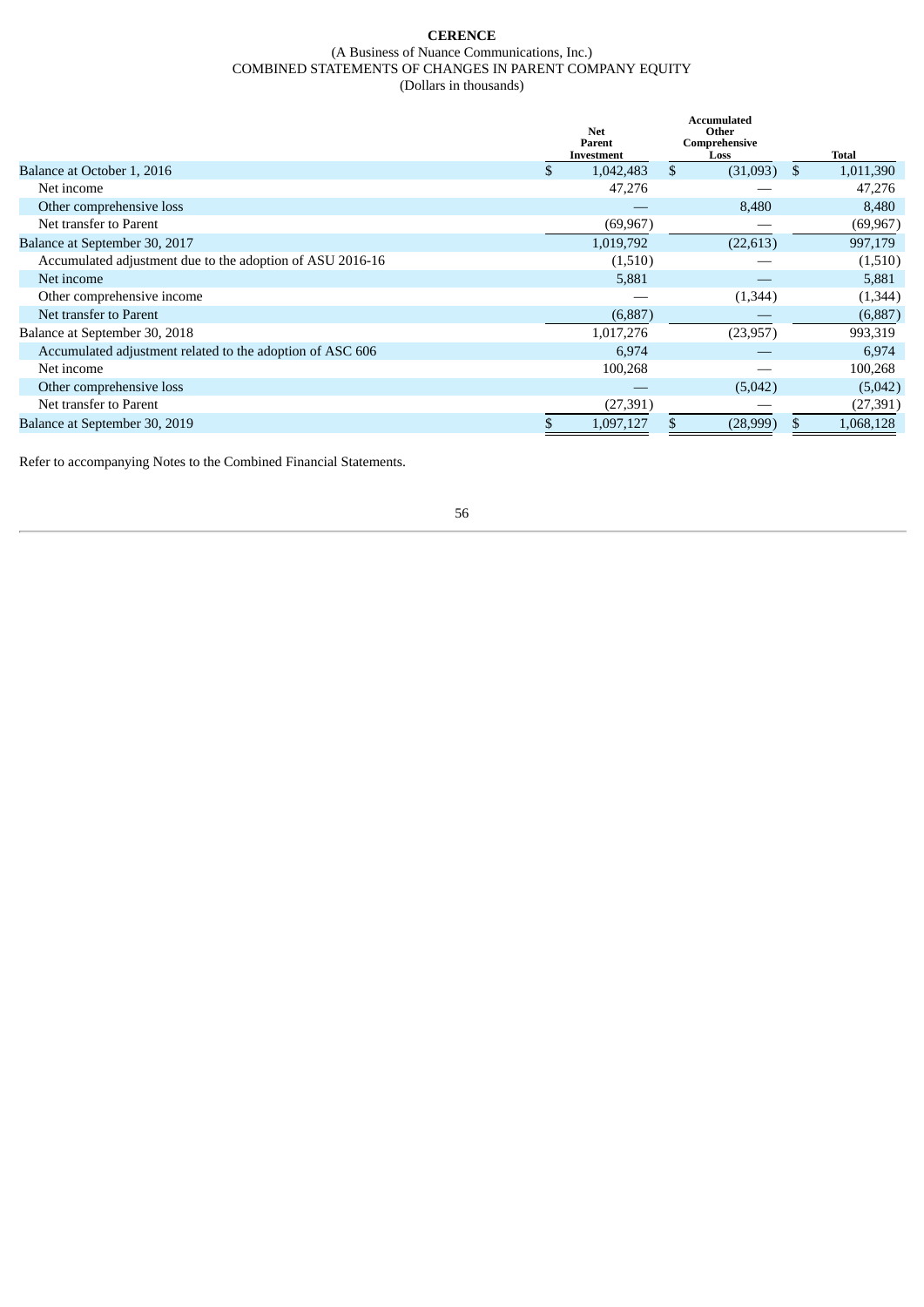## **CERENCE** (A Business of Nuance Communications, Inc.) COMBINED STATEMENTS OF CASH FLOWS (Dollars in thousands)

<span id="page-59-0"></span>

|                                                                                | Year Ended September 30, |      |           |    |           |  |
|--------------------------------------------------------------------------------|--------------------------|------|-----------|----|-----------|--|
|                                                                                | 2019                     | 2018 |           |    | 2017      |  |
|                                                                                | (ASC 606)                |      | (ASC 605) |    | (ASC 605) |  |
| <b>Cash flows from operating activities:</b>                                   |                          |      |           |    |           |  |
| Net income                                                                     | \$<br>100,268            | \$   | 5,881     | \$ | 47,276    |  |
| Adjustments to reconcile net income to net cash provided by operations:        |                          |      |           |    |           |  |
| Depreciation and amortization                                                  | 28,844                   |      | 25,765    |    | 19,669    |  |
| Stock-based compensation                                                       | 29,682                   |      | 22,043    |    | 19,794    |  |
| Deferred tax (benefit) expense                                                 | (101, 223)               |      | 12,473    |    | (17, 718) |  |
| Changes in operating assets and liabilities, net of effects from acquisitions: |                          |      |           |    |           |  |
| Accounts receivable                                                            | 904                      |      | 8,472     |    | (17, 937) |  |
| Prepaid expenses and other assets                                              | (8,836)                  |      | (2,960)   |    | (308)     |  |
| Deferred costs                                                                 | 4,339                    |      | (12,528)  |    | (10, 477) |  |
| Accounts payable                                                               | 10,130                   |      | (6,291)   |    | (1,025)   |  |
| Accrued expenses and other liabilities                                         | 6,289                    |      | 12,946    |    | 2,485     |  |
| Deferred revenue                                                               | 17,674                   |      | 49,458    |    | 55,025    |  |
| Net cash provided by operating activities                                      | 88,071                   |      | 115,259   |    | 96,784    |  |
| <b>Cash flows from investing activities:</b>                                   |                          |      |           |    |           |  |
| Capital expenditures                                                           | (4,517)                  |      | (6,510)   |    | (4,714)   |  |
| Payments for business acquisitions, net of cash acquired                       |                          |      | (79, 802) |    |           |  |
| Net cash used in investing activities                                          | (4,517)                  |      | (86,312)  |    | (4, 714)  |  |
| <b>Cash flows from financing activities:</b>                                   |                          |      |           |    |           |  |
| Net advancement to Parent                                                      | (83, 554)                |      | (28, 947) |    | (92,070)  |  |
| Net cash used in financing activities                                          | (83, 554)                |      | (28, 947) |    | (92,070)  |  |
| Net change in cash and cash equivalents                                        |                          |      |           |    |           |  |
| Cash and cash equivalents at beginning of year                                 |                          |      |           |    |           |  |
| Cash and cash equivalents at end of year                                       | \$                       | \$   |           | \$ |           |  |

Refer to accompanying Notes to the Combined Financial Statements.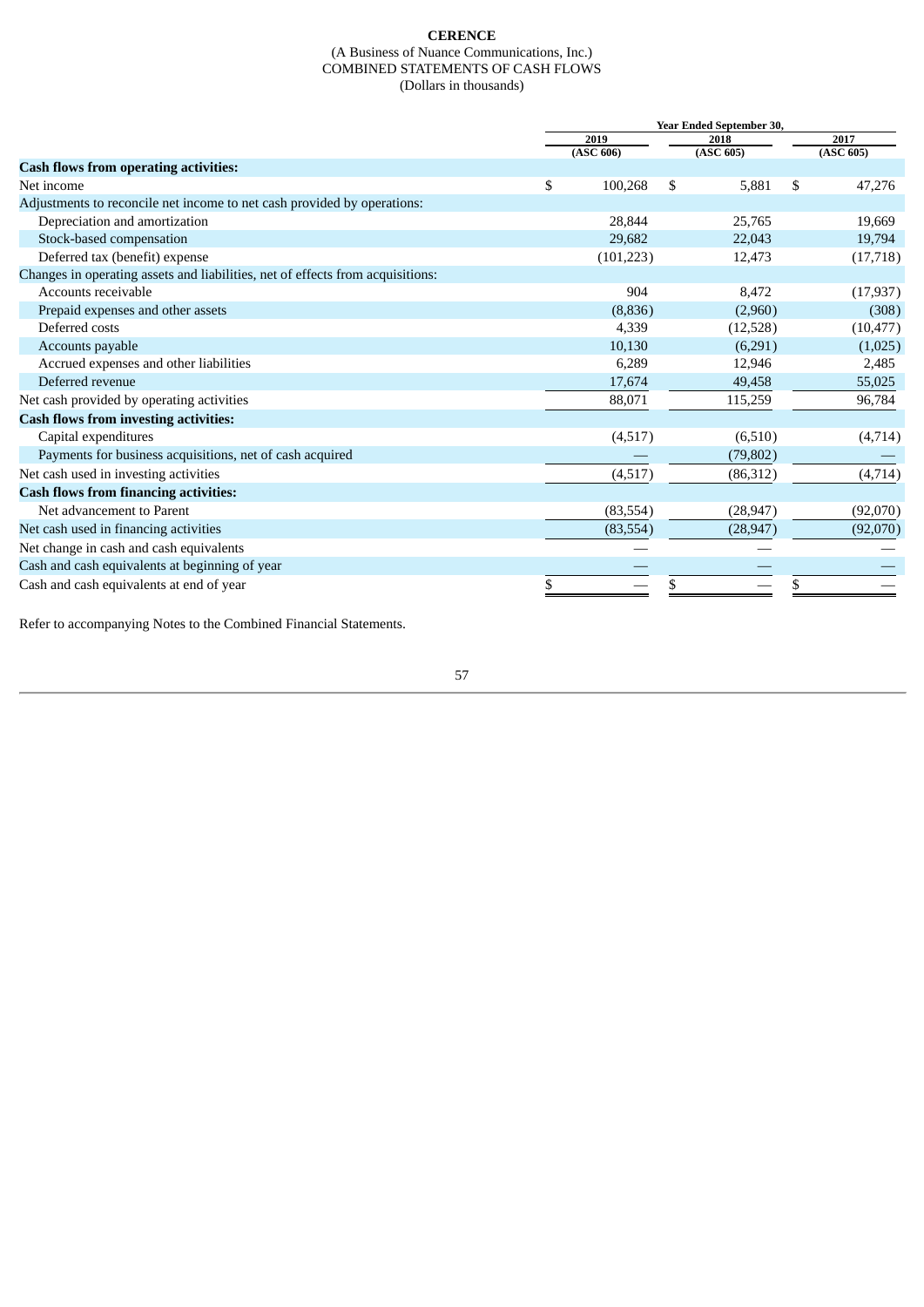## **CERENCE** (A Business of Nuance Communications, Inc.) NOTES TO THE COMBINED FINANCIAL STATEMENTS

#### <span id="page-60-0"></span>**1. Organization and Presentation**

The accompanying combined financial statements present the combined assets, liabilities, revenues and expenses related to Cerence ("we" or "Cerence"), a business of Nuance Communications, Inc. ("Nuance" or "the Parent"), a leading provider of voice recognition and natural language understanding solutions for businesses and consumers around the world. The Cerence business operates through indirect, wholly-owned subsidiaries of Nuance and not as a standalone company. Cerence operates primarily in the automotive segment.

Cerence is primarily engaged in providing automotive manufacturers and their suppliers branded and personalized virtual assistants and connected car services built on our voice recognition and natural language understanding technologies. Demand for our embedded and cloud-based automotive solutions is driven by the growth in personalized automotive virtual assistants, connected services for automobiles, and by auto manufacturers' desire to create a branded and personalized experience, capable of integrating and intelligently managing customers' personal smart phone and home device preferences and technologies.

### **2. Basis of Presentation**

Standalone financial statements have not been historically prepared for the Cerence business. The accompanying combined financial statements have been prepared from the Parent's historical accounting records and are presented on a "carve out" basis to include the historical financial position, results of operations and cash flows applicable to the Cerence business. As a direct ownership relationship did not exist among all the various business units comprising the Cerence business, Nuance's investment in the Cerence business is shown in lieu of stockholder's equity in the combined financial statements.

The Combined Statements of Operations include all revenues and costs directly attributable to Cerence as well as an allocation of expenses related to functions and services performed by centralized Parent organizations. These corporate expenses have been allocated to the Cerence business based on direct usage or benefit, where identifiable, with the remainder allocated on a pro rata basis of revenues, headcount, number of transactions or other measures as determined appropriate. The Combined Statements of Cash Flows present these corporate expenses that are cash in nature as cash flows from operating activities, as this is the nature of these costs at the Parent. Non-cash expenses allocated from the Parent include corporate depreciation and amortization and stock-based compensation included as add-back adjustments to reconcile net income to net cash provided by operations. As described in Note 3(j) and Note 19, current and deferred income taxes and related tax expense have been determined based on the standalone results of the Cerence business by applying Accounting Standards Codification No. 740, *Income Taxes* ("ASC 740"), to the Cerence business's operations in each country as if it were a separate taxpayer (i.e. following the Separate Return Methodology).

Cerence is dependent upon technologies which are owned by various entities within the Parent structure. While these combined financial statements use various methods to allocate the cost of these technologies to the Cerence business, this does not purport to reflect the cost of an arm's length license arrangement.

The combined financial statements include the allocation of certain assets and liabilities that have historically been held at the Nuance corporate level or by shared entities but which are specifically identifiable or allocable to the Cerence business. These shared assets and liabilities have been allocated to the Cerence business on the basis of direct usage when identifiable, or allocated on a pro rata basis of revenue, headcount or other systematic measures that reflect utilization of the services provided to or benefits received by Cerence. The Parent uses a centralized approach to cash management and financing its operations. Accordingly, none of the cash, cash equivalents, marketable securities, foreign currency hedges or debt and related interest expense has been allocated to the Cerence business in the combined financial statements. The Parent's short and long-term debt has not been pushed down to the Cerence business's combined financial statements because the Cerence business is not the legal obligor of the debt and the Parent's borrowings were not directly attributable to the Cerence business.

Nuance maintains various stock-based compensation plans at a corporate level. Cerence employees participate in those programs and a portion of the cost of those plans is included in the Cerence business's Combined Statements of Operations. However, the stock-based compensation expense has been included within the net parent investment. Refer to Note 15 for further description of the accounting for stock-based compensation.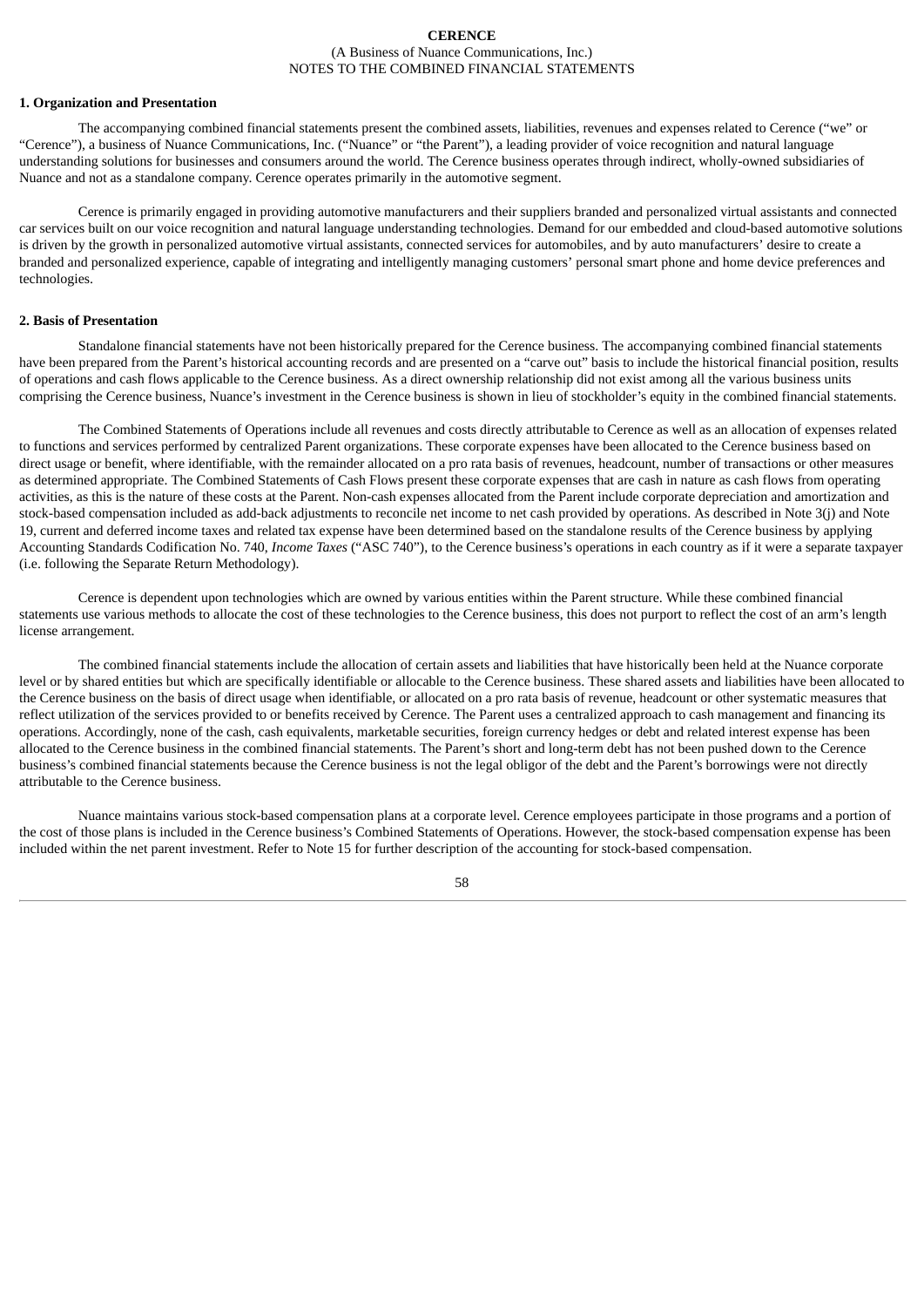Transactions between the Parent and the Cerence business are considered to be effectively settled in the combined financial statements at the time the transaction is recorded. The total net effect of the settlement of these intercompany transactions is reflected in the Combined Statements of Cash Flows as a financing activity and in the Combined Balance Sheets as net parent investment. Refer to Note 3(n) for further description.

All of the allocations and estimates in the combined financial statements are based on assumptions that management believes are reasonable. However, the combined financial statements included herein may not be indicative of the financial position, results of operations and cash flows of the Cerence business in the future or if the Cerence business had been a separate, standalone entity during the periods presented.

### **3. Summary of Significant Accounting Policies**

These financial statements have been prepared in accordance with accounting principles generally accepted in the United States of America ("GAAP").

## *(a) Principles of Combination*

These combined financial statements present the financial position, statement of operations, Parent company equity and cash flows of the Cerence business. All significant balances and transactions between entities in the Cerence business have been eliminated for these combined financial statements. All significant balances between Parent (excluding the Cerence business) and the Cerence business are included in Parent company equity in the Combined Balance Sheets.

#### *(b) Use of Estimates*

The combined financial statements are prepared in accordance with GAAP, which requires management to make estimates and assumptions. These estimates, judgments and assumptions can affect the reported amounts in the financial statements and the footnotes thereto. Actual results could differ materially from these estimates. On an ongoing basis, we evaluate our estimates, assumptions and judgments. Significant estimates inherent to the preparation of financial statements include: revenue recognition; the allowances for doubtful accounts; accounting for deferred costs; accounting for internally developed software; the valuation of goodwill and intangible assets; accounting for business combinations; accounting for stock-based compensation; accounting for income taxes, deferred tax assets, and related valuation allowances; and loss contingencies. We base our estimates on historical experience, market participant fair value considerations, projected future cash flows, and various other factors that are believed to be reasonable under the circumstances. Actual amounts could differ significantly from these estimates.

## *(c) Revenue Recognition under ASC 605 for fiscal years 2018 and 2017*

Cerence derives revenue from the following sources: (1) software license agreements, primarily royalty arrangements, (2) connected services, and (3) professional services. Generally, we recognize revenue when (i) persuasive evidence of an arrangement exists, (ii) delivery has occurred, (iii) the fee is fixed or determinable and (iv) collectability is probable. The revenue recognition policies for these revenue streams are discussed below.

The sale and/or license of software products and technology is deemed to have occurred when a customer either has taken possession of or has access to take immediate possession of the software or technology. In select situations, we sell or license non-exclusive intellectual property in conjunction with, or in place of, embedding our intellectual property in software. We also have non-software arrangements including connected services where the customer does not take possession of the software at the outset of the arrangement either because they have no contractual right to do so or because significant penalties preclude them from doing so.

Revenue from royalties on sales of our software products by original equipment manufacturers ("OEMs"), where no services are included, is recognized in the period earned so long as we have been notified by the OEM that such royalties are due, and provided that all other revenue recognition criteria are met.

For our software and technology-related multiple element arrangements, where customers purchase both software or technology related products and software or technology related services, we use vendor-specific objective evidence ("VSOE") of fair value for software and software-related services to separate the elements and account for them separately. VSOE exists when a company can support what the fair value of its software and/or software-related services is based on evidence of the prices charged when the same elements are sold separately. VSOE of fair value is required, generally, in order to separate the accounting for various elements in a software and related services arrangement. We have established VSOE of fair value for the majority of our professional services.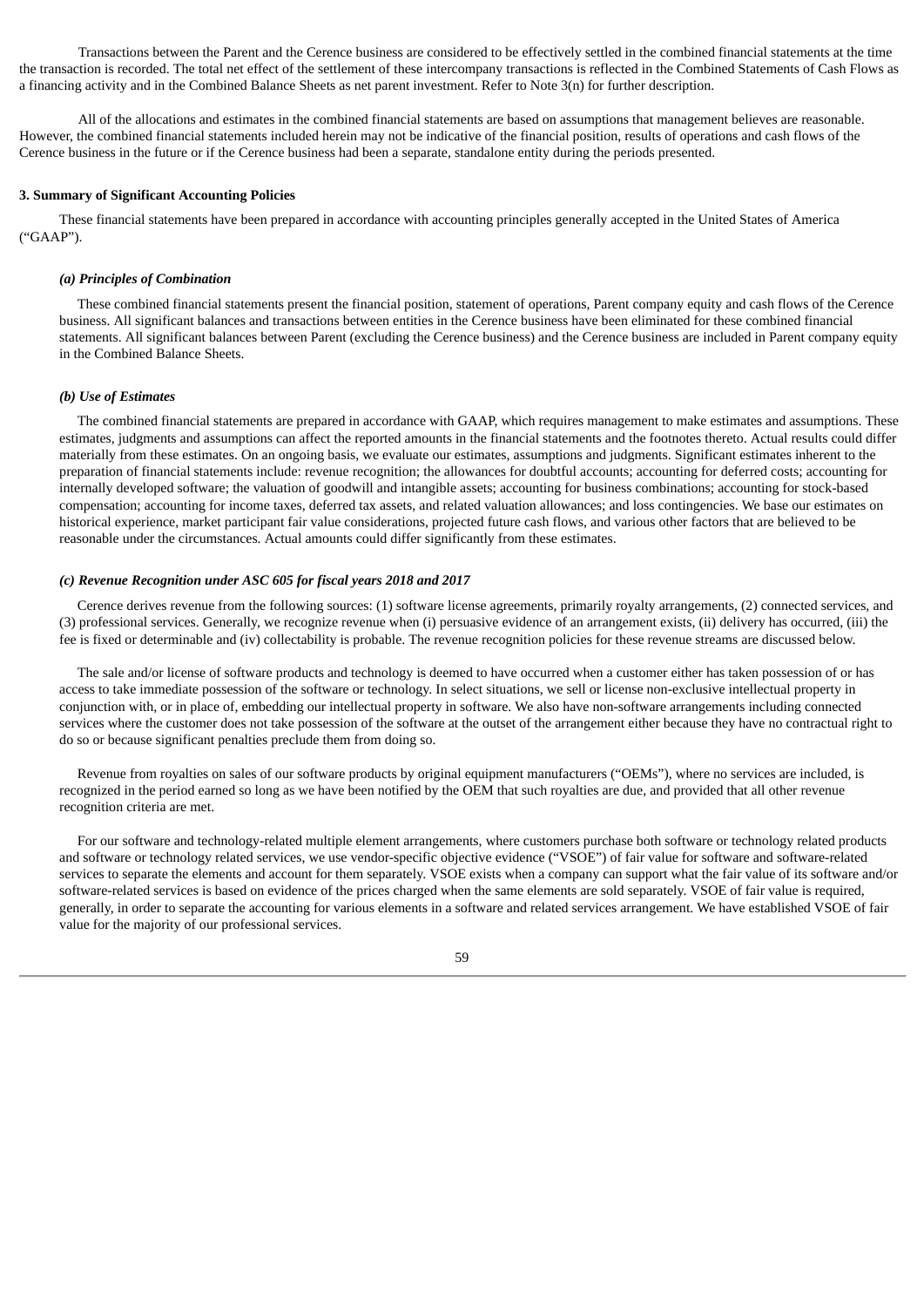When we provide professional services considered essential to the functionality of the software or technology, we recognize revenue from the professional services as well as any related software or technology licenses on a percentage-of-completion basis whereby the arrangement consideration is recognized as the services are performed, as measured by an observable input. In these circumstances, we separate license revenue from professional service revenue for the Combined Statement of Operations by allocating VSOE of fair value of the professional services as professional services and connected services revenue and the residual portion as license revenue. We generally determine the percentage-ofcompletion by comparing the labor hours incurred to-date to the estimated total labor hours required to complete the project. We generally consider labor hours to be the most reliable, available measure of progress on these projects. Adjustments to estimates to complete are made in the periods in which facts resulting in a change become known. When the estimate indicates that a loss will be incurred, such loss is recorded in the period identified. Significant judgments and estimates are involved in determining the percent complete of each contract. Different assumptions could yield materially different results.

We offer some of our products via a Software-as-a-Service ("SaaS") model also known as a hosted model. In this type of arrangement, we are compensated in two ways: (1) fees for up-front set-up of the service environment and (2) fees charged for hosted service subscriptions. Our up-front set-up fees are nonrefundable. We recognize the up-front set-up fees ratably over the longer of the contract lives, or the expected lives of the customer relationships. The on-demand service subscription fees are recognized ratably over our estimate of useful life of devices on which the connected service is provided.

We enter into multiple-element arrangements that may include a combination of our various software or technology related and non-software related products and services offerings including software or technology licenses, professional services and our connected services. In such arrangements, we allocate total arrangement consideration to software or technology-related elements and any non-software element separately based on the selling price hierarchy group following the guidance in ASC No. 985, *Software*, and our policies. We determine the selling price for each deliverable using VSOE of selling price, if it exists, or Third Party Evidence ("TPE") of selling price. Typically, we are unable to determine TPE of selling price. Therefore, when neither VSOE nor TPE of selling price exist for a deliverable, we use our Estimate of Selling Price ("ESP") for the purposes of allocating the arrangement consideration. We determine ESP for a product or service by considering multiple factors including, but not limited to, major project groupings, market conditions, competitive landscape, price list and discounting practices. Revenue allocated to each element is then recognized when the basic revenue recognition criteria are met for each element.

We record reimbursements received for out-of-pocket expenses as revenue, with offsetting costs recorded as cost of revenue. Out-of-pocket expenses generally include, but are not limited to, expenses related to transportation, lodging and meals. We record shipping and handling costs billed to customers as revenue with offsetting costs recorded as cost of revenue.

See Note 5 for revenue recognition under ASC 606 for fiscal year 2019.

## *(d) Business Combinations*

We determine and allocate the purchase price of an acquired company to the tangible and intangible assets acquired and liabilities assumed as of the date of acquisition. Results of operations and cash flows of acquired companies are included in our operating results from the date of acquisition. The purchase price allocation process requires us to use significant estimates and assumptions, which include:

- estimated fair values of intangible assets;
- estimated fair values of legal performance commitments to customers, assumed from the acquiree under existing contractual obligations (classified as deferred revenue);
- estimated income tax assets and liabilities assumed from the acquire;
- estimated fair value of pre-acquisition contingencies assumed from the acquiree; and
- estimated fair value of any contingent consideration which is established at the acquisition date and included in the total purchase price. The contingent consideration is then adjusted to fair value, with any measurement-period adjustment recorded against goodwill. Adjustments identified subsequent to the measurement period are recorded within acquisition-related costs.

While we use our best estimates and assumptions as part of the purchase price allocation process to accurately value assets acquired and liabilities assumed at the business combination date, our estimates and assumptions are inherently uncertain and subject to refinement. As a result, during the measurement period, which is generally one year from the acquisition date, any adjustment to the assets acquired and liabilities assumed is recorded against goodwill in the period in which the amount is determined. Any adjustment identified subsequent to the measurement period is included in operating results in the period in which the amount is determined.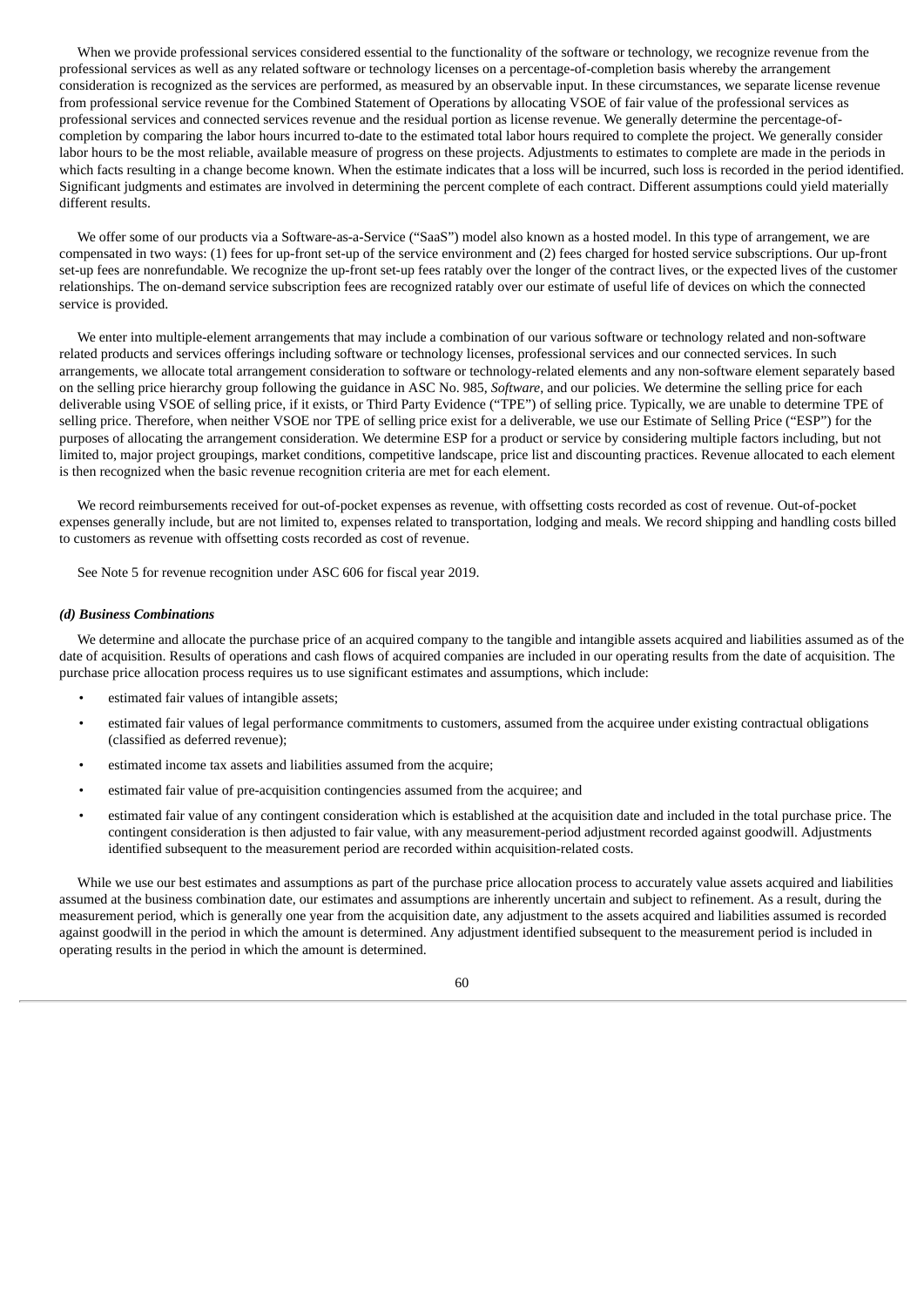## *(e) Goodwill*

Goodwill represents the excess of the purchase price in a business combination over the fair value of net assets acquired. Goodwill and intangible assets with indefinite lives are not amortized, but rather the carrying amounts of these assets are assessed for impairment at least annually or whenever events or changes in circumstances indicate that the carrying value of these assets may not be recoverable. Goodwill is tested for impairment annually on July 1, the first day of the fourth quarter of the fiscal year. In the year ended September 30, 2017, we elected to early adopt ASU 2017-04, *"Simplifying the Test for Goodwill Impairment"* for its annual goodwill impairment test. ASU 2017-04 removes Step 2 of the goodwill impairment test requiring a hypothetical purchase price allocation. Goodwill impairment, if any, is determined by comparing the reporting unit's fair value to its carrying value. An impairment loss is recognized in an amount equal to the excess of the reporting unit's carrying value over its fair value, up to the amount of goodwill allocated to the reporting unit. There is no goodwill impairment for the years ended September 30, 2019, 2018, and 2017.

For the purpose of testing goodwill for impairment, all goodwill acquired in a business combination is assigned to one or more reporting units. A reporting unit represents an operating segment or a component within an operating segment for which discrete financial information is available and is regularly reviewed by segment management for performance assessment and resource allocation. Components of similar economic characteristics are aggregated into one reporting unit for the purpose of goodwill impairment assessment. Reporting units are identified annually and re-assessed periodically for recent acquisitions or any changes in segment reporting structure. The Cerence business has a single reporting unit.

Corporate assets and liabilities are allocated to the reporting unit based on the reporting unit's revenue, total operating expenses or operating income as a percentage of the consolidated amounts. Corporate debt and other financial liabilities that are not directly attributable to the reporting unit's operations and would not be transferred to hypothetical purchasers of the reporting units are excluded from a reporting unit's carrying amount.

Goodwill has been allocated to Cerence based upon its relative fair value as of March 31, 2018, when Cerence became a reporting unit of Nuance. The fair value of a reporting unit is generally determined using a combination of the income approach and the market approach. For the income approach, fair value is determined based on the present value of estimated future after-tax cash flows, discounted at an appropriate risk-adjusted rate. We use our internal forecasts to estimate future after-tax cash flows and estimate the long-term growth rates based on our most recent views of the long-term outlook for each reporting unit. Actual results may differ from those assumed in our forecasts. We derive our discount rates using a capital asset pricing model and analyzing published rates for industries relevant to our reporting units to estimate the weighted average cost of capital. We adjust the discount rates for the risks and uncertainty inherent in the respective businesses and in our internally developed forecasts. For the market approach, we use a valuation technique in which values are derived based on valuation multiples of comparable publicly traded companies. We assess each valuation methodology based upon the relevance and availability of the data at the time we perform the valuation and weight the methodologies appropriately.

## *(f) Long-Lived Assets with Definite Lives*

Our long-lived assets consist principally of technology and patents, customer relationships, internally developed software, property and equipment. Customer relationships are amortized over their estimated economic lives based on the pattern of economic benefits expected to be generated from the use of the asset. Other definite-lived assets are amortized over their estimated economic lives using the straight-line method. The remaining useful lives of long-lived assets are re-assessed periodically for any events and circumstances that may change the future cash flows expected to be generated from the long-lived asset or asset group.

Internally developed software consists of capitalized costs incurred during the application development stage, which include costs to design the software configuration and interfaces, coding, installation and testing. Costs incurred during the preliminary project stage, along with postimplementation stages of internally developed software, are expensed as incurred. Internally developed software costs that have been capitalized are typically amortized over the estimated useful life, commencing with the date when an asset is ready for its intended use. Equipment is stated at cost and depreciated over the estimated useful life. Leasehold improvements are depreciated over the shorter of the related lease term or the estimated useful life. Depreciation is computed using the straight-line method. Repair and maintenance costs are expensed as incurred. The cost and related accumulated depreciation of sold or retired assets are removed from the accounts and any gain or loss is included in the results of operations for the period.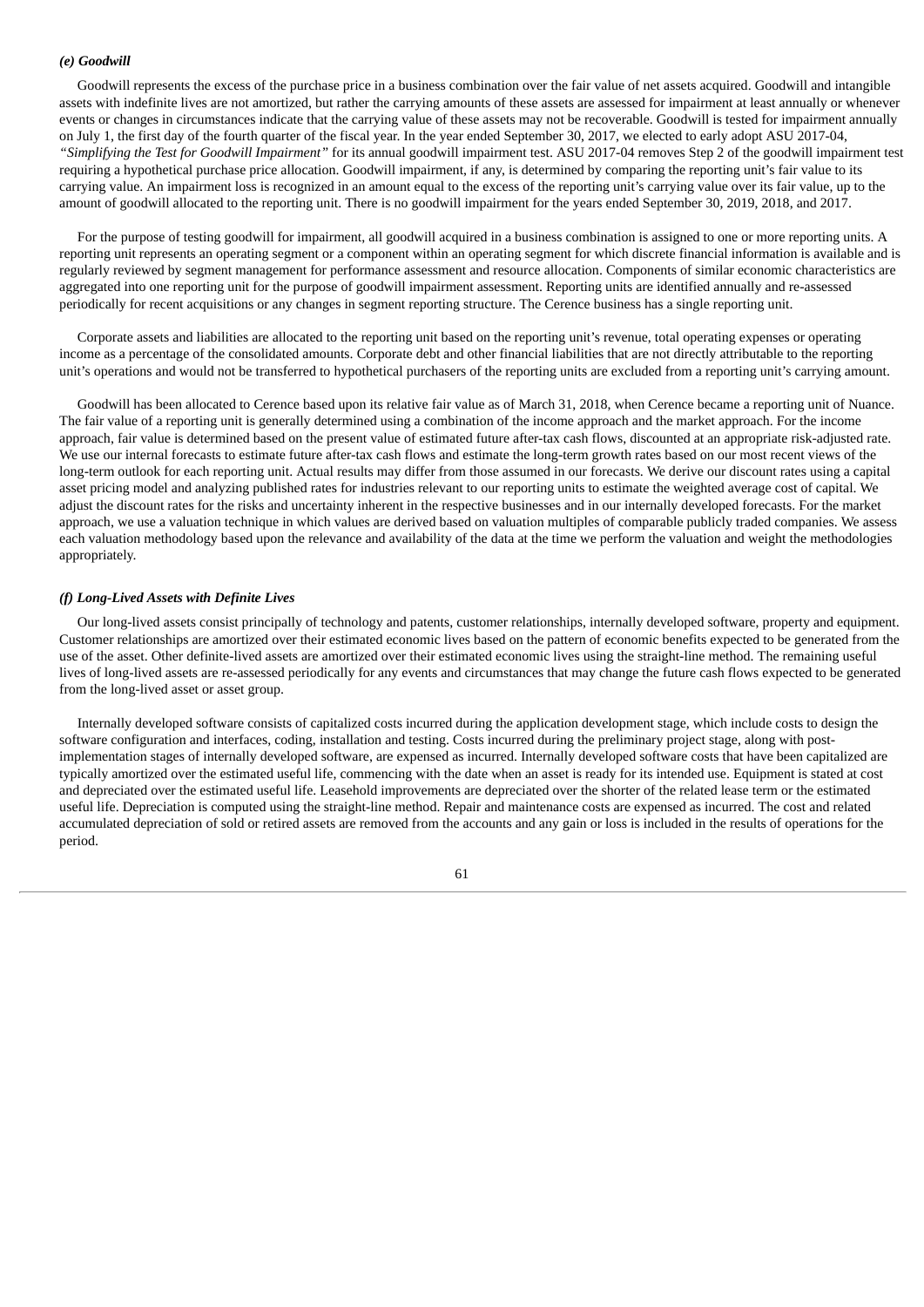Long-lived assets with definite lives are tested for impairment whenever events or changes in circumstances indicate the carrying value of a specific asset or asset group may not be recoverable. We assess the recoverability of long-lived assets with definite-lives at the asset group level. Asset groups are determined based upon the lowest level for which identifiable cash flows are largely independent of the cash flows of other assets and liabilities. When the asset group is also a reporting unit, goodwill assigned to the reporting unit is also included in the carrying amount of the asset group. For the purpose of the recoverability test, we compare the total undiscounted future cash flows from the use and disposition of the assets with its net carrying amount. When the carrying value of the asset group exceeds the undiscounted future cash flows, the asset group is deemed to be impaired. The amount of the impairment loss represents the excess of the asset or asset group's carrying value over its estimated fair value, which is generally determined based upon the present value of estimated future pre-tax cash flows that a market participant would expect from use and disposition of the long-lived asset or asset group. During the years ended September 30, 2019, 2018, and 2017, there was no indication that the carrying value of our assets or asset groups may not be recoverable.

## *(g) Accounts Receivable Allowances*

We record allowances for doubtful accounts for the estimated probable losses on uncollected accounts receivable. The allowance is based upon the credit worthiness of our customers, our historical experience, the age of the receivable, and current market and economic conditions. Receivables are written off against these allowances in the period they are determined to be uncollectible. For the years ended September 30, 2019, 2018, and 2017, the activity related to the allowance for doubtful accounts was as follows (dollars in thousands):

|                               |    | <b>Allowance for</b><br><b>Doubtful</b><br><b>Accounts</b> |
|-------------------------------|----|------------------------------------------------------------|
| Balance at October 1, 2016    | S  | 564                                                        |
| Bad debt provisions           |    | 427                                                        |
| Write-offs, net of recoveries |    | (159)                                                      |
| Balance at September 30, 2017 |    | 832                                                        |
| Bad debt provisions           |    | 366                                                        |
| Write-offs, net of recoveries |    | (244)                                                      |
| Balance at September 30, 2018 |    | 954                                                        |
| Bad debt provisions           |    | 401                                                        |
| Write-offs, net of recoveries |    | (490)                                                      |
| Balance at September 30, 2019 | \$ | 865                                                        |

## *(h) Research and Development*

Research and development ("R&D") costs related to software that is or will be sold or licensed externally to third-parties, or for which a substantive plan exists to sell or license such software in the future, incurred subsequent to the establishment of technological feasibility, but prior to the general release of the product, are capitalized and amortized to cost of revenue over the estimated useful life of the related products. The Cerence business has determined that technological feasibility is reached shortly before the general release of the software products. Costs incurred after technological feasibility is established have not been material. R&D costs are otherwise expensed as incurred.

### *(i) Acquisition-related Costs*

Acquisition-related costs include those costs incurred by the Cerence business related to potential and realized acquisitions. These costs consist of (i) transition and integration costs, including retention payments, transitional employee costs and earn-out payments, and other costs related to integration activities and (ii) professional service fees, including financial advisory, legal, accounting, and other outside services incurred in connection with acquisition activities and disputes.

The components of acquisition-related costs are as follows (dollars in thousands):

|                                  | <b>Year Ended September 30,</b> |  |       |  |      |  |  |
|----------------------------------|---------------------------------|--|-------|--|------|--|--|
|                                  | 2019                            |  |       |  | 2017 |  |  |
| Transition and integration costs | 563                             |  | 1,616 |  |      |  |  |
| Professional service fees        | 381                             |  | 2,466 |  | 733  |  |  |
| Total                            | 944                             |  | 4.082 |  | 733  |  |  |
|                                  |                                 |  |       |  |      |  |  |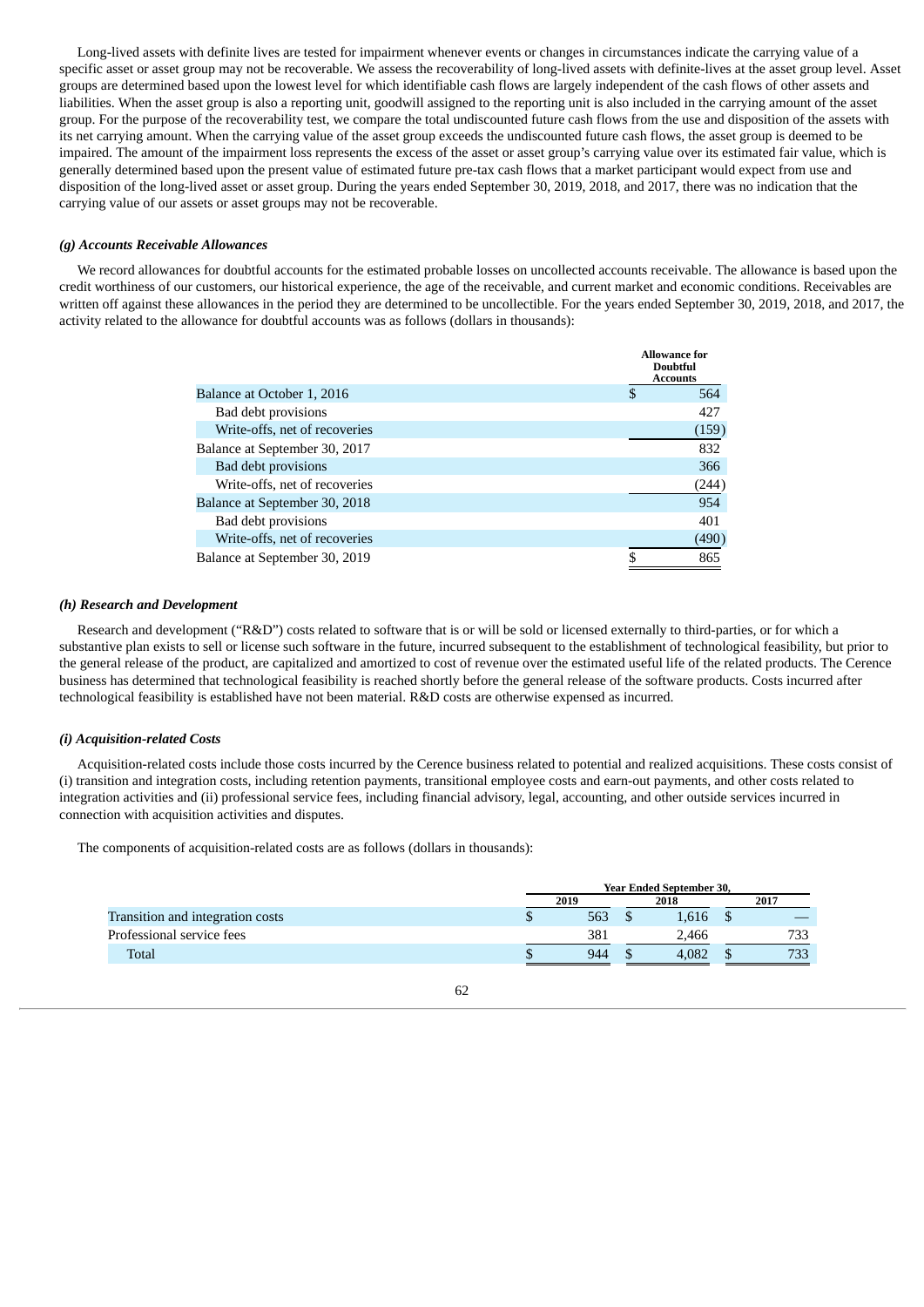### *(j) Income Taxes*

Income taxes as presented herein attribute current and deferred income taxes of the Parent to the Cerence business's standalone financial statements in a manner that is systematic, rational, and consistent with the asset and liability method prescribed by *ASC 740, Income Taxes*. Accordingly, the Cerence business's income tax provision was prepared following the "Separate Return Method." The Separate Return Method applies ASC 740 to the standalone financial statements of each member of the consolidated group as if the group member were a separate taxpayer and a standalone enterprise. As a result, actual tax transactions included in the consolidated financial statements of the Parent may not be included in the combined financial statements of the Cerence business. Similarly, the tax treatment of certain items reflected in the combined financial statements of the Cerence business may not be reflected in the consolidated financial statements and tax returns of the Parent; therefore, such items as net operating losses, credit carryforwards and valuation allowances may exist in the standalone financial statements that may or may not exist in the Parent's consolidated financial statements.

The breadth of the Cerence business's operations and the global complexity of tax regulations require assessments of uncertainties and judgments in estimating taxes that the Cerence business would have paid if it had been a separate taxpayer. The final taxes that would have been paid are dependent upon many factors, including negotiations with taxing authorities in various jurisdictions, outcomes of tax litigation and resolution of disputes arising from federal, state and international tax audits in the normal course of business. The provision for income taxes is determined using the asset and liability approach of accounting for income taxes. Under this approach, deferred taxes represent the future tax consequences expected to occur when the reported amounts of assets and liabilities are recovered or paid. This method also requires the recognition of future tax benefits relating to net operating loss carryforwards and tax credits, to the extent that realization of such benefits is more likely than not after consideration of all available evidence. The provision for income taxes represents income taxes paid by the parent or payable for the current year plus the change in deferred taxes during the year. Deferred taxes result from differences between the financial and tax basis of the Cerence business's assets and liabilities and are adjusted for changes in tax rates and tax laws when changes are enacted.

Valuation allowances are recorded to reduce deferred tax assets when it is more likely than not that a tax benefit will not be realized. In assessing the need for a valuation allowance, we consider both positive and negative evidence related to the likelihood of realization of the deferred tax assets. The weights assigned to the positive and negative evidences are commensurate with the extent to which the evidence may be objectively verified. If positive evidence regarding projected future taxable income, exclusive of reversing taxable temporary differences, existed, it would be difficult for it to outweigh objective negative evidence of recent financial reporting losses.

In general, the taxable income (loss) of the various Cerence business entities was included in the Parent's consolidated tax returns, where applicable in jurisdictions around the world. As such, separate income tax returns were not prepared for any Cerence business entities. Consequently, income taxes currently payable are deemed to have been remitted to the Parent, in cash, in the period the liability arose and income taxes currently receivable are deemed to have been received from the Parent in the period that a refund could have been recognized by the Cerence business had the Cerence business been a separate taxpayer.

#### *(k) Accumulated Other Comprehensive Loss*

The components of accumulated other comprehensive loss, reflected in the Combined Statements of Changes in Parent Company Equity, consists of the following (dollars in thousands):

|                                                   | September 30. |  |           |  |
|---------------------------------------------------|---------------|--|-----------|--|
|                                                   | 2019          |  | 2018      |  |
| Foreign currency translation adjustments          | $(26,216)$ \$ |  | (22,349)  |  |
| Net unrealized losses on post-retirement benefits | (2,783)       |  | (1,608)   |  |
| Accumulated other comprehensive loss              | (28,999)      |  | (23, 957) |  |

No income tax provisions or benefits are recorded for foreign currency translation adjustments as the undistributed earnings in our foreign subsidiaries are expected to be indefinitely reinvested.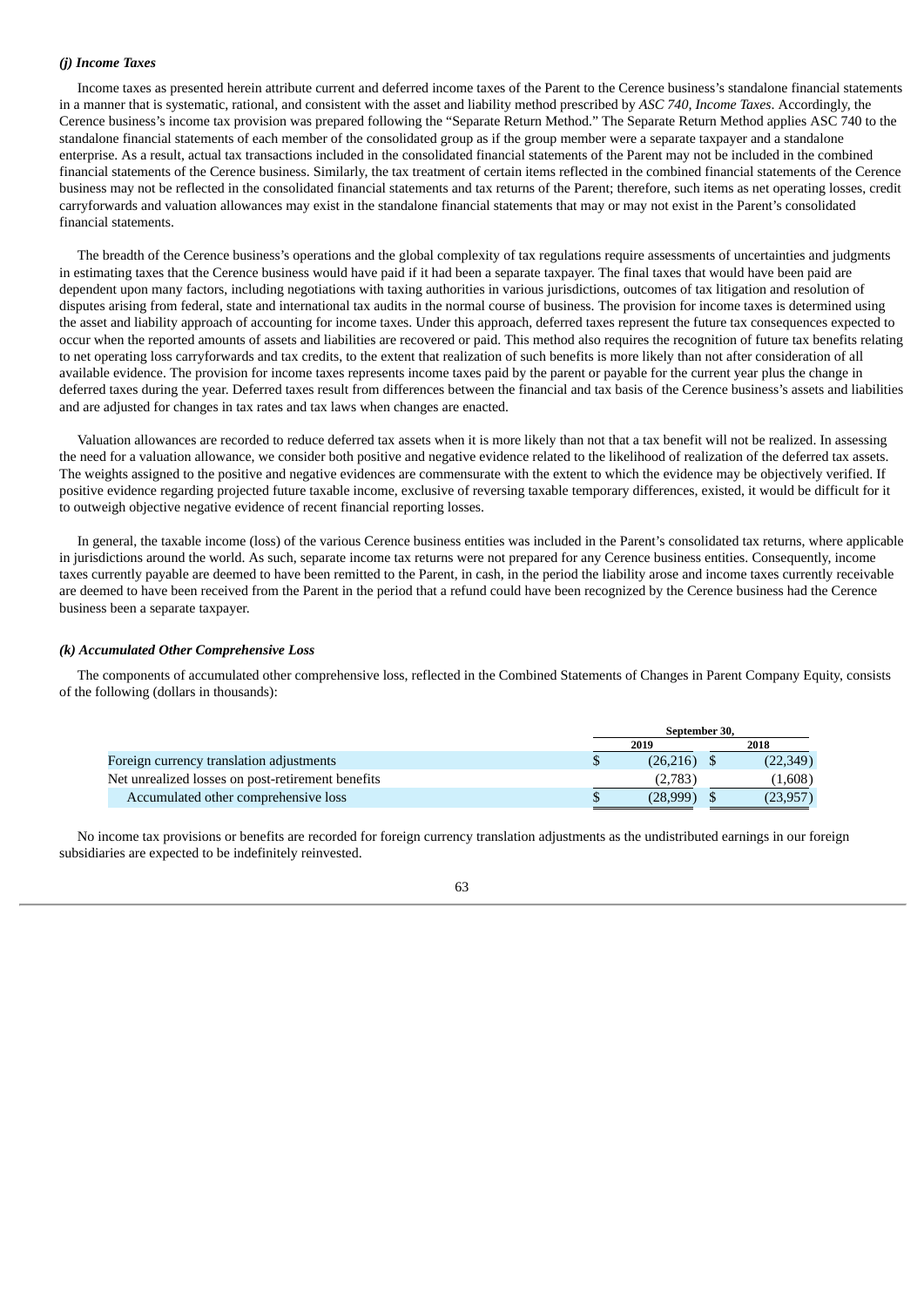## *(l) Concentration of Risk*

Financial instruments that potentially subject us to significant concentrations of credit risk primarily consist of trade accounts receivable. We perform ongoing credit evaluations of our customers' financial condition and limit the amount of credit extended when deemed appropriate. Two customers accounted for 12.9% and 10.0% of our accounts receivable balance, net at September 30, 2019. Two customers accounted for 15.3% and 12.4% of our accounts receivable, net balance at September 30, 2018, and for 26.3% and 19.0% of our accounts receivable, net balance at September 30, 2017. Two customers accounted for 20.7% and 12.3% of our revenues for the year ended September 30, 2019. One customer accounted for 18.4% of our revenues for the year ended September 30, 2018, and two customers accounted for 16.6% and 15.4% of our revenues for the year ended September 30, 2017.

#### *(m) Foreign Currency Translation*

The functional currency of a foreign subsidiary is generally the local currency. We translate the financial statements of foreign subsidiaries to U.S. dollars using month-end exchange rates for assets and liabilities, and average rates for the reporting period for revenues, costs, and expenses. We record translation gains and losses in accumulated other comprehensive loss as a component of parent company equity. We record net foreign exchange transaction gains and losses resulting from the conversion of the transaction currency to the functional currency within other income (expense), net. Foreign currency transaction (gains) losses for the years ended September 30, 2019, 2018 and 2017 were (\$0.3) million, \$0.1 million, and \$0.5 million, respectively.

## *(n) Net Parent Investment*

In the Combined Balance Sheets, net parent investment represents the Parent's historical investment in the Cerence business, accumulated net earnings after taxes and the net effect of transactions with, and allocations from, the Parent.

#### *(o) Stock-Based Compensation*

The Parent maintains certain stock compensation plans for the benefit of certain of its officers, directors and employees, including grants of employee stock options, purchases under employee stock purchase plans and restricted awards. These combined financial statements include certain expenses of the Parent that were allocated to the Cerence business for stock-based compensation. The stock-based compensation expense is recognized over the requisite service period, based on the grant date fair value of the awards and the number of the awards expected to be vested based on service and performance conditions, net of forfeitures. The Cerence business's Combined Balance Sheets do not include any Parent outstanding equity related to these stock-based compensation programs. Effective the fourth quarter of fiscal year 2017, as a result of the early adoption of ASU No. 2016-09, *Improvements to Employee Share-Based Payment Accounting* ("ASU 2016-09"), we record any tax effect related to stock-based awards through the Combined Statements of Operations. Excess tax benefits are recognized as deferred tax assets upon settlement and are subject to regular review for valuation allowance.

#### *(p) Recently Adopted Accounting Standards*

#### *Revenue Recognition*

In May 2014, the FASB issued ASU No. 2014-09, *"Revenue from Contracts with Customers: Topic 606"* ("ASC 606"), under which revenue is recognized when a customer obtains control of promised goods or services in an amount that reflects the consideration the entity expects to receive for those goods or services. ASU 2014-09 defines a five-step process to achieve this core principle and, in doing so, it is possible more judgment and estimates may be required within the revenue recognition process than required under previous guidance ASC Topic 605, *"Revenue Recognition"* ("ASC 605"), including identifying performance obligations in the contract, estimating the amount of variable consideration to include in the transaction price and allocating the transaction price to each separate performance obligation. ASU 2014-09 permits two methods of adoption: (i) retrospective to each prior reporting period presented; or (ii) retrospective with the cumulative effect of initially applying the guidance recognized at the date of initial application. In August 2015, the FASB issued ASU No. 2015-14, *Revenue from Contracts with Customers: Deferral of the Effective Date*, which deferred the effective date of the new revenue standard for periods beginning after December 15, 2016 to December 15, 2017, with early adoption permitted but not earlier than the original effective date. ASC 606 became effective for us beginning on October 1, 2018 and we adopted ASC 606 using the cumulative catch-up transition method, with a cumulative adjustment to net parent investment as opposed to retrospectively adjusting prior periods.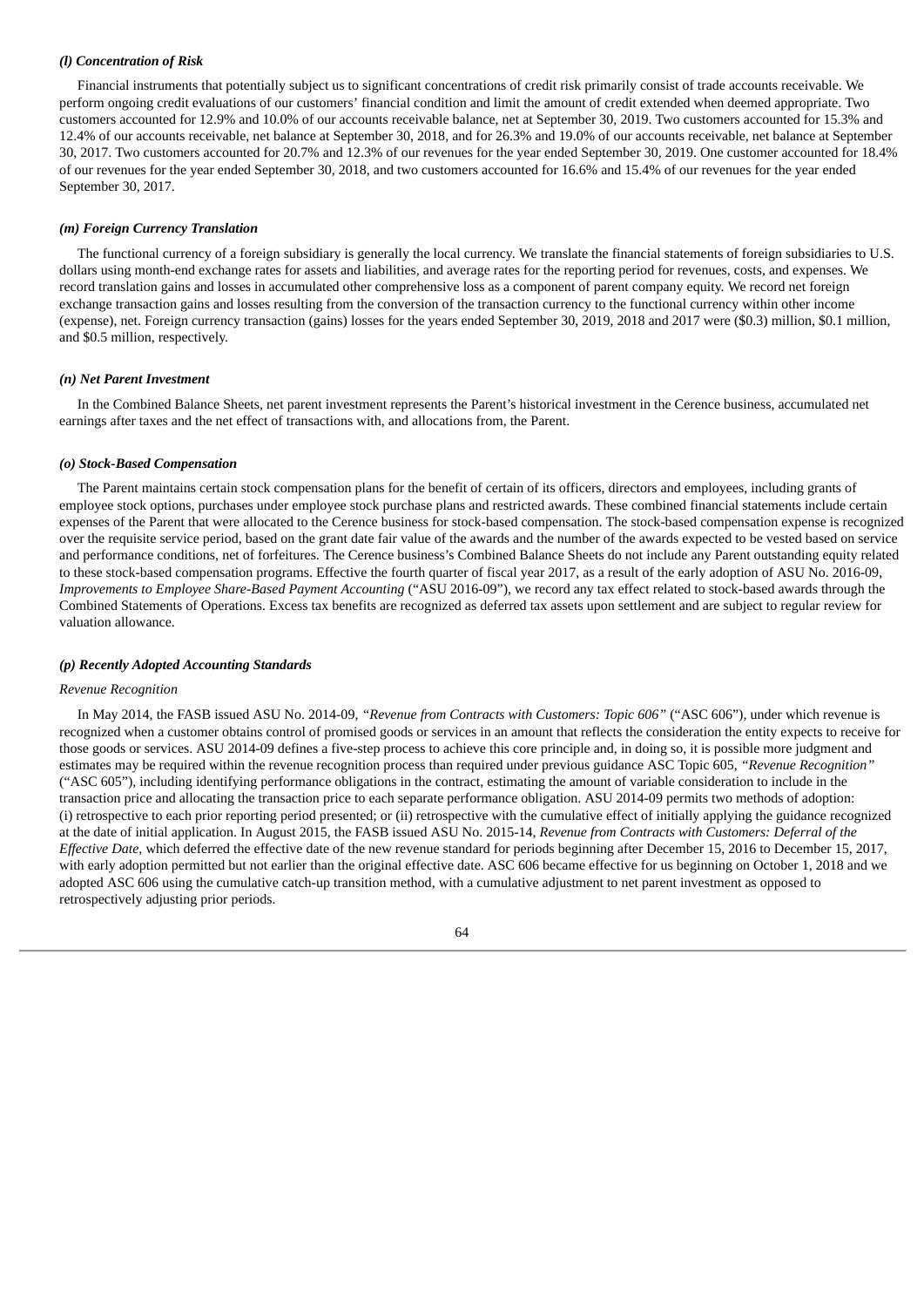The most significant impact of the adoption of ASC 606 relates to our accounting for arrangements that include term-based software licenses bundled with other performance obligations including (i) maintenance and support and (ii) professional services. Under ASC 605, the revenue attributable to these software licenses is recognized ratably over the term of the arrangement because VSOE does not exist for the undelivered maintenance and support element as it is not sold separately. Under ASC 606, the requirement to have VSOE for undelivered elements to enable the separation of revenue for the delivered software licenses is eliminated. Accordingly, under the new standard we are required to recognize term-based software revenue as control is transferred and based upon the amount proportionally allocated to the term-based software license from the contract transaction price.

The following tables summarize the impact of adopting ASC 606 on the Company's Combined Statement of Operations for the fiscal year ended September 30, 2019 and the Combined Balance Sheet as of September 30, 2019 (dollars in thousands):

|                                   | <b>Fiscal Year Ended September 30, 2019</b> |    |                                    |    |                                |  |
|-----------------------------------|---------------------------------------------|----|------------------------------------|----|--------------------------------|--|
|                                   | As reported,<br><b>ASC 606</b>              |    | <b>Effect of</b><br>Implementation |    | As adjusted,<br><b>ASC 605</b> |  |
| <b>Revenues:</b>                  |                                             |    |                                    |    |                                |  |
| License                           | \$<br>172,379                               | \$ | (446)                              | \$ | 171,933                        |  |
| <b>Connected services</b>         | 78,690                                      |    | 947                                |    | 79,637                         |  |
| Professional service              | 52,246                                      |    | 2,682                              |    | 54,928                         |  |
| <b>Total Revenue</b>              | \$<br>303,315                               | \$ | 3,183                              | \$ | 306,498                        |  |
| <b>Cost of Revenues:</b>          |                                             |    |                                    |    |                                |  |
| License                           | \$<br>2,069                                 | \$ | 1                                  | \$ | 2,070                          |  |
| <b>Connected services</b>         | 37,562                                      |    | 283                                |    | 37,845                         |  |
| Professional service              | 51,214                                      |    | (702)                              |    | 50,512                         |  |
| Amortization of intangible assets | 8,498                                       |    |                                    |    | 8,498                          |  |
| Total cost of revenues            | \$<br>99,343                                | \$ | (418)                              | \$ | 98,925                         |  |
|                                   |                                             |    |                                    |    |                                |  |
| Sales and marketing               | \$<br>36,261                                | \$ | 392                                | \$ | 36,653                         |  |
| Other income (expense), net       | 332                                         |    | 31                                 |    | 363                            |  |
| Provision for income taxes        | \$<br>(89,084)                              | \$ | 1,428                              | \$ | (87, 656)                      |  |

|                                           | As of September 30, 2019                                             |    |           |    |                                |  |
|-------------------------------------------|----------------------------------------------------------------------|----|-----------|----|--------------------------------|--|
|                                           | <b>Effect of</b><br>As reported,<br><b>ASC 606</b><br>Implementation |    |           |    | As adjusted,<br><b>ASC 605</b> |  |
| <b>Assets:</b>                            |                                                                      |    |           |    |                                |  |
| Accounts receivable, net                  | \$<br>65,787                                                         | \$ | 7.038     | \$ | 72,825                         |  |
| Deferred costs, current                   | 9,195                                                                |    | 4.437     |    | 13,632                         |  |
| Prepaid expenses and other current assets | 17,343                                                               |    | (10, 326) |    | 7,017                          |  |
| Deferred costs, noncurrent                | 32,428                                                               |    | 4,293     |    | 36,721                         |  |
| Deferred tax asset                        | 150,629                                                              |    | 1.678     |    | 152,307                        |  |
| Other assets                              | \$<br>3,444                                                          | \$ | (1,542)   | \$ | 1,902                          |  |
| <b>Liabilities:</b>                       |                                                                      |    |           |    |                                |  |
| Deferred revenue                          | \$<br>88,233                                                         | \$ | 11,600    | \$ | 99,833                         |  |
| Deferred revenue, net of current portion  | \$<br>265,051                                                        | \$ | (2,040)   | S  | 263,011                        |  |
| <b>Parent company equity:</b>             |                                                                      |    |           |    |                                |  |
| Net parent investment                     | \$<br>1.097.127                                                      | \$ | (4,316)   | S  | 1.092.811                      |  |

## *Other Accounting Pronouncements*

In October 2016, the FASB issued ASU 2016-16, *"Income Taxes (Topic 740): Intra-Entity Transfers of Assets Other Than Inventory"* ("ASU 2016- 16"), which requires income tax consequences of inter-company transfers of assets other than inventory to be recognized when the transfer occurs. ASU 2016-16 is effective for fiscal years beginning after December 15, 2017, with early adoption permitted. We early adopted the guidance during the first quarter of the year ended September 30, 2018. As a result, deferred charges of \$1.5 million arising from inter-company transfers in prior years were recognized and recorded against the beginning balance of net parent investment in the first quarter of the year ended September 30, 2018. The adoption of the guidance did not have a material impact on our combined financial statements for any period presented.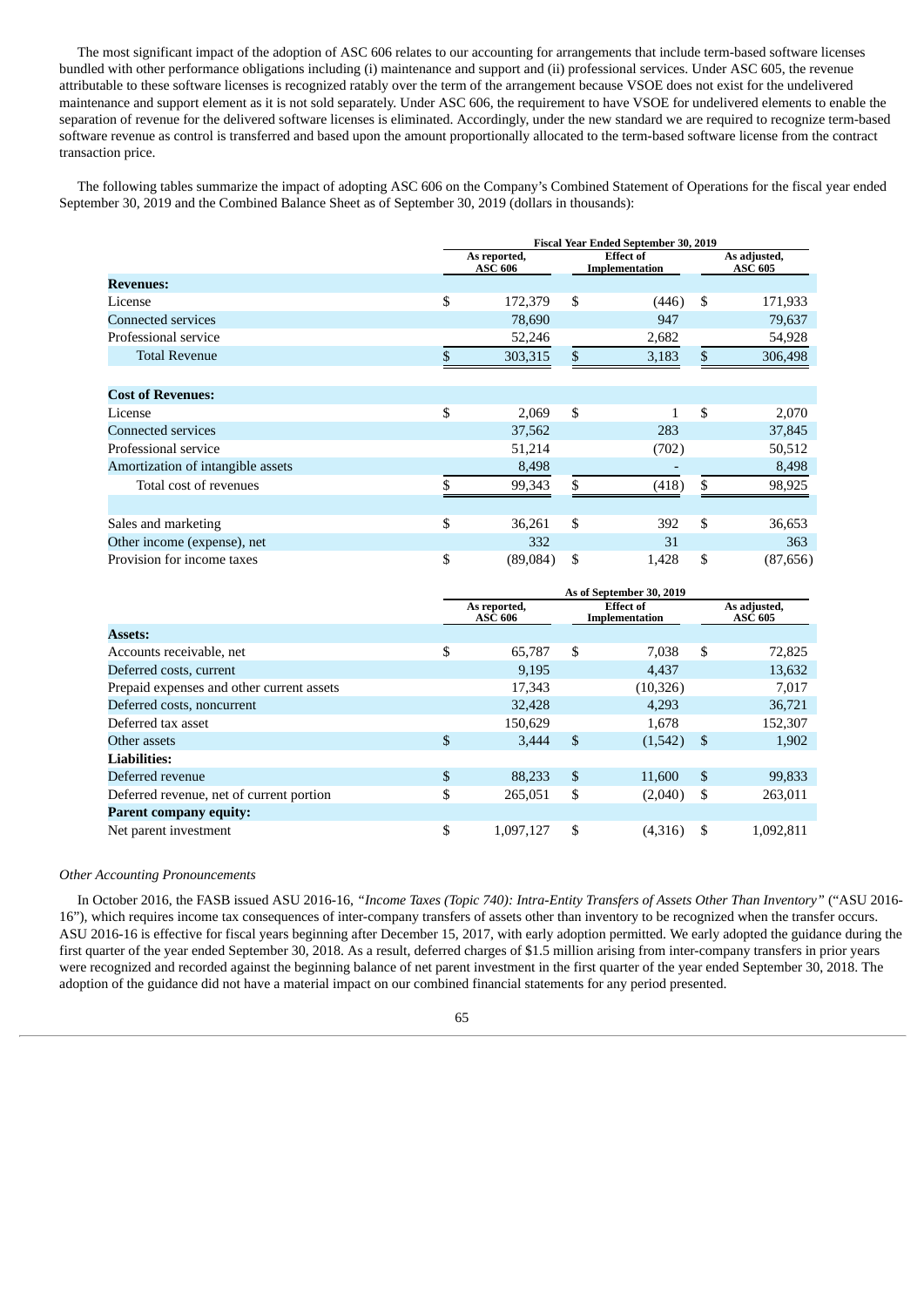In August 2016, the FASB issued ASU 2016-15, Statement of Cash Flows (Topic 230): Classification of Certain Cash Receipts and Cash Payments ("ASU 2016-15"), which provides guidance on the classification of certain specific cash flow issues including debt prepayment or extinguishment costs, settlement of certain debt instruments, contingent consideration payments made after a business combination, proceeds from the settlement of certain insurance claims and distributions received from equity method investees. The standard requires the use of a retrospective approach for all periods presented, but may be applied prospectively if retrospective application would be impractical. ASU 2016-15 became effective for us in the first quarter of fiscal year 2019 and did not have a material impact on our condensed combined financial statements.

In January 2016, the FASB issued ASU No. 2016-01, *Recognition and Measurement of Financial Assets and Financial Liabilities* ("ASU 2016- 01"). ASU 2016-01 amends the guidance on the classification and measurement of financial instruments. Although ASU 2016-01 retains many current requirements, it significantly revises accounting related to the classification and measurement of investments in equity securities and the presentation of certain fair value changes for financial liabilities measured at fair value. ASU 2016-01 also amends certain disclosure requirements associated with the fair value of financial instruments and became effective for us in the first quarter of fiscal year 2019. Based on the composition of our investment portfolio, the adoption of ASU 2016-01 did not have a material impact on our condensed combined financial statements.

### *(q) Issued Accounting Standards Not Yet Adopted*

From time to time, new accounting pronouncements are issued by the FASB and are adopted by us as of the specified effective dates. Unless otherwise discussed, such pronouncements did not have or will not have a significant impact on our combined financial position, results of operations or cash flows, or do not apply to our operations.

#### *Leases*

In February 2016, the FASB issued ASU No. 2016-02, *"Leases"* ("ASU 2016-02"), and codified as ASC 842, which became effective for fiscal years beginning after December 15, 2018 and interim periods therein, with early adoption permitted. The guidance requires lessees to recognize on the balance sheet a right-of-use, or ROU, asset, representing its right to use the underlying asset for the lease term, and a lease liability for all leases with terms greater than 12 months. The guidance also requires qualitative and quantitative disclosures designed to assess the amount, timing, and uncertainty of cash flows arising from leases. ASC 842 is effective for us in the first quarter of fiscal year 2020, and early application is permitted.

In July 2018, the FASB issued ASU 2018-10, "*Codification Improvements to "Topic 842, Leases*" and ASU 2018-11, "*Leases Topic Targeted Improvements*", which provides an additional and optional transition method whereby the new lease standard is applied at the adoption date and recognized as an adjustment to retained earnings. Additionally, in March 2019, the FASB issued ASU 2019-01, "*Codification Improvements to Topic 842*", which provides guidance in the following areas: (1) determining the fair value of the underlying asset by lessors that are not manufacturers or dealers and (2) clarification of interim disclosure requirements during transition.

We adopted the new standard effective October 1, 2019 under the modified retrospective transition approach. We elected the package of practical expedients permitted under the transition guidance. We are currently evaluating the impact of ASC 842 and expect to recognize ROU assets to be in the range of approximately \$17 million to \$19 million, and lease liabilities to be in the range of approximately \$20 million to \$22 million as of October 1, 2019. We do not expect the adoption of the new standard to have a material impact on our consolidated statement of operations and cash flows. We expect applying ASC 842 will have an immaterial cumulative-effect adjustment to retained earnings, as of October 1, 2019. We will provide additional disclosures as required by the new standard in our Form 10-Q for the quarter ended December 31, 2019.

In August 2018, the FASB issued ASU 2018-15, *"Intangibles—Goodwill and Other—Internal-Use Software (Subtopic 350-40):Customer's* Accounting for Implementation Costs Incurred in a Cloud Computing Arrangement That Is a Service Contract", which is effective for fiscal years beginning after December 15, 2019, and interim periods within those fiscal years, with early adoption permitted. The guidance requires that implementation costs related to a hosting arrangement that is a service contract be capitalized and amortized over the term of the hosting arrangement, starting when the module or component of the hosting arrangement is ready for its intended use. The guidance will be applied retrospectively to each period presented. We do not expect the implementation to have a material impact on our combined financial statements.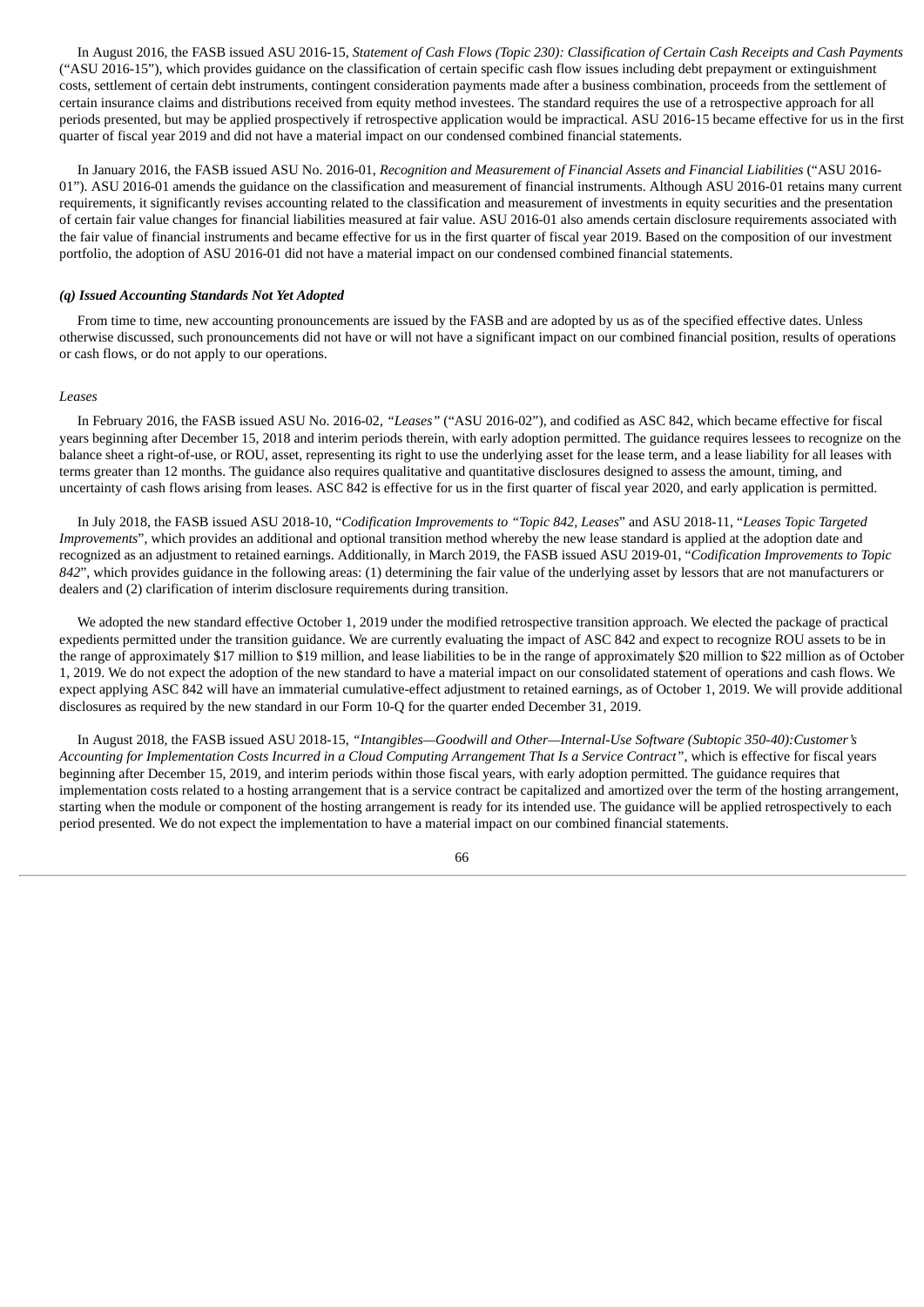## *Other Accounting Pronouncements*

In January 2018, the FASB issued ASU 2018-02, *Income Statement—Reporting Comprehensive Income (Topic 220): Reclassification of Certain Tax Effects from Accumulated Other Comprehensive Income* ("AOCI"), which is effective for fiscal years beginning after December 15, 2018 and interim periods therein, with early adoption permitted. The guidance gives entities the option to reclassify to retained earnings the tax effects resulting from the Tax Cuts and Jobs Act ("TCJA") related to items in AOCI. The new guidance may be applied retrospectively to each period in which the effect of the Act is recognized in the period of adoption. We do not expect the implementation to have a material impact on our combined financial statements.

### **4. Business Acquisitions**

As part of our business strategy, we have acquired, and may acquire in the future, certain businesses and technologies primarily to expand our products and service offerings.

On April 2, 2018, we completed the acquisition of Voicebox Technologies Corporation ("Voicebox"). Voicebox is a provider of conversational artificial intelligence, including voice recognition, natural language understanding, and artificial intelligence services. We expect this acquisition to expand our current automotive solutions with a range of new predictive intelligence, embedded natural language, and hybrid virtual assistant capabilities. We expect to be able to provide an end-to-end automotive intelligence platform that merges automated speech recognition, natural language understanding, and information management to increase customer satisfaction, strengthen customer loyalty and improve business results. The aggregate consideration for this transaction was \$94.2 million which included \$79.8 million in cash, net of \$6.7 million cash acquired, a \$12.8 million write-off of deferred revenues related to the Cerence business's pre-existing relationship with Voicebox, and a \$1.6 million deferred acquisition payment which would be paid in cash upon the conclusion of an indemnity period. Acquisition costs related to Voicebox were \$4.1 million. For further detail, refer to Note 3(i). The results of operations of Voicebox are included within these combined financial statements beginning on the date of acquisition.

A summary of the final allocation of the purchase consideration for the acquisition of Voicebox adjusted for measurement period adjustments is as follows (dollars in thousands):

|                                              | <b>Voicebox</b> |
|----------------------------------------------|-----------------|
| <b>Purchase consideration:</b>               |                 |
| Cash                                         | \$<br>79,802    |
| Settlement of pre-existing relationship      | 12,751          |
| Deferred acquisition payment                 | 1,600           |
| Total purchase consideration                 | \$<br>94,153    |
| <b>Allocation of purchase consideration:</b> |                 |
| Accounts receivable                          | \$<br>6,545     |
| Prepaid expenses and other current assets    | 620             |
| Property and equipment                       | 4,008           |
| Goodwill                                     | 50,508          |
| Intangible assets                            | 49,600          |
| Deferred tax asset                           | 124             |
| Other assets                                 | 9               |
| Total assets acquired                        | 111,414         |
| <b>Current liabilities</b>                   | (7, 332)        |
| Deferred tax liability                       | (3,762)         |
| Other liabilities                            | (6,167)         |
| Total liabilities assumed                    | (17,261)        |
| Net assets acquired                          | \$<br>94,153    |

The measurement period adjustments reflect new information obtained about facts and circumstances that existed at the date of the acquisition and primarily related to the recognition of a deferred tax liability.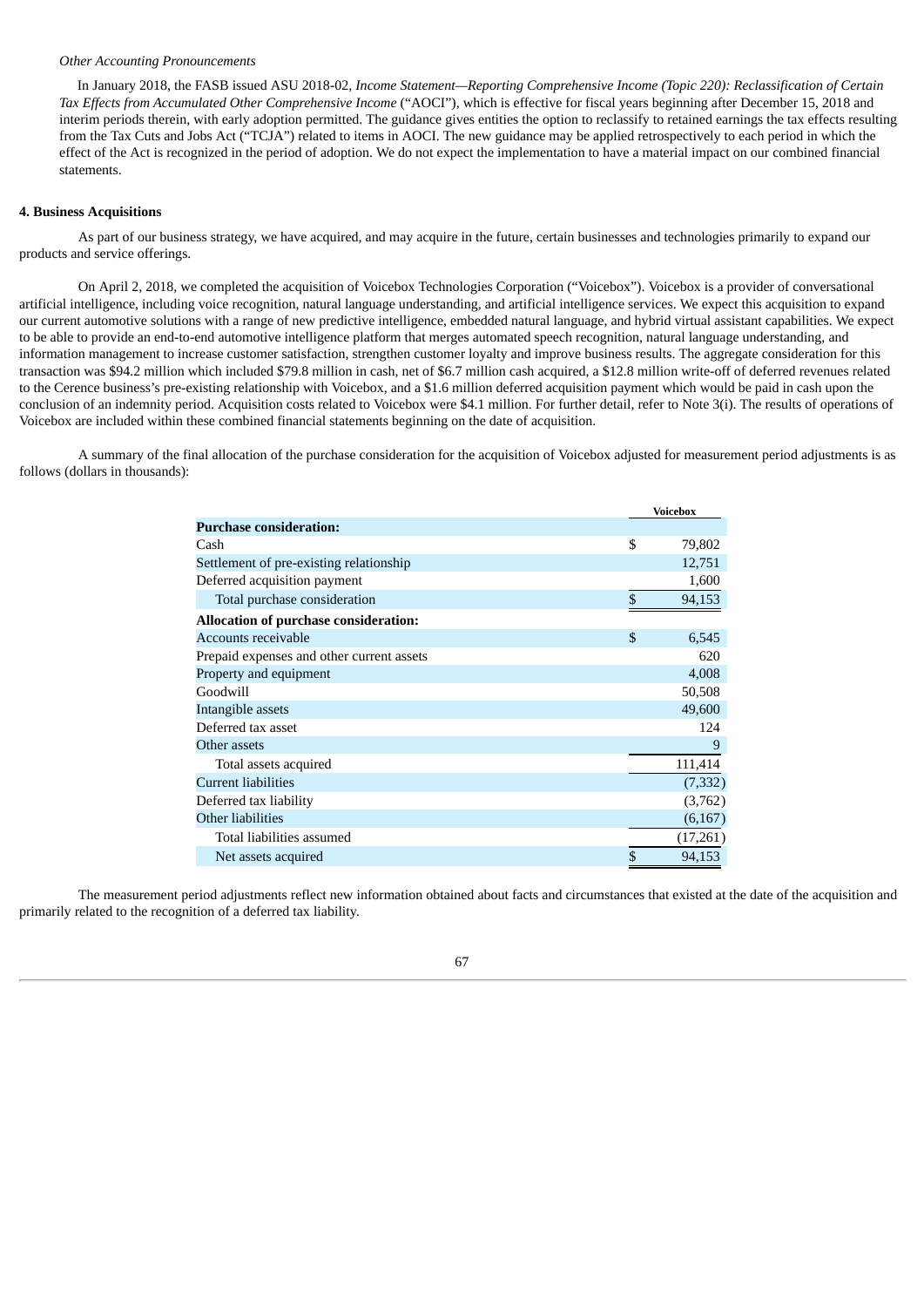Goodwill from the Voicebox acquisition is not tax deductible. The following are the identifiable intangible assets acquired and their respective weighted average useful lives, as determined based on final valuations (dollars in thousands):

|                               | <b>Voicebox</b> |                                         |  |
|-------------------------------|-----------------|-----------------------------------------|--|
|                               | Amount          | <b>Weighted Average</b><br>Life (Years) |  |
| Core and completed technology | 12,700          | 4.0                                     |  |
| Customer relationships        | 36,900          | 5.0                                     |  |
| Total                         | 49,600          |                                         |  |

The results of Voicebox for the post-acquisition period from April 2, 2018 to September 30, 2018 are as follows:

| Total revenue | 5,631   |
|---------------|---------|
| Net loss      | (9,238) |

The following unaudited pro forma information has been prepared as if the acquisition of Voicebox had occurred on October 1, 2016. The acquisition was not material to Nuance, therefore information for the year ended September 30, 2016 is not available:

|                   | <b>Year Ended September 30,</b> |  |           |  |
|-------------------|---------------------------------|--|-----------|--|
|                   | 2018                            |  | 2017      |  |
|                   | (ASC 605)                       |  | (ASC 605) |  |
| Total revenue     | 285,119                         |  | 258,051   |  |
| Net (loss) income | $(3,965)$ \$                    |  | 19.704    |  |

#### **5. Revenue Recognition**

We primarily derive revenue from the following sources: (1) software license arrangements, primarily royalty arrangements, (2) connected services, and (3) professional services. Revenue is reported net of applicable sales and use tax, value-added tax and other transaction taxes imposed on the related transaction including mandatory government charges that are passed through to our customers. We account for a contract when both parties have approved and committed to the contract, the rights of the parties are identified, payment terms are identified, the contract has commercial substance and collectability of consideration is probable.

Our arrangements with customers may contain multiple products and services. We account for individual products and services separately if they are distinct—that is, if a product or service is separately identifiable from other items in the contract and if a customer can benefit from it on its own or with other resources that are readily available to the customer.

We currently recognize revenue after applying the following five steps:

- identification of the contract, or contracts, with a customer:
- identification of the performance obligations in the contract, including whether they are distinct within the context of the contract;
- determination of the transaction price, including the constraint on variable consideration;
- allocation of the transaction price to the performance obligations in the contract;
- recognition of revenue when, or as, performance obligations are satisfied.

We allocate the transaction price of the arrangement based on the relative estimated standalone selling price ("SSP") of each distinct performance obligation. In determining SSP, we maximize observable inputs and consider a number of data points, including:

- the pricing of standalone sales (in the instances where available);
- the pricing established by management when setting prices for deliverables that are intended to be sold on a standalone basis;
- contractually stated prices for deliverables that are intended to be sold on a standalone basis; and
- other pricing factors, such as the geographical region in which the products are sold and expected discounts based on the customer size and type.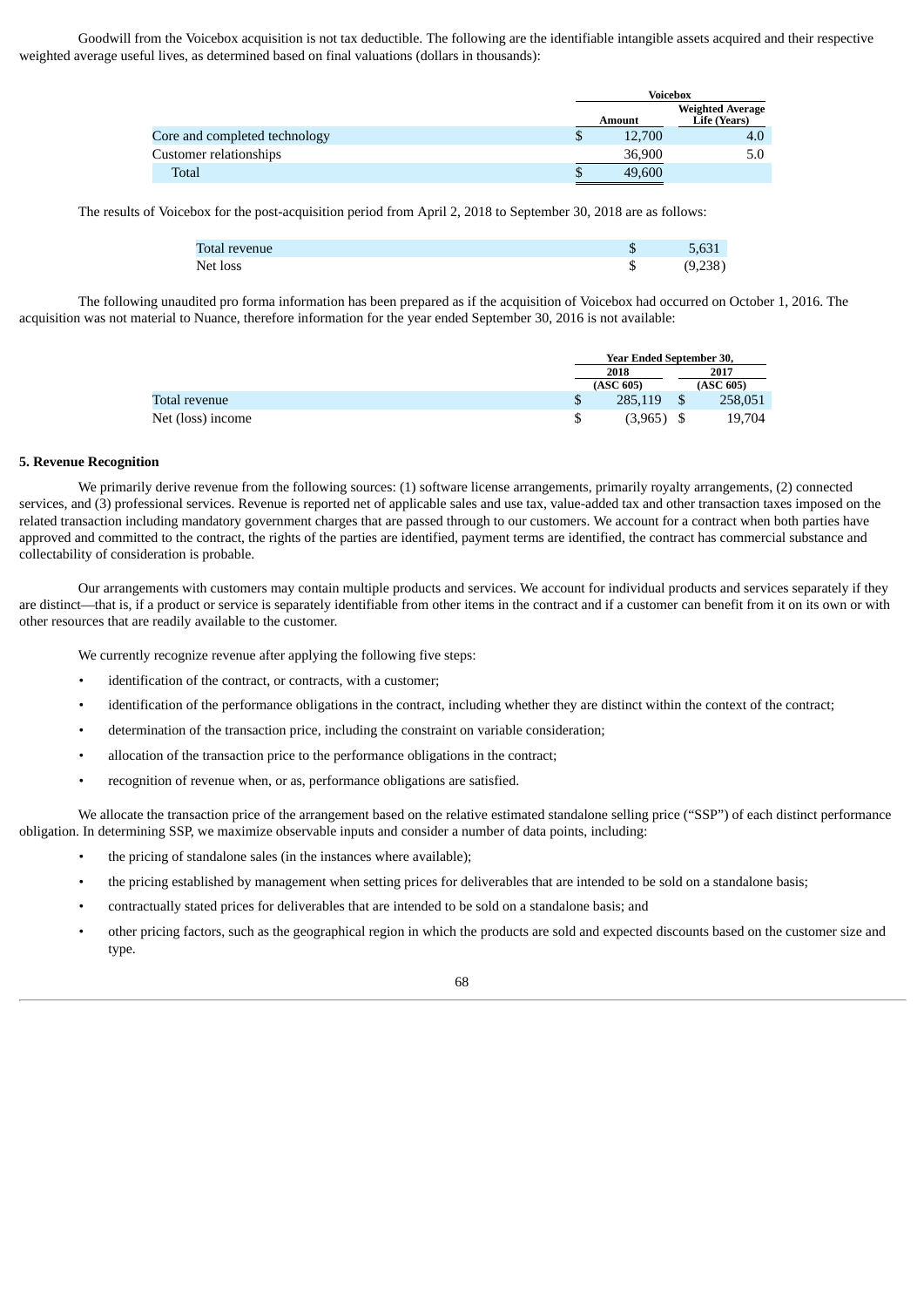We only include estimated amounts in the transaction price to the extent it is probable that a significant reversal of cumulative revenue recognized will not occur when the uncertainty associated with the variable consideration is resolved. We reduce transaction prices for estimated returns and other allowances that represent variable consideration under ASC 606, which we estimate based on historical return experience and other relevant factors, and record a corresponding refund liability as a component of accrued expenses and other current liabilities. Other forms of contingent revenue or variable consideration are infrequent.

Revenue is recognized when control of these services is transferred to our customers, in an amount that reflects the consideration we expect to be entitled to in exchange for those services.

We assess the timing of the transfer of products or services to the customer as compared to the timing of payments to determine whether a significant financing component exists. In accordance with the practical expedient in ASC 606-10-32-18, we do not assess the existence of a significant financing component when the difference between payment and transfer of deliverables is a year or less. If the difference in timing arises for reasons other than the provision of finance to either the customer or us, no financing component is deemed to exist. The primary purpose of our invoicing terms is to provide customers with simplified and predictable ways of purchasing our services, not to receive or provide financing from or to customers. We do not consider set-up fees nor other upfront fees paid by our customers to represent a financing component.

Reimbursements for out-of-pocket costs generally include, but are not limited to, costs related to transportation, lodging and meals. Revenue from reimbursed out-of-pocket costs is accounted for as variable consideration.

## *(a) Performance Obligations*

#### Licenses

Software and technology licenses sold with non-distinct professional services to customize and/or integrate the underlying software and technology are accounted for as a combined performance obligation. Revenue from the combined performance obligation is recognized over time based upon the progress towards completion of the project, which is measured based on the labor hours already incurred to date as compared to the total estimated labor hours. For income statement presentation purposes, we separate license revenue from professional services revenue based on their SSPs.

Revenue from distinct software and technology licenses, which do not require professional service to customize and/or integrate the software license, is recognized at the point in time when the software and technology is made available to the customer and control is transferred.

Revenue from software and technology licenses sold on a royalty basis, where the license of non-exclusive intellectual property is the predominant item to which the royalty relates, is recognized in the period the usage occurs in accordance with the practical expedient in ASC 606-10-55-65(A).

## Connected Services

Connected services, which allow our customers to use the hosted software over the contract period without taking possession of the software, are provided on a usage basis as consumed or on a fixed fee subscription basis. Subscription basis revenue represents a single promise to stand-ready to provide access to our connected services. Our connected services contract terms generally range from one to five years.

As each day of providing services is substantially the same and the customer simultaneously receives and consumes the benefits as access is provided, we have determined that our connected services arrangements are a single performance obligation comprised of a series of distinct services. These services include variable consideration, typically a function of usage. We recognize revenue as each distinct service period is performed (i.e., recognized as incurred).

Our connected service arrangements generally include services to develop, customize, and stand-up applications for each customer. In determining whether these services are distinct, we consider dependence of the Cloud service on the up-front development and stand-up, as well as availability of the services from other vendors. We have concluded that the up-front development, stand-up and customization services are not distinct performance obligations, and as such, revenue for these activities is recognized over the period during which the cloud-connected services are provided, and is included within connected services revenue.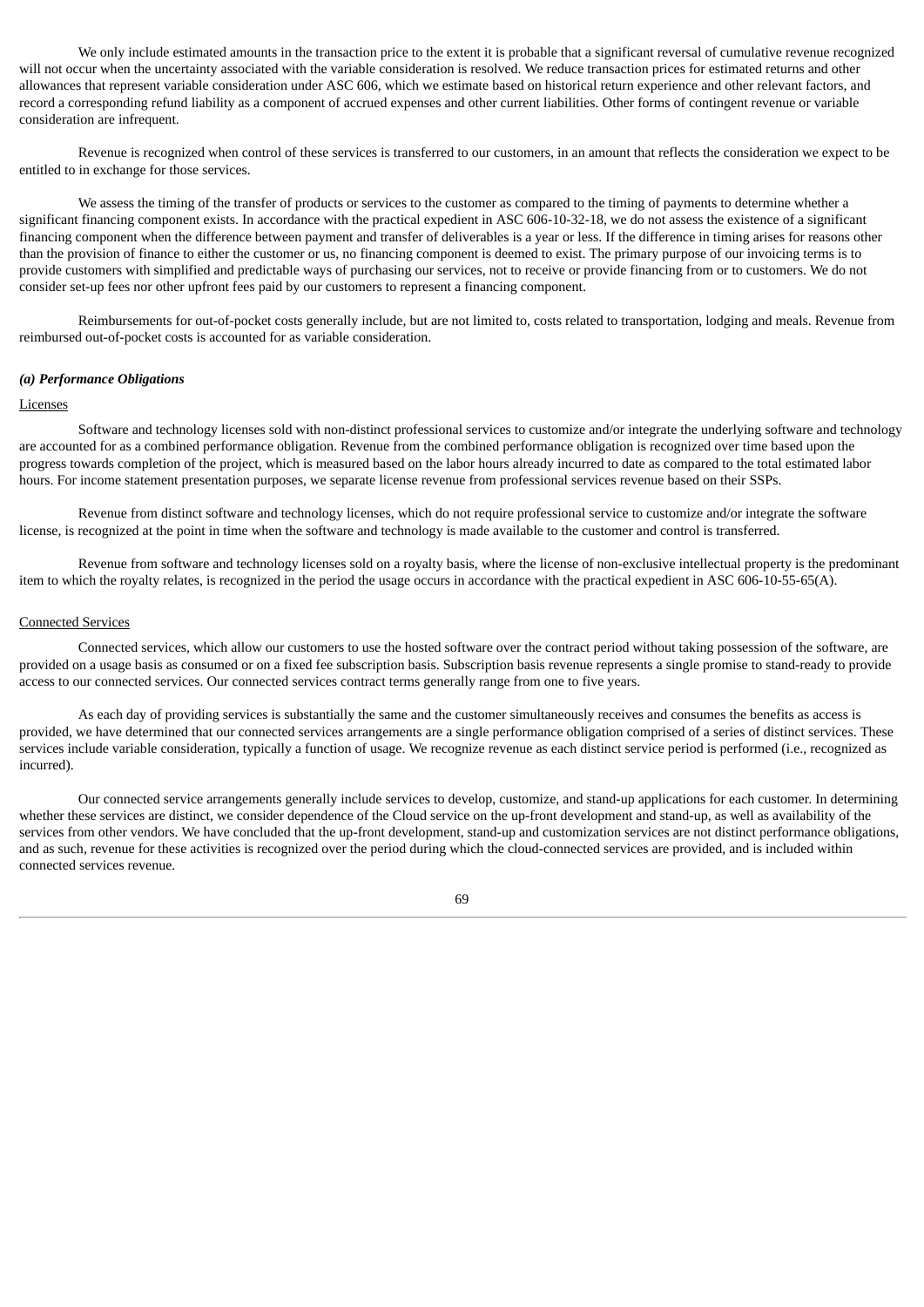## Professional Services

Revenue from distinct professional services, including training, is recognized over time based upon the progress towards completion of the project, which is measured based on the labor hours already incurred to date as compared to the total estimated labor hours.

## *(b) Significant Judgments*

Determining whether products and services are considered distinct performance obligations that should be accounted for separately versus together may require significant judgment. Our license contracts often include professional services to customize and/or integrate the licenses into the customer's environment. Judgment is required to determine whether the license is considered distinct and accounted for separately, or not distinct and accounted for together with professional services.

Judgments are required to determine the SSP for each distinct performance obligation. When the SSP is directly observable, we estimate the SSP based upon the historical transaction prices, adjusted for geographic considerations, customer classes, and customer relationship profiles. In instances where the SSP is not directly observable, we determine the SSP using information that may include market conditions and other observable inputs. We may have more than one SSP for individual products and services due to the stratification of those products and services by customers and circumstances. In these instances, we may use information such as the size of the customer and geographic region in determining the SSP. Determining the SSP for performance obligations which we never sell separately also requires significant judgment. In estimating the SSP, we consider the likely price that would have resulted from established pricing practices had the deliverable been offered separately and the prices a customer would likely be willing to pay.

#### *(c) Disaggregated Revenue*

Revenues, classified by the major geographic region in which our customers are located, for the years ended September 30, 2019, 2018 and 2017 (dollars in thousands):

|                                      | September 30, |           |    |           |    |           |
|--------------------------------------|---------------|-----------|----|-----------|----|-----------|
|                                      | 2019          |           |    | 2018      |    | 2017      |
|                                      |               | (ASC 606) |    | (ASC 605) |    | (ASC 605) |
| Revenues:                            |               |           |    |           |    |           |
| <b>United States</b>                 |               | 131,877   | \$ | 109,564   | -S | 80,181    |
| <b>Other Americas</b>                |               | 1,044     |    | 1,492     |    | 2,051     |
| Germany                              |               | 78,258    |    | 64,417    |    | 74,474    |
| Other Europe, Middle East and Africa |               | 20,478    |    | 16,755    |    | 15,192    |
| Japan                                |               | 44,472    |    | 57,303    |    | 43,894    |
| Other Asia-Pacific                   |               | 27,186    |    | 27,453    |    | 28,937    |
| Total net revenues (1)               |               | 303,315   |    | 276,984   |    | 244,729   |

(1) As a result of our adoption of ASC 606 effective October 1, 2018 using the modified retrospective method, prior period amounts have not been adjusted to conform with ASC 606 and therefore may not be comparable.

Revenues within the United States, Germany, and Japan accounted for more than 10% of revenue for all periods presented.

Revenues relating to two customers accounted for \$62.7 million, or 20.7%, and \$37.4 million, or 12.3% of revenue for the fiscal year ended September 30, 2019. One customer accounted for \$51.0 million, or 18.4% of revenue for the fiscal year ended September 30, 2018, and two customers accounted for \$40.6 million, or 16.6% and \$37.7 million, or 15.4% of revenue for the fiscal year ended September 30, 2017.

#### *(d) Contract Acquisition Costs*

In conjunction with the adoption of ASC 606, we are required to capitalize certain contract acquisition costs. The capitalized costs primarily relate to paid commissions. In accordance with the practical expedient in ASC 606-10-10-4, we apply a portfolio approach to estimate contract acquisition costs for groups of customer contracts. We elect to apply the practical expedient in ASC 340-40-25-4 and will expense contract acquisition costs as incurred where the expected period of benefit is one year or less. Contract acquisition costs are deferred and amortized on a straight-line basis over the period of benefit, which we have estimated to be, on average, between one and five years. The period of benefit was determined based on an average customer contract term, expected contract renewals, changes in technology and our ability to retain customers, including canceled contracts. We assess the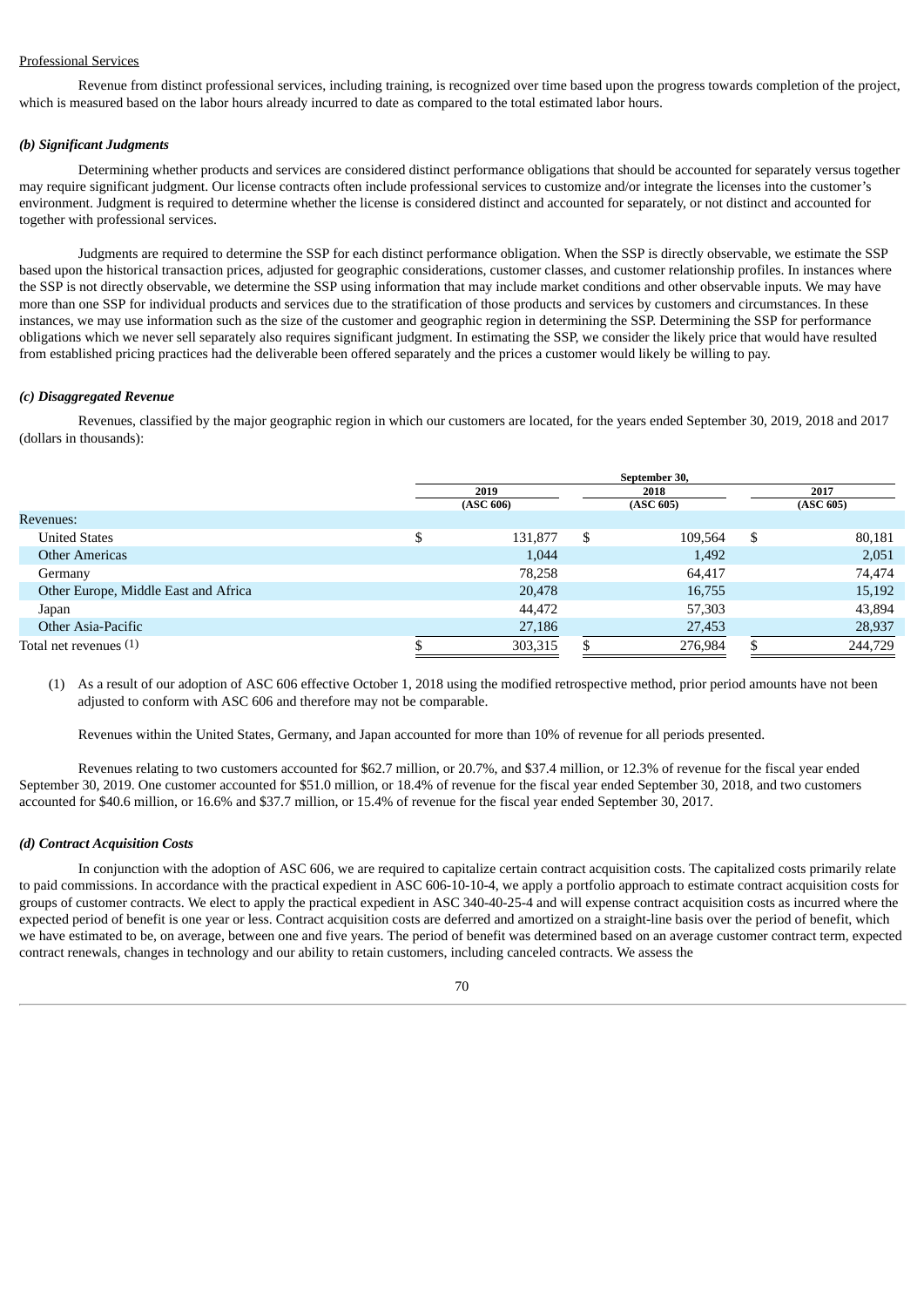amortization term for all major transactions based on specific facts and circumstances. Contract acquisition costs are classified as current or noncurrent assets based on when the expense will be recognized. The current and noncurrent portions of contract acquisition costs are included in prepaid expenses and other current assets, and in other assets, respectively. As of September 30, 2019, we had \$2.7 million of contract acquisition costs. We had amortization expense of \$0.7 million related to these costs during the fiscal year ended September 30, 2019. There was no impairment related to contract acquisition costs.

## *(e) Capitalized Contract Costs*

We capitalize incremental costs incurred to fulfill our contracts that (i) relate directly to the contract, (ii) are expected to generate resources that will be used to satisfy our performance obligation under the contract, and (iii) are expected to be recovered through revenue generated under the contract. Our capitalized costs consist primarily of setup costs, such as costs to standup, customize and develop applications for each customer, which are incurred to satisfy our stand-ready obligation to provide access to our connected offerings. These contract costs are expensed to cost of revenue as we satisfy our stand-ready obligation over the contract term which we estimate to be between one and five years, on average. The contract term was determined based on an average customer contract term, expected contract renewals, changes in technology, and our ability to retain customers, including canceled contracts. We classify these costs as current or noncurrent based on the timing of when we expect to recognize the expense. The current and noncurrent portions of capitalized contract fulfillment costs are presented as deferred costs. As of September 30, 2019, we had \$41.6 million of capitalized contract costs.

We had amortization expense of \$10.6 million related to these costs during the fiscal year ended September 30, 2019. There was no impairment related to contract costs capitalized.

## *(f) Trade Accounts Receivable and Contract Balances*

We classify our right to consideration in exchange for deliverables as either a receivable or a contract asset. A receivable is a right to consideration that is unconditional (i.e. only the passage of time is required before payment is due). We present such receivables in accounts receivable, net at their net estimated realizable value. We maintain an allowance for doubtful accounts to provide for the estimated amount of receivables that may not be collected. The allowance is based upon an assessment of customer creditworthiness, historical payment experience, the age of outstanding receivables and other applicable factors.

Our contract assets and liabilities are reported in a net position on a contract-by-contract basis at the end of each reporting period.

Contract assets include unbilled amounts from long-term contracts when revenue recognized exceeds the amount billed to the customer, and right to payment is not solely subject to the passage of time. Contract assets are included in prepaid expenses and other current assets. As of September 30, 2019, we had \$9.2 million of current contract assets. The table below shows significant changes in contract assets (dollars in thousands):

|                                                  | <b>Contract assets</b> |  |
|--------------------------------------------------|------------------------|--|
| Balance as of October 1, 2018                    | 13.492                 |  |
| Revenues recognized but not billed               | 11.025                 |  |
| Amounts reclassified to accounts receivable, net | (15,298)               |  |
| Balance as of September 30, 2019                 | 9.219                  |  |

Our contract liabilities, which we present as deferred revenue, consist of advance payments and billings in excess of revenues recognized. We classify deferred revenue as current or noncurrent based on when we expect to recognize the revenues. As of September 30, 2019, we had \$353.3 million of deferred revenue. The table below shows significant changes in deferred revenue (dollars in thousands):

|                                   | <b>Deferred revenue</b> |
|-----------------------------------|-------------------------|
| Balance as of October 1, 2018     | 350,224                 |
| Amounts billed but not recognized | 22.150                  |
| Revenue recognized                | (19,090)                |
| Balance as of September 30, 2019  | 353.284                 |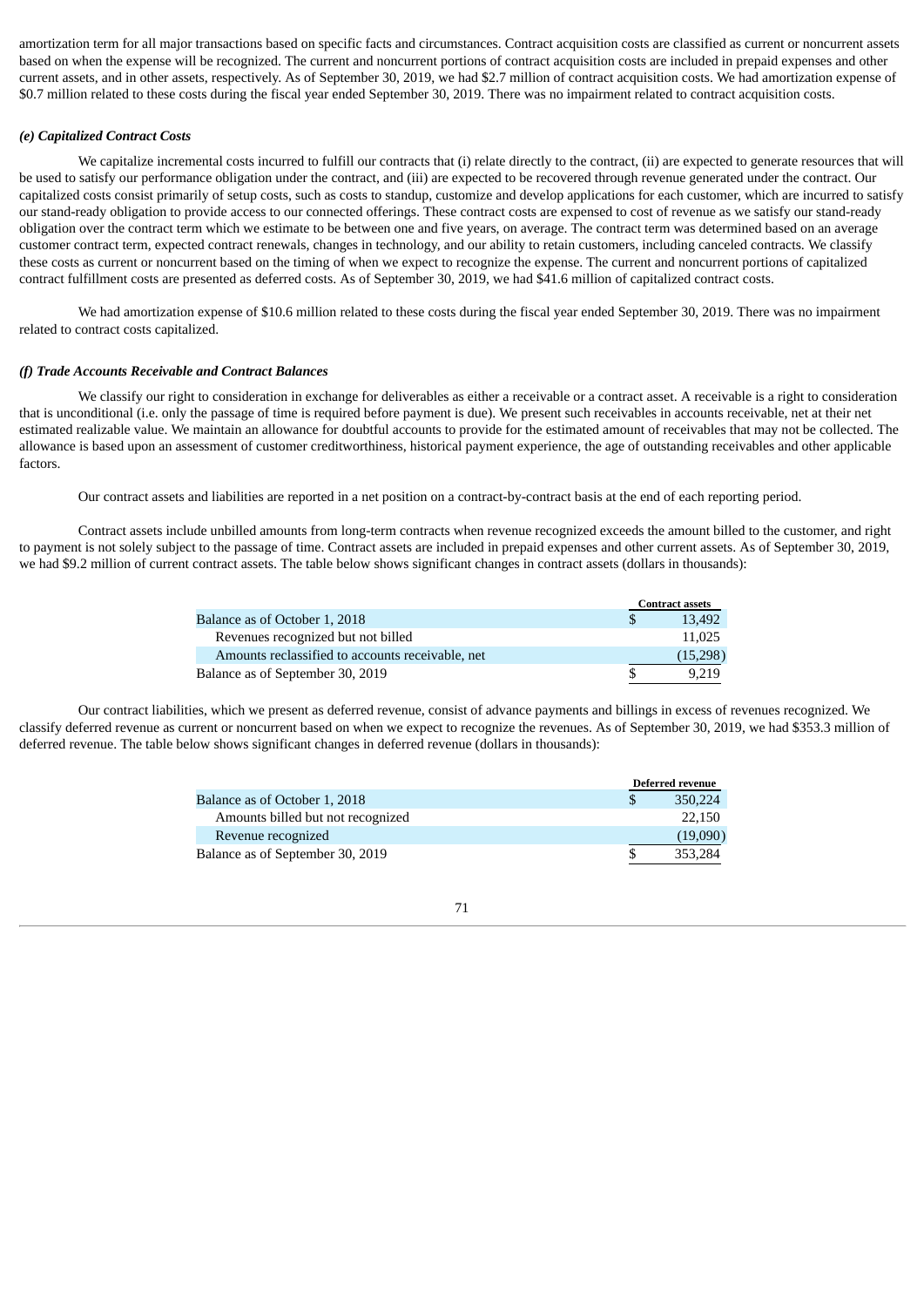## *(g) Remaining Performance Obligations*

The following table includes estimated revenue expected to be recognized in the future related to performance obligations that are unsatisfied or partially unsatisfied at September 30, 2019 (dollars in thousands):

|                  | <b>Within One</b><br>Year |                    | Two to Five<br>Years |         | Greater<br>than<br><b>Five Years</b> |        | Total |         |
|------------------|---------------------------|--------------------|----------------------|---------|--------------------------------------|--------|-------|---------|
| Total<br>revenue |                           | 120.344<br>⊥∠∪,∪—— |                      | 200.444 |                                      | 88,141 |       | 408.929 |

The table above includes fixed backlogs and does not include variable backlogs derived from contingent usage-based activities, such as royalties and usage-based connected services.

## **6. Earnings Per Share**

Basic earnings per share is computed by dividing net income by the weighted-average number of shares of common stock outstanding during the period. Diluted earnings per share is computed by dividing net income by the weighted-average number of shares of common stock outstanding during the period, increased to include the number of shares of common stock that would have been outstanding had potential dilutive shares of common stock been issued. The dilutive effect of stock options and restricted stock units are reflected in diluted net income per share by applying the treasury stock method. There were no Cerence equity awards outstanding prior to the Spin-off, thus the computation of basic and diluted earnings per common share (EPS) for all periods disclosed was calculated using the shares issued in connection with the Spin-Off totaling 36.4 million shares.

The numerator for both basic and diluted EPS is net income.

The following is a reconciliation of basic shares to diluted shares:

|                           |        | September 30, |        |
|---------------------------|--------|---------------|--------|
| in thousands              | 2019   | 2018          | 2017   |
| <b>Basic shares</b>       | 36,391 | 36,391        | 36,391 |
| Effect of dilutive shares |        |               |        |
| Diluted shares            | 36,391 | 36,391        | 36,391 |

## **7. Goodwill and Intangible Assets**

## *(a) Goodwill*

The changes in the carrying amount of goodwill for the years ended September 30, 2019 and 2018 were as follows (dollars in thousands):

|                                        | Total     |
|----------------------------------------|-----------|
| Balance as of October 1, 2017          | 1,075,443 |
| Acquisitions                           | 46,918    |
| Effect of foreign currency translation | (2, 415)  |
| Balance as of September 30, 2018       | 1,119,946 |
| <b>Acquisitions</b>                    | 3,591     |
| Effect of foreign currency translation | (4,208)   |
| Balance as of September 30, 2019       | 1,119,329 |
|                                        |           |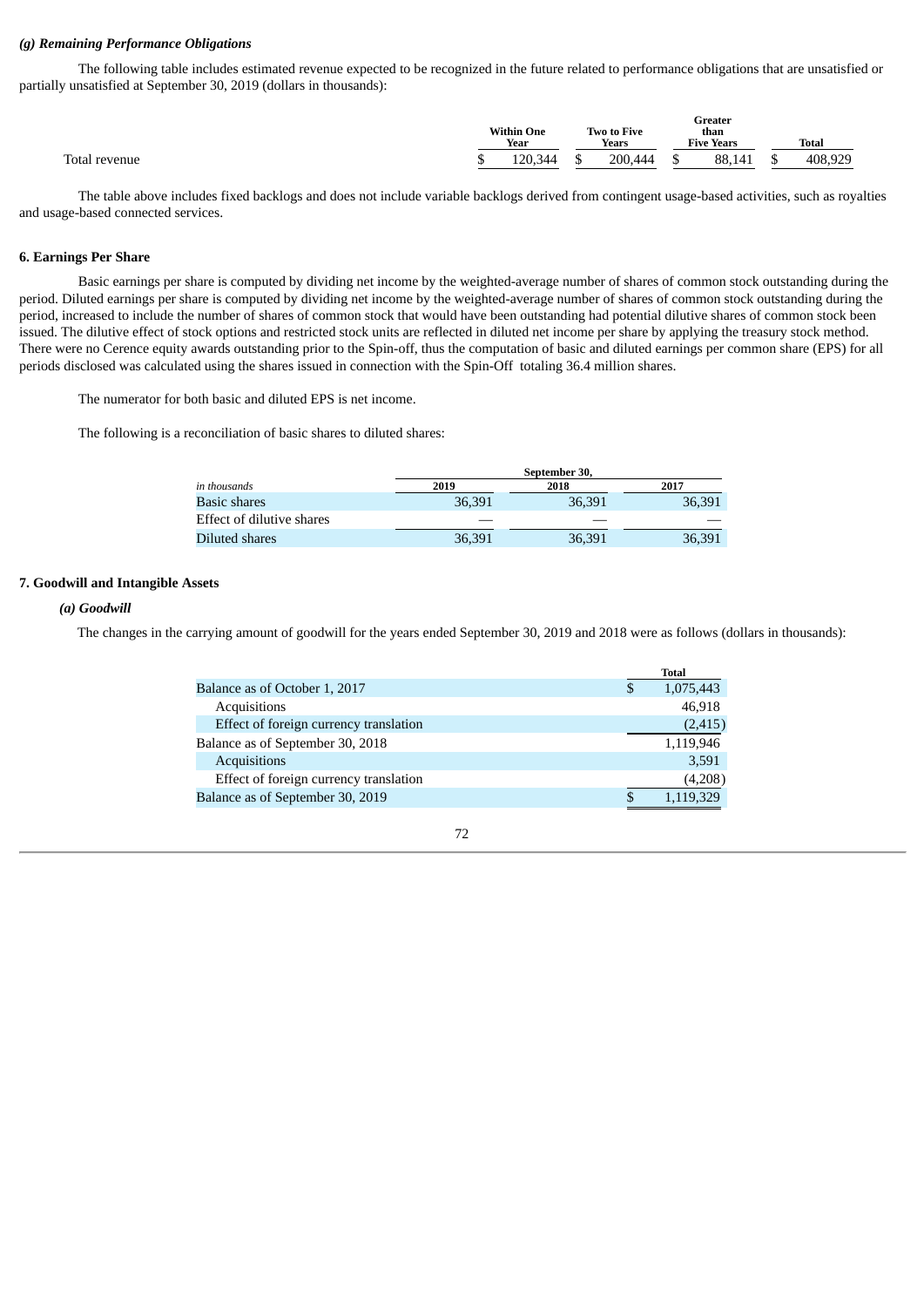# *(b) Intangible Assets, Net*

The following tables summarizes the gross carrying amounts and accumulated amortization of intangible assets by major class (dollars in thousands):

|                        | September 30, 2019 |                             |              |                             |               |                                         |                                                             |
|------------------------|--------------------|-----------------------------|--------------|-----------------------------|---------------|-----------------------------------------|-------------------------------------------------------------|
|                        |                    | Gross<br>Carrying<br>Amount |              | Accumulated<br>Amortization |               | <b>Net</b><br>Carrying<br>Amount        | <b>Weighted Average</b><br><b>Remaining Life</b><br>(Years) |
| Customer relationships |                    | 104,783                     | S            | (58, 568)                   | -S            | 46,215                                  | 4.0                                                         |
| Technology and patents |                    | 116,757                     |              | (97, 411)                   |               | 19,346                                  | 2.5                                                         |
| Total                  |                    | 221,540                     | S            | (155, 979)                  | S             | 65,561                                  |                                                             |
|                        |                    |                             |              | September 30, 2018          |               |                                         |                                                             |
|                        |                    | Gross<br>Carrying<br>Amount |              | Accumulated<br>Amortization |               | <b>Net</b><br>Carrying<br><b>Amount</b> | <b>Weighted Average</b><br><b>Remaining Life</b><br>(Years) |
| Customer relationships |                    | 99,797                      | $\mathbf{s}$ | (40,699)                    | <sup>\$</sup> | 59,098                                  | 4.9                                                         |
| Technology and patents |                    | 47,900                      |              | (22, 186)                   |               | 25,714                                  | 3.3                                                         |
| Total                  |                    | 147,697                     |              | (62, 885)                   |               | 84,812                                  |                                                             |

Amortization expense for acquired technology and patents is included in the cost of revenue in the accompanying statements of operations and amounted to \$8.5 million, \$6.6 million, and \$5.0 million for the years ended September 30, 2019, 2018, and 2017, respectively. Additionally, amortization expense for intangible assets of the Parent utilized by the Cerence business amounted to \$22 thousand, \$1.2 million, and \$1.9 million in the years ended September 30, 2019, 2018, and 2017, respectively, and is included in the cost of revenue as shown in Note 18. Amortization expense for customer relationships is included in operating expenses and amounted to \$12.5 million, \$8.8 million, and \$5.8 million in the years ended September 30, 2019, 2018, and 2017, respectively. Estimated amortization for each of the five succeeding years and thereafter as of September 30, 2019, is as follows (dollars in thousands):

| <b>Year Ending September 30,</b> |    | Cost of<br><b>Revenues</b> |   | <b>Operating</b><br>Expenses |   | <b>Total</b> |
|----------------------------------|----|----------------------------|---|------------------------------|---|--------------|
| 2020                             | Φ  | 8,318                      | S | 12,468                       | S | 20,786       |
| 2021                             |    | 7,528                      |   | 12,468                       |   | 19,996       |
| 2022                             |    | 2,984                      |   | 11,509                       |   | 14,493       |
| 2023                             |    | 414                        |   | 5,901                        |   | 6,315        |
| 2024                             |    | 102                        |   | 2,211                        |   | 2,313        |
| Thereafter                       |    |                            |   | 1,658                        |   | 1,658        |
| Total                            | ۰D | 19,346                     | J | 46,215                       | S | 65,561       |

#### **8. Accounts Receivable, Net**

Accounts receivable, net consisted of the following (dollars in thousands):

|                                                        |   | September 30, |  |           |  |  |
|--------------------------------------------------------|---|---------------|--|-----------|--|--|
|                                                        |   | 2019          |  | 2018      |  |  |
|                                                        |   | (ASC 606)     |  | (ASC 605) |  |  |
| Trade accounts receivable                              | S | 65.532        |  | 72,913    |  |  |
| Unbilled accounts receivable under long-term contracts |   | 1,120         |  | 125       |  |  |
| Gross accounts receivable                              |   | 66,652        |  | 73,038    |  |  |
| Less: allowance for doubtful accounts                  |   | (865)         |  | (954)     |  |  |
| Total                                                  |   | 65,787        |  | 72,084    |  |  |

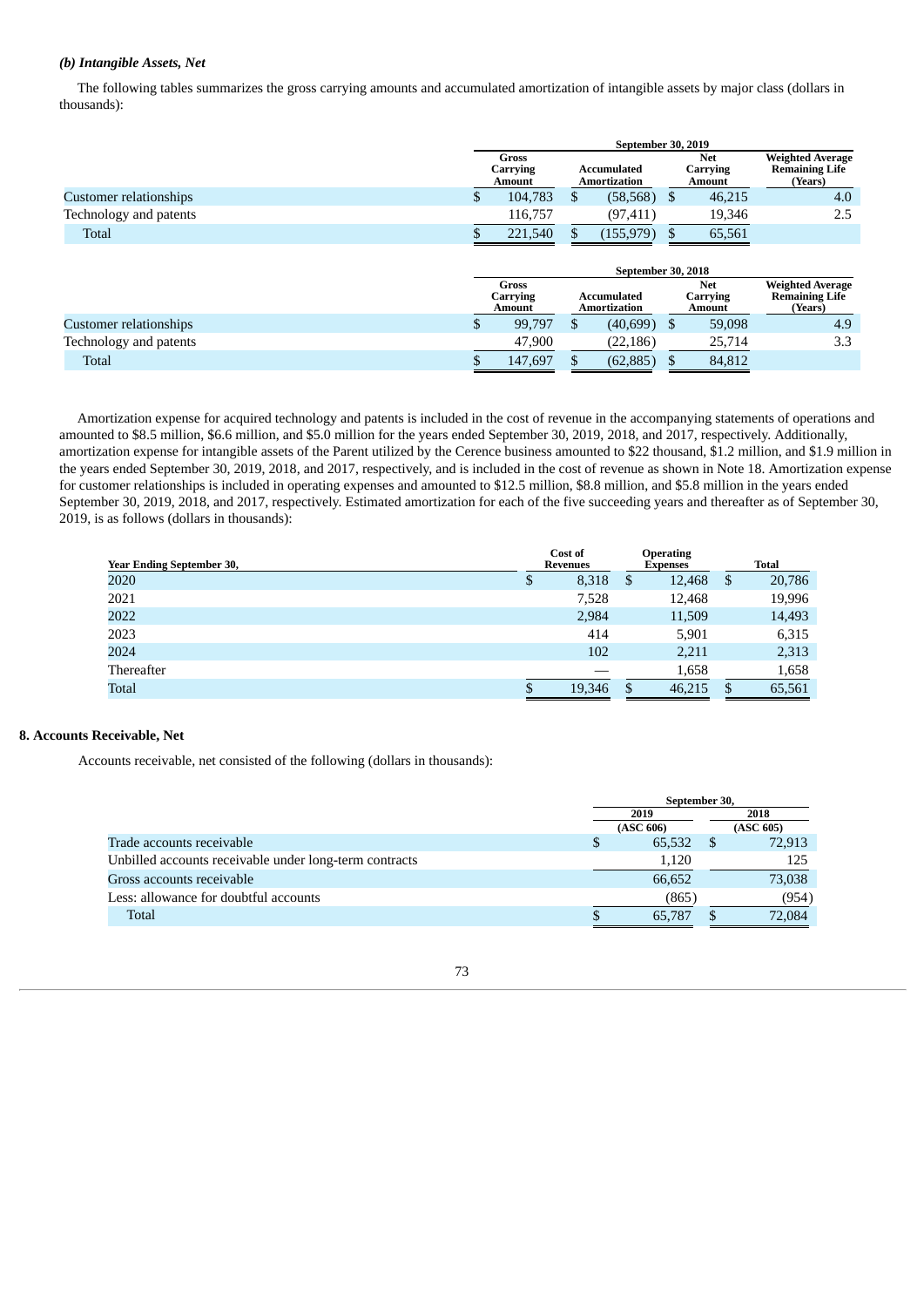## **9. Property and Equipment, Net**

Property and equipment, net consisted of the following (dollars in thousands):

|                                   | <b>Useful Life</b> |   | September 30, |      |           |
|-----------------------------------|--------------------|---|---------------|------|-----------|
|                                   | (In years)         |   | 2019          |      | 2018      |
| Machinery and equipment           | $3 - 5$            | S | 8,424         | - \$ | 7,519     |
| Computers, software and equipment | $3 - 5$            |   | 32,894        |      | 21,620    |
| Leasehold improvements            | $2 - 15$           |   | 9,147         |      | 5,226     |
| Furniture and fixtures            | $5 - 7$            |   | 3,819         |      | 1,167     |
| Construction in progress          |                    |   | 1,043         |      |           |
| Subtotal                          |                    |   | 55,327        |      | 35,532    |
| Less: accumulated depreciation    |                    |   | (35,214)      |      | (22, 126) |
| Total                             |                    |   | 20,113        |      | 13,406    |
|                                   |                    |   |               |      |           |

As of September 30, 2019 and 2018, the net book value of capitalized internal-use software costs was \$2.2 million and \$5.0 million, respectively, which are included within computers, software, and equipment. Depreciation expense for the years ended September 30, 2019, 2018, and 2017 was \$6.2 million, \$7.7 million, and \$5.0 million, respectively, which included amortization expense of \$2.7 million, \$4.2 million, and \$3.0 million, respectively, for internally developed software costs.

The following table presents our property, equipment and other long-term assets, excluding intangible assets, by geography at September 30, 2019 and 2018 (dollars in thousands):

|                         |    | September 30, |    |        |  |  |
|-------------------------|----|---------------|----|--------|--|--|
|                         |    | 2019          |    | 2018   |  |  |
| Long-lived assets:      |    |               |    |        |  |  |
| <b>United States</b>    | \$ | 10,333        | \$ | 8,902  |  |  |
| Canada                  |    | 3,889         |    | 1,286  |  |  |
| Germany                 |    | 2,390         |    | 1,038  |  |  |
| Other countries         |    | 3,501         |    | 2,180  |  |  |
| Total long-lived assets |    | 20,113        | S  | 13,406 |  |  |
|                         |    |               |    |        |  |  |

## **10. Deferred Revenue**

Deferred maintenance revenue consists of prepaid fees received for post-contract customer support for our products, including telephone support and the right to receive unspecified upgrades/enhancements on a when-and-if-available basis.

Unearned revenue includes fees for upfront setup of the service environment, fees charged for on-demand service and certain software arrangements for which we do not have fair value of post-contract customer support, resulting in ratable revenue recognition for the entire arrangement on a straight-line basis and fees in excess of estimated earnings on percentage of completion service contracts.

Deferred revenue consisted of the following (dollars in thousands):

|                              |   | September 30, |   |         |  |
|------------------------------|---|---------------|---|---------|--|
|                              |   | 2019          |   | 2018    |  |
| <b>Current Liabilities:</b>  |   |               |   |         |  |
| Deferred maintenance revenue | S |               | S | 61      |  |
| Unearned revenue             |   | 88,233        |   | 84,801  |  |
| Total                        |   | 88,233        |   | 84,862  |  |
| Non-current Liabilities:     |   |               |   |         |  |
| Unearned revenue             |   | 265,051       |   | 263,787 |  |
| Total                        |   | 265,051       |   | 263,787 |  |
|                              |   |               |   |         |  |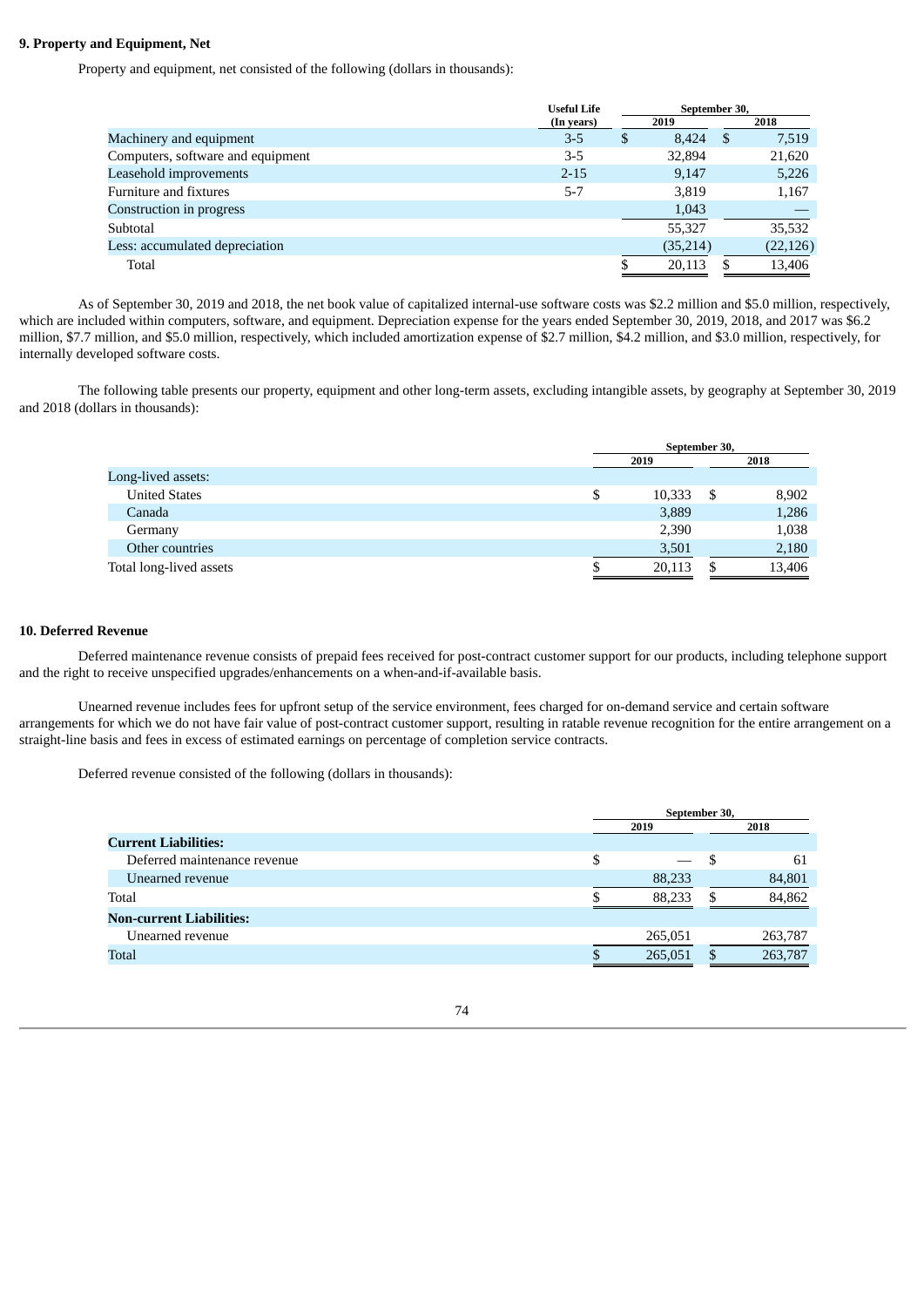## **11. Accrued Expenses and Other Current Liabilities**

Accrued expenses and other current liabilities consisted of the following (dollars in thousands):

|                                     | September 30, |    |        |  |  |
|-------------------------------------|---------------|----|--------|--|--|
|                                     | 2019          |    | 2018   |  |  |
| Compensation                        | \$<br>13,031  | \$ | 25,262 |  |  |
| Cost of revenue related liabilities | 1,668         |    | 1,427  |  |  |
| Sales and other taxes payable       | 219           |    | 1,472  |  |  |
| Professional fees                   | 3,863         |    | 768    |  |  |
| Facilities related liabilities      | 273           |    | 486    |  |  |
| Other                               | 5,140         |    | 1,019  |  |  |
| Total                               | 24,194        |    | 30.434 |  |  |
|                                     |               |    |        |  |  |

#### **12. Asset Retirement Obligations**

Asset retirement obligations consist primarily of costs related to restoring long-lived assets to their original condition. Asset retirement obligations may include disposal costs, maintenance of buildings, and costs to remove leasehold improvements. The balance of the asset retirement obligations for the periods presented are classified as noncurrent liabilities and included in other liabilities in the Combined Balance Sheets. The balance of asset retirement obligations at September 30, 2019, 2018, and 2017 was \$1.1 million, \$1.2 million, and \$0.8 million, respectively. Activity related to asset retirement obligations was as follows (dollars in thousands):

|                                    | September 30, |       |  |       |  |      |  |
|------------------------------------|---------------|-------|--|-------|--|------|--|
|                                    |               | 2019  |  | 2018  |  | 2017 |  |
| Balance at the beginning of period | Φ             | 1,155 |  | 784   |  | 414  |  |
| <b>Additions</b>                   |               |       |  | 398   |  | 401  |  |
| Remeasurement/translation          |               | (51)  |  | (8)   |  |      |  |
| Settlements/payments               |               | (58)  |  | (19   |  | (48) |  |
| Balance at the end of the period   |               | 1.051 |  | 1,155 |  | 784  |  |

## **13. Restructuring and Other Costs, Net**

Restructuring and other costs, net include restructuring expenses as well as other charges that are unusual in nature, are the result of unplanned events, and arise outside of the ordinary course of our business such as employee severance costs, costs for consolidating duplicate facilities, and separation costs directly attributable to the Cerence business becoming a standalone public company.

Restructuring and other costs related to personnel and facilities are included in accrued expenses and other current liabilities in the Combined Balance Sheets. Separation costs are included in accounts payable. The following table sets forth the year ended September 30, activity relating to restructuring charges (dollars in thousands):

|                                    | Personnel |          | <b>Facilities</b> |         | Separation |           | <b>Total</b> |
|------------------------------------|-----------|----------|-------------------|---------|------------|-----------|--------------|
| Balance at October 1, 2016         |           | 145      | S                 | 302     |            |           | 447          |
| Restructuring and other costs, net |           | 1,842    |                   | 23      |            |           | 1,865        |
| Cash payments                      |           | (1,879)  |                   | (211)   |            |           | (2,090)      |
| Balance at September 30, 2017      |           | 108      |                   | 114     |            |           | 222          |
| Restructuring and other costs, net |           | 4,130    |                   | 20      |            | 8,713     | 12,863       |
| Cash payments                      |           | (1,969)  |                   | (128)   |            | (7, 936)  | (10,033)     |
| Balance at September 30, 2018      |           | 2,269    |                   | 6       |            | 777       | 3,052        |
| Restructuring and other costs, net |           | 130      |                   | 1.704   |            | 22,570    | 24,404       |
| Cash payments                      |           | (1, 910) |                   | (1,684) |            | (19, 471) | (23,065)     |
| Balance at September 30, 2019      |           | 489      |                   | 26      |            | 3,876     | 4,391        |

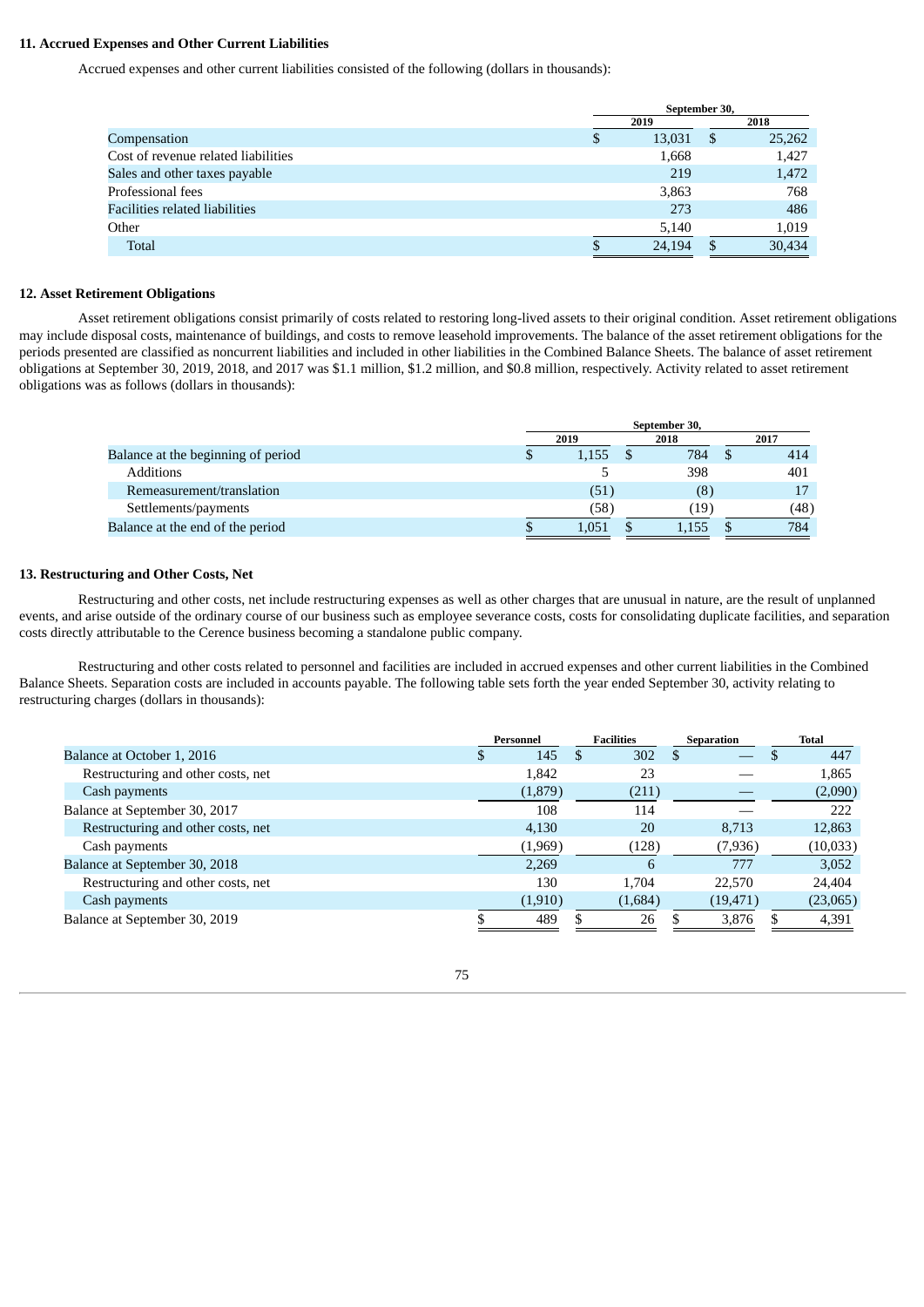#### **Fiscal Year 2019**

For the year ended September 30, 2019, we recorded restructuring charges of \$24.4 million, which included \$0.1 million severance charge related to the elimination of personnel across multiple functions, \$1.7 million primarily resulting from the restructuring of facilities that will no longer be utilized, and \$22.6 million related to professional service fees incurred to establish Cerence business as a standalone public company.

## **Fiscal Year 2018**

For the year ended September 30, 2018, we recorded restructuring charges of \$12.9 million, which included a \$4.1 million severance charge related to the elimination of personnel across multiple functions, \$20 thousand primarily resulting from the restructuring of facilities that will no longer be utilized, and \$8.7 million related to professional services fees incurred to establish the Cerence business as a standalone public company.

## **Fiscal Year 2017**

For the year ended September 30, 2017, we recorded restructuring charges of \$1.9 million, which included a \$1.8 million severance charge related to the elimination of personnel across multiple functions and \$23 thousand primarily resulting from the restructuring of facilities that will no longer be utilized. These actions were part of our initiatives to reduce costs and optimize processes.

#### **14. Supplemental Cash Flow Information**

Income taxes settled through Parent company net investment were as follows (dollars in thousands):

|                                                    |             | <b>Year Ended September 30.</b> |        |
|----------------------------------------------------|-------------|---------------------------------|--------|
|                                                    | 2019        | 2018                            | 2017   |
| Income taxes settled through net parent investment | $12.139$ \$ | 18.444 \$                       | 33.644 |

#### **15. Stock-Based Compensation**

The Parent maintains a number of stock-based compensation programs at the corporate level in which the Cerence business's employees participate. All awards granted under the programs relate to the Parent's common stock. Accordingly, the amounts presented are not necessarily indicative of future performance and do not necessarily reflect the results that the Cerence business would have experienced as an independent, publicly-traded company for the periods presented. The stock-based compensation expense recorded by the Cerence business, in the years presented, includes the expense associated with the employees historically attributable to the Cerence business's operations and the expense associated with the allocation of stock compensation expense for corporate employees.

The following table presents stock-based compensation expense included in the Cerence business's Combined Statements of Operations related to the Parent's stock-based compensation programs which are described in more detail further below (dollars in thousands):

|                               | <b>Year Ended September 30,</b> |        |      |        |    |        |  |
|-------------------------------|---------------------------------|--------|------|--------|----|--------|--|
|                               |                                 | 2019   | 2018 |        |    | 2017   |  |
| Cost of licensing             | S                               | 21     | S    | 12     | -S |        |  |
| Cost of connected services    |                                 | 827    |      | 495    |    | 1,740  |  |
| Cost of professional services |                                 | 1,048  |      | 1,569  |    | 447    |  |
| Research and development      |                                 | 15,946 |      | 11,112 |    | 7,762  |  |
| Sales and marketing           |                                 | 6,137  |      | 3,985  |    | 5,001  |  |
| General and administrative    |                                 | 5,703  |      | 4,870  |    | 4,843  |  |
| <b>Total</b>                  |                                 | 29,682 |      | 22,043 |    | 19,794 |  |

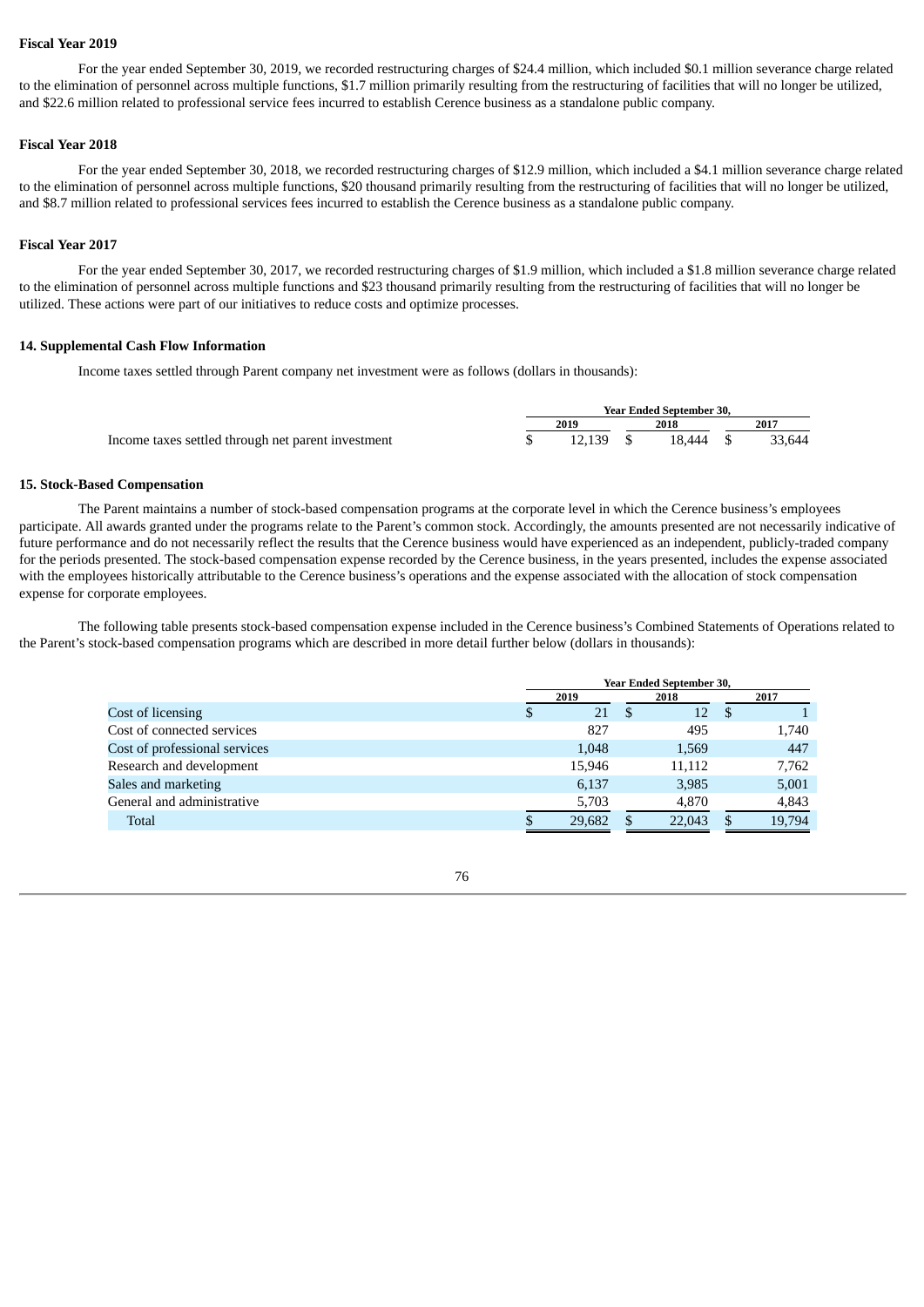#### *Restricted Awards*

The Parent is authorized to issue equity incentive awards in the form of Restricted Awards, including Restricted Units and Restricted Stock. Unvested Restricted Awards may not be sold, transferred or assigned. The fair value of the Restricted Awards is measured based upon the market price of the underlying common stock as of the date of grant, reduced by the purchase price of \$0.001 per share of the awards. The Restricted Awards generally are subject to vesting over a period of two to four years, and may have opportunities for acceleration for achievement of defined goals. Nuance also issued certain Restricted Awards with vesting solely dependent on the achievement of specified performance targets. The fair value of the Restricted Awards is amortized to expense over the awards' applicable requisite service periods using the straight-line method. In the event that the employee's employment terminates, or in the case of awards with only performance goals, if those goals are not met, any unvested shares are forfeited and revert to the Parent.

As discussed within Note 18, Cerence entered into an Employee Matters Agreement with Nuance, which provides for the treatment of Nuance long-term incentive compensation awards, including stock options and restricted stock units, held by Cerence employees.

## **16. Commitments and Contingencies**

## *Operating Leases*

The Parent has various operating leases for office space around the world and has assumed facility lease obligations in connection with past acquisitions identified to the Cerence business. Among these assumed obligations are lease payments related to office locations that were vacated by certain of the acquired companies prior to the acquisition date. Additionally, certain of our lease obligations have been included in various restructuring charges. Refer to Note 13 for more detail.

The Parent's operating lease and other contractual obligations range from \$2.9 million to \$6.3 million annually over the next 5 years. The following table outlines gross future minimum payments under all non-cancelable operating leases that are specific to the Cerence business as of September 30, 2019 (dollars in thousands):

| <b>Year Ending September 30,</b> | <b>Operating</b><br>Leases |        |
|----------------------------------|----------------------------|--------|
| 2020                             |                            | 6,323  |
| 2021                             |                            | 5,421  |
| 2022                             |                            | 4,493  |
| 2023                             |                            | 3,237  |
| 2024                             |                            | 2,922  |
| Thereafter                       |                            | 4,039  |
| Total                            | œ                          | 26,435 |

Total rent expense was approximately \$3.1 million, \$3.0 million, and \$2.9 million for the years ended September 30, 2019, 2018, and 2017, respectively.

#### *Capital Leases*

As part of our acquisition of Voicebox, we assumed certain leases for various equipment accounted for as capital leases. As of September 30, 2019, future minimum lease payments under the capital leases are immaterial.

#### *Litigation and Other Claims*

Like many companies in the software industry, Cerence has been notified of claims that it may be infringing on, or contributing to the infringement of, the intellectual property rights of others. These claims have been referred to counsel, and they are in various stages of evaluation and negotiation. If it appears necessary or desirable, we may seek licenses for these intellectual property rights. There is no assurance that licenses will be offered by all claimants, that the terms of any offered licenses will be acceptable to us or that in all cases the dispute will be resolved without litigation, which may be time consuming and expensive, and may result in injunctive relief or the payment of damages by us. We do not believe that the resolution of any such claim or litigation will have a material adverse effect on the Cerence business's financial position and results of operations. However, resolution of any such claim or litigation could require significant management time and adversely impact our operating results, financial position and cash flows.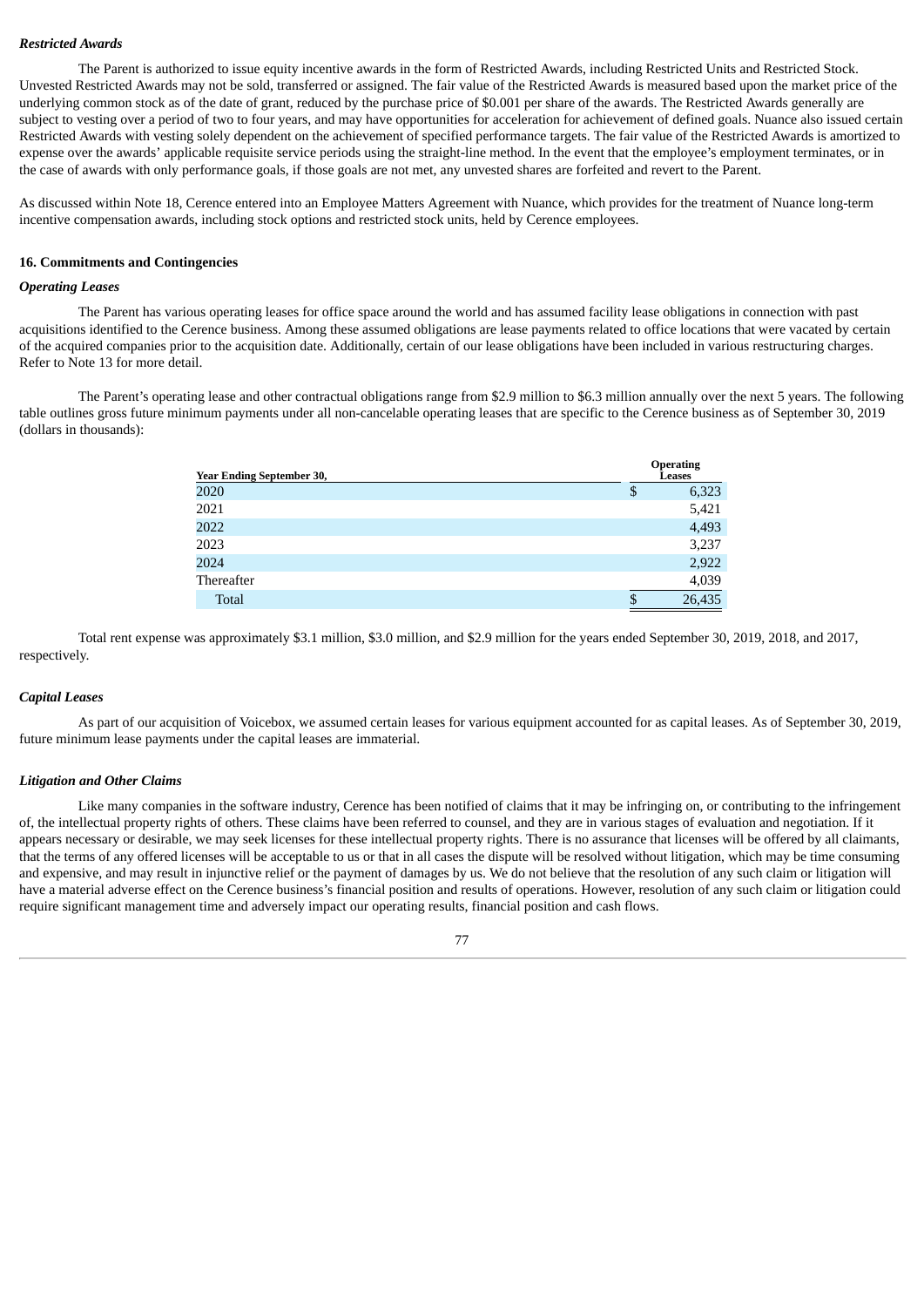We include indemnification provisions in the contracts we enter into with customers and business partners. Generally, these provisions require us to defend claims arising out of our products' infringement of third-party intellectual property rights, breach of contractual obligations and/or unlawful or otherwise culpable conduct. The indemnity obligations generally cover damages, costs and attorneys' fees arising out of such claims. In most, but not all cases, our total liability under such provisions is limited to either the value of the contract or a specified, agreed upon amount. In some cases our total liability under such provisions is unlimited. In many, but not all cases, the term of the indemnity provision is perpetual. While the maximum potential amount of future payments we could be required to make under all the indemnification provisions is unlimited, we believe the estimated fair value of these provisions is minimal due to the low frequency with which these provisions have been triggered.

#### **17. Pension and Other Post-Retirement Benefits**

Nuance offers various long-term benefits to its eligible employees, including employees of the Cerence business. As Nuance provides these benefits to eligible employees and retirees of the Cerence business, the costs, assets and liabilities of participating employees of the Cerence business in these plans are reflected in these combined financial statements.

#### *Defined Contribution Plans*

Nuance has established a retirement savings plan under Section 401(k) of the Internal Revenue Code (the "401(k) Plan"). The 401(k) Plan covers substantially all of Nuance's U.S. employees who meet minimum age and service requirements, and allows participants to defer a portion of their annual compensation on a pre-tax basis. Effective July 1, 2003, Nuance's match of employees' contributions was established. Nuance matches 50% of employee contributions up to 4% of eligible salary. Employer's contributions vest one-third annually over a three-year period. Cerence was allocated charges for contributions to these 401(k) defined contribution plans of \$1.0 million, \$0.7 million, and \$0.7 million for the years ended September 30, 2019, 2018, and 2017, respectively.

#### *Defined Benefit Pension Plans*

Nuance sponsors certain defined benefit pension plans that are offered primarily by their foreign subsidiaries. Many of these plans were assumed through acquisitions or are required by local regulatory requirements. Nuance may deposit funds for these plans with insurance companies, third party trustees or into government-managed accounts consistent with local regulatory requirements, as applicable.

Cerence sponsors certain aforementioned defined benefit plans. The total defined benefit plan pension expenses incurred by Cerence for these plans were \$0.4 million, \$0.4 million, and \$0.4 million for the years ended September 30, 2019, 2018, and 2017, respectively. Cerence's aggregate projected benefit obligation and aggregate net liability for Cerence's defined benefit plans as of September 30, 2018 was \$7.3 million and \$6.8 million, as of September 30, 2018 was \$5.0 million and \$4.2 million, and as of September 30, 2017 was \$5.1 million and \$4.2 million, respectively.

Total expense related to the participation in defined benefit pension plans sponsored by Nuance was not material to the Cerence business's Combined Statements of Operations in 2019, 2018, and 2017.

As discussed within Note 18, Cerence entered into an Employee Matters Agreement with Nuance, which provides that Cerence establish certain compensation and benefit plans for the benefit of our employees following the Spin-Off, including a 401(k) savings plan, which accepts direct rollovers of account balances from the Nuance 401(k) savings plan for any of our employees who elect to do so. In addition, Cerence assumed certain assets and liabilities with respect to our current and former employees under certain of Nuance's U.S. and non-U.S. defined benefit pension plans (with assets and liabilities allocated based on formulas specified in the Employee Matters Agreement for each pension plan).

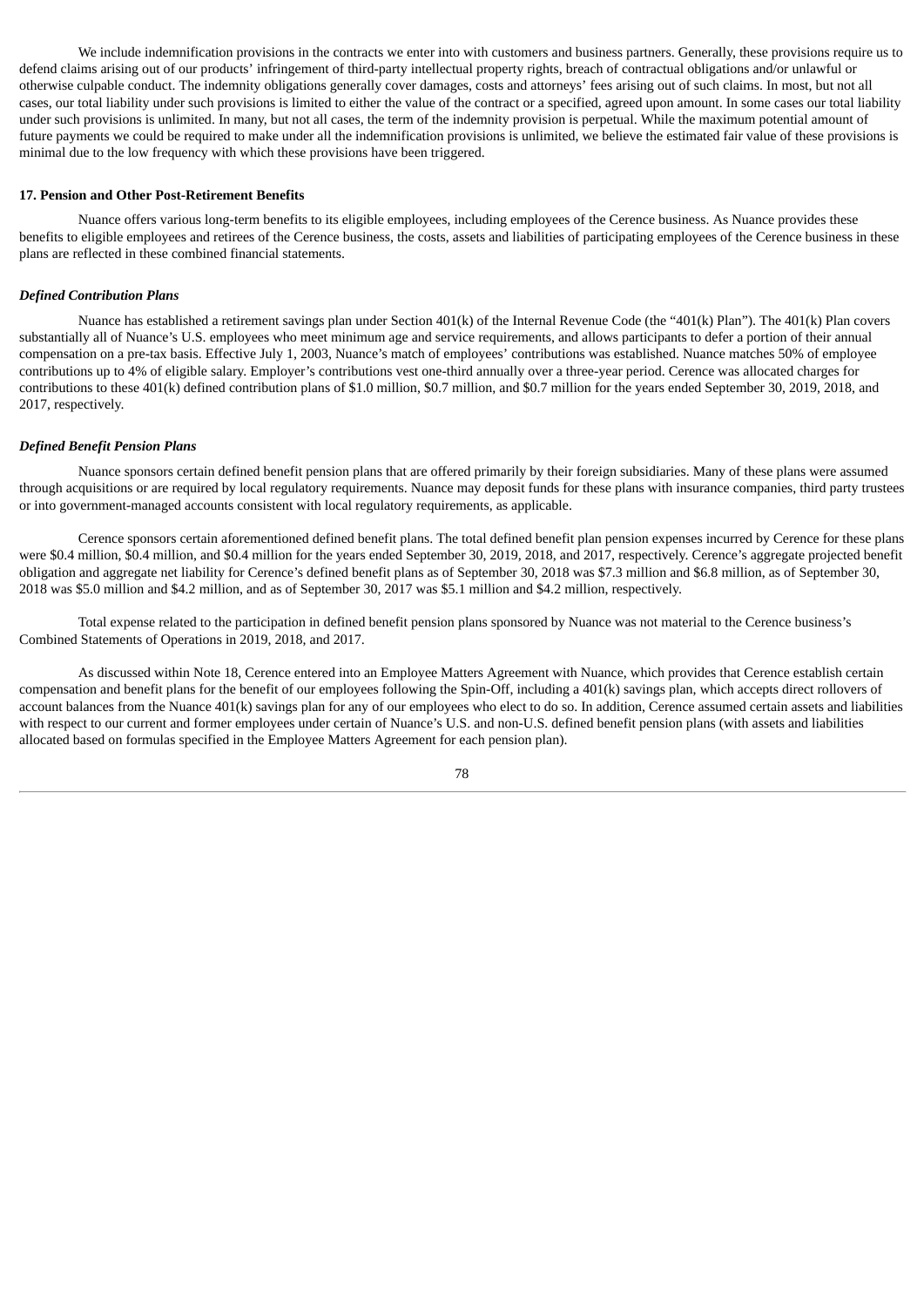## **18. Relationship with Parent and Related Entities**

Historically, the Cerence business has been managed and operated in the normal course of business consistent with other affiliates of the Parent. Accordingly, certain shared costs have been allocated to the Cerence business and reflected as expenses in the standalone combined financial statements. Management considers the allocation methodologies used to be reasonable and appropriate reflections of the historical Parent expenses attributable to the Cerence business for purposes of the standalone financial statements. However, the expenses reflected in the combined financial statements may not be indicative of the actual expenses that would have been incurred during the periods presented if the Cerence business historically operated as a separate, standalone entity. In addition, the expenses reflected in the combined financial statements may not be indicative of related expenses that will be incurred in the future by the Cerence business.

## *(a) General Corporate Overhead Allocation*

The Parent provides facilities, information services and certain corporate and administrative services to the Cerence business. Expenses relating to these services have been allocated to the Cerence business and are reflected in the combined financial statements. Where direct assignment is not possible or practical, these costs were allocated on a pro rata basis of revenues, headcount or other measures. The following table summarizes the components of general allocated corporate expenses for the years ended September 30, 2019, 2018, and 2017 (dollars in thousands):

|                                       | <b>Year Ended September 30,</b> |        |     |        |      |        |  |
|---------------------------------------|---------------------------------|--------|-----|--------|------|--------|--|
|                                       | 2019                            |        |     | 2018   | 2017 |        |  |
| Facility                              | \$                              | 6,299  | \$. | 6,125  | - \$ | 5,789  |  |
| Depreciation                          |                                 | 1,637  |     | 1,467  |      | 2,057  |  |
| Amortization                          |                                 | 22     |     | 1,150  |      | 1,869  |  |
| Facility and other usage charges      |                                 | 7,958  |     | 8,742  |      | 9,715  |  |
| <b>Information services</b>           |                                 | 8,633  |     | 7,947  |      | 6,609  |  |
| Corporate and administrative services |                                 | 22,166 |     | 18,414 |      | 16,326 |  |
| Total                                 |                                 | 38,757 |     | 35,103 |      | 32,650 |  |

## *(b) Cash Management and Financing*

The Cerence business participates in the Parent's centralized cash management and financing programs. Disbursements are made through centralized accounts payable systems, which are operated by the Parent.

Cash receipts are transferred to centralized accounts which are also maintained by the Parent. As cash is disbursed and received by the Parent, it is accounted for by the Cerence business through the net parent investment.

Historically, the Cerence business has received funding from the Parent for the Cerence business's operating and investing cash needs. Parent's thirdparty debt and the related interest expense have not been allocated to the Cerence business for any of the years presented as the Cerence business is not the legal obligor of the debt and the Parent's borrowings were not directly attributable to the Cerence business.

## *(c) Intercompany Receivables/Payables*

All significant intercompany transactions between the Cerence business and the Parent and its non-Cerence businesses have been included in these combined financial statements and are considered to be effectively settled for cash at the time the transaction is recorded. The total net effect of the settlement of these intercompany transactions have been accounted for through parent company net investment in the Combined Balance Sheets and is reflected in the Combined Statements of Cash Flows as a financing activity.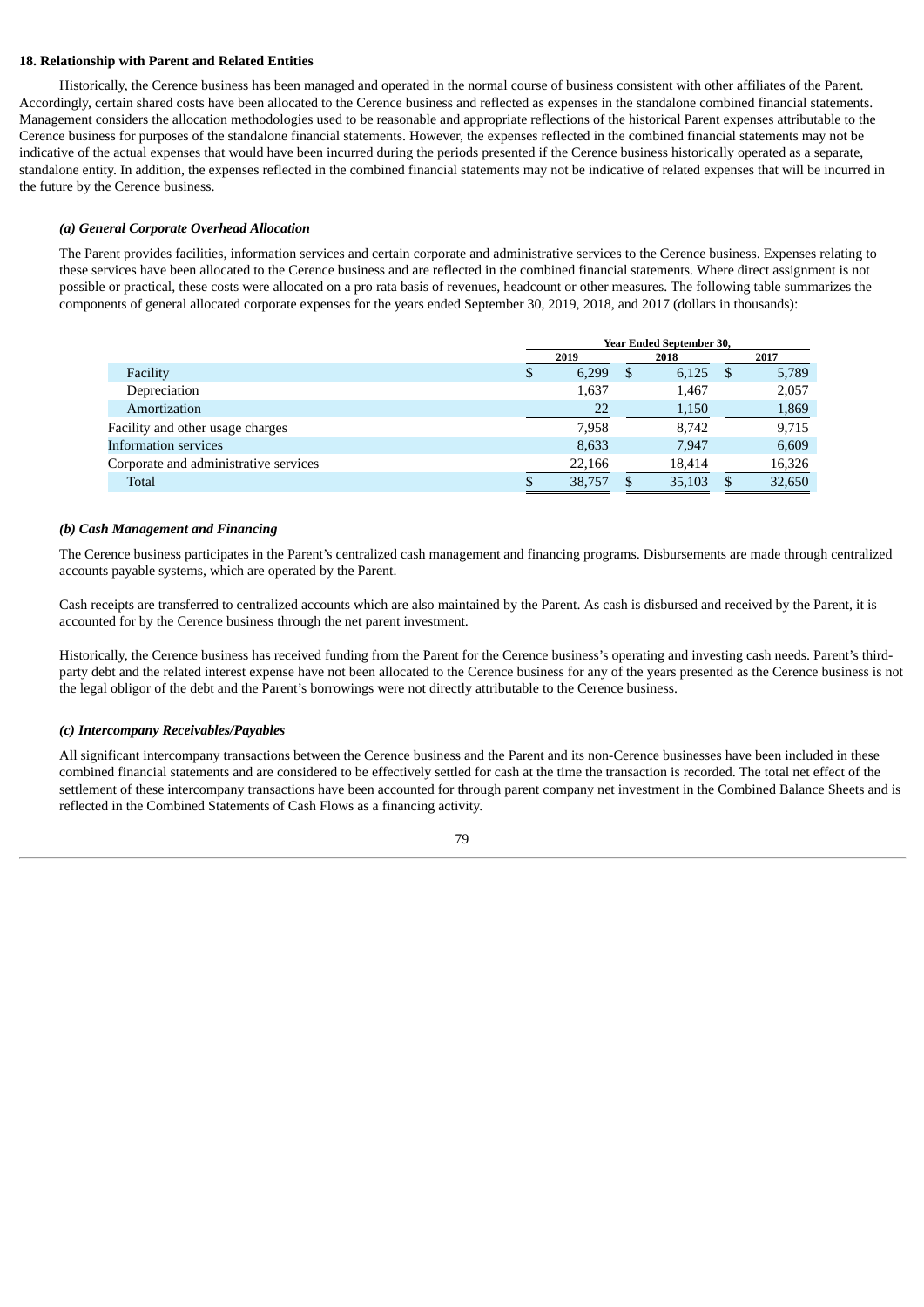The following table summarizes the components of the net transfers to Parent for the years ended September 30, 2019, 2018, and 2017 (dollars in thousands):

|                                            | <b>Year Ended September 30,</b> |               |                |           |  |  |  |
|--------------------------------------------|---------------------------------|---------------|----------------|-----------|--|--|--|
|                                            |                                 | 2019          | 2018           | 2017      |  |  |  |
| Net advancement from Parent                | S                               | $(83,554)$ \$ | $(28, 947)$ \$ | (92,070)  |  |  |  |
| Stock-based compensation                   |                                 | 29,682        | 22,043         | 19,794    |  |  |  |
| <b>Accrued bonus</b>                       |                                 | 9,478         | (2,859)        | 283       |  |  |  |
| Corporate depreciation and amortization    |                                 | 1,659         | 2.617          | 3,926     |  |  |  |
| Fixed asset reclasses from the Parent      |                                 | 10,088        | 259            | (1,900)   |  |  |  |
| Voicebox Purchase Accounting Adjustment    |                                 | 3,591         |                |           |  |  |  |
| Intangible asset reclasses from the Parent |                                 | 1,665         |                |           |  |  |  |
| Net transfer to Parent                     |                                 | (27, 391)     | (6,887)        | (69, 967) |  |  |  |

#### *Agreements with Nuance*

On September 30, 2019, in connection with the Spin-Off, Cerence entered into several agreements with Nuance that set forth the principal actions taken or to be taken in connection with the Spin-Off and that govern the relationship of the parties following the Spin-Off, including the following:

- **Separation and Distribution Agreement***:* We entered into a Separation and Distribution Agreement with Nuance in advance of the Distribution. The Separation and Distribution Agreement sets forth our agreements with Nuance regarding the principal actions to be taken in connection with the Spin-Off. It also sets forth other agreements that govern aspects of our relationship with Nuance following the Spin-Off.
- **Tax Matters Agreement***:* We entered into a Tax Matters Agreement with Nuance that governs the respective rights, responsibilities and obligations of Nuance and us after the Distribution with respect to all tax matters (including tax liabilities, tax attributes, tax returns and tax contests).
- **Transition Services Agreement:** We entered into a Transition Services Agreement pursuant to which Nuance will provide us, and we will provide Nuance, with certain specified services for a limited time to help ensure an orderly transition following the Distribution.
- **Employee Matters Agreement:** We entered into an Employee Matters Agreement with Nuance that addresses employment and employee compensation and benefits matters. The Employee Matters Agreement addresses the allocation and treatment of assets and liabilities relating to employees and compensation and benefit plans and programs in which our employees participated prior to the Spin-Off.
- **Intellectual Property Agreement:** We entered into an Intellectual Property Agreement with Nuance, pursuant to which we granted to Nuance, and Nuance granted to us, perpetual, non-exclusive, royalty-free licenses to certain patents and technology, as well as certain other intellectual property that have historically been shared between us and Nuance.
- **Transitional Trademark License Agreement:** We entered into a Transitional Trademark License Agreement with Nuance, pursuant to which Nuance granted us a non-exclusive, royalty free license to continue using certain of Nuance's trademarks, trade names and service marks with respect to the "Nuance" and "Dragon" brands in connection with the sale, marketing and other commercialization of our products and services.
- **OEM and Distribution License Agreements:** We entered into four OEM and Distribution License Agreements with Nuance. Under three of the four agreements, Cerence licenses to Nuance designated Cerence technologies for Nuance's internal use and for distribution to Nuance end-users and resellers. Under the final agreement, Nuance licenses to Cerence designated Nuance technologies for Cerence's internal use and for distribution to Cerence end-users and resellers. All agreements contain customary commercial terms for arrangements of this nature.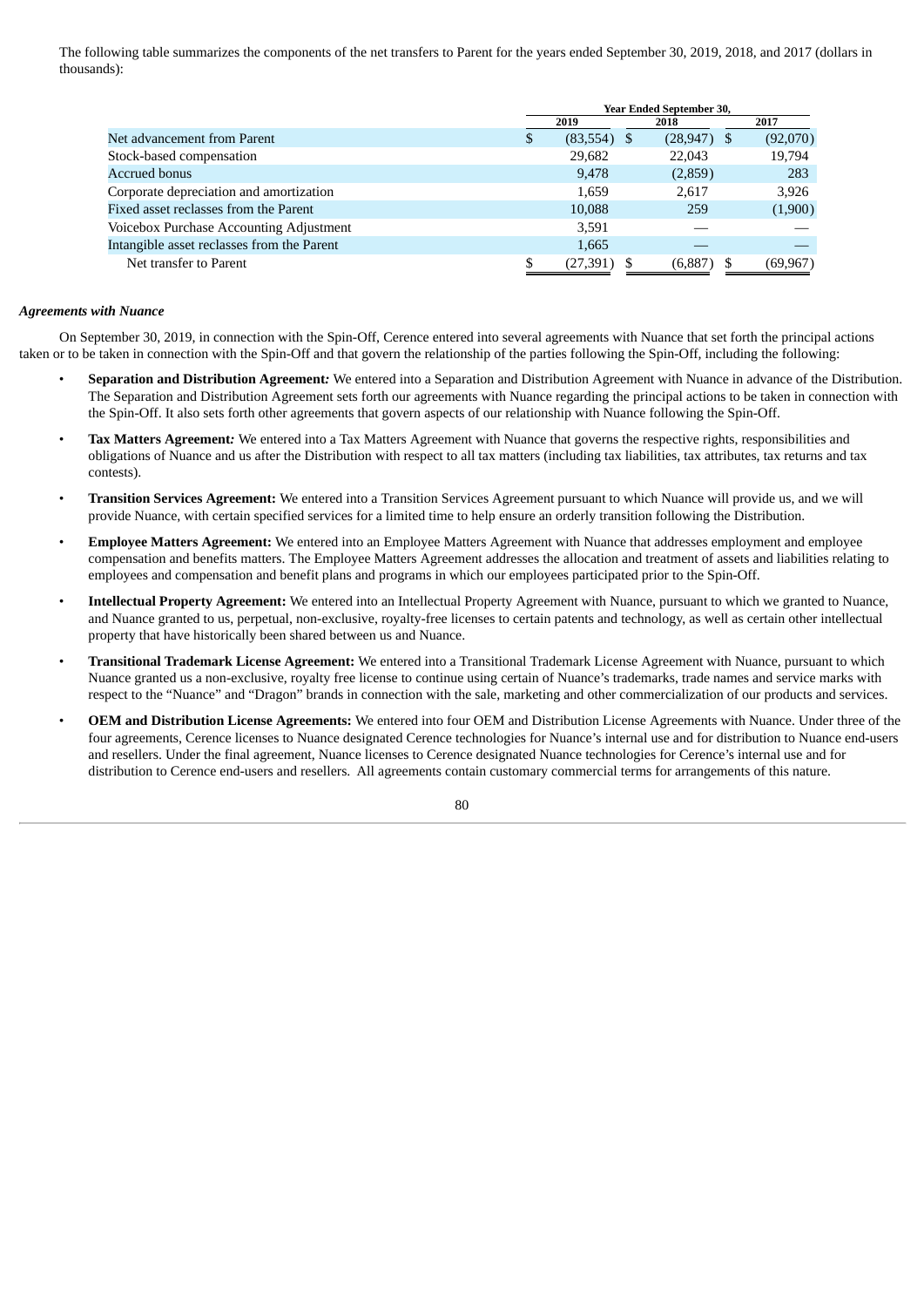## **19. Income Taxes**

Although Cerence was historically included in consolidated income tax returns of the Parent, Cerence's income taxes are computed and reported herein under the "separate return method." The use of the separate return method may result in differences when the sum of the amounts allocated to standalone tax provisions are compared with amounts presented in the combined financial statements. In that event, the related deferred tax assets and liabilities could be significantly different from those presented herein. Certain tax attributes, e.g., net operating loss carryforwards, which were reflected in the Parent's consolidated financial statements may or may not exist at the standalone Cerence level.

Furthermore, the combined financial statements do not reflect any amounts due to the Parent for income tax related matters as it is assumed that all such amounts due to the Parent were settled on September 30 of each year.

#### *Recent Tax Legislation*

On December 22, 2017, the Tax Cuts and Jobs Act ("TCJA") was signed into law. The TCJA significantly revises the U.S. corporate income tax by, among other things, lowering corporate income tax rates, implementing a hybrid territorial tax system and imposing a one-time repatriation tax on foreign cash and earnings.

We are subject to additional requirements of the TCJA during the year ended September 30, 2019. Those provisions include a tax on global intangible low-taxed income ("GILTI") and foreign-derived intangible income ("FDII"). We have elected to account for GILTI as a period cost and therefore included GILTI expense in the effective tax rate calculation. Our estimates may be revised in future period as we obtain additional data and as the IRS issues new guidance implementing the law changes.

As a result of the TCJA, in fiscal year 2018 we re-measured certain deferred tax assets and liabilities at the lower rates and recorded approximately \$23.1 million of tax expense.

## *Provision for Income Taxes*

The components of (loss) income before income taxes are as follows (dollars in thousands):

|                                   | <b>Year Ended September 30.</b> |  |        |  |        |  |  |
|-----------------------------------|---------------------------------|--|--------|--|--------|--|--|
|                                   | 2019                            |  | 2018   |  | 2017   |  |  |
| Domestic                          | (22.904)                        |  | 16.371 |  | 38,095 |  |  |
| Foreign                           | 34.088                          |  | 20.427 |  | 25,107 |  |  |
| (Loss) income before income taxes | 11.184                          |  | 36,798 |  | 63.202 |  |  |

The components of (benefit) provision for income taxes are as follows (dollars in thousands):

|                                           | Year Ended September 30, |              |    |         |    |           |  |  |
|-------------------------------------------|--------------------------|--------------|----|---------|----|-----------|--|--|
|                                           |                          | 2019<br>2018 |    |         |    | 2017      |  |  |
| Current:                                  |                          |              |    |         |    |           |  |  |
| Federal                                   | \$                       | 5,352        | \$ | 11,413  | \$ | 26,191    |  |  |
| <b>State</b>                              |                          | 1,059        |    | 2,500   |    | 3,695     |  |  |
| Foreign                                   |                          | 5,728        |    | 4,531   |    | 3,758     |  |  |
| Total current                             | \$                       | 12,139       | \$ | 18,444  | \$ | 33,644    |  |  |
| Deferred:                                 |                          |              |    |         |    |           |  |  |
| Federal                                   |                          | (6,210)      |    | 14,393  |    | (14, 846) |  |  |
| <b>State</b>                              |                          | (1,593)      |    | (1,284) |    | (1,884)   |  |  |
| Foreign                                   |                          | (93, 420)    |    | (636)   |    | (988)     |  |  |
| Total deferred                            |                          | (101, 223)   |    | 12,473  |    | (17, 718) |  |  |
| (Benefit from) provision for income taxes |                          | (89,084)     | \$ | 30,917  | \$ | 15,926    |  |  |
| Effective income tax rate                 |                          | $(796.5)\%$  |    | 84.0%   |    | 25.2%     |  |  |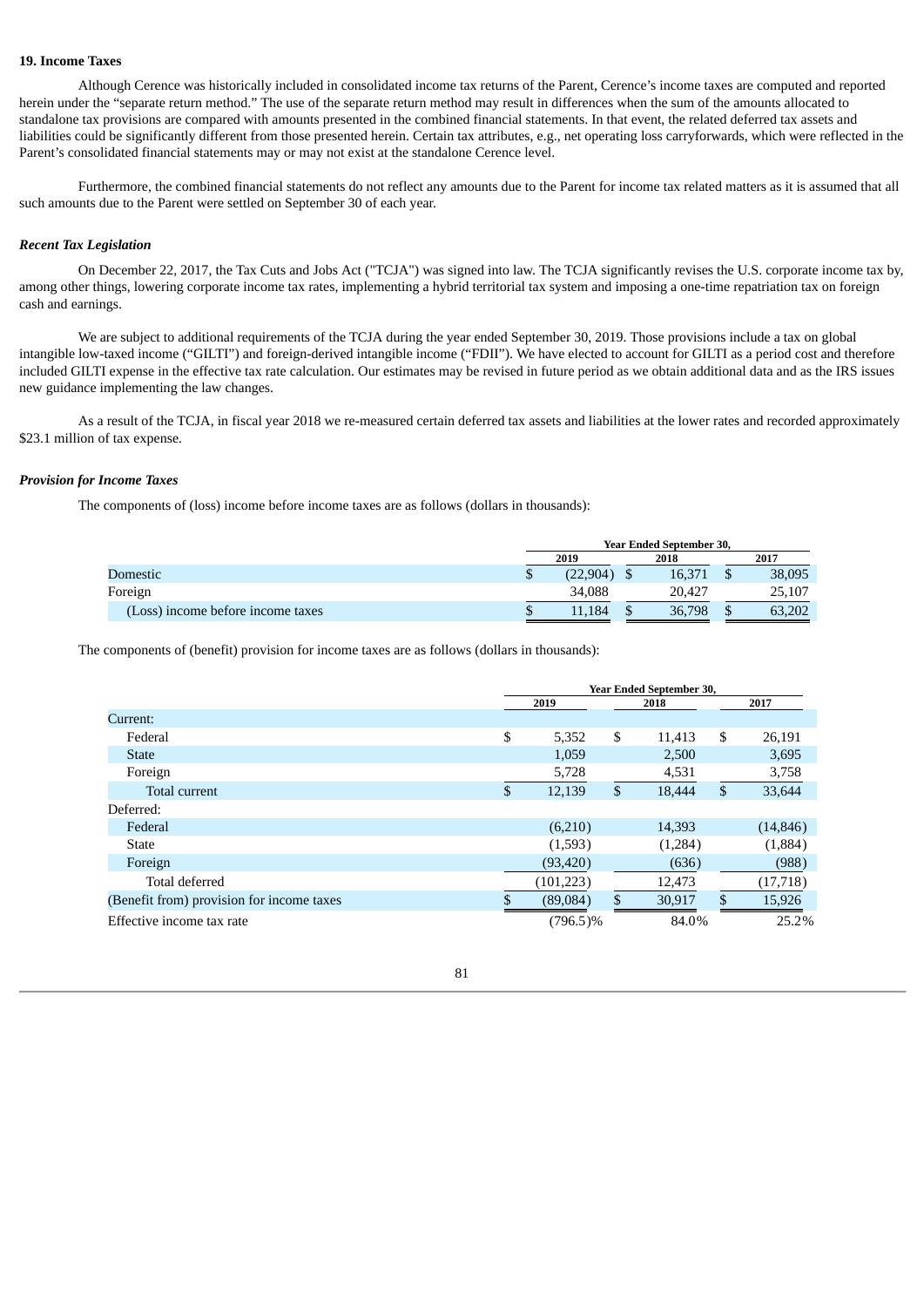The (benefit) provision for income taxes differed from the amount computed by applying the federal statutory rate to our (loss) income before income taxes as follows (dollars in thousands):

|                                                      | <b>Year Ended September 30,</b> |            |    |         |               |         |
|------------------------------------------------------|---------------------------------|------------|----|---------|---------------|---------|
|                                                      |                                 | 2019       |    | 2018    |               | 2017    |
| Federal tax provision at statutory rate              | \$                              | 2,270      | \$ | 9,026   | <sup>\$</sup> | 22,121  |
| State tax, net of federal benefit                    |                                 | (490)      |    | 917     |               | 1,177   |
| Foreign tax rate and other foreign related tax items |                                 | (4,764)    |    | (104)   |               | (5,312) |
| Uncertain tax positions                              |                                 | 57,631     |    | (95)    |               | 840     |
| Stock-based compensation                             |                                 |            |    |         |               | 1,288   |
| Global intangible low-taxed income                   |                                 | 3,923      |    |         |               |         |
| Foreign-derived intangible income                    |                                 | (547)      |    |         |               |         |
| Capital losses                                       |                                 | 8,187      |    |         |               |         |
| Change in U.S. valuation allowance                   |                                 | (8, 187)   |    |         |               |         |
| Non-deductible expenditures                          |                                 | 2,707      |    | 514     |               | 56      |
| U.S. and Canadian R&D credits                        |                                 | (1,675)    |    | (1,313) |               | (1,974) |
| <b>Domestic Production Activities Deduction</b>      |                                 |            |    | (1,143) |               | (2,270) |
| <b>TCJA</b> impact                                   |                                 |            |    | 23,115  |               |         |
| Intangible property transfers                        |                                 | (148, 139) |    |         |               |         |
| (Benefit from) provision for income taxes            | \$                              | (89,084)   |    | 30,917  | \$            | 15,926  |

The effective income tax rate is based upon the income for the year, the composition of the income in different countries, and adjustments, if any, for the potential tax consequences, benefits or resolutions of audits or other tax contingencies. Our aggregate income tax rate in foreign jurisdictions is lower than our income tax rate in the United States. Our effective tax rate may be adversely affected by earnings being lower than anticipated in countries where we have lower statutory tax rates and higher than anticipated in countries where we have higher statutory tax rates. We believe that it is not more likely than not that the tax benefit from the U.S. capital loss will be realized. As a result, we recorded a full valuation allowance against the capital loss.

The effective income tax rate in fiscal year 2019 differs from the U.S. federal statutory rate of 21.0% primarily due to a net tax benefit of \$91.7 million related to intangible property transfers, partially offset by an uncertain tax position. The net tax benefit is also partially offset by GILTI tax expense of \$3.9 million.

The effective income tax rate in fiscal year 2018 differs from the U.S. federal statutory rate of 24.5% primarily due to the net tax expense resulting from the TCJA re-measurement of deferred tax assets and liabilities at the lower enacted rate, our research and development credits and the domestic production activities deduction.

The effective income tax rate in fiscal year 2017 differs from the U.S. federal statutory rate of 35% primarily due to our earnings in foreign jurisdictions that are subject to significantly lower tax rates, our research and development credits and the domestic production activities deduction.

As of September 30, 2019, we have not provided taxes on undistributed earnings of our foreign subsidiaries, which may be subject to foreign withholding taxes upon repatriation, as we consider these earnings indefinitely reinvested. Our indefinite reinvestment determination is based on the future operational and capital requirements of our domestic and foreign operations. We expect our international cash and cash equivalents and marketable securities will continue to be used for our foreign operations and therefore do not anticipate repatriating these funds. As of September 30, 2019, it is not practical to calculate the unrecognized deferred tax liability on these earnings due to the complexities of the utilization of foreign tax credits and other tax assets.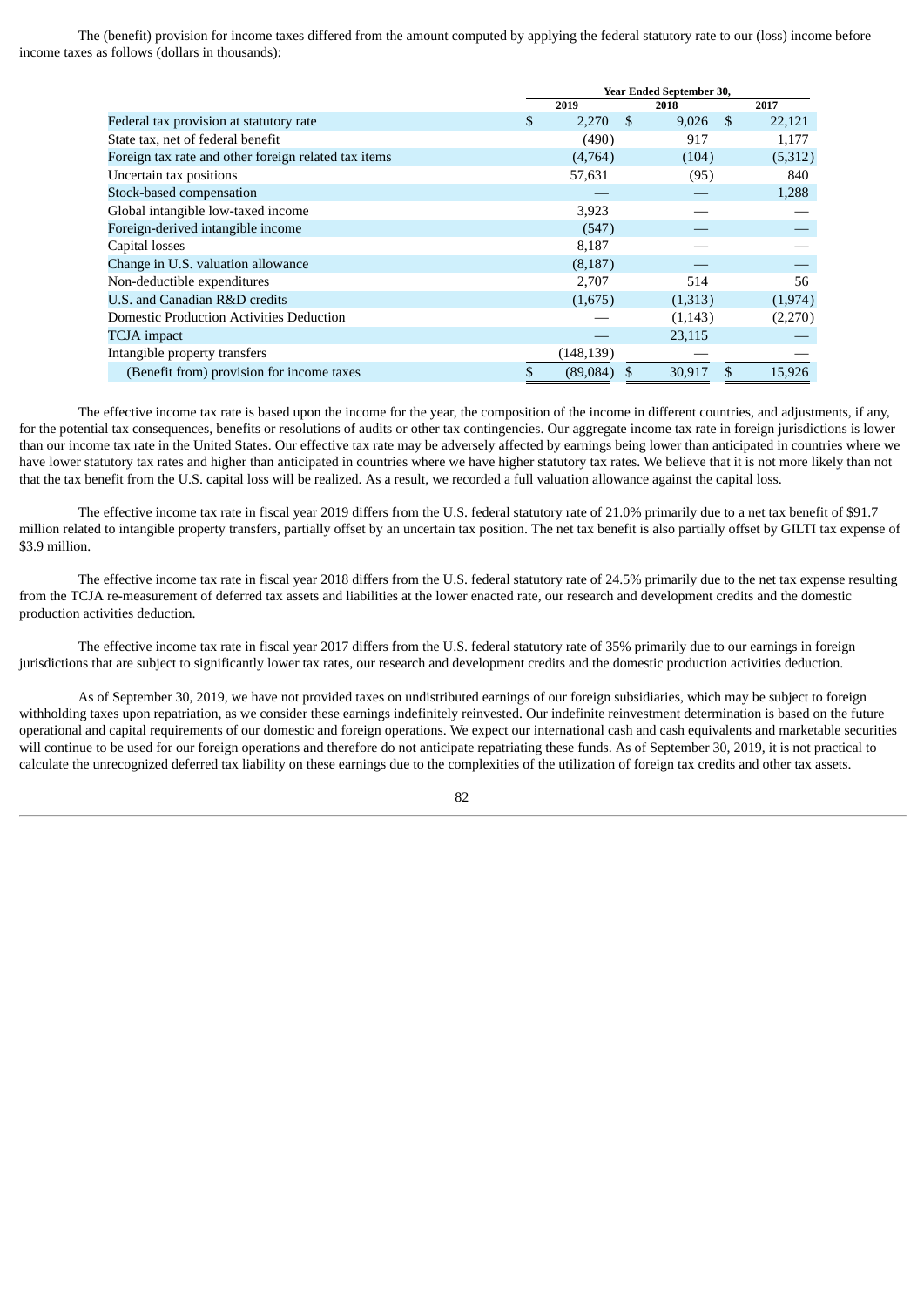Deferred tax assets (liabilities) consist of the following as of September 30, 2019 and 2018 (dollars in thousands):

| September 30,  |          |               |              |  |  |
|----------------|----------|---------------|--------------|--|--|
|                | 2019     |               | 2018         |  |  |
|                |          |               |              |  |  |
| \$             | 6,567    | \$            | 4,969        |  |  |
|                | 8,187    |               |              |  |  |
|                | 9.367    |               | 8,791        |  |  |
|                | 2,830    |               | 2,422        |  |  |
|                | 50,677   |               | 47,662       |  |  |
|                | 83,456   |               |              |  |  |
|                | 1,969    |               | 1,267        |  |  |
| \$             | 163,053  | \$            | 65,111       |  |  |
|                | (11,064) |               | (2,420)      |  |  |
| \$             | 151,989  | <sup>\$</sup> | 62,691       |  |  |
|                |          |               |              |  |  |
| $\mathfrak{L}$ |          |               | (1,539)      |  |  |
|                |          |               | (10,099)     |  |  |
|                | (1,360)  |               | (11, 638)    |  |  |
| \$             | 150,629  | S             | 51,053       |  |  |
|                |          |               | $(1,360)$ \$ |  |  |

Deferred tax assets are reduced by a valuation allowance if, based on the weight of available positive and negative evidence, it is more likely than not that some portion or all the deferred tax assets will not be realized. During fiscal year 2019, the valuation allowance for deferred tax assets increased by \$8.6 million. This increase primarily relates to the valuation allowance for the U.S. capital loss of \$8.2 million. We believe that it is not more likely than not that the tax benefit from the U.S. capital loss will be realized. As a result, we recorded a full valuation allowance against the capital loss. The remaining increase in valuation allowance was driven by return to provision adjustments to acquired VoiceBox net operating loss carryforwards and tax credits with a corresponding valuation allowance. This was recorded as part of purchase accounting for VoiceBox within the measurement period. As of September 30, 2019, we have \$11.03 million and \$0.03 million in valuation allowance against our net domestic and foreign deferred tax assets, respectively. As of September 30, 2018, we had \$2.4 million and \$0 in valuation allowance against our net domestic and foreign deferred tax assets, respectively.

At September 30, 2019, and 2018, we had U.S. federal net operating loss carryforwards of \$14.2 million and \$21.5 million, respectively. The net operating loss and credit carryforwards are subject to an annual limitation due to the ownership change limitations provided by the Internal Revenue Code of 1986 and similar state provisions. At September 30, 2019, and 2018, we had foreign net operating loss carryforwards of \$16.6 million and \$0.9 million, respectively. These carryforwards will expire at various dates beginning in 2026 and extending up to an unlimited period.

At September 30, 2019 and 2018, we have federal research and development carryforwards and foreign tax credit carryforwards of \$9.4 million and \$8.8 million, respectively.

#### *Uncertain Tax Positions*

Upon audit, taxing authorities may challenge all or part of an uncertain income tax position. While Cerence has no history of tax audits on a standalone basis, the Parent is routinely audited by state and foreign taxing authorities. Accordingly, the Parent (and Cerence) regularly assesses the outcome of potential examinations in each of the taxing jurisdictions when determining the adequacy of the amount of unrecognized tax benefit recorded. We recognize tax benefits from uncertain tax positions only if it is more likely than not that the tax position will be sustained on examination by the taxing authorities, based on the technical merits of the position. The tax benefits recognized in the financial statements from such positions are then measured based on the largest benefit which is more likely than not to be realized upon ultimate settlement. We recognize interest and penalties related to unrecognized tax positions in our provision for income taxes line of our Combined Statements of Operations.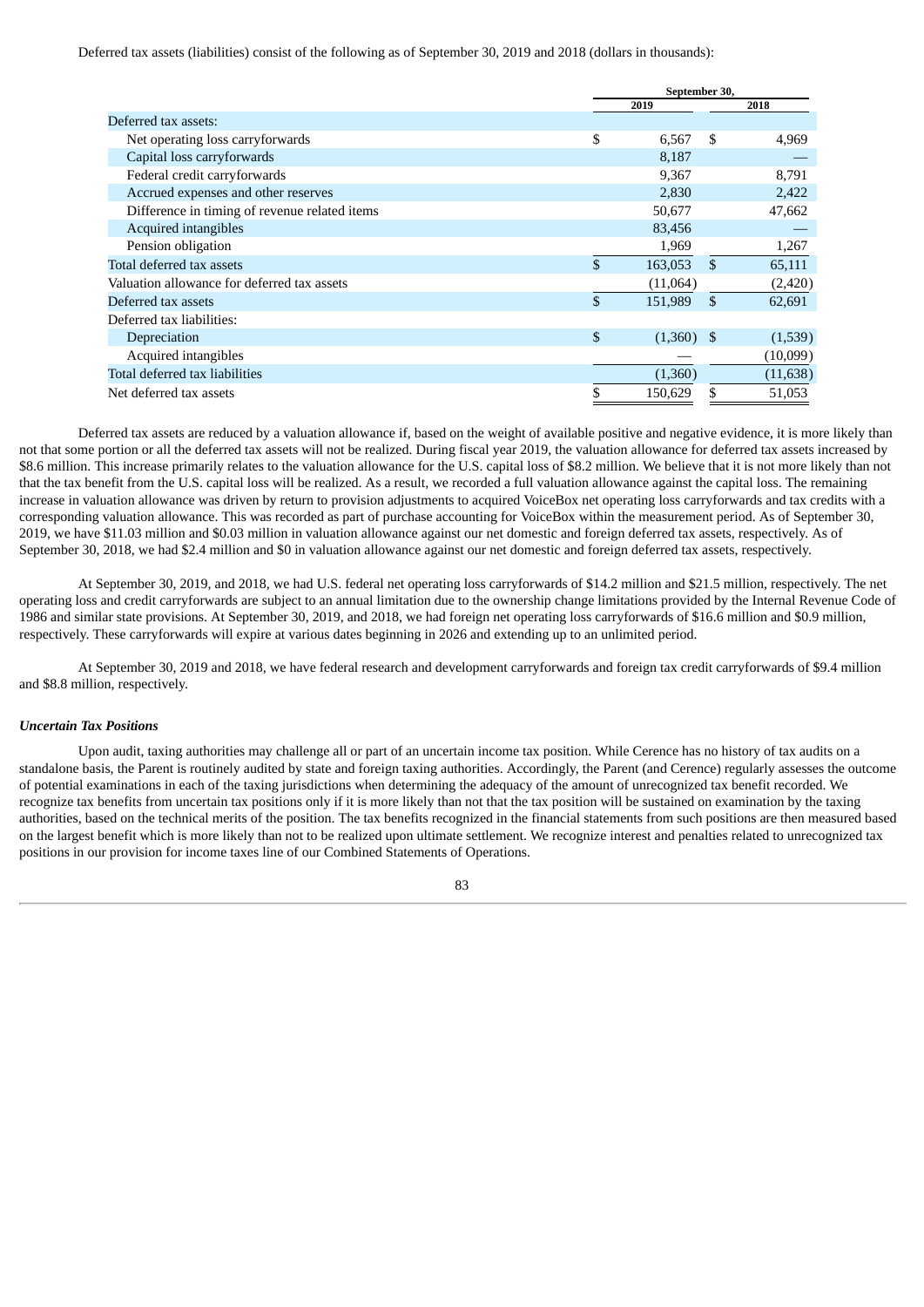The aggregate changes in the balance of our gross unrecognized tax benefits were as follows (dollars in thousands):

|                                                         | September 30, |        |  |       |     |       |
|---------------------------------------------------------|---------------|--------|--|-------|-----|-------|
|                                                         |               | 2019   |  | 2018  |     | 2017  |
| Balance at the beginning of the year                    | \$.           | 5,738  |  | 5,833 | \$. | 4,993 |
| Increases related to tax positions taken from prior     |               |        |  |       |     |       |
| periods                                                 |               | 1.312  |  | 103   |     | 1,132 |
| Decreases related to tax positions taken from prior     |               |        |  |       |     |       |
| periods                                                 |               | (120)  |  | (198) |     | (77)  |
| Increases related to tax positions taken during current |               |        |  |       |     |       |
| period                                                  |               | 56,439 |  |       |     |       |
| Decreases for tax settlements and lapse in statutes     |               |        |  |       |     | (215) |
| Balance at the end of the year                          |               | 63.369 |  | 5.738 |     | 5,833 |

As of September 30, 2019, \$63.4 million of the unrecognized tax benefits, if recognized, would impact our effective tax rate. In fiscal year 2019, there was an increase in unrecognized tax benefits of \$56.4 million related to intercompany intangible property transfers. We do not expect a significant change in the amount of unrecognized tax benefits within the next 12 months. We recorded \$1.2 million and \$0.8 million of interest and penalties related to uncertain tax positions as of September 30, 2019 and September 30, 2018, respectively.

We are subject to U.S. federal income tax, various state and local taxes and international income taxes in numerous jurisdictions. The 2017 through 2019 years remain open for all purposes of examination by the IRS and other taxing authorities in material jurisdictions.

## **20. Subsequent Events**

#### *Consummation of the spin-off and distribution of stock of Cerence Inc.*

On October 1, 2019, Nuance completed the previously announced complete legal and structural separation and distribution to its stockholders of all of the outstanding shares of Cerence in a tax free spin-off. The distribution was made in the amount of one share of Cerence common stock for every eight shares of Nuance common stock owned by Nuance's stockholders as of 5:00 p.m. Eastern Time on September 17, 2019, the record date of such distribution.

## *Senior Facilities*

On October 1, 2019, in connection with the previously announced Spin-Off, Cerence entered into a Credit Agreement, by and among Cerence, the lenders and issuing banks party thereto and Barclays Bank PLC, as administrative agent (the "Credit Agreement") consisting of a five-year senior secured term loan facility in the aggregate principal amount of \$270.0 million, which is primarily intended to finance a cash distribution of approximately \$153.0 million to Nuance and provide approximately \$110.0 million initial support for the cash flow needs of the Cerence business. We also entered into a 54-month senior secured first-lien revolving credit facility in an aggregate principal amount of \$75.0 million, which shall be drawn on in the event that our working capital and other cash needs are not supported by our operating cash flow. As of December 19, 2019, there were no amounts outstanding under the revolving credit facility.

Cerence's obligations under the Credit Agreement are jointly and severally guaranteed by certain of its existing and future direct and indirect wholly owned domestic subsidiaries, subject to certain exceptions customary for financings of this type. All obligations are secured by substantially all of its tangible and intangible personal property and material real property, including a perfected first-priority pledge of all (or, in the case of foreign subsidiaries or subsidiaries ("FSHCO") that own no material assets other than equity interests in foreign subsidiaries that are "controlled foreign corporations" or other FSHCOs, 65%) of the equity securities of our subsidiaries held by any loan party, subject to certain customary exceptions and limitations.

Cerence is obligated to make quarterly principal payments on the last business day of each quarter in an aggregate annual amount equal to 3.5% of the original principal amount of the Term Loan Facility during the first two years of the Term Loan Facility, and 10% of the original principal amount of the Term Loan Facility thereafter, with the balance payable at the maturity date. Quarterly principal payments will commence on March 31, 2020. Interest accrues on outstanding borrowings under the Senior Facilities at a rate of either a base rate (as defined in the Credit Agreement) plus 5.00% or a LIBOR rate (as defined in the Credit Agreement) plus 6.00%. Interest payments with respect to the Senior Facilities are required either on a quarterly basis (for ABR loans) or at the end of each interest period (for LIBOR loans) or, if the duration of the applicable interest period exceeds three months, then every three months.

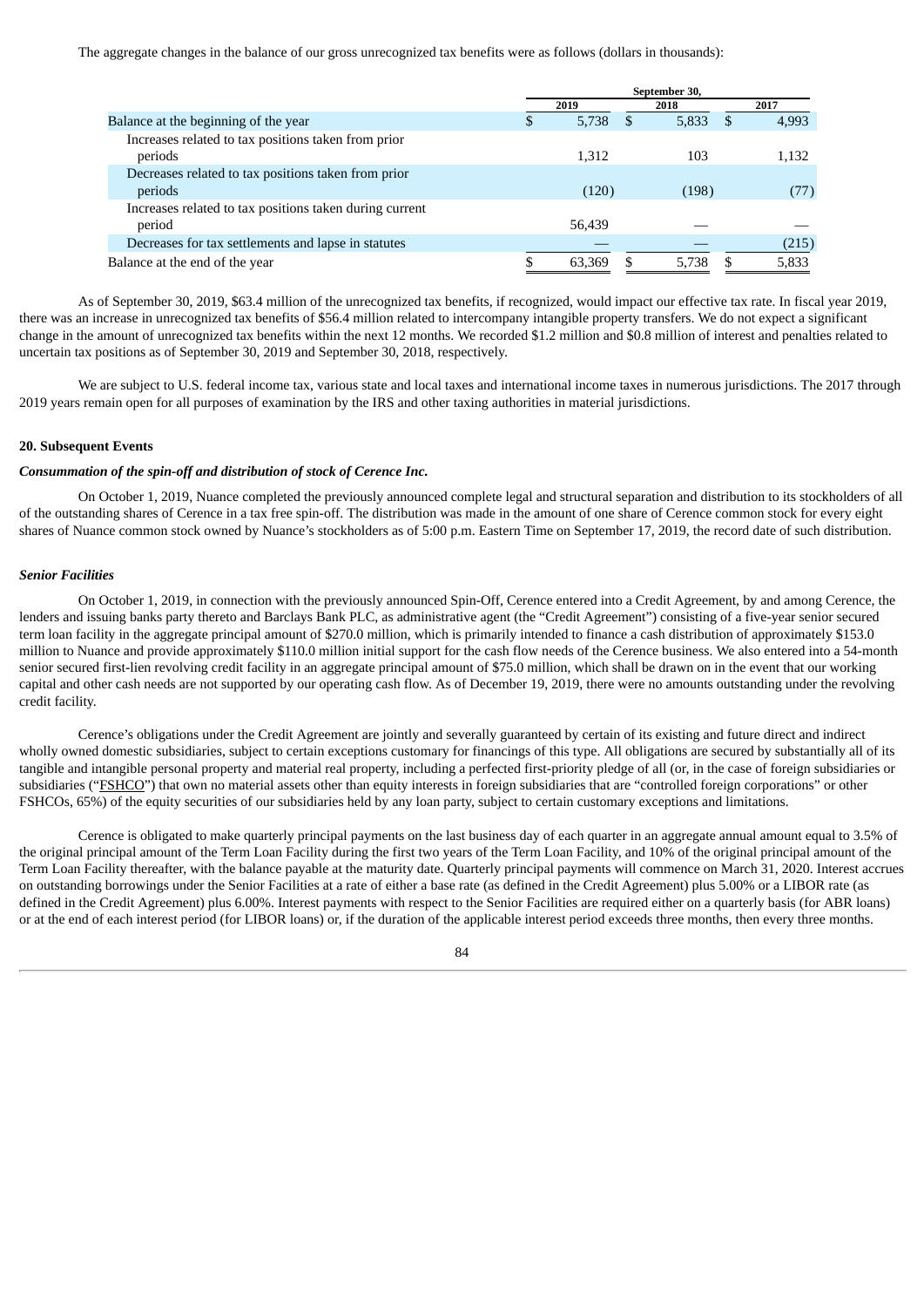Borrowings under the Credit Agreement are prepayable at Cerence's option without premium or penalty, subject to a 1.00% prepayment premium in connection with any repricing transaction for the term loan facility in the first six months after the closing date. Cerence may request to extend the maturity date of all or a portion of the Senior Facilities subject to certain conditions customary for financings of this type. The Credit Agreement also contains certain mandatory prepayment provisions in the event that Cerence incurs certain types of indebtedness or receive net cash proceeds from certain non-ordinary course asset sales or other dispositions of property or generate positive excess cash flow, in each case subject to terms and conditions customary for financings of this type.

The Credit Agreement contains certain affirmative and negative covenants customary for financings of this type that, among other things, limit our and our subsidiaries' ability to incur additional indebtedness or liens, to dispose of assets, to make certain fundamental changes, to designate subsidiaries as unrestricted, to make certain investments, to prepay certain indebtedness and to pay dividends, or to make other distributions or redemptions/repurchases, in respect of the our and our subsidiaries' equity interests. In addition, the Credit Agreement contains a financial covenant requiring the maintenance of a net first lien leverage ratio of not greater than 6.00 to 1.00. The Credit Agreement also contains events of default customary for financings of this type, including certain customary change of control events.

## **21. Quarterly Data (Unaudited)**

The following information has been derived from unaudited condensed combined financial statements that, in the opinion of management, include all recurring adjustments necessary for a fair statement of such information (dollars in thousands).

|                   | First<br>Quarter        | Second<br>Quarter |     | <b>Third</b><br>Quarter        |              | Fourth<br>Quarter |              | <b>Fiscal</b><br>Year |
|-------------------|-------------------------|-------------------|-----|--------------------------------|--------------|-------------------|--------------|-----------------------|
| 2019              |                         |                   |     |                                |              |                   |              |                       |
| Total revenues    | \$<br>72,484            | \$<br>70,304      | \$  | 77,569                         | \$           | 82,958            | \$           | 303,315               |
| Gross profit      | \$<br>48,277            | \$<br>45,860      | \$  | 53,894                         | $\mathbf{S}$ | 55,941            | $\mathbb{S}$ | 203,972               |
| Net (loss) income | \$<br>2,255             | \$<br>454         | \$  | 1,770                          | \$           | 95,789            | \$           | 100,268               |
|                   | First<br><b>Quarter</b> | Second<br>Quarter |     | <b>Third</b><br><b>Quarter</b> |              | Fourth<br>Quarter |              | <b>Fiscal</b><br>Year |
| 2018              |                         |                   |     |                                |              |                   |              |                       |
|                   |                         |                   |     |                                |              |                   |              |                       |
| Total revenues    | \$<br>61,955            | \$<br>67,496      | \$  | 72,177                         | S.           | 75,356            | \$           | 276,984               |
| Gross profit      | \$<br>42,455            | \$<br>48,022      | \$. | 50,430                         | - \$         | 53,113            | \$.          | 194,020               |

## **Item 9. Changes in and Disagreements With Accountants on Accounting and Financial Disclosure.**

Not Applicable.

#### **Item 9A. Controls and Procedures.**

*Evaluation of disclosure controls and procedures.* Based on the evaluation of our disclosure controls and procedures (as defined in Rules 13a-15(e) and 15d-15(e) under the Exchange Act required by Exchange Act) Rules 13a-15(b) or 15d-15(b), our principal executive officer and principal financial officer have concluded that as of the end of the period covered by this report, our disclosure controls and procedures were effective to ensure that information required to be disclosed by Cerence in reports that it files or submits under the Exchange Act is recorded, processed, summarized and reported within the time periods specified in SEC rules and forms, and include controls and procedures designed to ensure that information required to be disclosed by us in such reports is accumulated and communicated to our management, including the principal executive officer and principal financial officer, as appropriate, to allow timely decisions regarding required disclosure.

*Report of management on internal control over financial reporting.* This Annual Report on Form 10-K does not include a report of management's assessment regarding internal control over financial reporting or an attestation report of our independent registered public accounting firm due to a transition period established by the rules of the SEC for newly public companies.

*Changes in internal control over financial reporting.* There were no changes in our internal control over financial reporting that occurred during our fourth fiscal quarter of fiscal year 2019 that have materially affected, or are reasonably likely to materially affect, our internal control over financial reporting.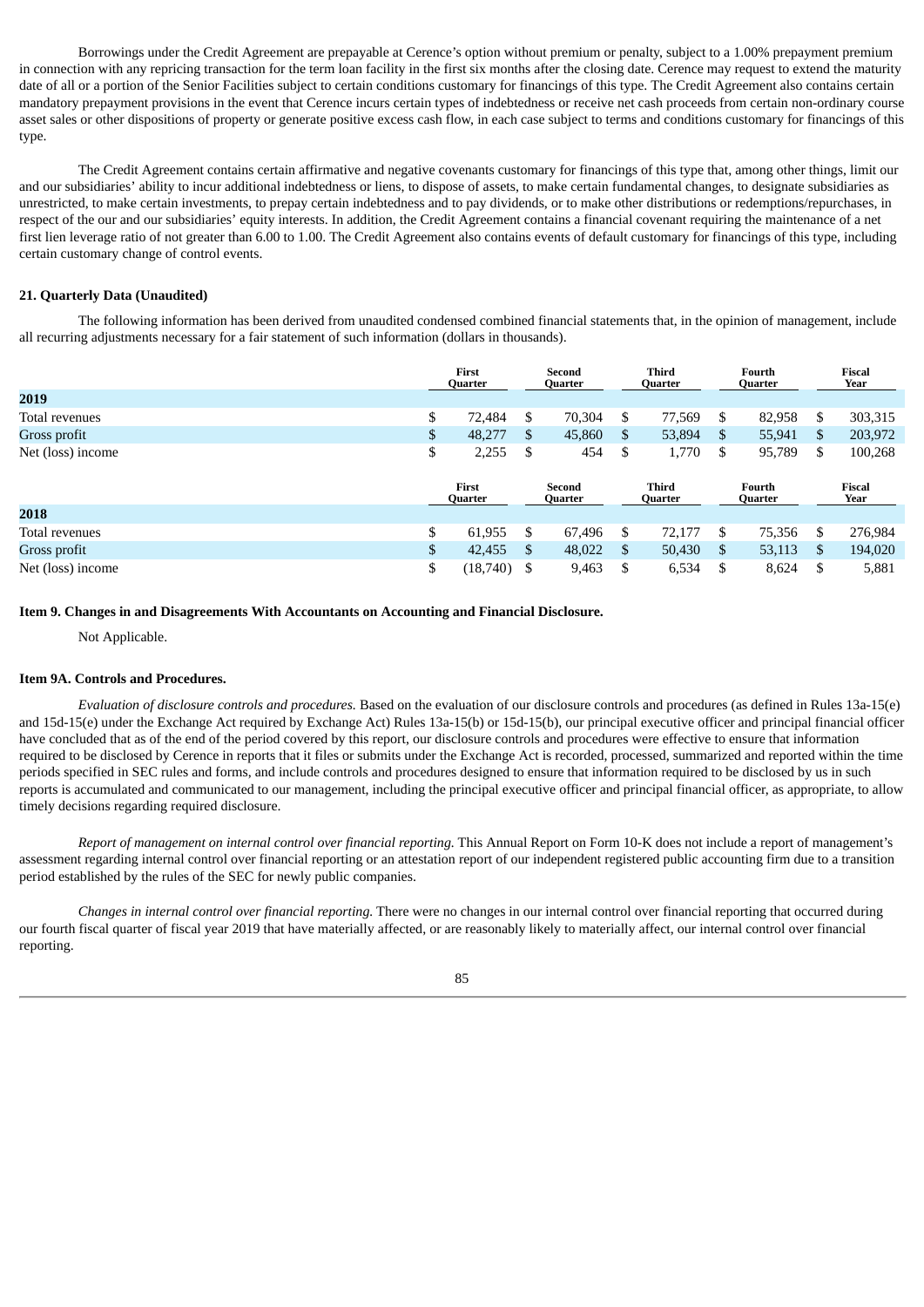## **Item 9B. Other Information.**

In November 2019, the Compensation Committee approved a new Change of Control and Severance Agreement for use with named executive officers, including Mr. Gallenberger, ("Change of Control Agreement") other than the Chief Executive Officer. The Change of Control Agreement provides that in the event of a named executive officer's employment is involuntarily terminated without cause and not for death or disability he will be eligible to receive severance benefits consisting of (i) one hundred percent (100%) of the annual base salary, payable in a lump sum payment, (ii) one hundred percent (100%) of the target bonus and a pro-rated percentage of his target bonus for the fiscal year in which the termination occurs, (iii) vesting of the prorated portion of the time-based equity that would have vested in the year in which the termination occurs, and (iv) twelve (12) months Company-paid health insurance under COBRA. If a named executive officer's employment is terminated without cause or for good reason within twelve (12) months following a change of control of the Company, he or she will instead be eligible to receive, (i) one hundred and fifty percent (150%) months base salary, payable in a lump sum payment, (ii) a lump sum payment equal to the greater of: one hundred and fifty percent (150%) of the annual target bonus for the year of termination, or the year preceding the change of control, and (iii) one hundred percent of the named executive officers unvested and time-based equity awards will become vested in full; and (iv) upon a change of control, performance shares for the year of the change of control will convert to time-based shares and vest in full at target based on continued service through the end of the performance period, or upon earlier termination without "cause" or for "good reason", and (v) if the named executive officers employment is terminated without cause or for good reason during the twelve (12) months post-change of control protection period he or she will receive acceleration of fifty percent (50%) of all remaining performance shares at target, and for United States executive officers, twelve (12) months Company-paid health insurance under COBRA. To receive the foregoing severance payments and benefits, the named executive officer would be required to enter into a separation and release agreement with the Company and continuing to comply with his existing confidentiality and restrictive covenant agreements.

The Change of Control Agreement provides for an initial term through September 30, 2022 and for automatic renewal of additional one-year terms unless the Company or the named executive officer provides timely notice of non-renewal.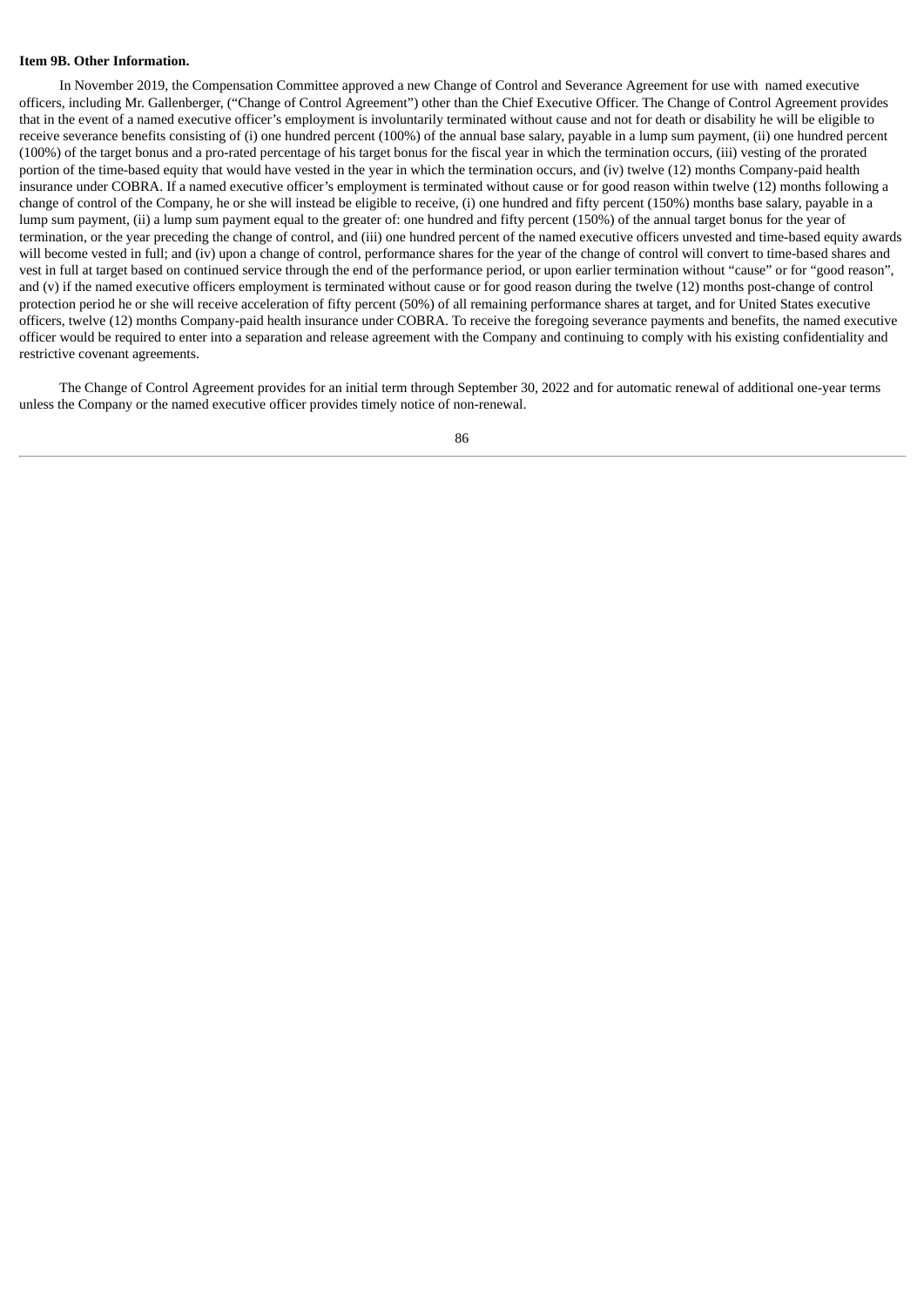#### **PART III**

## **Item 10. Directors, Executive Officers and Corporate Governance.**

Our Board of Directors adopted a Code of Business Conduct and Ethics for all of our directors, officers and employees on October 2, 2019. Our Code of Business Conduct and Ethics can be found at our website: www.cerence.com. We will provide to any person without charge, upon request, a copy of our Code of Business Conduct and Ethics. Such a request should be made in writing and addressed to Investor Relations, Cerence Inc., 15 Wayside Road, Burlington, MA 01803.

To date, there have been no waivers under our Code of Business Conduct and Ethics. We will post any waivers, if and when granted, of our Code of Business Conduct and Ethics on our website at *www.cerence.com*.

The additional information required by this Item for the Company will be set forth in the Company's Proxy Statement for the 2020 Annual Meeting of Stockholders, which information is hereby incorporated by reference.

## **Item 11. Executive Compensation.**

The information required by this Item for the Company will be set forth in the Company's Proxy Statement for the 2020 Annual Meeting of Stockholders, which information is hereby incorporated herein by reference.

## **Item 12. Security Ownership of Certain Beneficial Owners and Management and Related Stockholder Matters.**

The information required by this Item for the Company will be set forth in Company's Proxy Statement for the 2020 Annual Meeting of Stockholders, which information is hereby incorporated herein by reference.

## **Item 13. Certain Relationships and Related Transactions, and Director Independence.**

The information required by this Item for the Company will be set forth in the Company's Proxy Statement for the 2020 Annual Meeting of Stockholders, which information is hereby incorporated herein by reference.

# **Item 14. Principal Accounting Fees and Services.**

The information required by this Item for the Company will be set forth in Company's Proxy Statement for the 2020 Annual Meeting of Stockholders, which information is hereby incorporated herein by reference.

$$
87\\
$$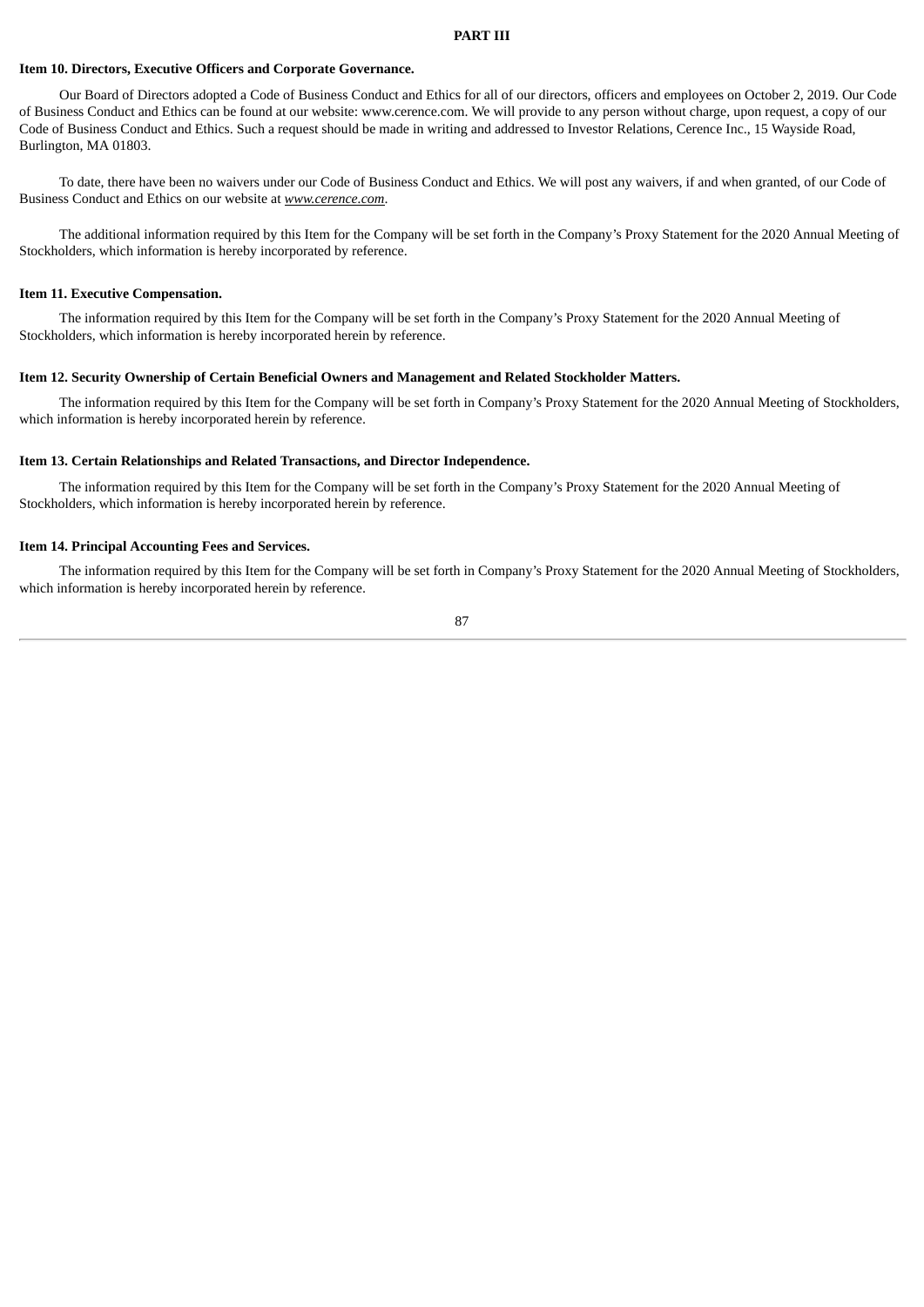## **PART IV**

# **Item 15. Exhibits, Financial Statement Schedules.**

- (a) The following documents are filed as a part of this Report:
	- (1) All Financial Statements— See Index to Financial Statements in Item 8 of this Report;
	- (2) Financial Statement Schedules All schedules have been omitted as the requested information is inapplicable or the information is presented in the financial statements or related notes included as part of this Report.
	- (3) Exhibits See Item 15(b) of this Report below.
- (b) Exhibits.

| <b>EXHIBIT INDEX</b> |                                                            |              |       |            |                                  |                   |
|----------------------|------------------------------------------------------------|--------------|-------|------------|----------------------------------|-------------------|
| <b>Exhibit</b>       |                                                            | <b>Filed</b> |       |            | <b>Incorporated by Reference</b> | <b>Filing</b>     |
| Index #              | <b>Exhibit Description</b>                                 | Herewith     | Form  | File No.   | <b>Exhibit</b>                   | <b>Date</b>       |
|                      | Separation and Distribution Agreement between              |              |       |            |                                  |                   |
| 2.1                  | Nuance Communications, Inc. and Cerence Inc.               |              | $8-K$ | 001-39030  | 2.1                              | October 2, 2019   |
|                      | Amended and Restated Certificate of Incorporation of       |              |       |            |                                  |                   |
| 3.1                  | Cerence Inc.                                               |              | $8-K$ | 001-39030  | 3.1                              | October 2, 2019   |
| 3.2                  | Amended and Restated By-Laws of Cerence Inc.               |              | $8-K$ | 001-39030  | 3.2                              | October 2, 2019   |
|                      | <b>Tax Matters Agreement between Nuance</b>                |              |       |            |                                  |                   |
| 10.1                 | Communications, Inc. and Cerence Inc.                      |              | $8-K$ | 001-39030  | 10.1                             | October 2, 2019   |
|                      | <b>Transition Services Agreement between Nuance</b>        |              |       |            |                                  |                   |
|                      | <b>Communications, Inc. and Cerence Operating</b>          |              |       |            |                                  |                   |
| 10.2                 | Company                                                    |              | $8-K$ | 001-39030  | 10.2                             | October 2, 2019   |
|                      | <b>Employee Matters Agreement between Nuance</b>           |              |       |            |                                  |                   |
| 10.3                 | Communications, Inc. and Cerence Inc.                      |              | $8-K$ | 001-39030  | 10.3                             | October 2, 2019   |
|                      | <b>Intellectual Property Agreement between Nuance</b>      |              |       |            |                                  |                   |
| 10.4                 | Communications, Inc. and Cerence Inc.                      |              | $8-K$ | 001-39030  | 10.4                             | October 2, 2019   |
|                      | <b>Transitional Trademark License Agreement between</b>    |              |       |            |                                  |                   |
| 10.5                 | Nuance Communications, Inc. and Cerence Inc.               |              | $8-K$ | 001-39030  | 10.5                             | October 2, 2019   |
|                      | Offer Letter of Sanjay Dhawan, dated February 14,          |              |       |            |                                  |                   |
| 10.6+                | 2019                                                       |              | 10    | 001-39030  | 10.6                             | August 21, 2019   |
|                      | <b>Change of Control and Severance Agreement between</b>   |              |       |            |                                  |                   |
| 10.7†                | <b>Sanjay Dhawan and Nuance Communications, Inc.</b>       |              | 10    | 001-39030  | 10.7                             | August 21, 2019   |
|                      | Amendment to Offer Letter of Sanjay Dhawan, dated          |              |       |            |                                  |                   |
| 10.8+                | <b>August</b> 26, 2019                                     |              | 10/A  | 001-39030  | 10.8                             | September 4, 2019 |
| 10.9+                | <b>Cerence 2019 Equity Incentive Plan</b>                  |              | $S-8$ | 333-234040 | 4.3                              | October 2, 2019   |
| 10.10+               | Cerence 2019 Employee Stock Purchase Plan                  |              | $S-8$ | 333-234040 | 4.6                              | October 2, 2019   |
|                      | Credit Agreement, dated as of October 1, 2019,             |              |       |            |                                  |                   |
|                      | among Cerence Inc., Barclays Bank PLC, as                  |              |       |            |                                  |                   |
|                      | administrative agent, and the other lenders and            |              |       |            |                                  |                   |
| 10.11                | financial institutions party thereto                       |              | $8-K$ | 001-39030  | 10.6                             | October 2, 2019   |
|                      | <b>Subsidiary Guarantee Agreement, dated as of October</b> |              |       |            |                                  |                   |
|                      | 1, 2019, among the subsidiaries of Cerence Inc. named      |              |       |            |                                  |                   |
|                      | therein and Barclays Bank PLC, as administrative           |              |       |            |                                  |                   |
| 10.12                | agent                                                      |              | $8-K$ | 001-39030  | 10.7                             | October 2, 2019   |
|                      | Collateral Agreement, dated as of October 1, 2019,         |              |       |            |                                  |                   |
|                      | among Cerence Inc., the subsidiary loan parties thereto    |              |       |            |                                  |                   |
| 10.13                | and Barclays Bank PLC, as collateral agent                 |              | $8-K$ | 001-39030  | 10.8                             | October 2, 2019   |
|                      |                                                            |              |       |            |                                  |                   |
|                      |                                                            | 88           |       |            |                                  |                   |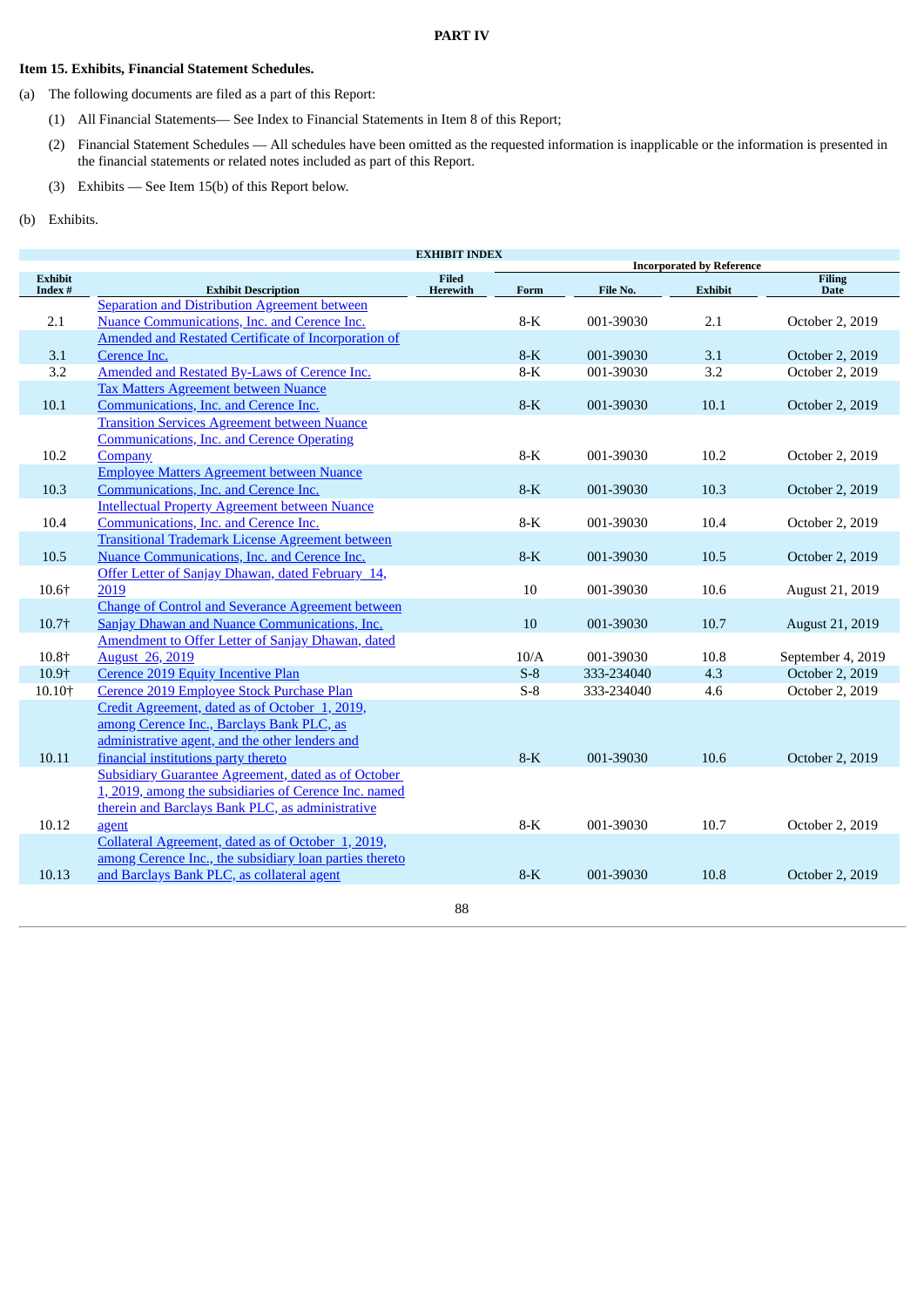|        | Form of Change of Control and Severance Agreement               |              |  |  |  |  |  |
|--------|-----------------------------------------------------------------|--------------|--|--|--|--|--|
| 10.14† | $-NEO$                                                          | $\mathbf{X}$ |  |  |  |  |  |
| 10.15  | <b>Indemnification Agreement</b>                                | X            |  |  |  |  |  |
| 10.16† | <b>Restricted Stock Unit Award Agreement</b>                    | X            |  |  |  |  |  |
|        | Performance-Based Restricted Stock Unit Award                   |              |  |  |  |  |  |
| 10.17† | Agreement                                                       | X            |  |  |  |  |  |
| 21.1   | <b>Subsidiaries of the Registrant</b>                           | X            |  |  |  |  |  |
|        | <b>BDO USA, LLP, Independent Registered Public</b>              |              |  |  |  |  |  |
| 23.1   | <b>Accounting Firm.</b>                                         | X            |  |  |  |  |  |
|        | Power of Attorney (including in signature pages                 |              |  |  |  |  |  |
| 24.1   | hereto)                                                         | $\mathbf{X}$ |  |  |  |  |  |
|        | <b>Certification of Principal Executive Officer Pursuant to</b> |              |  |  |  |  |  |
|        | Rules 13a-14(a) and 15d-14(a) under the Securities              |              |  |  |  |  |  |
|        | Exchange Act of 1934, as Adopted Pursuant to Section            |              |  |  |  |  |  |
| 31.1   | 302 of the Sarbanes-Oxley Act of 2002.                          | $\mathbf{X}$ |  |  |  |  |  |
|        | <b>Certification of Principal Financial Officer Pursuant to</b> |              |  |  |  |  |  |
|        | Rules 13a-14(a) and 15d-14(a) under the Securities              |              |  |  |  |  |  |
|        | <b>Exchange Act of 1934, as Adopted Pursuant to Section</b>     |              |  |  |  |  |  |
| 31.2   | 302 of the Sarbanes-Oxley Act of 2002.                          | X            |  |  |  |  |  |
|        | <b>Certification of Principal Executive Officer Pursuant to</b> |              |  |  |  |  |  |
|        | 18 U.S.C. Section 1350, as Adopted Pursuant to                  |              |  |  |  |  |  |
| 32.1   | Section 906 of the Sarbanes-Oxley Act of 2002.                  | X            |  |  |  |  |  |
|        | <b>Certification of Principal Financial Officer Pursuant to</b> |              |  |  |  |  |  |
|        | 18 U.S.C. Section 1350, as Adopted Pursuant to                  |              |  |  |  |  |  |
| 32.2   | Section 906 of the Sarbanes-Oxley Act of 2002.                  | X            |  |  |  |  |  |
|        |                                                                 |              |  |  |  |  |  |
|        | Management contract or compensatory plan or arrangement         |              |  |  |  |  |  |

**Item 16. Form 10-K Summary**

Not applicable.